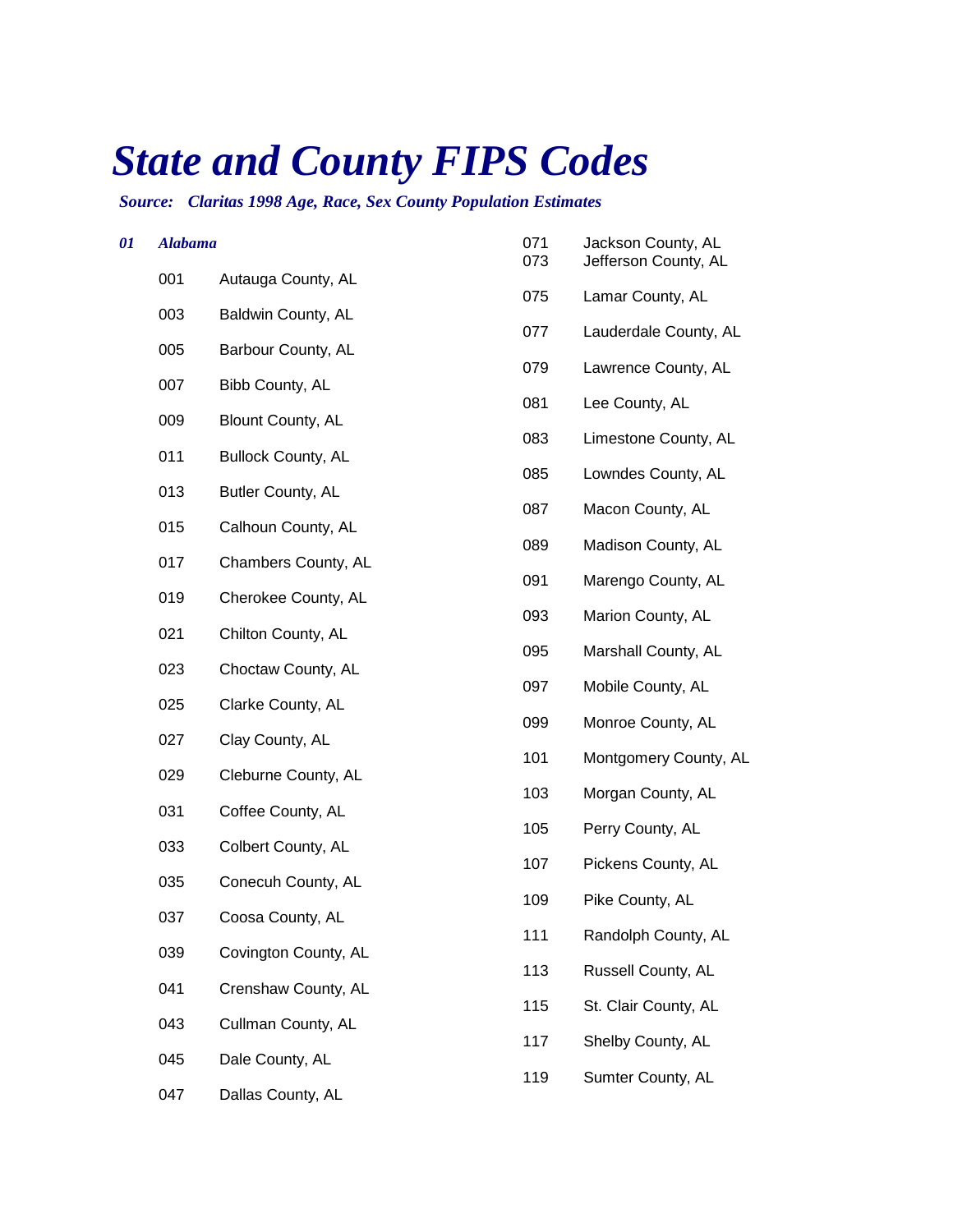- DeKalb County, AL
- Elmore County, AL
- Escambia County, AL
- Etowah County, AL
- Fayette County, AL
- Franklin County, AL
- Geneva County, AL
- Greene County, AL
- Hale County, AL
- Henry County, AL
- Houston County, AL

*State and County FIPS Codes, 1998 Page 1 of 68*

- Talladega County, AL
- Tallapoosa County, AL
- Tuscaloosa County, AL
- Walker County, AL
- Washington County, AL
- Wilcox County, AL
- Winston County, AL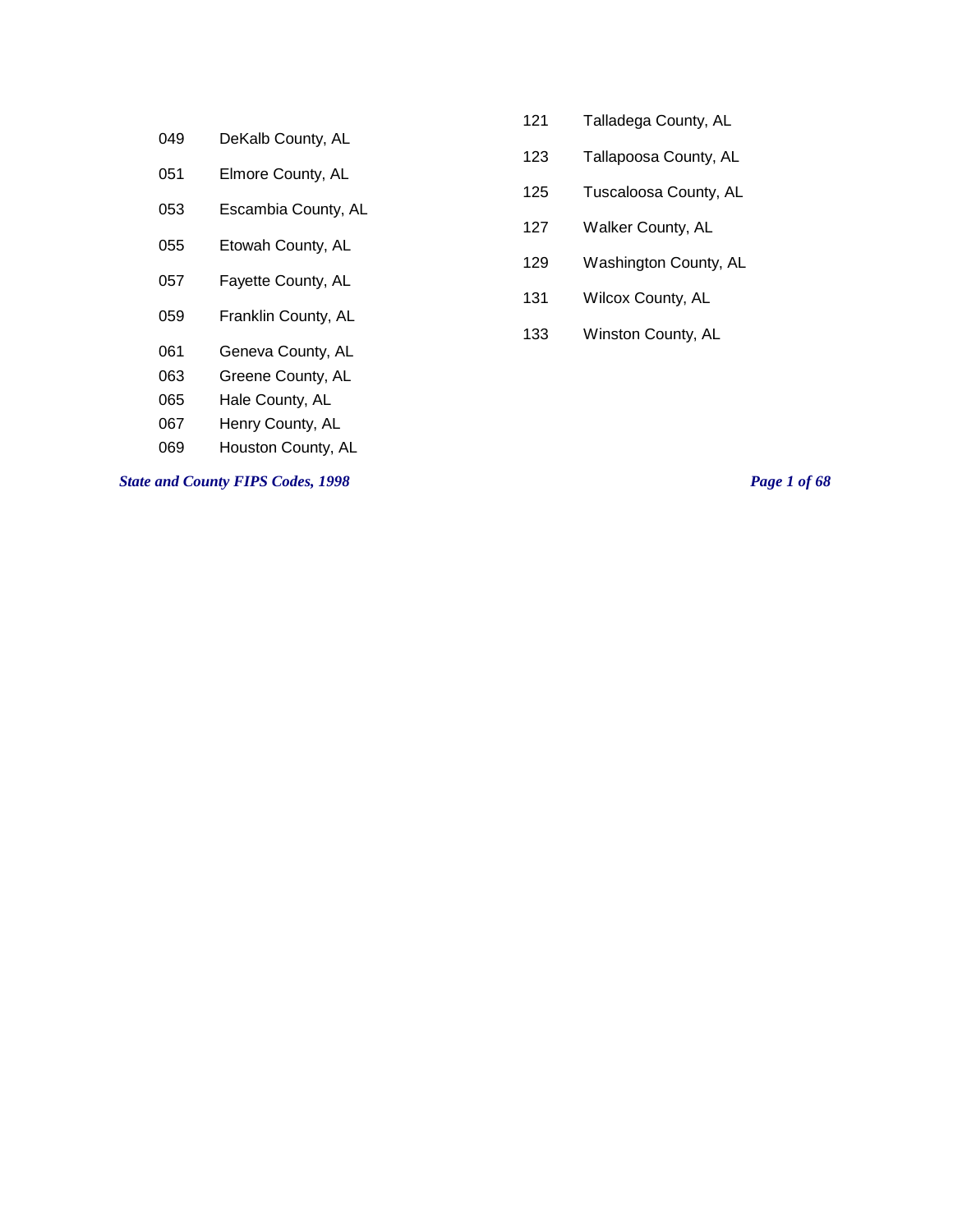## *Alaska*

| Amsnu |                                  |
|-------|----------------------------------|
| 013   | Aleutians East Borough, A        |
| 016   | <b>Aleutians West Census Are</b> |
| 020   | Anchorage Borough, AK            |
| 050   | Bethel Census Area, AK           |
| 060   | Bristol Bay Borough, AK          |
| 070   | Dillingham Census Area, AK       |
| 090   | <b>Fairbanks North Star Boro</b> |
| 100   | Haines Borough, AK               |
| 110   | Juneau Borough, AK               |
| 122   | Kenai Peninsula Borough,         |
| 130   | Ketchikan Gateway Borough        |
| 150   | Kodiak Island Borough, AK        |
| 164   | Lake and Peninsula Boroug        |
| 170   | Matanuska-Susitna Borough        |
| 180   | Nome Census Area, AK             |
| 185   | North Slope Borough, AK          |
| 188   | Northwest Arctic Borough,        |
| 201   | Prince of Wales-Outer Ket        |
| 220   | Sitka Borough, AK                |
| 231   | Skagway-Yakutat-Angoon Ce        |
| 240   | Southeast Fairbanks Censu        |
| 261   | Valdez-Cordova Census Are        |
| 270   | Wade Hampton Census Area,        |
| 280   | Wrangell-Petersburg Censu        |
| 290   | Yukon-Koyukuk Census Area        |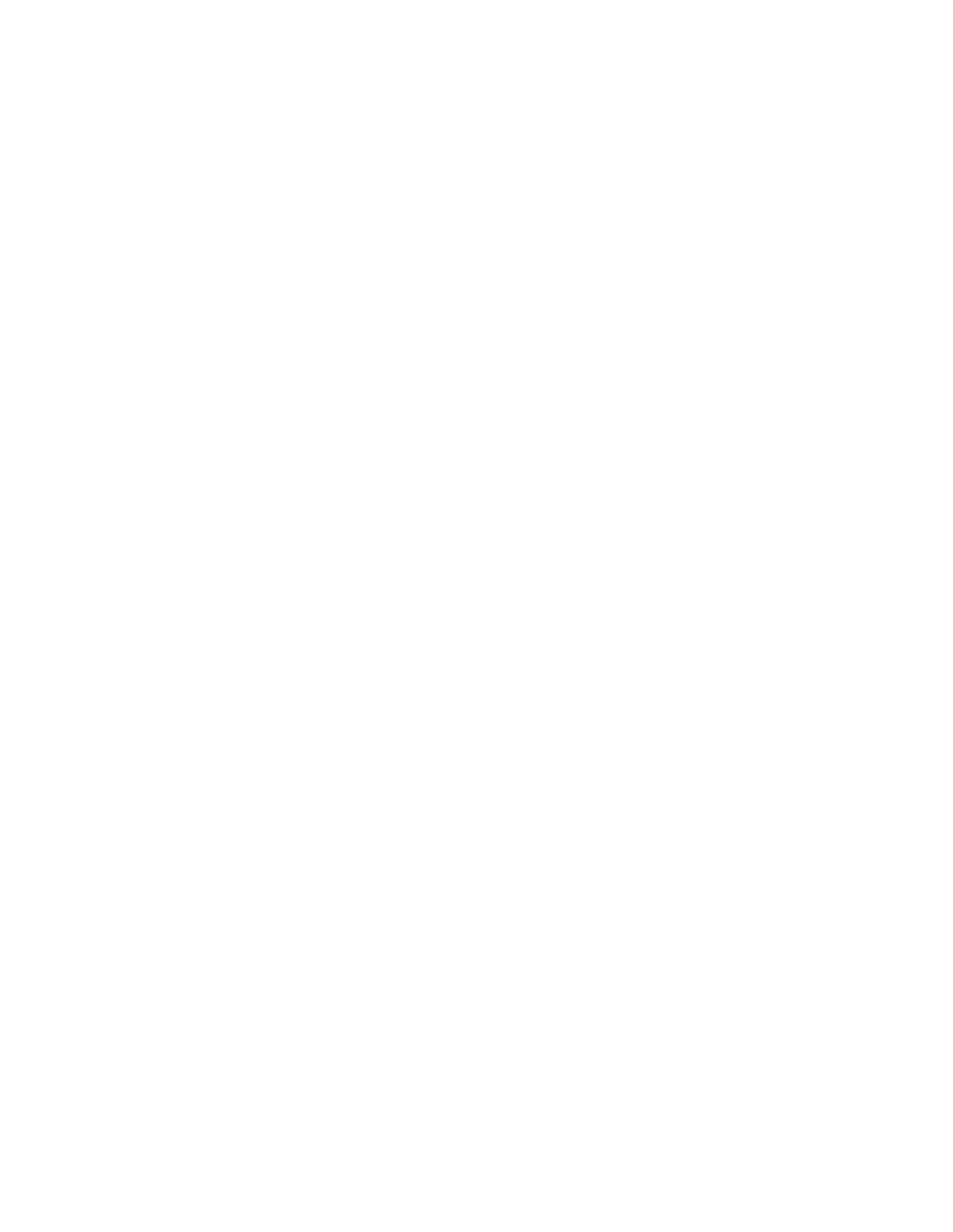#### *Arizona*

- Apache County, AZ
- Cochise County, AZ
- Coconino County, AZ
- Gila County, AZ
- Graham County, AZ
- Greenlee County, AZ
- La Paz County, AZ
- Maricopa County, AZ
- Mohave County, AZ
- Navajo County, AZ
- Pima County, AZ
- Pinal County, AZ
- Santa Cruz County, AZ
- Yavapai County, AZ
- Yuma County, AZ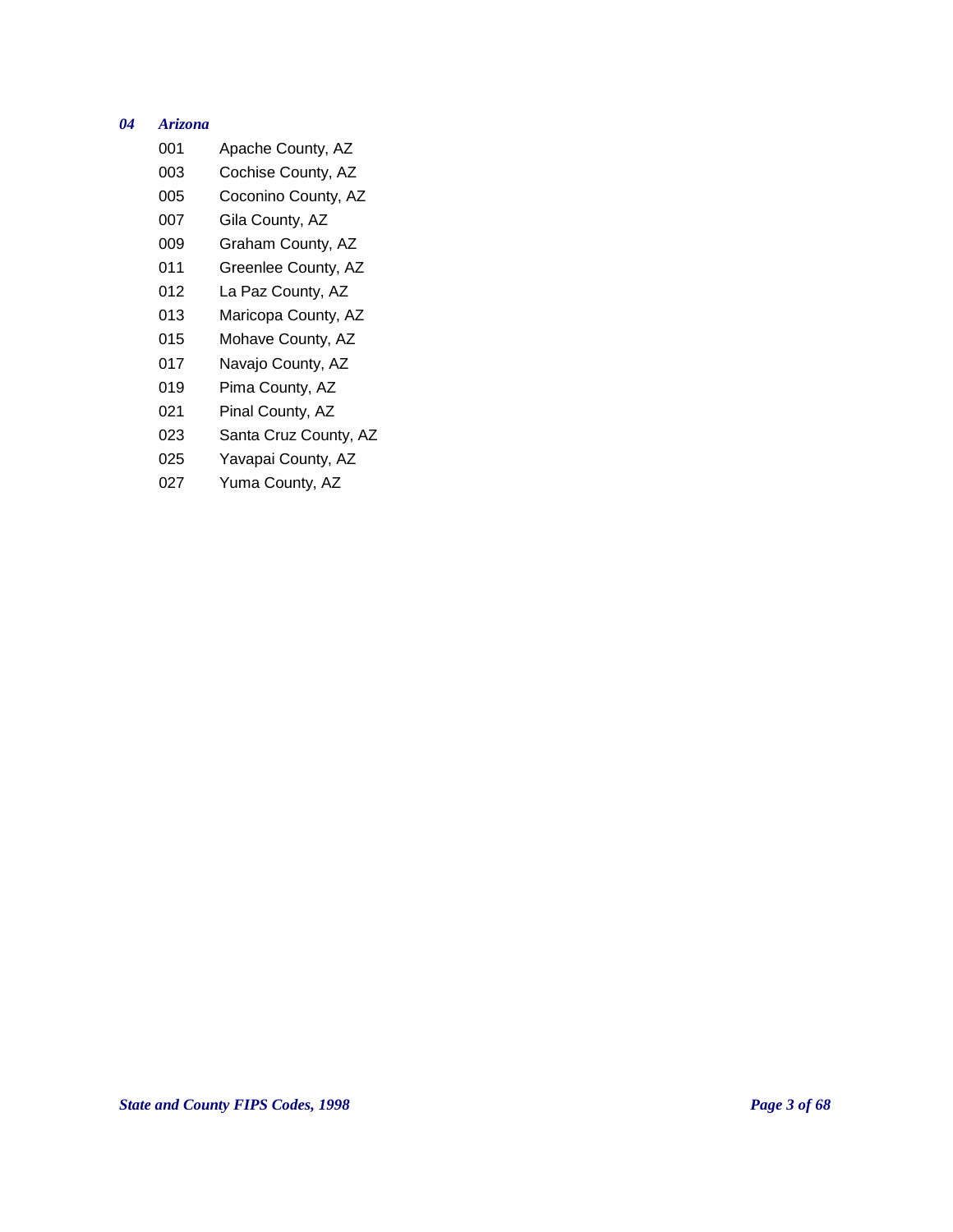- Arkansas County, AR
- Ashley County, AR
- Baxter County, AR
- Benton County, AR
- Boone County, AR
- Bradley County, AR
- Calhoun County, AR
- Carroll County, AR
- Chicot County, AR
- Clark County, AR
- Clay County, AR
- Cleburne County, AR
- Cleveland County, AR
- Columbia County, AR
- Conway County, AR
- Craighead County, AR
- Crawford County, AR
- Crittenden County, AR
- Cross County, AR
- Dallas County, AR
- Desha County, AR
- Drew County, AR
- Faulkner County, AR
- Franklin County, AR
- Fulton County, AR
- Garland County, AR
- Grant County, AR

| 05 | <b>Arkansas</b> |                           | 081<br>083 | Little River County, AR<br>Logan County, AR |
|----|-----------------|---------------------------|------------|---------------------------------------------|
|    | 001             | Arkansas County, AR       | 085        | Lonoke County, AR                           |
|    | 003             | Ashley County, AR         | 087        | Madison County, AR                          |
|    | 005             | Baxter County, AR         | 089        | Marion County, AR                           |
|    | 007             | Benton County, AR         | 091        | Miller County, AR                           |
|    | 009             | Boone County, AR          | 093        | Mississippi County, AR                      |
|    | 011             | <b>Bradley County, AR</b> |            |                                             |
|    | 013             | Calhoun County, AR        | 095        | Monroe County, AR                           |
|    | 015             | Carroll County, AR        | 097        | Montgomery County, AR                       |
|    | 017             | Chicot County, AR         | 099        | Nevada County, AR                           |
|    | 019             | Clark County, AR          | 101        | Newton County, AR                           |
|    | 021             | Clay County, AR           | 103        | <b>Ouachita County, AR</b>                  |
|    | 023             | Cleburne County, AR       | 105        | Perry County, AR                            |
|    | 025             | Cleveland County, AR      | 107        | Phillips County, AR                         |
|    | 027             | Columbia County, AR       | 109        | Pike County, AR                             |
|    | 029             | Conway County, AR         | 111        | Poinsett County, AR                         |
|    | 031             | Craighead County, AR      | 113        | Polk County, AR                             |
|    | 033             | Crawford County, AR       | 115        | Pope County, AR                             |
|    | 035             | Crittenden County, AR     | 117        | Prairie County, AR                          |
|    | 037             | Cross County, AR          | 119        | Pulaski County, AR                          |
|    | 039             |                           | 121        | Randolph County, AR                         |
|    |                 | Dallas County, AR         | 123        | St. Francis County, AR                      |
|    | 041             | Desha County, AR          | 125        | Saline County, AR                           |
|    | 043             | Drew County, AR           | 127        | Scott County, AR                            |
|    | 045             | Faulkner County, AR       | 129        | Searcy County, AR                           |
|    | 047             | Franklin County, AR       | 131        | Sebastian County, AR                        |
|    | 049             | Fulton County, AR         | 133        | Sevier County, AR                           |
|    | 051             | Garland County, AR        |            |                                             |

- Sharp County, AR
- Stone County, AR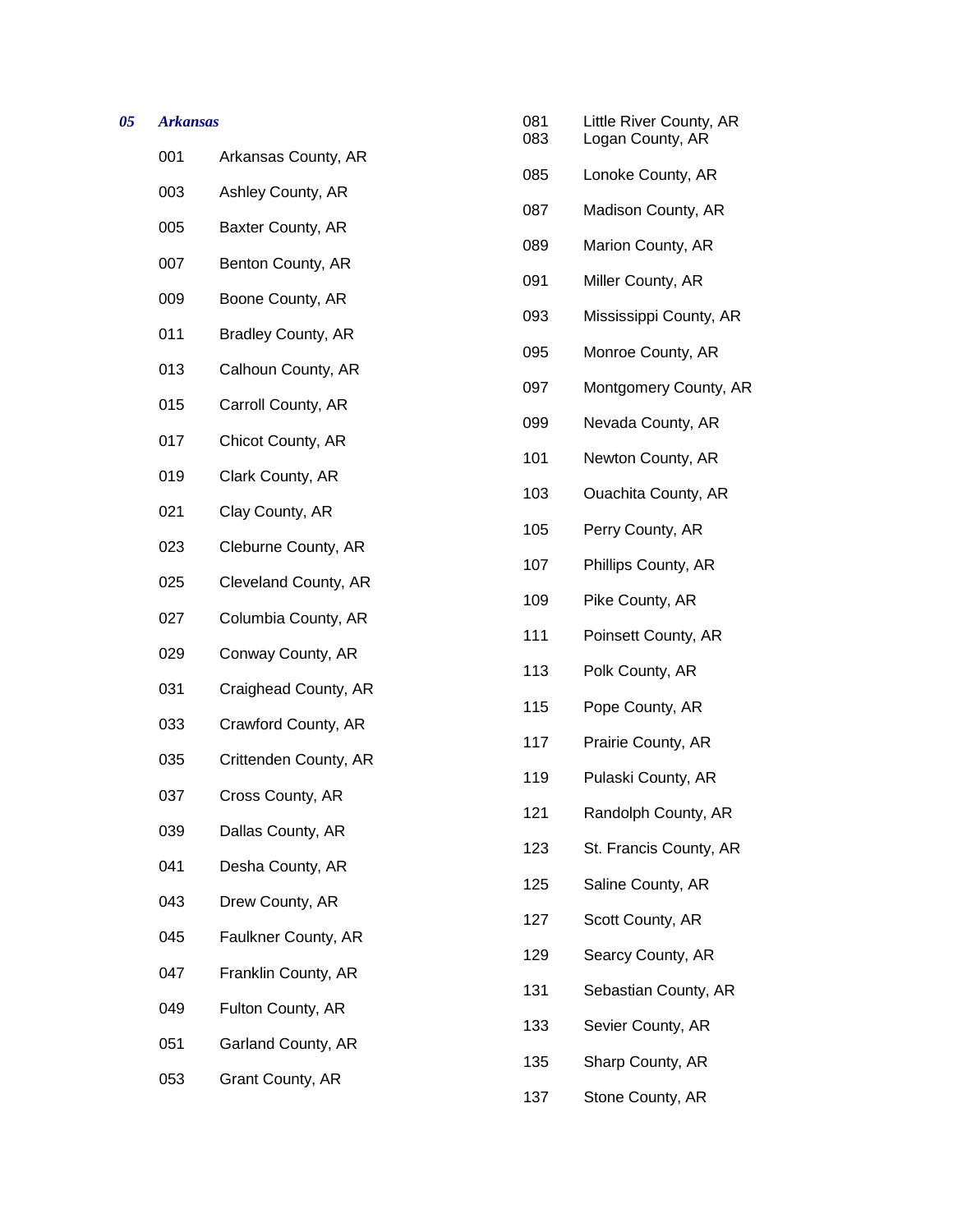- Greene County, AR
- Hempstead County, AR
- Hot Spring County, AR
- Howard County, AR
- Independence County, AR
- Izard County, AR
- Jackson County, AR
- Jefferson County, AR
- Johnson County, AR
- Lafayette County, AR
- Lawrence County, AR
- Lee County, AR
- Lincoln County, AR

#### *State and County FIPS Codes, 1998 Page 4 of 68 California* 081 San Mateo County, CA

- Alameda County, CA
- Alpine County, CA
- Amador County, CA
- Butte County, CA
- Calaveras County, CA
- Colusa County, CA
- Contra Costa County, CA
- Del Norte County, CA
- El Dorado County, CA
- Fresno County, CA
- Glenn County, CA
- Humboldt County, CA
- Imperial County, CA
- Inyo County, CA
- Kern County, CA
- Union County, AR
- Van Buren County, AR
- Washington County, AR
- White County, AR
- Woodruff County, AR
- Yell County, AR

- Santa Barbara County, CA Santa Clara County, CA Santa Cruz County, CA Shasta County, CA Sierra County, CA Siskiyou County, CA Solano County, CA Sonoma County, CA Stanislaus County, CA Sutter County, CA Tehama County, CA Trinity County, CA Tulare County, CA Tuolumne County, CA
- Ventura County, CA
- Yolo County, CA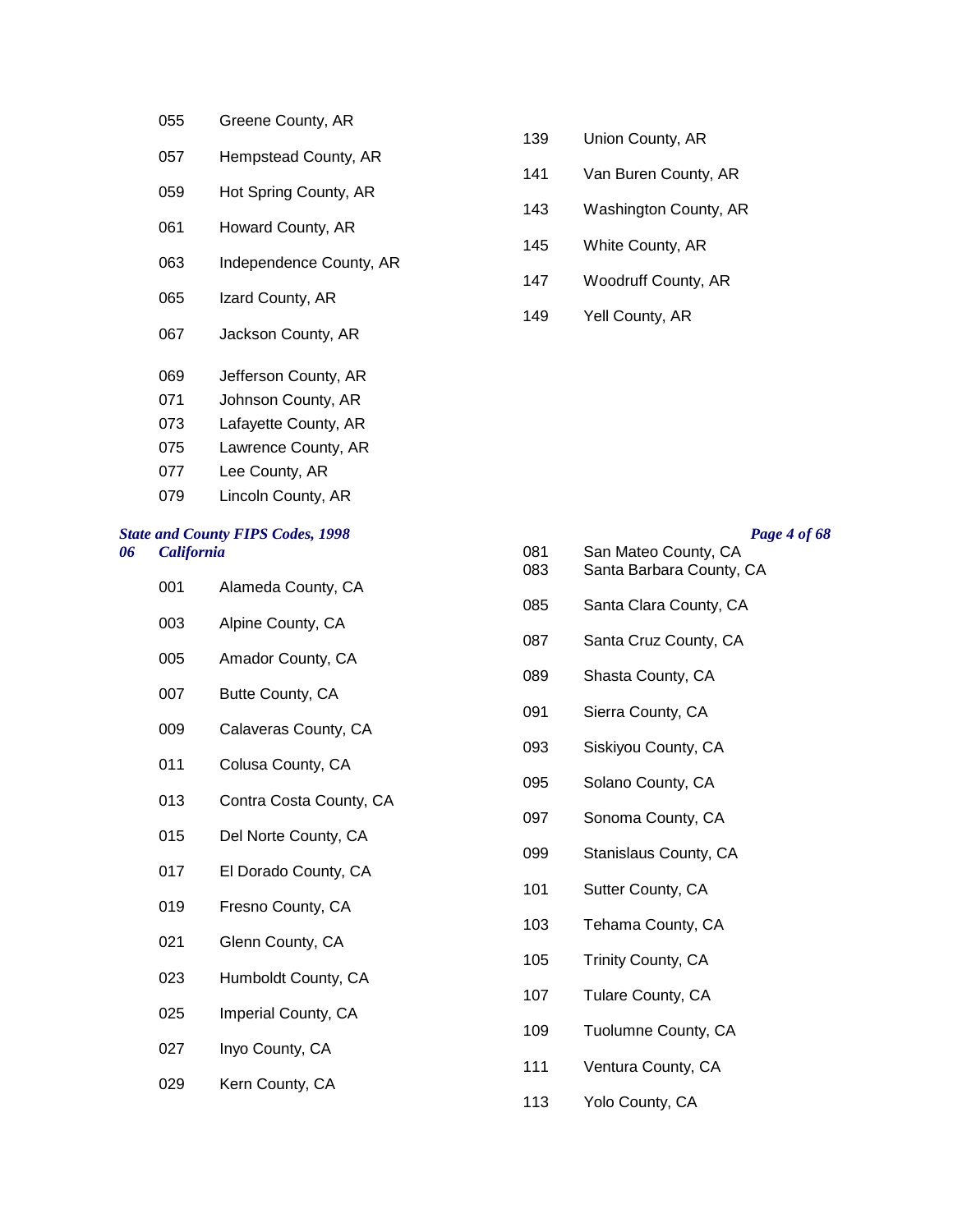| 033 | Lake County, CA           |
|-----|---------------------------|
| 035 | Lassen County, CA         |
| 037 | Los Angeles County, CA    |
| 039 | Madera County, CA         |
| 041 | Marin County, CA          |
| 043 | Mariposa County, CA       |
| 045 | Mendocino County, CA      |
| 047 | Merced County, CA         |
| 049 | Modoc County, CA          |
| 051 | Mono County, CA           |
| 053 | Monterey County, CA       |
| 055 | Napa County, CA           |
| 057 | Nevada County, CA         |
| 059 | Orange County, CA         |
| 061 | Placer County, CA         |
| 063 | Plumas County, CA         |
| 065 | Riverside County, CA      |
| 067 | Sacramento County, CA     |
| 069 | San Benito County, CA     |
| 071 | San Bernardino County, CA |
| 073 | San Diego County, CA      |
| 075 | San Francisco County, CA  |
| 077 | San Joaquin County, CA    |

Kings County, CA

San Luis Obispo County, C

*State and County FIPS Codes, 1998 Page 5 of 68*<br> *Page 5 of 68*<br> *Page 5 of 68*<br> *Page 5 of 68 Colorado* 081 Moffat County, CO

- Adams County, CO
- Alamosa County, CO
- Arapahoe County, CO
- Archuleta County, CO
- Baca County, CO
- Bent County, CO
- Boulder County, CO
- Chaffee County, CO
- Cheyenne County, CO
- 
- 
- 

- Montezuma County, CO
- Montrose County, CO
- Morgan County, CO
- Otero County, CO
- Ouray County, CO
- Park County, CO
- Phillips County, CO
- Pitkin County, CO
- Prowers County, CO
- Pueblo County, CO

Yuba County, CA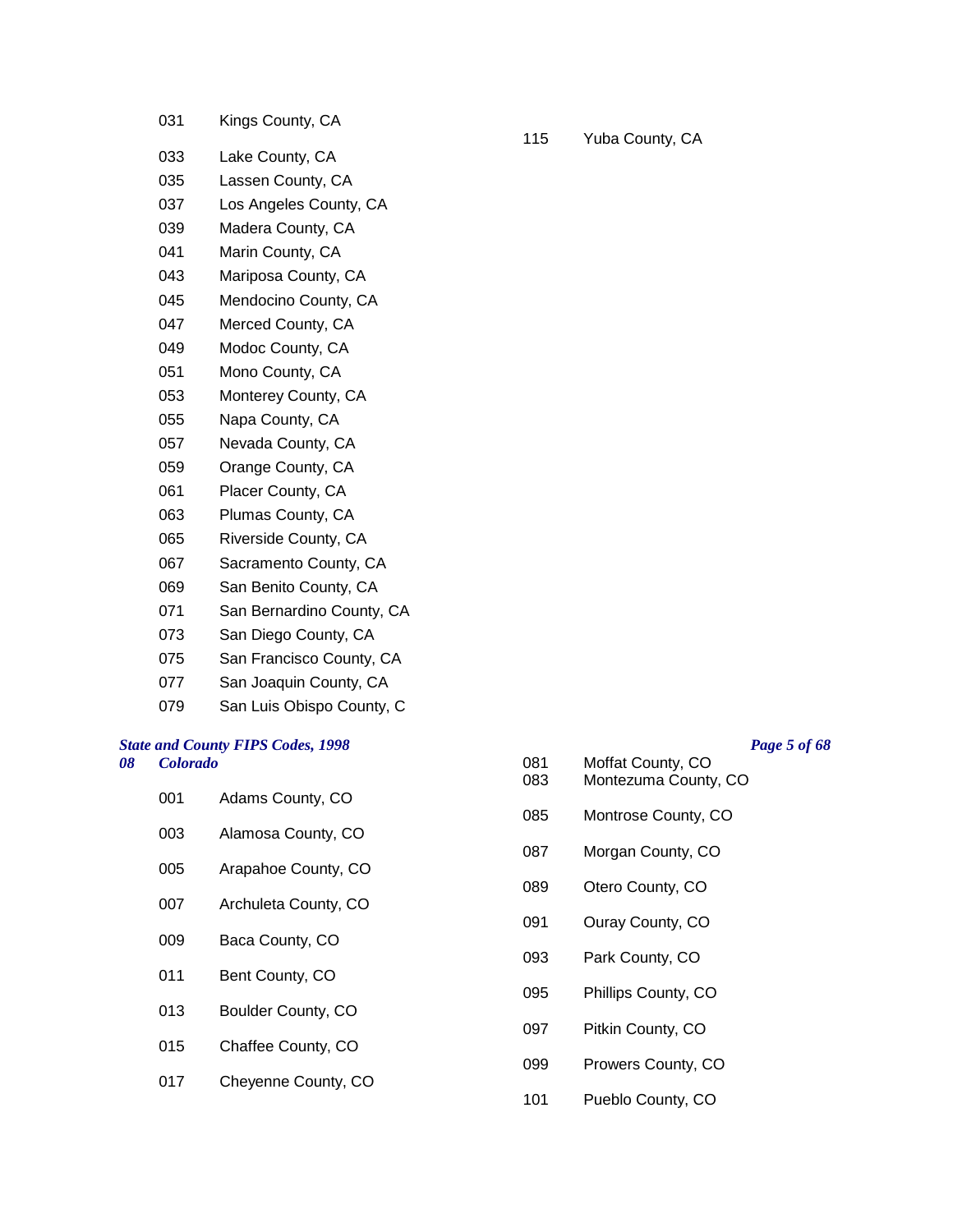- Clear Creek County, CO
- Conejos County, CO
- Costilla County, CO
- Crowley County, CO
- Custer County, CO
- Delta County, CO
- Denver County, CO
- Dolores County, CO
- Douglas County, CO
- Eagle County, CO
- Elbert County, CO
- El Paso County, CO
- Fremont County, CO
- Garfield County, CO
- Gilpin County, CO
- Grand County, CO
- Gunnison County, CO
- Hinsdale County, CO
- Huerfano County, CO
- Jackson County, CO
- Jefferson County, CO
- Kiowa County, CO
- Kit Carson County, CO
- Lake County, CO
- La Plata County, CO
- Larimer County, CO
- Las Animas County, CO
- Lincoln County, CO
- Logan County, CO
- Mesa County, CO
- Mineral County, CO
- Rio Blanco County, CO
- Rio Grande County, CO
- Routt County, CO
- Saguache County, CO
- San Juan County, CO
- San Miguel County, CO
- Sedgwick County, CO
- Summit County, CO
- Teller County, CO
- Washington County, CO
- Weld County, CO
- Yuma County, CO

*Page 6 of 68*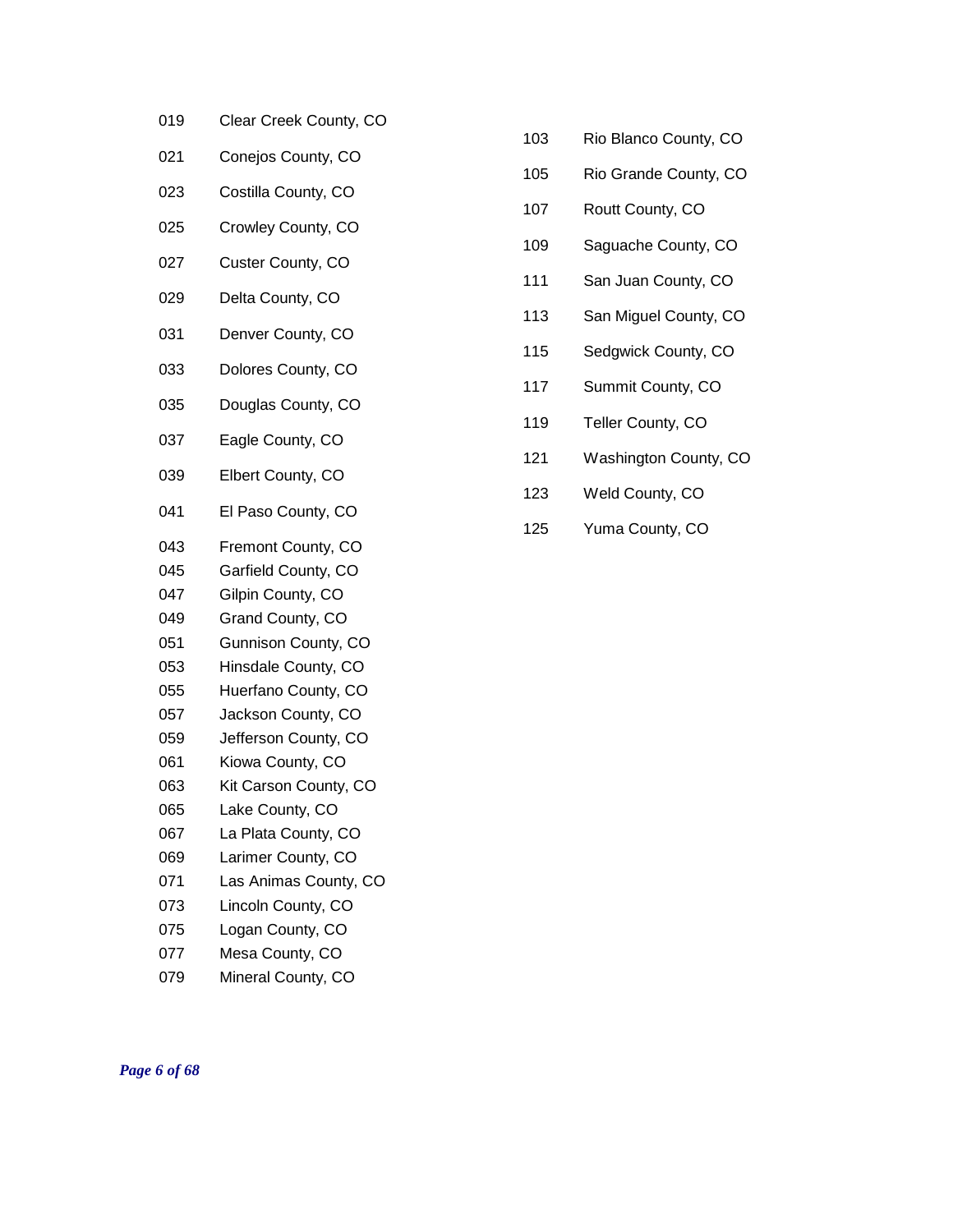#### *State and County FIPS Codes, 1998*

### *Connecticut*

- Fairfield County, CT
- Hartford County, CT
- Litchfield County, CT
- Middlesex County, CT
- New Haven County, CT
- 011 New London County, CT
- Tolland County, CT
- Windham County, CT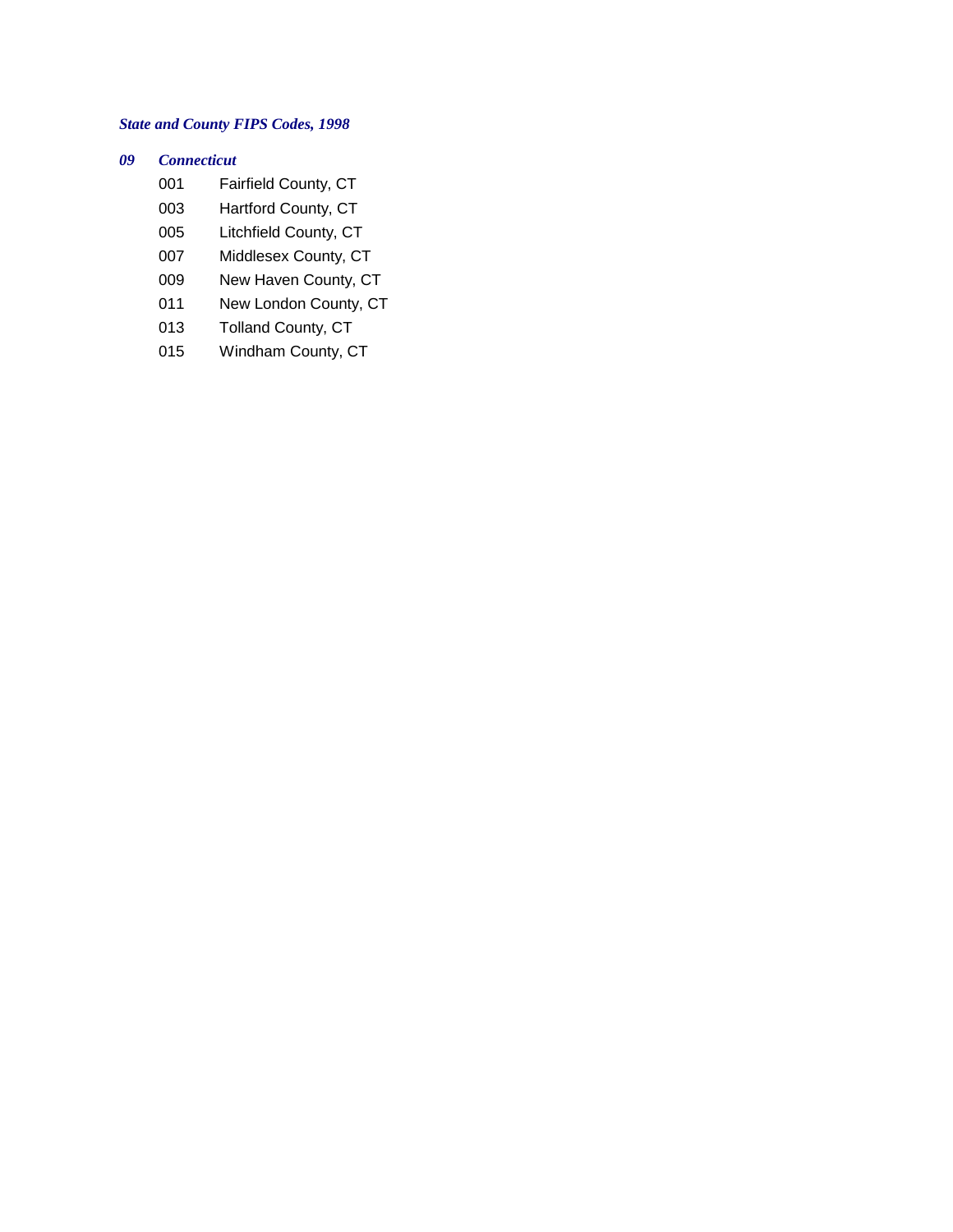#### *10 Delaware*

001 Kent County, DE

003 New Castle County, DE

005 Sussex County, DE

*State and County FIPS Codes, 1998 Page 8 of 68*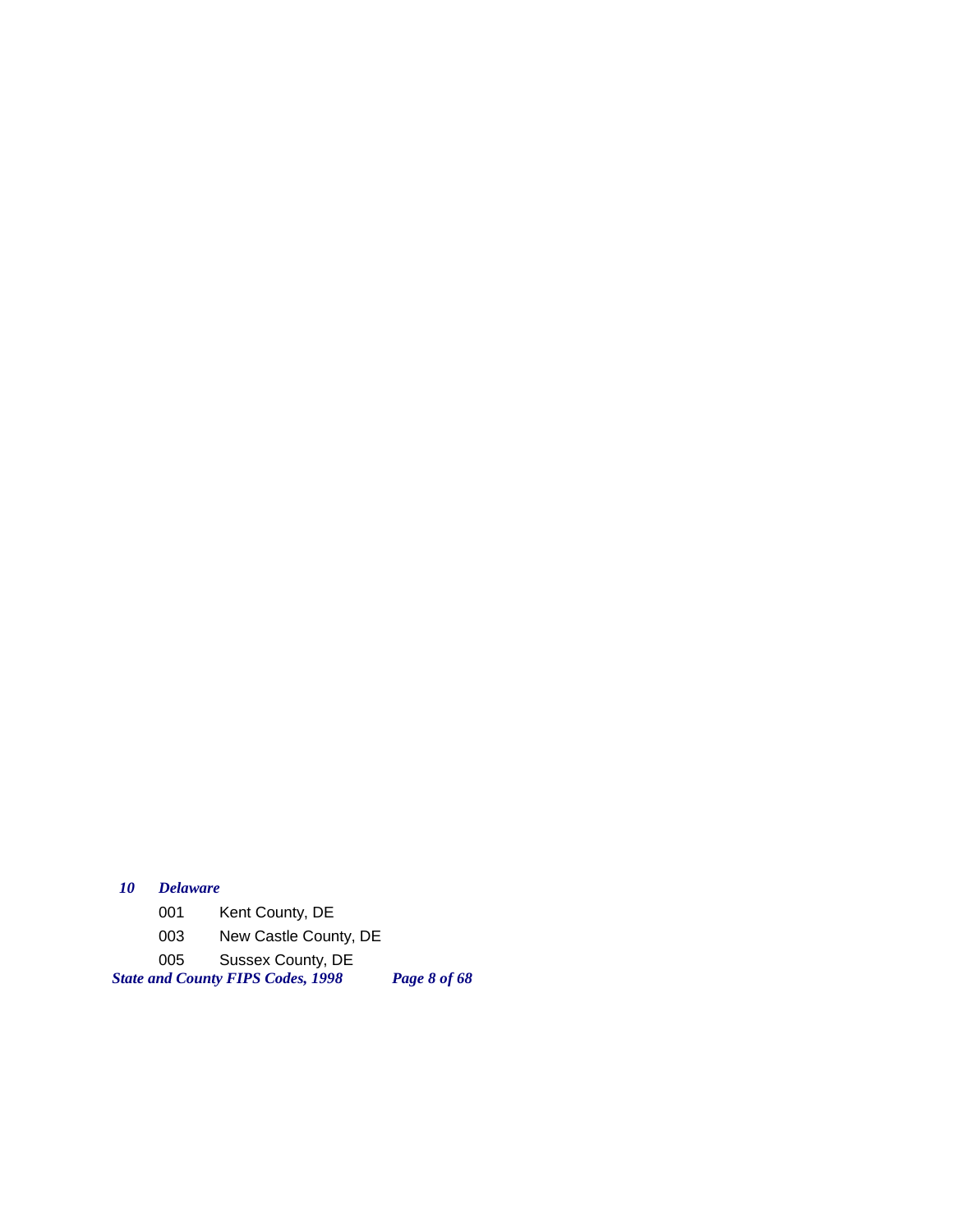### *Washington, D.C.*

District of Columbia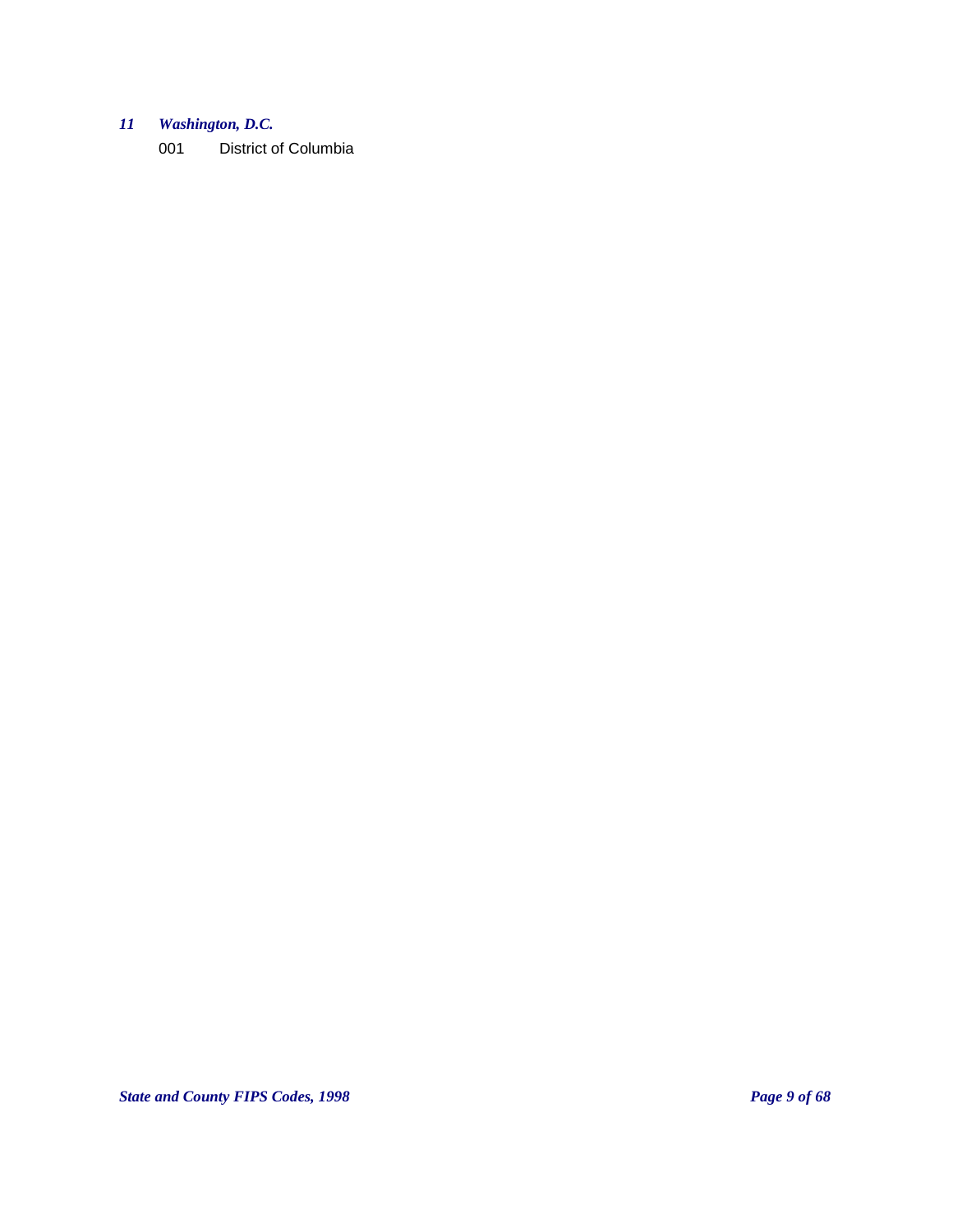| 12 | <b>Florida</b>    |                                                                         | 081<br>083 | Manatee County, FL<br>Marion County, FL |
|----|-------------------|-------------------------------------------------------------------------|------------|-----------------------------------------|
|    | 001               | Alachua County, FL                                                      | 085        | Martin County, FL                       |
|    | 003               | Baker County, FL                                                        | 087        | Monroe County, FL                       |
|    | 005               | Bay County, FL                                                          |            |                                         |
|    | 007               | <b>Bradford County, FL</b>                                              | 089        | Nassau County, FL                       |
|    | 009               | <b>Brevard County, FL</b>                                               | 091        | Okaloosa County, FL                     |
|    | 011               | <b>Broward County, FL</b>                                               | 093        | Okeechobee County, FL                   |
|    | 013               | Calhoun County, FL                                                      | 095        | Orange County, FL                       |
|    | 015               | Charlotte County, FL                                                    | 097        | Osceola County, FL                      |
|    | 017               | Citrus County, FL                                                       | 099        | Palm Beach County, FL                   |
|    | 019               | Clay County, FL                                                         | 101        | Pasco County, FL                        |
|    | 021               | Collier County, FL                                                      | 103        | Pinellas County, FL                     |
|    | 023               | Columbia County, FL                                                     | 105        | Polk County, FL                         |
|    | 025               | Dade County, FL                                                         | 107        | Putnam County, FL                       |
|    | 027               | DeSoto County, FL                                                       | 109        | St. Johns County, FL                    |
|    | 029               | Dixie County, FL                                                        | 111        | St. Lucie County, FL                    |
|    | 031               | Duval County, FL                                                        | 113        | Santa Rosa County, FL                   |
|    |                   |                                                                         | 115        | Sarasota County, FL                     |
|    | 033               | Escambia County, FL                                                     | 117        | Seminole County, FL                     |
|    | 035               | Flagler County, FL                                                      | 119        | Sumter County, FL                       |
|    | 037               | Franklin County, FL                                                     | 121        | Suwannee County, FL                     |
|    | 039               | Gadsden County, FL                                                      | 123        | Taylor County, FL                       |
|    | 041               | Gilchrist County, FL                                                    | 125        | Union County, FL                        |
|    | 043               | Glades County, FL                                                       | 127        | Volusia County, FL                      |
|    | 045               | Gulf County, FL                                                         | 129        | Wakulla County, FL                      |
|    | 047               | Hamilton County, FL                                                     | 131        | Walton County, FL                       |
|    | 049               | Hardee County, FL                                                       | 133        | Washington County, FL                   |
|    | 051<br>053<br>055 | Hendry County, FL<br>Hernando County, FL<br><b>Highlands County, FL</b> |            |                                         |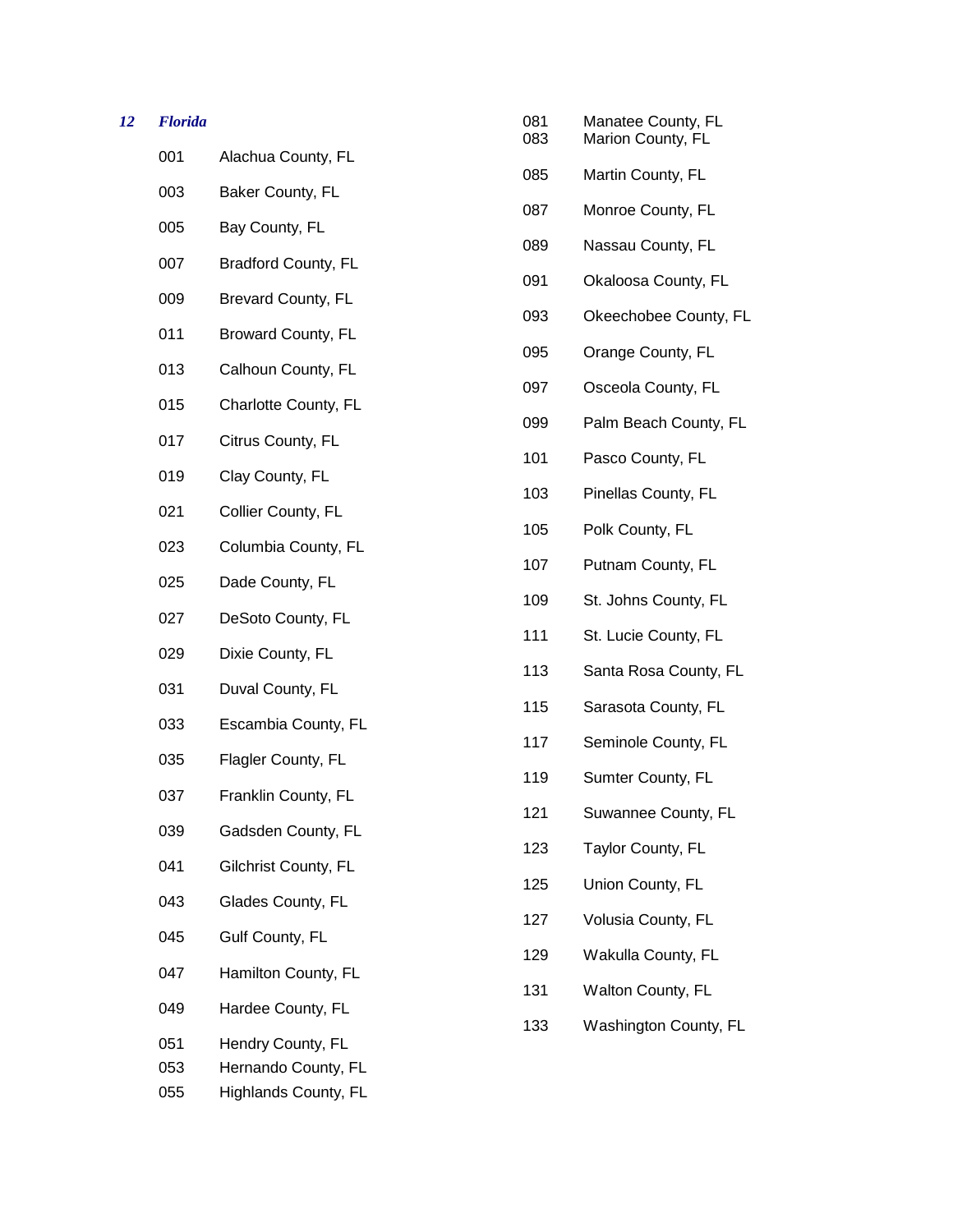- Hillsborough County, FL
- Holmes County, FL
- 061 Indian River County, FL
- Jackson County, FL
- Jefferson County, FL
- Lafayette County, FL
- Lake County, FL
- Lee County, FL
- Leon County, FL
- Levy County, FL
- Liberty County, FL
- Madison County, FL

*State and County FIPS Codes, 1998 Page 10 of 68*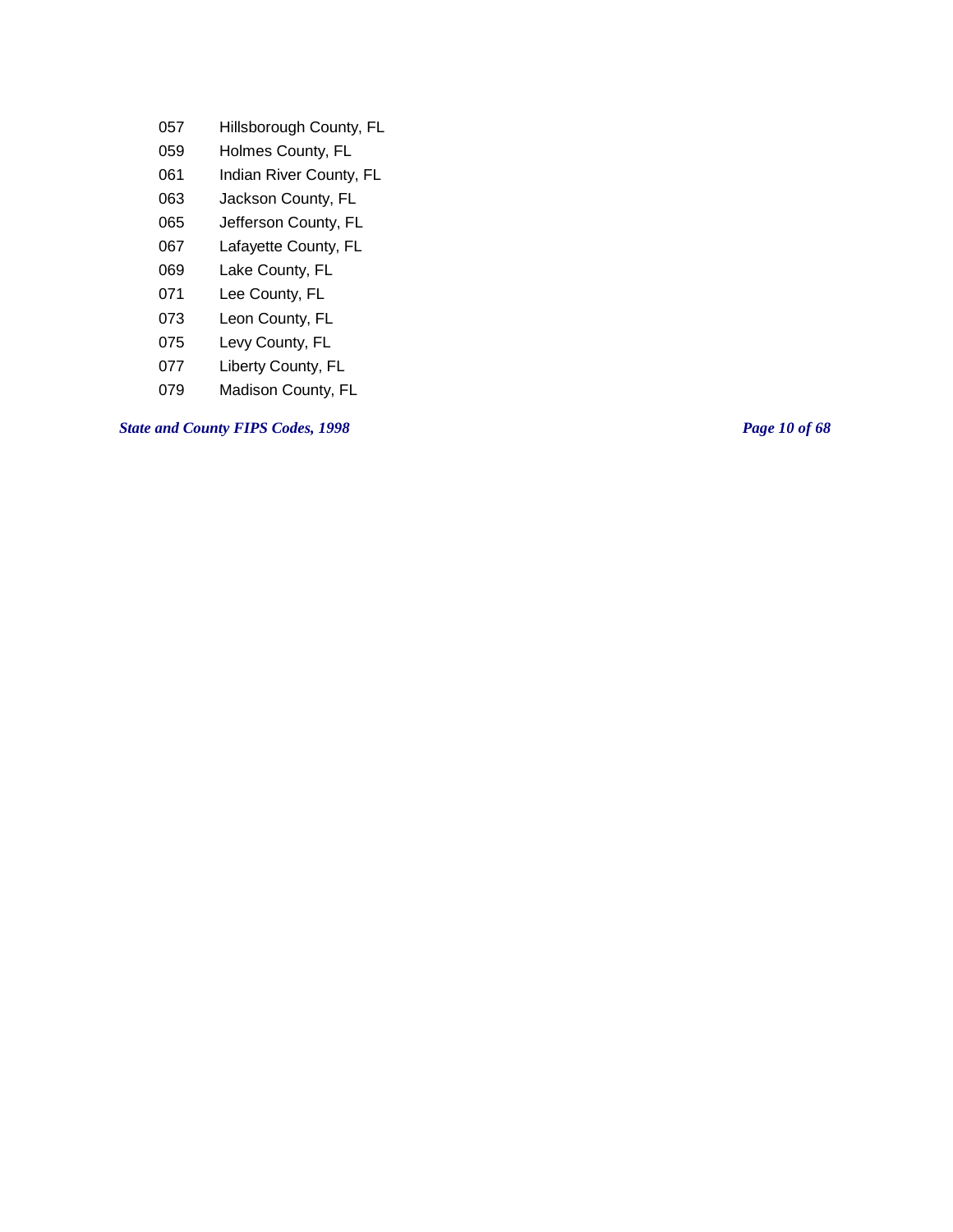| 13 | <b>Georgia</b> |                            | 083<br>085 | Dade County, GA<br>Dawson County, GA |
|----|----------------|----------------------------|------------|--------------------------------------|
|    | 001            | Appling County, GA         | 087        | Decatur County, GA                   |
|    | 003            | Atkinson County, GA        | 089        | DeKalb County, GA                    |
|    | 005            | Bacon County, GA           | 091        | Dodge County, GA                     |
|    | 007            | Baker County, GA           | 093        | Dooly County, GA                     |
|    | 009            | Baldwin County, GA         | 095        | Dougherty County, GA                 |
|    | 011            | Banks County, GA           |            |                                      |
|    | 013            | Barrow County, GA          | 097        | Douglas County, GA                   |
|    | 015            | Bartow County, GA          | 099        | Early County, GA                     |
|    | 017            | Ben Hill County, GA        | 101        | Echols County, GA                    |
|    | 019            | Berrien County, GA         | 103        | Effingham County, GA                 |
|    | 021            | Bibb County, GA            | 105        | Elbert County, GA                    |
|    | 023            | <b>Bleckley County, GA</b> | 107        | <b>Emanuel County, GA</b>            |
|    | 025            | <b>Brantley County, GA</b> | 109        | Evans County, GA                     |
|    | 027            | Brooks County, GA          | 111        | Fannin County, GA                    |
|    | 029            | Bryan County, GA           | 113        | Fayette County, GA                   |
|    | 031            | <b>Bulloch County, GA</b>  | 115        | Floyd County, GA                     |
|    | 033            | Burke County, GA           | 117        | Forsyth County, GA                   |
|    | 035            | Butts County, GA           | 119        | Franklin County, GA                  |
|    | 037            | Calhoun County, GA         | 121        | Fulton County, GA                    |
|    | 039            | Camden County, GA          | 123        | Gilmer County, GA                    |
|    | 043            | Candler County, GA         | 125        | Glascock County, GA                  |
|    | 045            | Carroll County, GA         | 127        | Glynn County, GA                     |
|    | 047            | Catoosa County, GA         | 129        | Gordon County, GA                    |
|    | 049            | Charlton County, GA        | 131        | Grady County, GA                     |
|    | 051            | Chatham County, GA         | 133        | Greene County, GA                    |
|    |                |                            | 135        | Gwinnett County, GA                  |
|    | 053            | Chattahoochee County, GA   | 137        | Habersham County, GA                 |
|    | 055            | Chattooga County, GA       | 139        | Hall County, GA                      |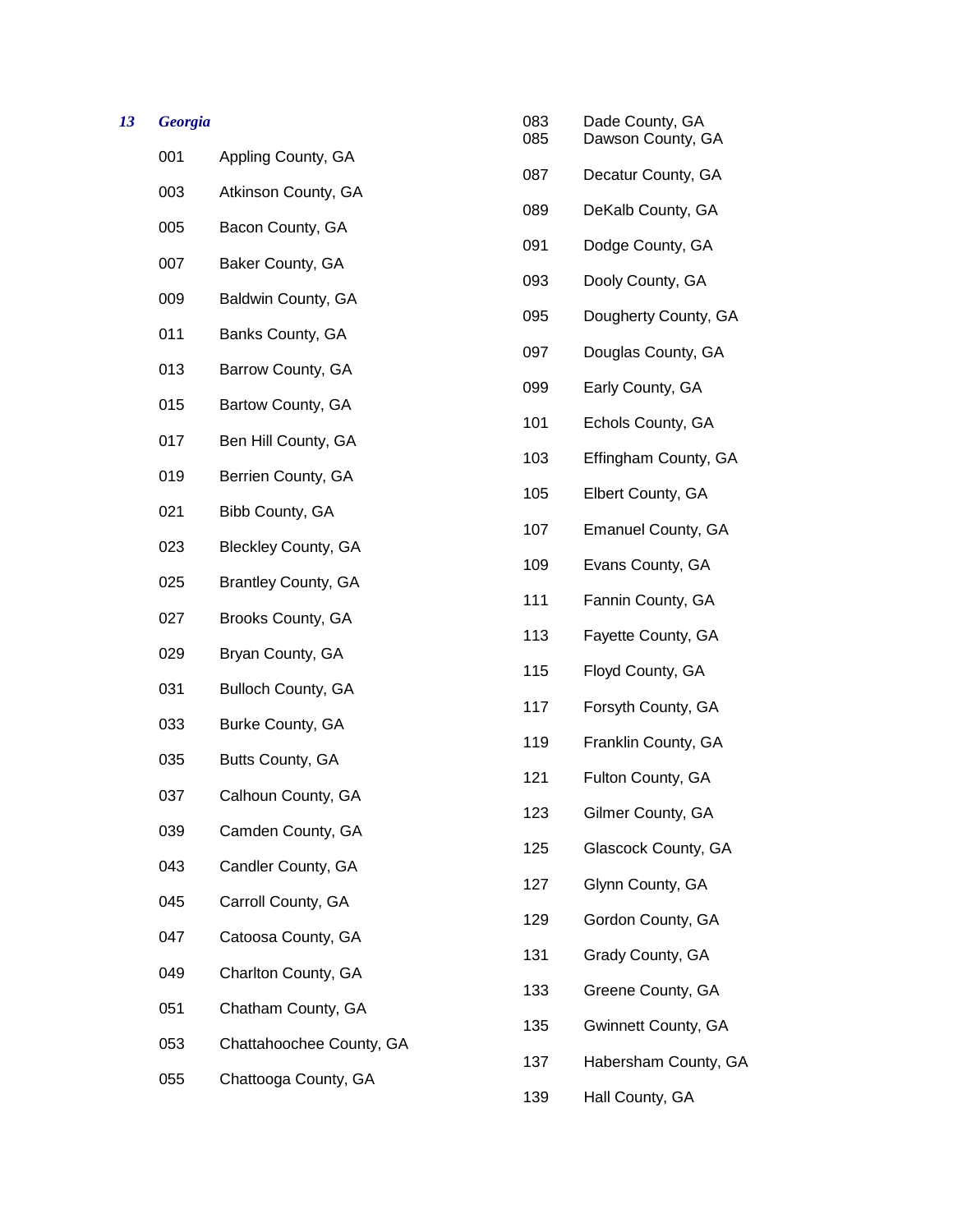- Cherokee County, GA
- Clarke County, GA
- Clay County, GA
- Clayton County, GA
- Clinch County, GA
- Cobb County, GA
- Coffee County, GA
- 071 Colquitt County, GA
- Columbia County, GA
- Cook County, GA
- Coweta County, GA
- Crawford County, GA
- Crisp County, GA

*State and County FIPS Codes, 1998 Page 11 of 68*

- Hancock County, GA
- Haralson County, GA
- Harris County, GA
- Hart County, GA
- Heard County, GA
- Henry County, GA
- Houston County, GA
- Irwin County, GA
- Jackson County, GA
- Jasper County, GA
- Jeff Davis County, GA
- Jefferson County, GA
- Jenkins County, GA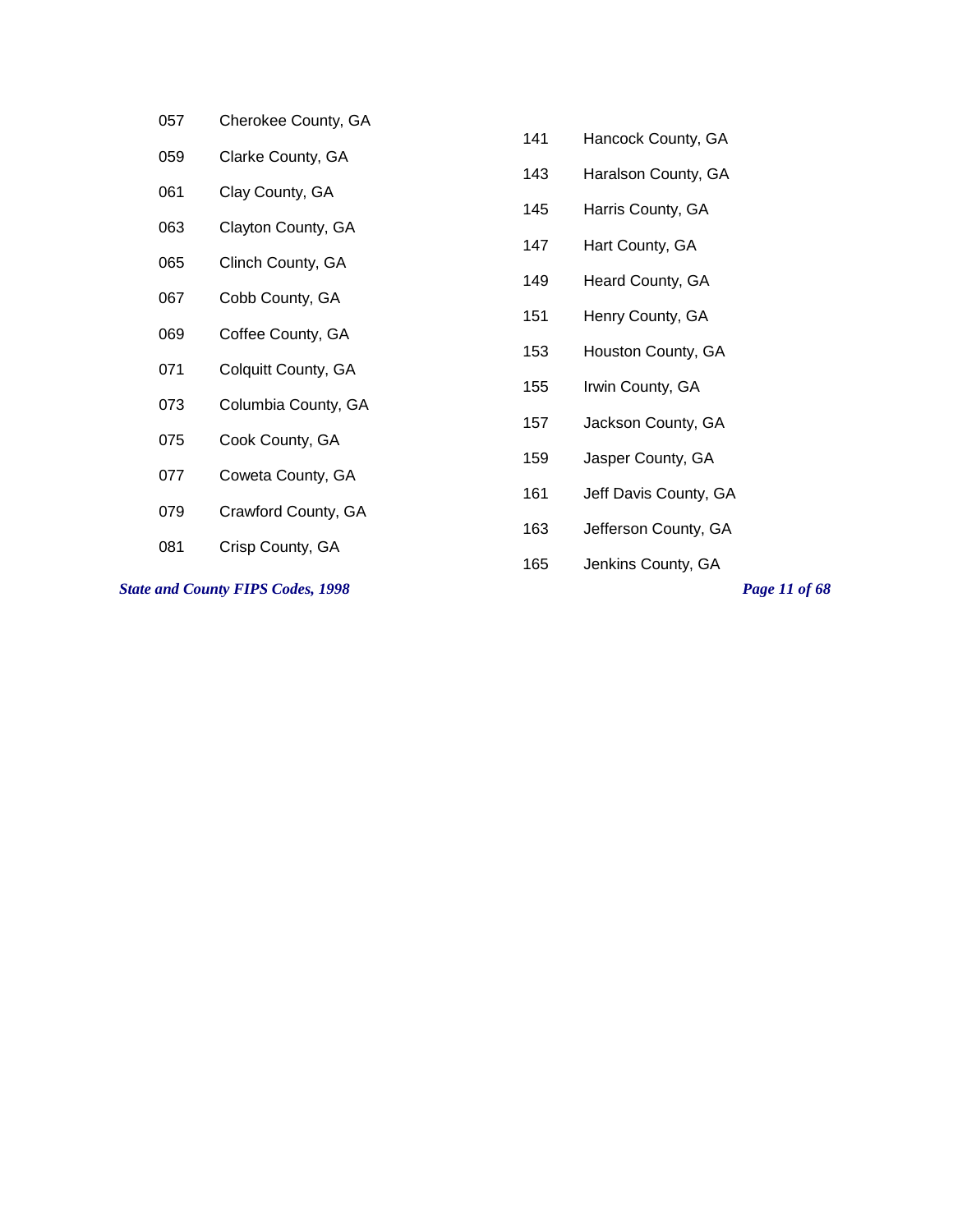| 167 | Johnson County, GA    | 253 | Seminole County, GA        |
|-----|-----------------------|-----|----------------------------|
| 169 | Jones County, GA      | 255 | Spalding County, GA        |
| 171 | Lamar County, GA      | 257 | Stephens County, GA        |
| 173 | Lanier County, GA     | 259 | Stewart County, GA         |
| 175 | Laurens County, GA    | 261 | Sumter County, GA          |
| 177 | Lee County, GA        | 263 | Talbot County, GA          |
| 179 | Liberty County, GA    | 265 | Taliaferro County, GA      |
| 181 | Lincoln County, GA    | 267 | <b>Tattnall County, GA</b> |
| 183 | Long County, GA       | 269 | Taylor County, GA          |
| 185 | Lowndes County, GA    | 271 | Telfair County, GA         |
| 187 | Lumpkin County, GA    | 273 | Terrell County, GA         |
| 189 | McDuffie County, GA   | 275 | Thomas County, GA          |
| 191 | McIntosh County, GA   | 277 | Tift County, GA            |
| 193 | Macon County, GA      | 279 | Toombs County, GA          |
| 195 | Madison County, GA    | 281 | Towns County, GA           |
| 197 | Marion County, GA     | 283 | Treutlen County, GA        |
| 199 | Meriwether County, GA | 285 | Troup County, GA           |
| 201 | Miller County, GA     | 287 | Turner County, GA          |
| 205 | Mitchell County, GA   | 289 | Twiggs County, GA          |
| 207 | Monroe County, GA     | 291 | Union County, GA           |
| 209 | Montgomery County, GA | 293 | Upson County, GA           |
| 211 | Morgan County, GA     | 295 | <b>Walker County, GA</b>   |
| 213 | Murray County, GA     | 297 | Walton County, GA          |
| 215 | Muscogee County, GA   | 299 | Ware County, GA            |
| 217 | Newton County, GA     | 301 | Warren County, GA          |
| 219 | Oconee County, GA     | 303 | Washington County, GA      |
| 221 | Oglethorpe County, GA | 305 | Wayne County, GA           |
| 223 | Paulding County, GA   | 307 | Webster County, GA         |
| 225 | Peach County, GA      | 309 | <b>Wheeler County, GA</b>  |
| 227 | Pickens County, GA    | 311 | White County, GA           |
| 229 | Pierce County, GA     | 313 | Whitfield County, GA       |
| 231 | Pike County, GA       | 315 | Wilcox County, GA          |
| 233 | Polk County, GA       | 317 | Wilkes County, GA          |
| 235 | Pulaski County, GA    | 319 | Wilkinson County, GA       |
| 237 | Putnam County, GA     | 321 | Worth County, GA           |
| 239 | Quitman County, GA    |     |                            |
| 241 | Rabun County, GA      |     |                            |
| 243 | Randolph County, GA   |     |                            |
| 245 | Richmond County, GA   |     |                            |
| 247 | Rockdale County, GA   |     |                            |
| 249 | Schley County, GA     |     |                            |
| 251 | Screven County, GA    |     |                            |

| 253 | Seminole County, GA        |
|-----|----------------------------|
| 255 | Spalding County, GA        |
| 257 | Stephens County, GA        |
| 259 | Stewart County, GA         |
| 261 | Sumter County, GA          |
| 263 | Talbot County, GA          |
| 265 | Taliaferro County, GA      |
| 267 | <b>Tattnall County, GA</b> |
| 269 | Taylor County, GA          |
| 271 | Telfair County, GA         |
| 273 | <b>Terrell County, GA</b>  |
| 275 | Thomas County, GA          |
| 277 | Tift County, GA            |
| 279 | Toombs County, GA          |
| 281 | Towns County, GA           |
| 283 | Treutlen County, GA        |
| 285 | Troup County, GA           |
| 287 | Turner County, GA          |
| 289 | Twiggs County, GA          |
| 291 | Union County, GA           |
| 293 | Upson County, GA           |
| 295 | Walker County, GA          |
| 297 | Walton County, GA          |
| 299 | Ware County, GA            |
| 301 | Warren County, GA          |
| 303 | Washington County, G/      |
| 305 | Wayne County, GA           |
| 307 | Webster County, GA         |
| 309 | Wheeler County, GA         |
| 311 | White County, GA           |
| 313 | Whitfield County, GA       |
| 315 | Wilcox County, GA          |
| 317 | Wilkes County, GA          |
| 319 | Wilkinson County, GA       |
| 321 | Worth County, GA           |
|     |                            |
|     |                            |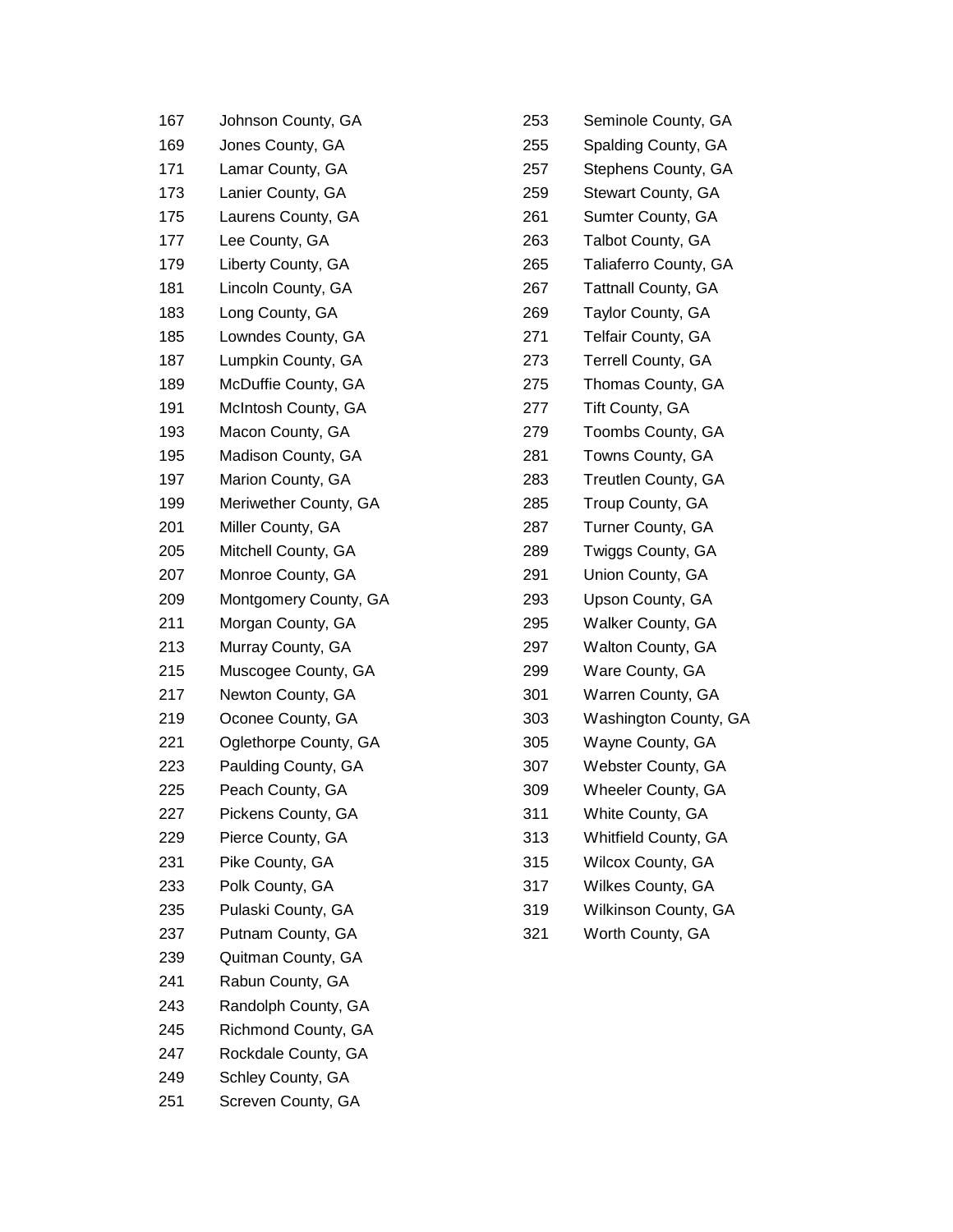*State and County FIPS Codes, 1998 Page 12 of 68*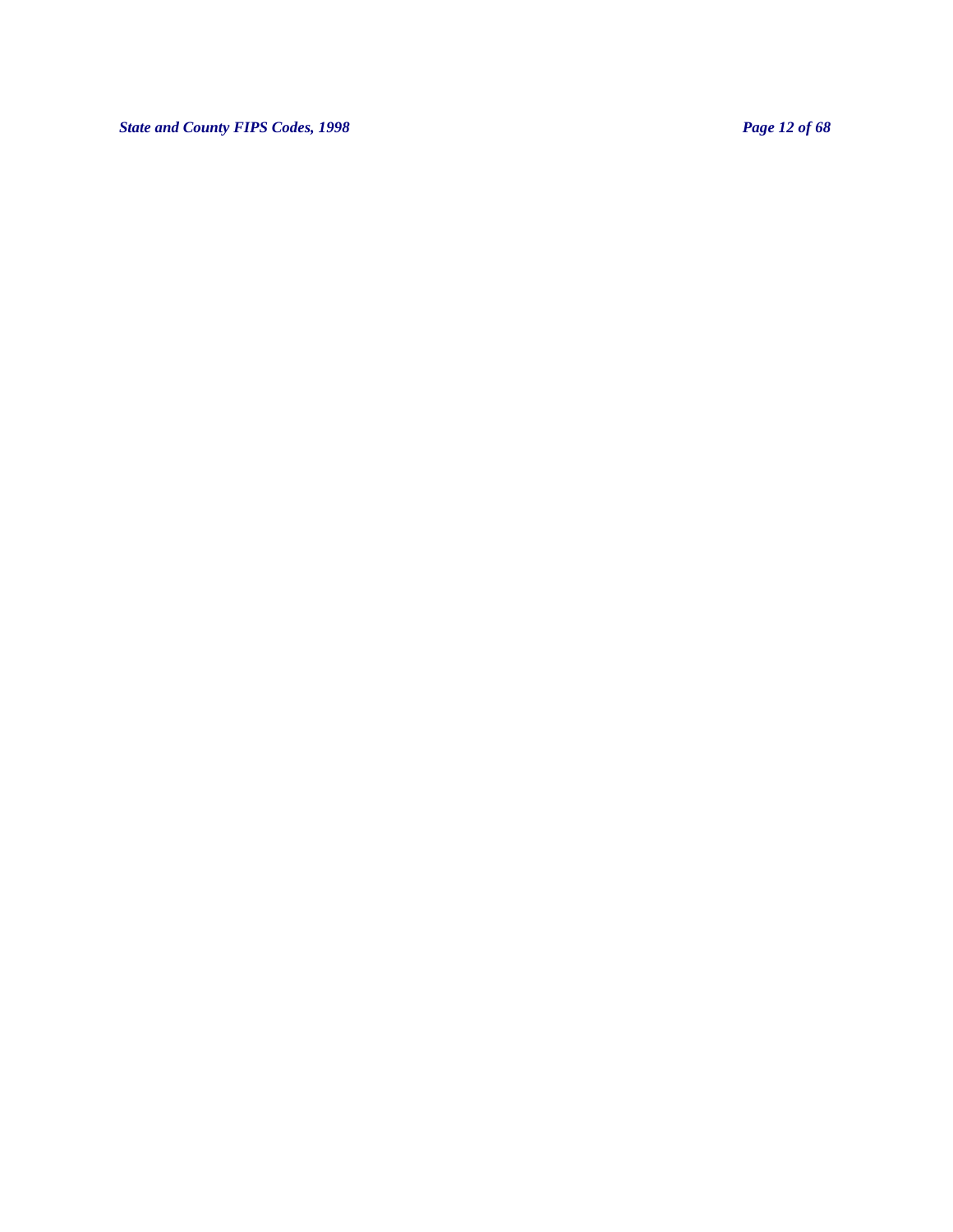### *Hawaii*

- Hawaii County, HI
- Honolulu County, HI
- Kalawao County, HI
- Kauai County, HI
- Maui County, HI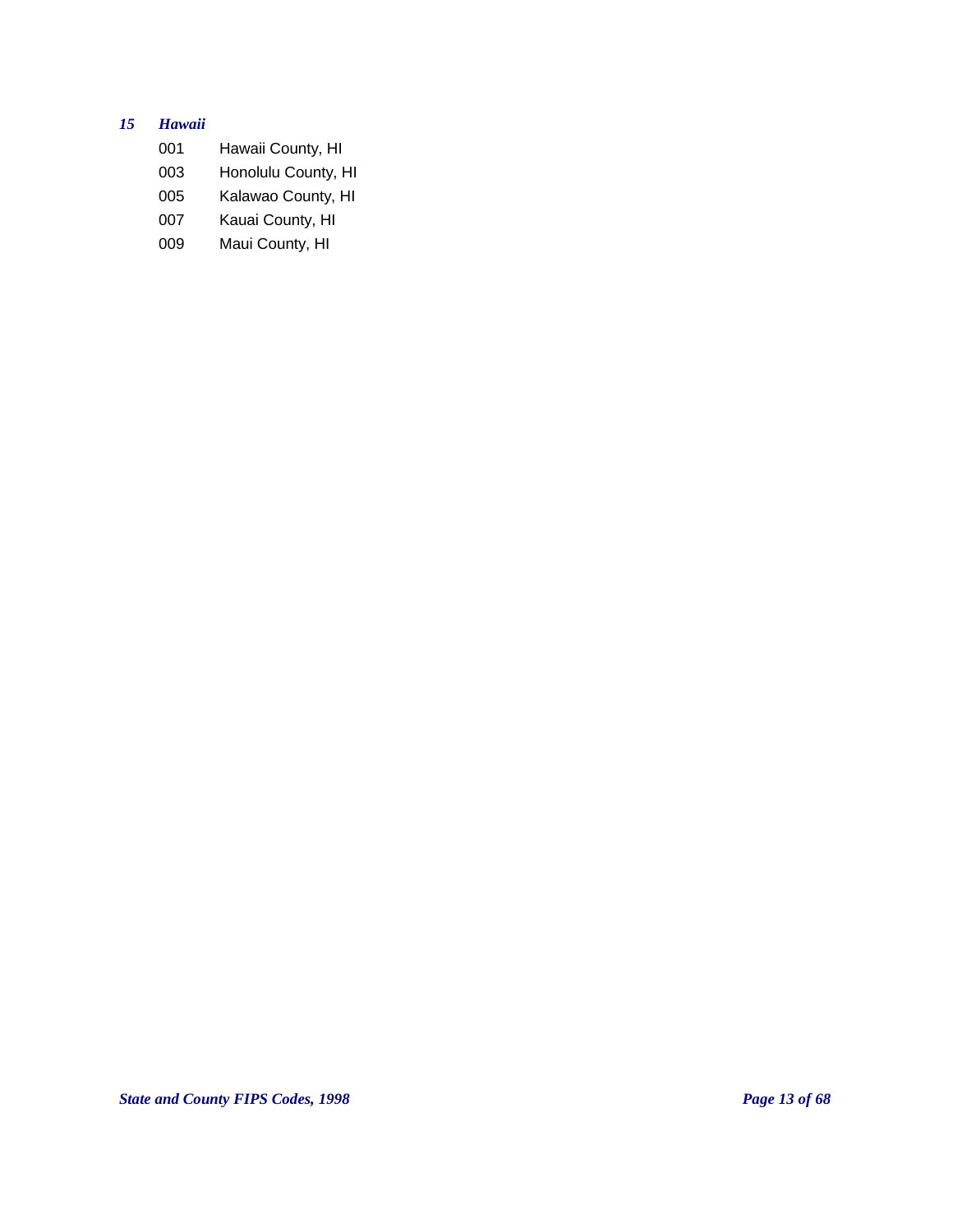| 16 | <b>Idaho</b> |                          | 081<br>083 | Teton County, ID<br><b>Twin Falls Count</b> |
|----|--------------|--------------------------|------------|---------------------------------------------|
|    | 001          | Ada County, ID           | 085        | Valley County, ID                           |
|    | 003          | Adams County, ID         | 087        | <b>Washington Cou</b>                       |
|    | 005          | Bannock County, ID       |            |                                             |
|    | 007          | Bear Lake County, ID     |            |                                             |
|    | 009          | Benewah County, ID       |            |                                             |
|    | 011          | Bingham County, ID       |            |                                             |
|    | 013          | <b>Blaine County, ID</b> |            |                                             |
|    | 015          | Boise County, ID         |            |                                             |
|    | 017          | Bonner County, ID        |            |                                             |
|    | 019          | Bonneville County, ID    |            |                                             |
|    | 021          | Boundary County, ID      |            |                                             |
|    | 023          | Butte County, ID         |            |                                             |
|    | 025          | Camas County, ID         |            |                                             |
|    | 027          | Canyon County, ID        |            |                                             |
|    | 029          | Caribou County, ID       |            |                                             |
|    | 031          | Cassia County, ID        |            |                                             |
|    | 033          | Clark County, ID         |            |                                             |
|    | 035          | Clearwater County, ID    |            |                                             |
|    | 037          | Custer County, ID        |            |                                             |
|    | 039          | Elmore County, ID        |            |                                             |
|    | 041          | Franklin County, ID      |            |                                             |
|    | 043          | Fremont County, ID       |            |                                             |
|    | 045          | Gem County, ID           |            |                                             |
|    | 047          | Gooding County, ID       |            |                                             |
|    | 049          | Idaho County, ID         |            |                                             |
|    | 051          | Jefferson County, ID     |            |                                             |
|    | 053          | Jerome County, ID        |            |                                             |
|    | 055          | Kootenai County, ID      |            |                                             |
|    | 057          | Latah County, ID         |            |                                             |
|    | 059          | Lemhi County, ID         |            |                                             |
|    | 061          | Lewis County, ID         |            |                                             |
|    | 063          | Lincoln County, ID       |            |                                             |
|    | 065          | Madison County, ID       |            |                                             |
|    | 067          | Minidoka County, ID      |            |                                             |
|    | 069          | Nez Perce County, ID     |            |                                             |
|    | 071          | Oneida County, ID        |            |                                             |
|    | 073          | Owyhee County, ID        |            |                                             |
|    | 075          | Payette County, ID       |            |                                             |
|    | 077          | Power County, ID         |            |                                             |

| 081<br>083 | Teton County, ID<br>Twin Falls County, ID |
|------------|-------------------------------------------|
| 085        | Valley County, ID                         |
| 087        | Washington County, ID                     |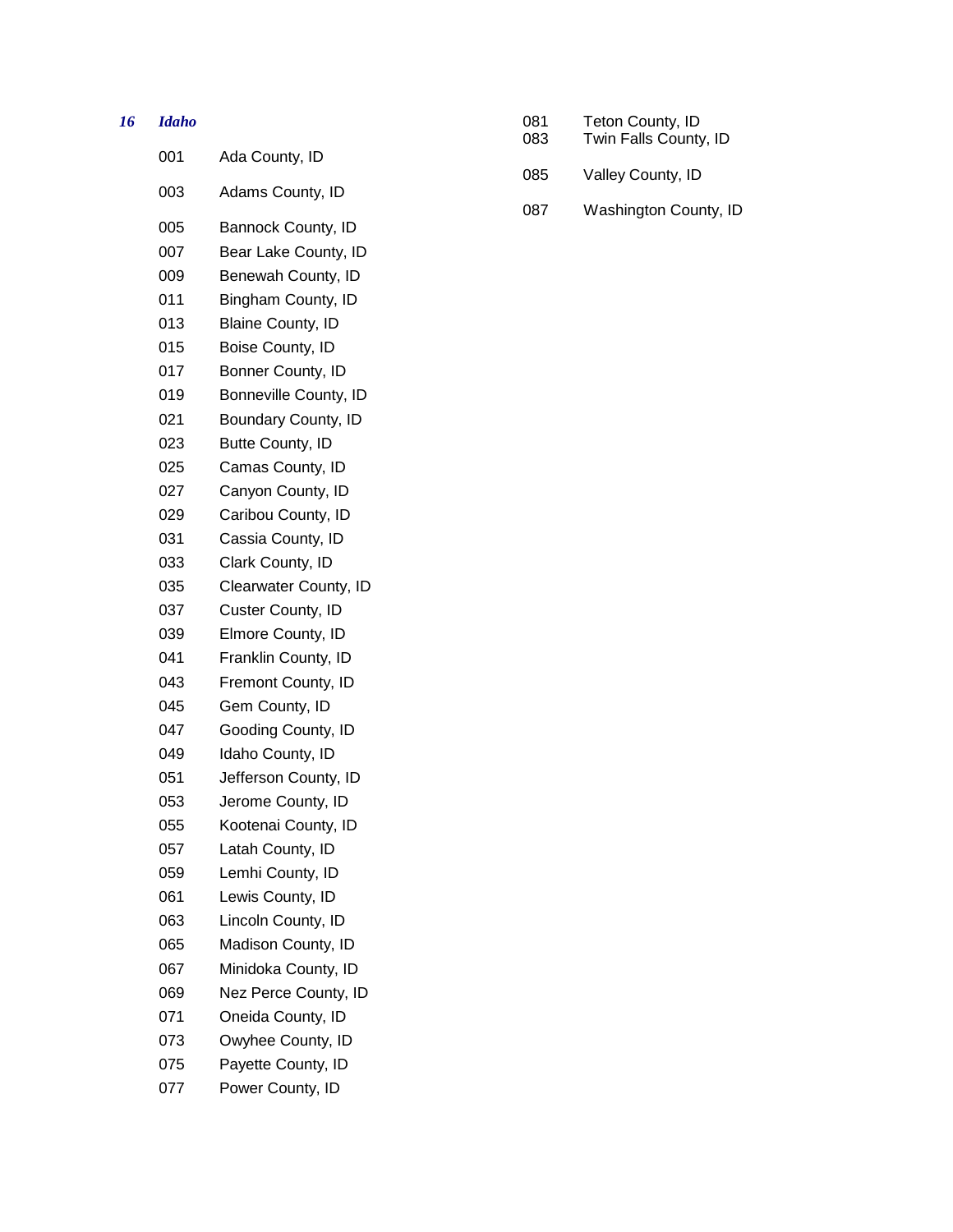### 079 Shoshone County, ID

*State and County FIPS Codes, 1998 Page 14 of 68*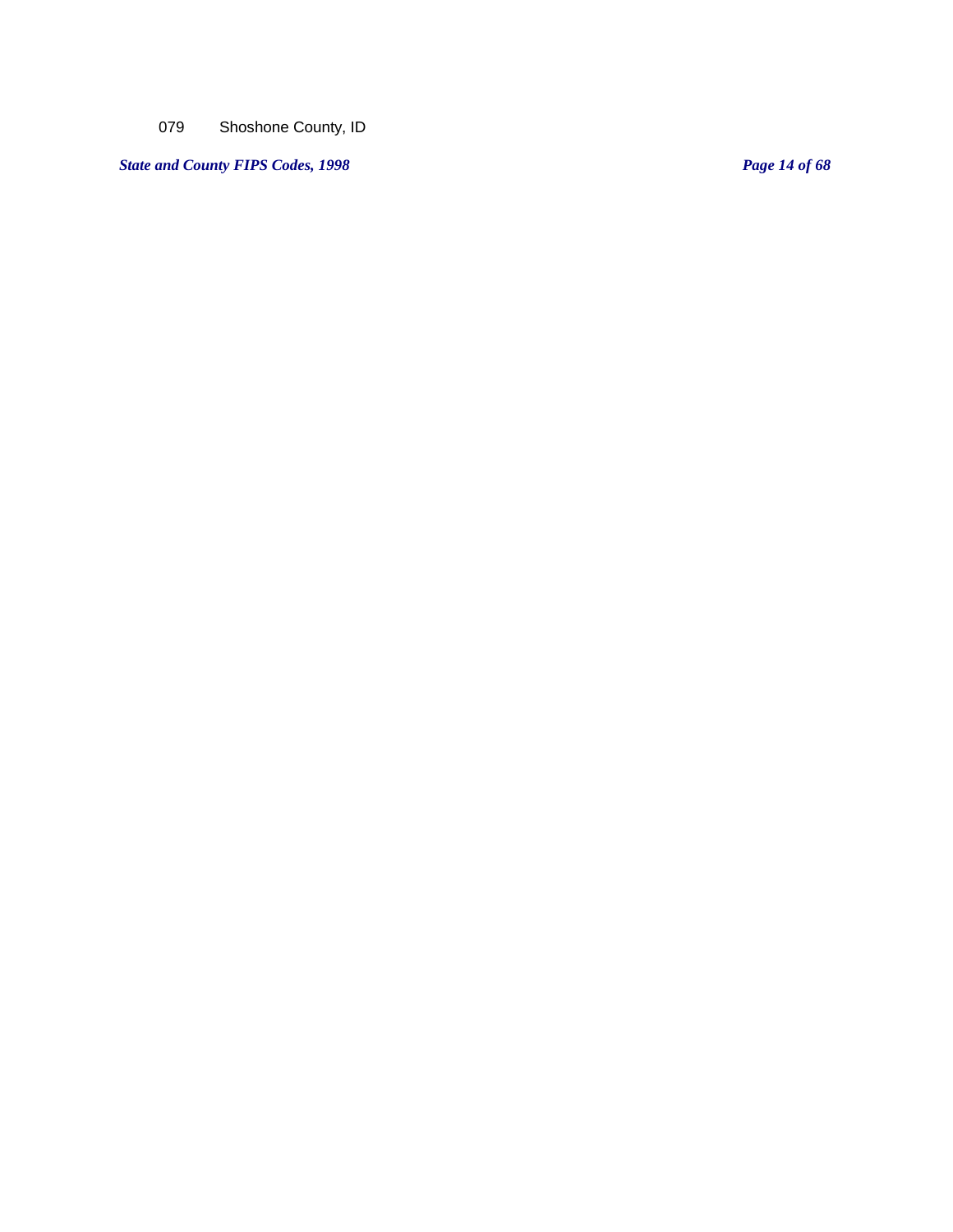| 083<br>Jersey County, IL<br>001<br>Adams County, IL<br>085<br>Jo Daviess County, IL<br>003<br>Alexander County, IL<br>087<br>Johnson County, IL<br>005<br>Bond County, IL<br>089<br>Kane County, IL<br>007<br>Boone County, IL<br>091<br>Kankakee County, IL<br>009<br>Brown County, IL<br>093<br>Kendall County, IL<br>011<br>Bureau County, IL<br>095<br>Knox County, IL |  |
|----------------------------------------------------------------------------------------------------------------------------------------------------------------------------------------------------------------------------------------------------------------------------------------------------------------------------------------------------------------------------|--|
|                                                                                                                                                                                                                                                                                                                                                                            |  |
|                                                                                                                                                                                                                                                                                                                                                                            |  |
|                                                                                                                                                                                                                                                                                                                                                                            |  |
|                                                                                                                                                                                                                                                                                                                                                                            |  |
|                                                                                                                                                                                                                                                                                                                                                                            |  |
|                                                                                                                                                                                                                                                                                                                                                                            |  |
| Calhoun County, IL<br>013                                                                                                                                                                                                                                                                                                                                                  |  |
| 097<br>Lake County, IL<br>Carroll County, IL<br>015                                                                                                                                                                                                                                                                                                                        |  |
| 099<br>La Salle County, IL<br>Cass County, IL<br>017                                                                                                                                                                                                                                                                                                                       |  |
| 101<br>Lawrence County, IL<br>019<br>Champaign County, IL                                                                                                                                                                                                                                                                                                                  |  |
| 103<br>Lee County, IL<br>021<br>Christian County, IL                                                                                                                                                                                                                                                                                                                       |  |
| 105<br>Livingston County, IL<br>023<br>Clark County, IL                                                                                                                                                                                                                                                                                                                    |  |
| 107<br>Logan County, IL<br>025<br>Clay County, IL                                                                                                                                                                                                                                                                                                                          |  |
| 109<br>McDonough County, IL<br>027<br>Clinton County, IL                                                                                                                                                                                                                                                                                                                   |  |
| 111<br>McHenry County, IL<br>029<br>Coles County, IL                                                                                                                                                                                                                                                                                                                       |  |
| 113<br>McLean County, IL<br>031<br>Cook County, IL                                                                                                                                                                                                                                                                                                                         |  |
| 115<br>Macon County, IL<br>Crawford County, IL<br>033                                                                                                                                                                                                                                                                                                                      |  |
| 117<br>Macoupin County, IL                                                                                                                                                                                                                                                                                                                                                 |  |
| Cumberland County, IL<br>035<br>Madison County, IL<br>119                                                                                                                                                                                                                                                                                                                  |  |
| 037<br>DeKalb County, IL<br>121<br>Marion County, IL                                                                                                                                                                                                                                                                                                                       |  |
| 039<br>De Witt County, IL<br>123<br>Marshall County, IL                                                                                                                                                                                                                                                                                                                    |  |
| 041<br>Douglas County, IL<br>125<br>Mason County, IL                                                                                                                                                                                                                                                                                                                       |  |
| 043<br>DuPage County, IL<br>127<br>Massac County, IL                                                                                                                                                                                                                                                                                                                       |  |
| 045<br>Edgar County, IL<br>129<br>Menard County, IL                                                                                                                                                                                                                                                                                                                        |  |
| 047<br>Edwards County, IL<br>131<br>Mercer County, IL                                                                                                                                                                                                                                                                                                                      |  |
| 049<br>Effingham County, IL<br>133<br>Monroe County, IL                                                                                                                                                                                                                                                                                                                    |  |
| 051<br>Fayette County, IL<br>135<br>Montgomery County, IL                                                                                                                                                                                                                                                                                                                  |  |
| Ford County, IL<br>053<br>137<br>Morgan County, IL                                                                                                                                                                                                                                                                                                                         |  |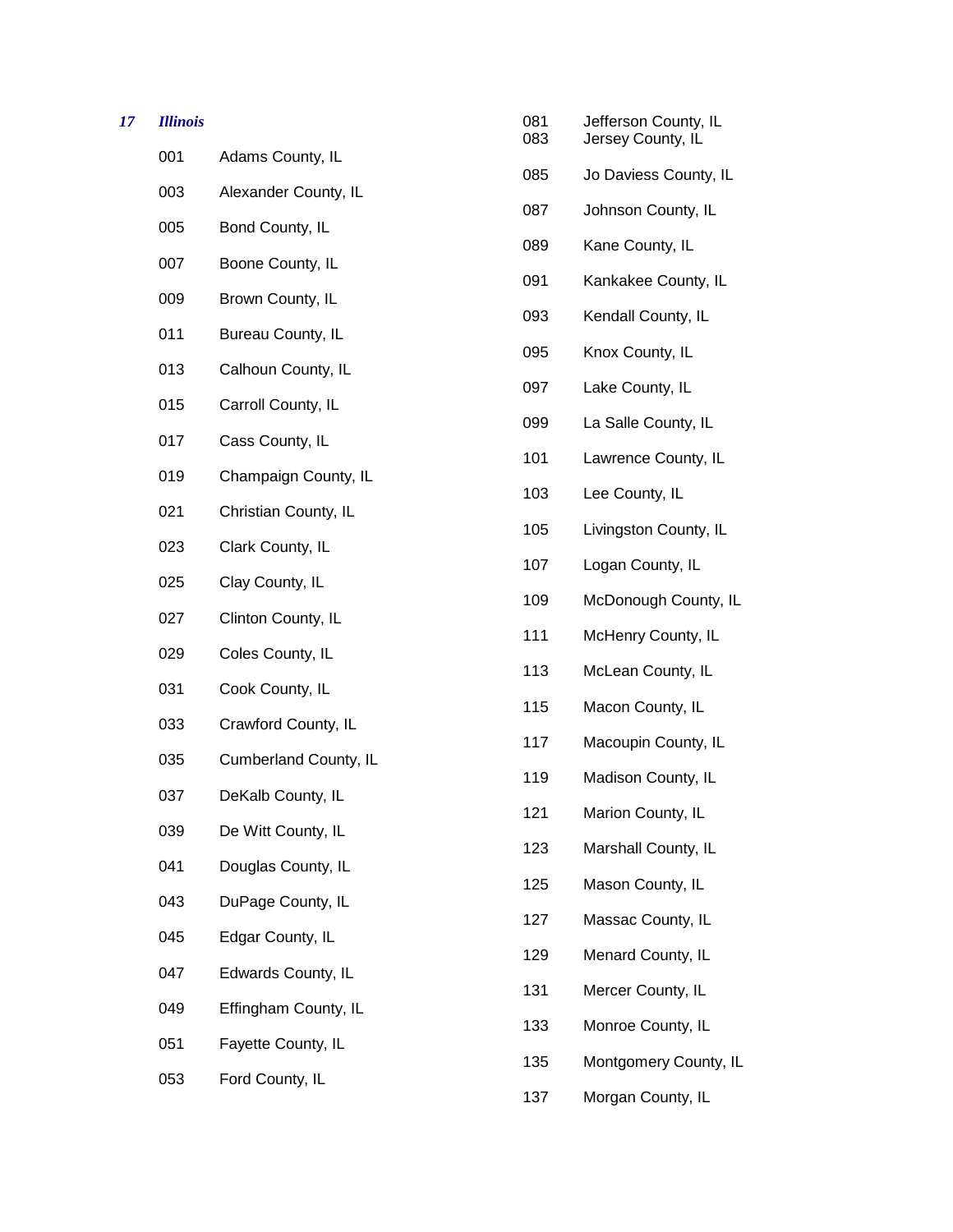| 055 | Franklin County, IL |  |
|-----|---------------------|--|
|-----|---------------------|--|

- Fulton County, IL
- Gallatin County, IL
- Greene County, IL
- Grundy County, IL
- Hamilton County, IL
- Hancock County, IL
- Hardin County, IL
- 071 Henderson County, IL
- Henry County, IL
- Iroquois County, IL
- Jackson County, IL
- Jasper County, IL

*State and County FIPS Codes, 1998 Page 15 of 68*

- Moultrie County, IL
- Ogle County, IL
- Peoria County, IL
- Perry County, IL
- Piatt County, IL
- Pike County, IL
- Pope County, IL
- Pulaski County, IL
- Putnam County, IL
- Randolph County, IL
- Richland County, IL
- Rock Island County, IL
- St. Clair County, IL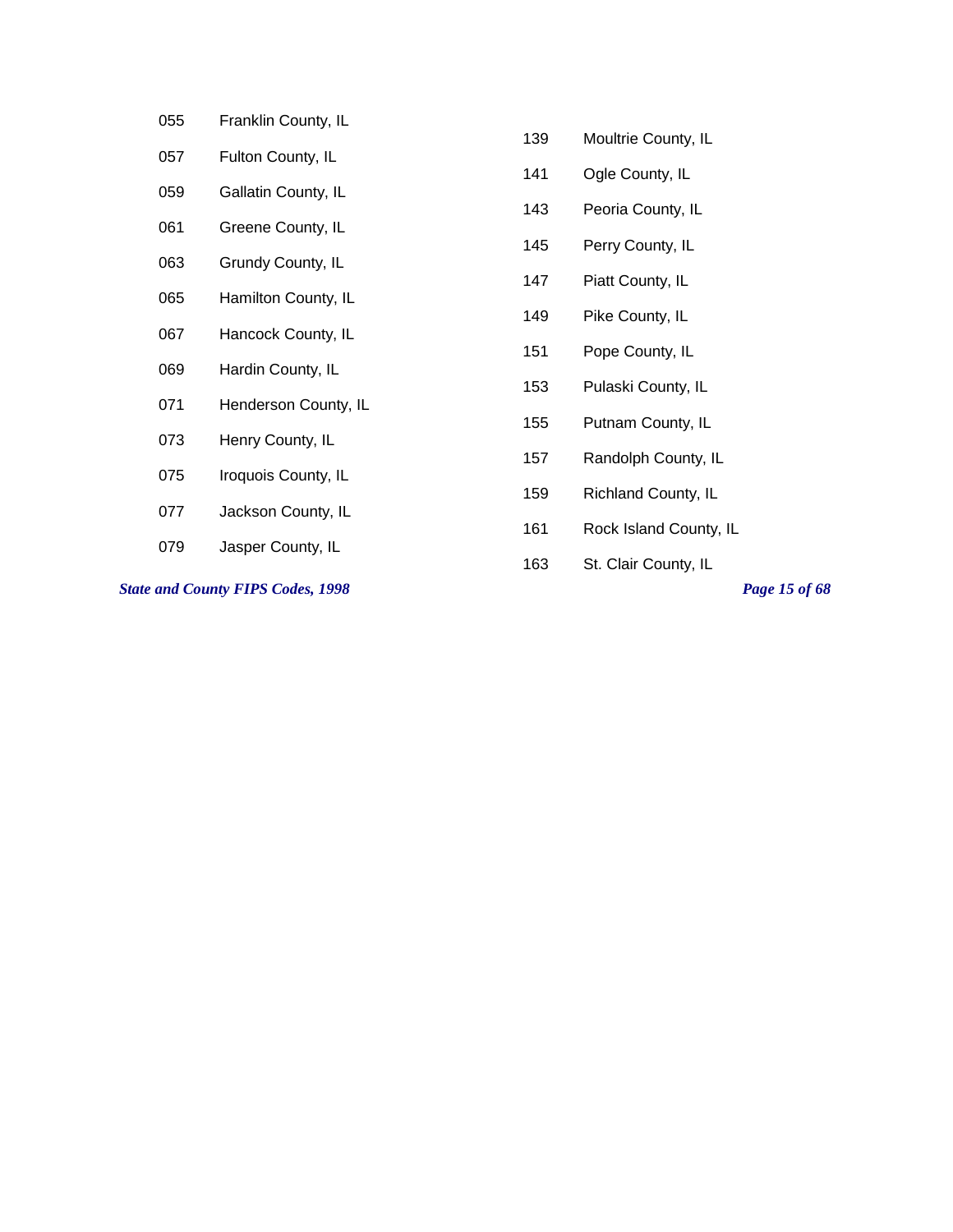- Saline County, IL
- Sangamon County, IL
- Schuyler County, IL
- Scott County, IL
- Shelby County, IL
- Stark County, IL
- Stephenson County, IL
- Tazewell County, IL
- Union County, IL
- 183 Vermilion County, IL
- Wabash County, IL
- Warren County, IL
- Washington County, IL
- Wayne County, IL
- White County, IL
- Whiteside County, IL
- Will County, IL
- Williamson County, IL
- Winnebago County, IL
- Woodford County, IL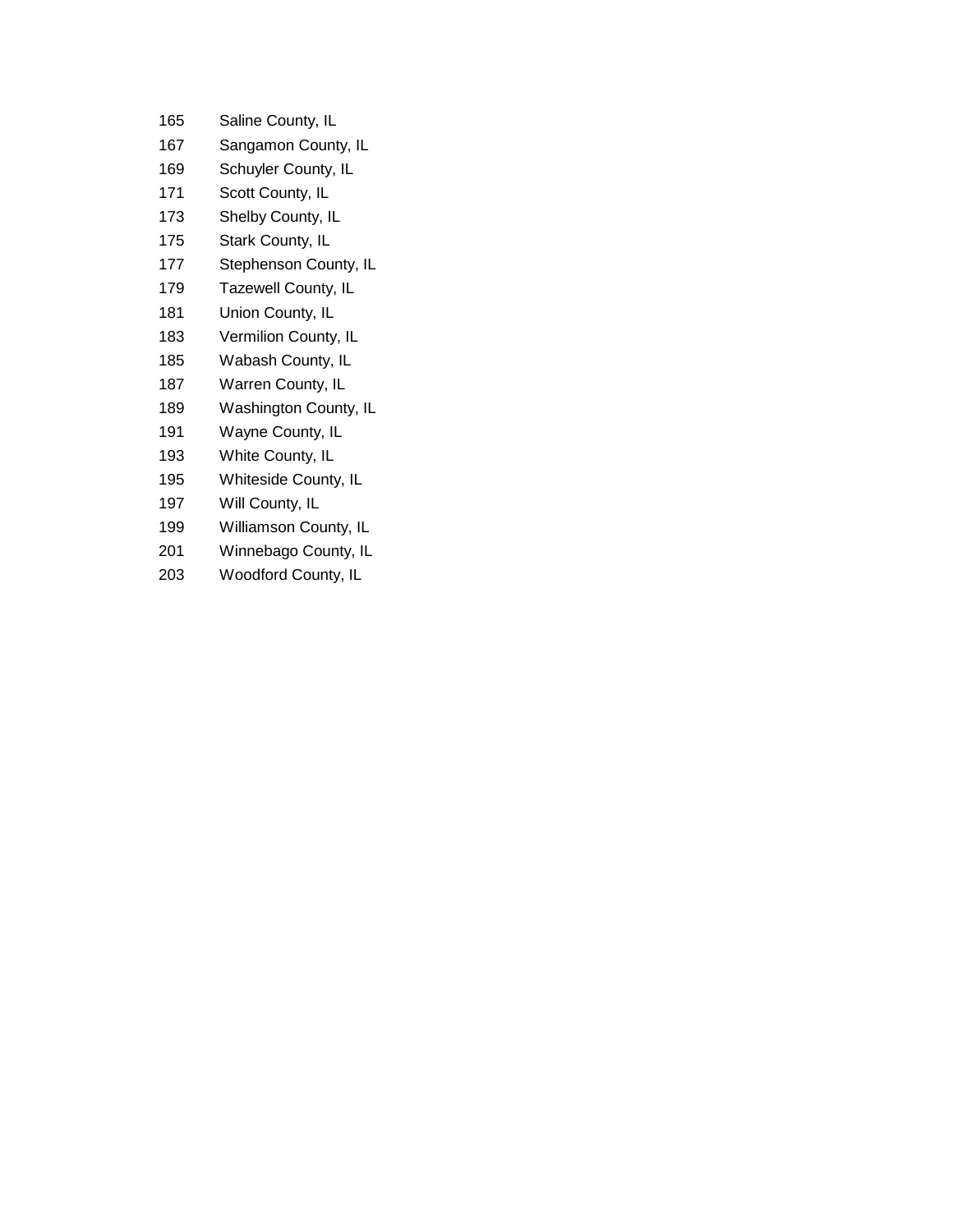*State and County FIPS Codes, 1998 Page 16 of 68*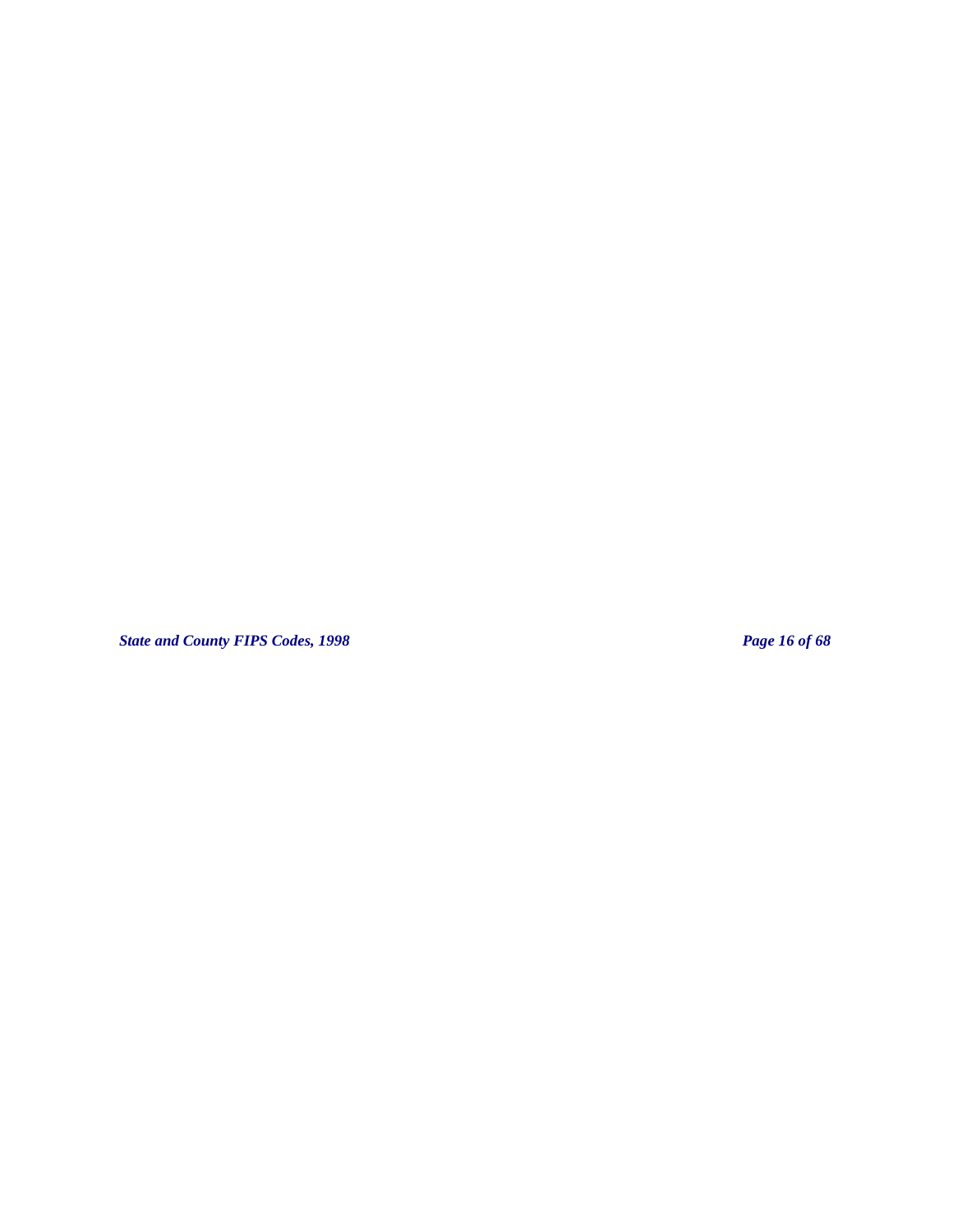| 18 | <b>Indiana</b> |                             | 081<br>083 | Johnson County, IN<br>Knox County, IN |
|----|----------------|-----------------------------|------------|---------------------------------------|
|    | 001            | Adams County, IN            | 085        | Kosciusko County, IN                  |
|    | 003            | Allen County, IN            | 087        | Lagrange County, IN                   |
|    | 005            | Bartholomew County, IN      | 089        | Lake County, IN                       |
|    | 007            | Benton County, IN           | 091        | La Porte County, IN                   |
|    | 009            | <b>Blackford County, IN</b> | 093        | Lawrence County, IN                   |
|    | 011            | Boone County, IN            | 095        | Madison County, IN                    |
|    | 013            | Brown County, IN            |            |                                       |
|    | 015            | Carroll County, IN          | 097        | Marion County, IN                     |
|    | 017            | Cass County, IN             | 099        | Marshall County, IN                   |
|    | 019            | Clark County, IN            | 101        | Martin County, IN                     |
|    | 021            | Clay County, IN             | 103        | Miami County, IN                      |
|    | 023            | Clinton County, IN          | 105        | Monroe County, IN                     |
|    | 025            | Crawford County, IN         | 107        | Montgomery County, IN                 |
|    | 027            | Daviess County, IN          | 109        | Morgan County, IN                     |
|    | 029            | Dearborn County, IN         | 111        | Newton County, IN                     |
|    | 031            | Decatur County, IN          | 113        | Noble County, IN                      |
|    | 033            | De Kalb County, IN          | 115        | Ohio County, IN                       |
|    | 035            | Delaware County, IN         | 117        | Orange County, IN                     |
|    | 037            | Dubois County, IN           | 119        | Owen County, IN                       |
|    | 039            |                             | 121        | Parke County, IN                      |
|    |                | Elkhart County, IN          | 123        | Perry County, IN                      |
|    | 041            | Fayette County, IN          | 125        | Pike County, IN                       |
|    | 043            | Floyd County, IN            | 127        | Porter County, IN                     |
|    | 045            | Fountain County, IN         | 129        | Posey County, IN                      |
|    | 047            | Franklin County, IN         | 131        | Pulaski County, IN                    |
|    | 049            | Fulton County, IN           | 133        | Putnam County, IN                     |
|    | 051            | Gibson County, IN           | 135        | Randolph County, IN                   |
|    | 053            | Grant County, IN            | 137        | Ripley County, IN                     |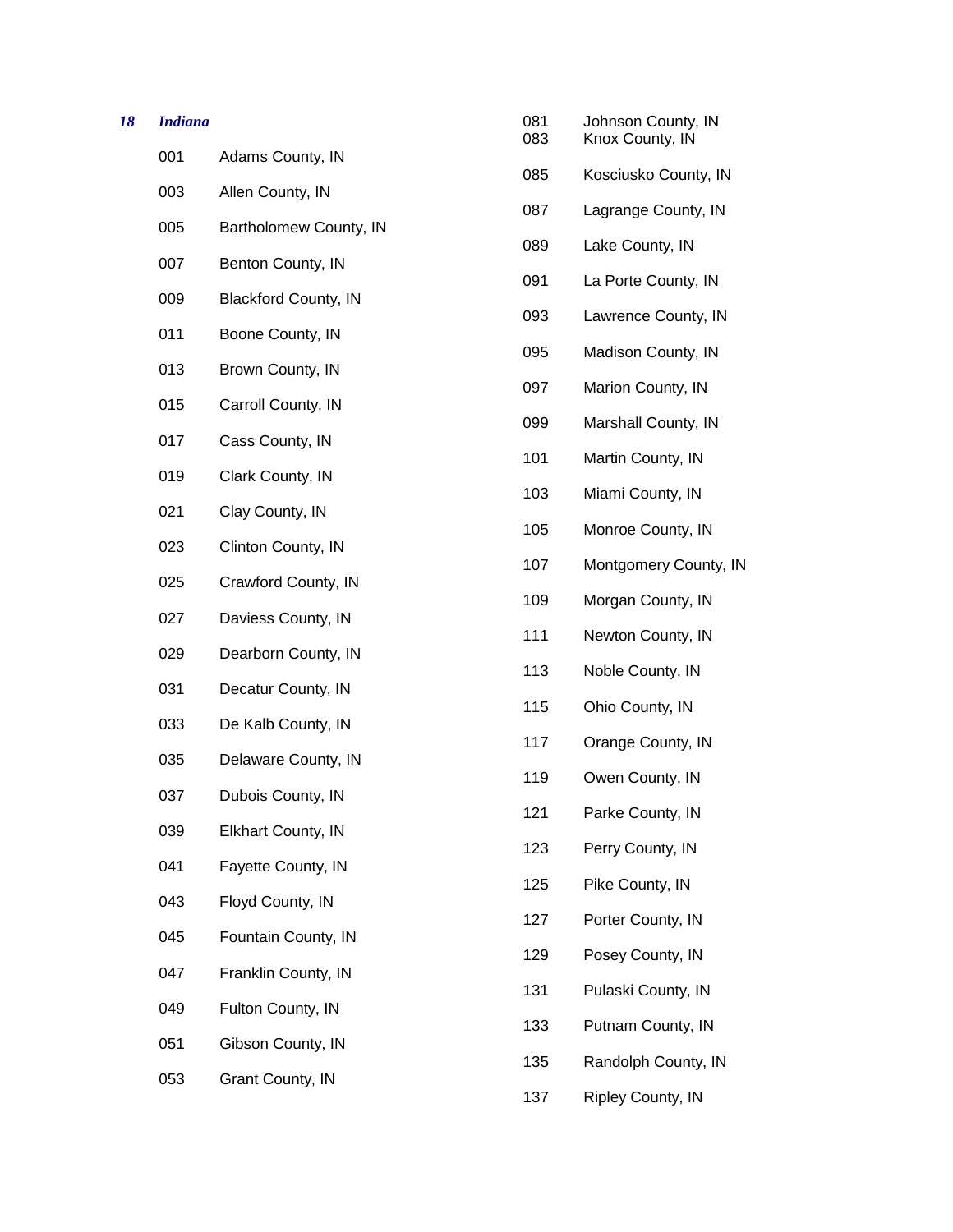| 055 | Greene County, IN |
|-----|-------------------|
|-----|-------------------|

Hamilton County, IN

Hancock County, IN

061 Harrison County, IN

Hendricks County, IN

Henry County, IN

Howard County, IN

Huntington County, IN

Jackson County, IN

Jasper County, I N

Jay County, IN

Jefferson County, IN

Jennings County, IN

*State and County FIPS Codes, 1998 Page 17 of 68*

Rush County, IN

St. Joseph County, IN

Scott County, IN

Shelby County, IN

Spencer County, IN

Starke County, IN

Steuben County, IN

Sullivan County, IN

Switzerland County, IN

Tippecanoe County, IN

Tipton County, IN

Union County, IN

Vanderburgh County, IN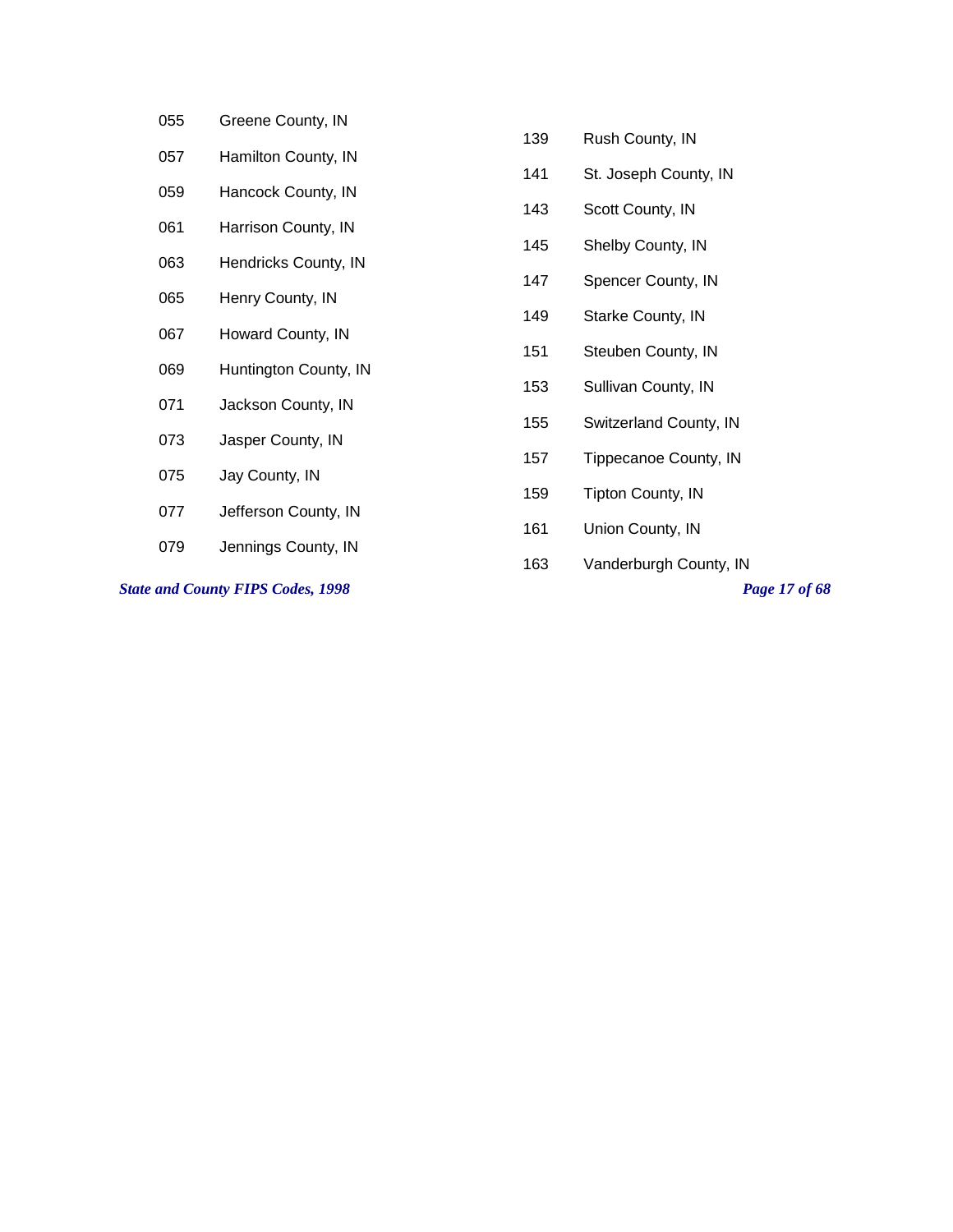- Vermillion County, IN
- Vigo County, IN
- Wabash County, IN
- Warren County, IN
- Warrick County, IN
- Washington County, IN
- Wayne County, IN
- Wells County, IN
- White County, IN
- Whitley County, IN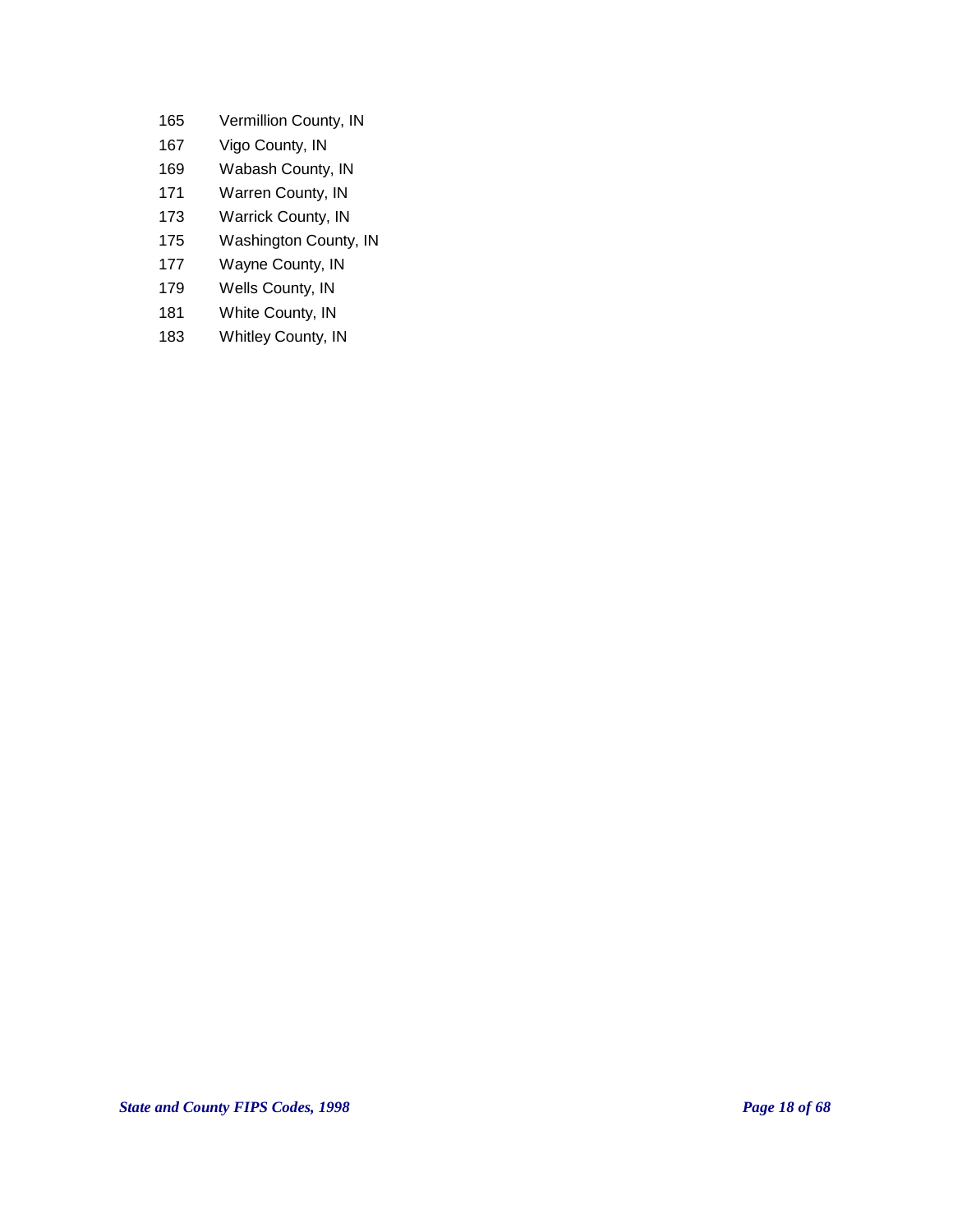| 19 | <b>Iowa</b> |                        | 081<br>083 | Hancock County, IA<br>Hardin County, IA |
|----|-------------|------------------------|------------|-----------------------------------------|
|    | 001         | Adair County, IA       | 085        | Harrison County, IA                     |
|    | 003         | Adams County, IA       | 087        | Henry County, IA                        |
|    | 005         | Allamakee County, IA   | 089        | Howard County, IA                       |
|    | 007         | Appanoose County, IA   | 091        | Humboldt County, IA                     |
|    | 009         | Audubon County, IA     | 093        | Ida County, IA                          |
|    | 011         | Benton County, IA      | 095        | Iowa County, IA                         |
|    | 013         | Black Hawk County, IA  | 097        | Jackson County, IA                      |
|    | 015         | Boone County, IA       | 099        | Jasper County, IA                       |
|    | 017         | Bremer County, IA      | 101        | Jefferson County, IA                    |
|    | 019         | Buchanan County, IA    | 103        | Johnson County, IA                      |
|    | 021         | Buena Vista County, IA | 105        | Jones County, IA                        |
|    | 023         | Butler County, IA      | 107        | Keokuk County, IA                       |
|    | 025         | Calhoun County, IA     | 109        | Kossuth County, IA                      |
|    | 027         | Carroll County, IA     | 111        | Lee County, IA                          |
|    | 029         | Cass County, IA        | 113        | Linn County, IA                         |
|    | 031         | Cedar County, IA       | 115        | Louisa County, IA                       |
|    | 033         | Cerro Gordo County, IA | 117        | Lucas County, IA                        |
|    | 035         | Cherokee County, IA    | 119        | Lyon County, IA                         |
|    | 037         | Chickasaw County, IA   | 121        | Madison County, IA                      |
|    | 039         | Clarke County, IA      | 123        | Mahaska County, IA                      |
|    | 041         | Clay County, IA        | 125        | Marion County, IA                       |
|    | 043         | Clayton County, IA     | 127        | Marshall County, IA                     |
|    | 045         | Clinton County, IA     | 129        |                                         |
|    | 047         | Crawford County, IA    | 131        | Mills County, IA                        |
|    | 049         | Dallas County, IA      |            | Mitchell County, IA                     |
|    | 051         | Davis County, IA       | 133        | Monona County, IA                       |
|    | 053         | Decatur County, IA     | 135        | Monroe County, IA                       |
|    |             |                        | 137        | Montgomery County, IA                   |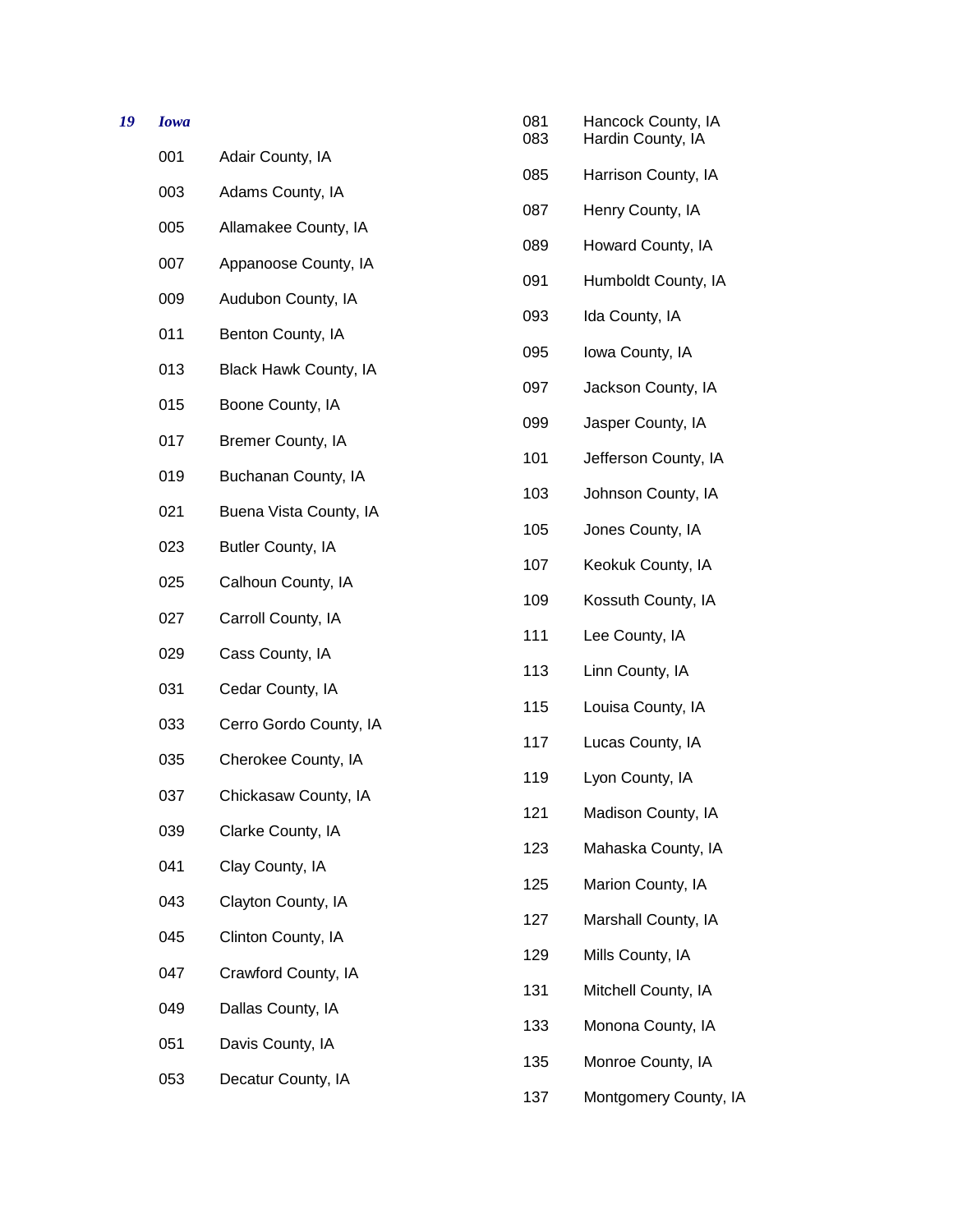- Delaware County, IA
- Des Moines County, IA
- Dickinson County, IA
- 061 Dubuque County, IA
- Emmet County, IA
- Fayette County, IA
- Floyd County, IA
- Franklin County, IA
- Fremont County, IA
- Greene County, IA
- Grundy County, IA
- Guthrie County, IA
- Hamilton County, IA

*State and County FIPS Codes, 1998 Page 19 of 68*

- Muscatine County, IA
- O'Brien County, IA
- Osceola County, IA
- Page County, IA
- Palo Alto County, IA
- Plymouth County, IA
- Pocahontas County, IA
- Polk County, IA
- Pottawattamie County, IA
- Poweshiek County, IA
- Ringgold County, IA
- Sac County, IA
- Scott County, IA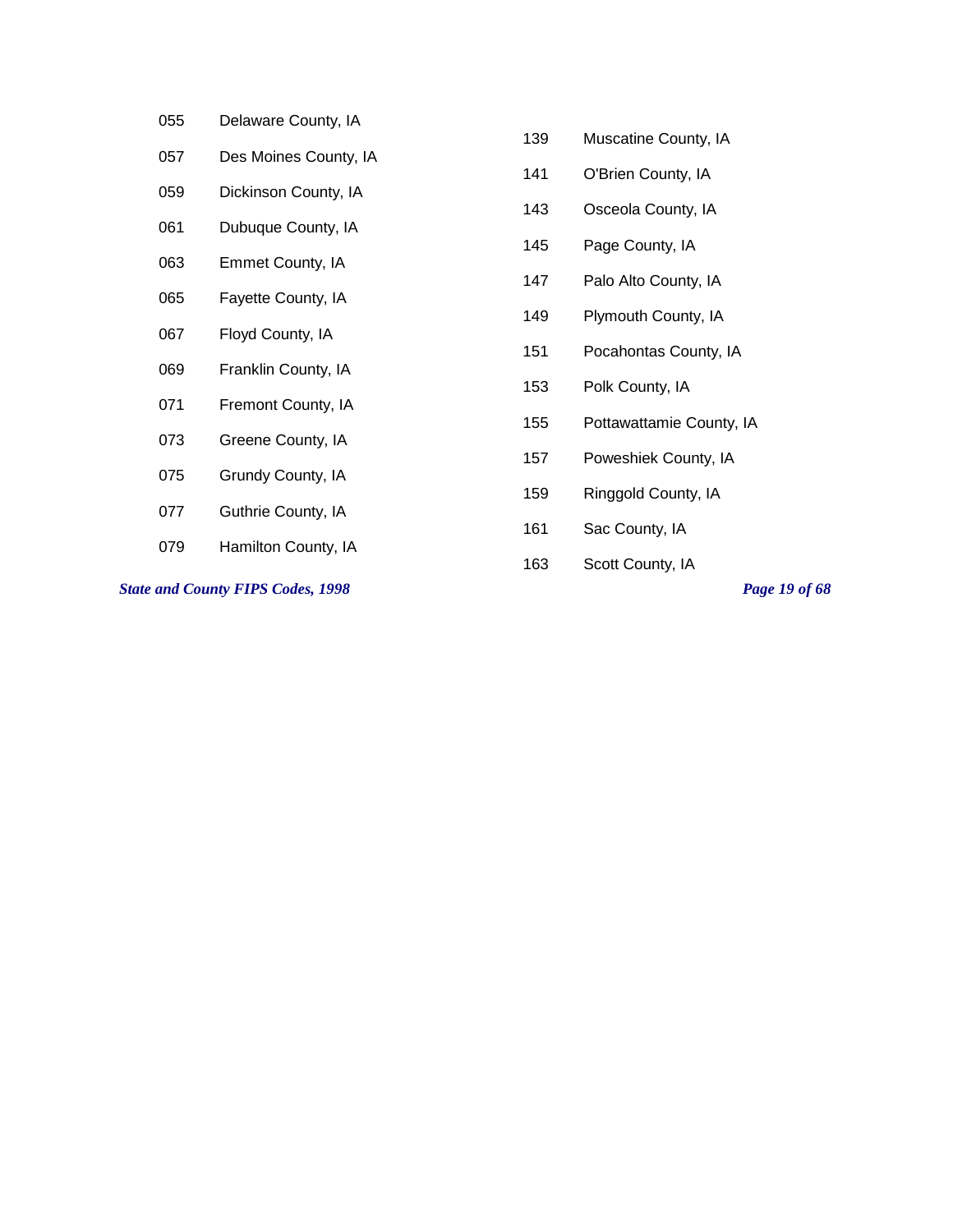| 165 | Shelby County, IA |  |
|-----|-------------------|--|
|     |                   |  |

- Sioux County, IA
- Story County, IA
- Tama County, IA
- 173 Taylor County, IA
- Union County, IA
- Van Buren County, IA
- Wapello County, IA
- Warren County, IA
- Washington County, IA
- Wayne County, IA
- Webster County, IA
- Winnebago County, IA
- Winneshiek County, IA
- Woodbury County, IA
- Worth County, IA
- Wright County, IA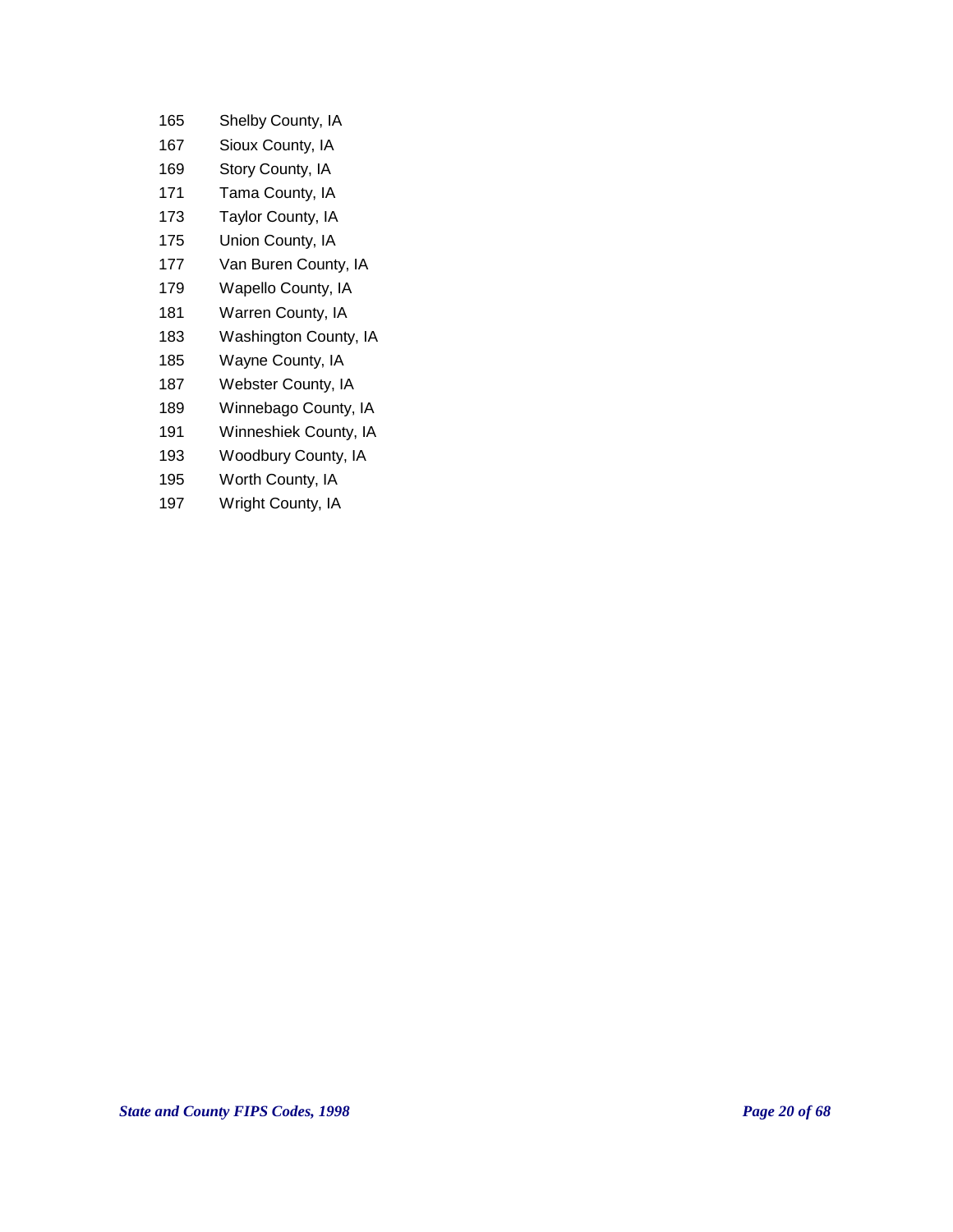| 20 | <b>Kansas</b> |                          | 081<br>083 | Haskell County, KS<br>Hodgeman County, KS |
|----|---------------|--------------------------|------------|-------------------------------------------|
|    | 001           | Allen County, KS         | 085        | Jackson County, KS                        |
|    | 003           | Anderson County, KS      | 087        | Jefferson County, KS                      |
|    | 005           | Atchison County, KS      | 089        | Jewell County, KS                         |
|    | 007           | Barber County, KS        | 091        | Johnson County, KS                        |
|    | 009           | Barton County, KS        | 093        | Kearny County, KS                         |
|    | 011           | Bourbon County, KS       | 095        | Kingman County, KS                        |
|    | 013           | Brown County, KS         | 097        | Kiowa County, KS                          |
|    | 015           | <b>Butler County, KS</b> | 099        | Labette County, KS                        |
|    | 017           | Chase County, KS         | 101        | Lane County, KS                           |
|    | 019           | Chautauqua County, KS    | 103        |                                           |
|    | 021           | Cherokee County, KS      |            | Leavenworth County, KS                    |
|    | 023           | Cheyenne County, KS      | 105        | Lincoln County, KS                        |
|    | 025           | Clark County, KS         | 107        | Linn County, KS                           |
|    | 027           | Clay County, KS          | 109        | Logan County, KS                          |
|    | 029           | Cloud County, KS         | 111        | Lyon County, KS                           |
|    | 031           | Coffey County, KS        | 113        | McPherson County, KS                      |
|    | 033           | Comanche County, KS      | 115        | Marion County, KS                         |
|    | 035           | Cowley County, KS        | 117        | Marshall County, KS                       |
|    | 037           | Crawford County, KS      | 119        | Meade County, KS                          |
|    | 039           | Decatur County, KS       | 121        | Miami County, KS                          |
|    | 041           | Dickinson County, KS     | 123        | Mitchell County, KS                       |
|    | 043           | Doniphan County, KS      | 125        | Montgomery County, KS                     |
|    | 045           | Douglas County, KS       | 127        | Morris County, KS                         |
|    | 047           | Edwards County, KS       | 129        | Morton County, KS                         |
|    | 049           | Elk County, KS           | 131        | Nemaha County, KS                         |
|    | 051           | Ellis County, KS         | 133        | Neosho County, KS                         |
|    |               | Ellsworth County, KS     | 135        | Ness County, KS                           |
|    | 053           |                          | 137        | Norton County, KS                         |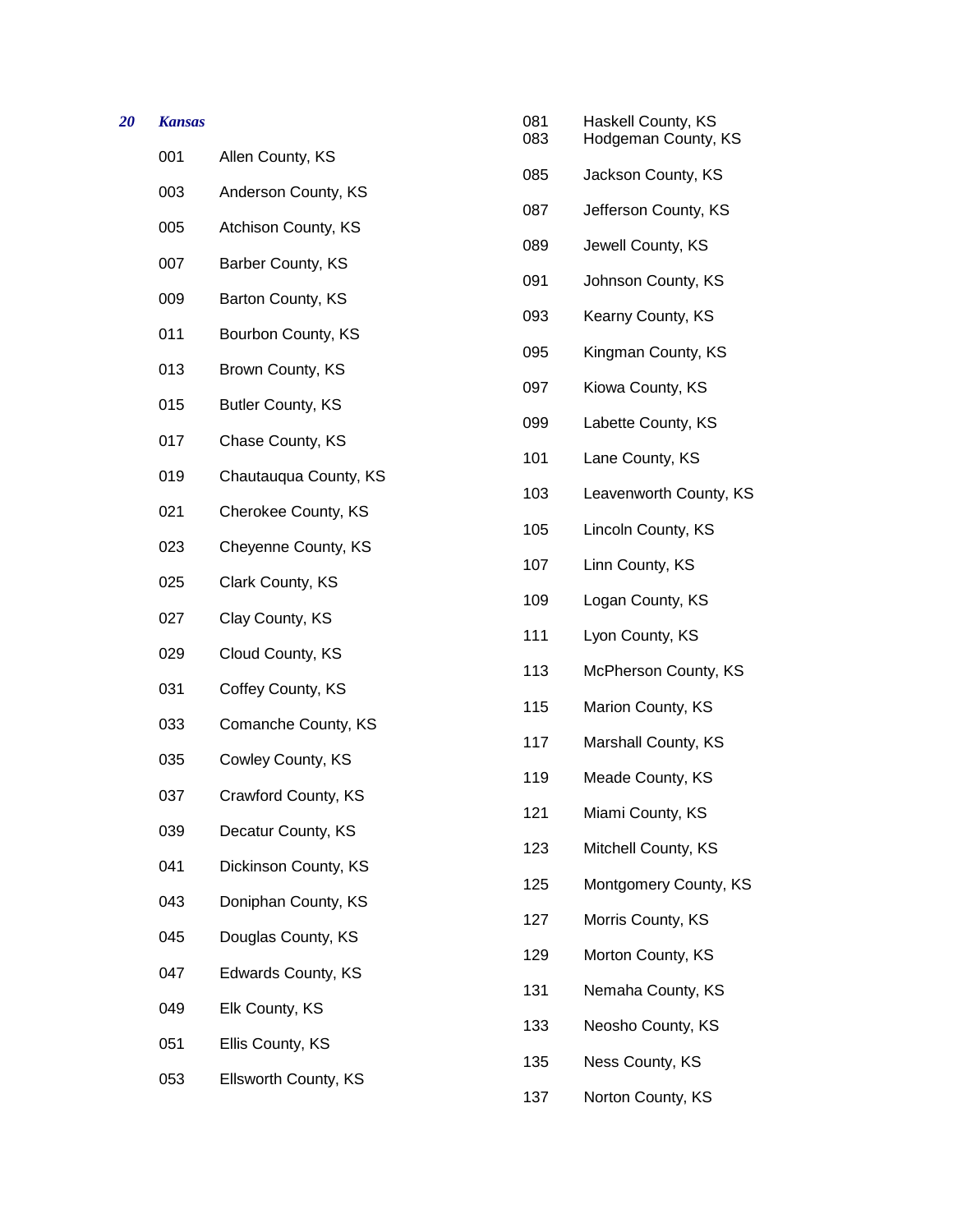- Finney County, KS
- Ford County, KS
- Franklin County, KS
- Geary County, KS
- Gove County, K S
- Graham County, KS
- Grant County, KS
- Gray County, KS
- Greeley County, KS
- Greenwood County, KS
- Hamilton County, KS
- Harper County, KS
- Harvey County, KS

*State and County FIPS Codes, 1998 Page 21 of 68*

- Osage County, KS
- Osborne County, KS
- Ottawa County, KS
- Pawnee County, KS
- Phillips County, KS
- Pottawatomie County, KS
- Pratt County, KS
- Rawlins County, KS
- Reno County, KS
- Republic County, KS
- Rice County, KS
- Riley County, KS
- Rooks County, KS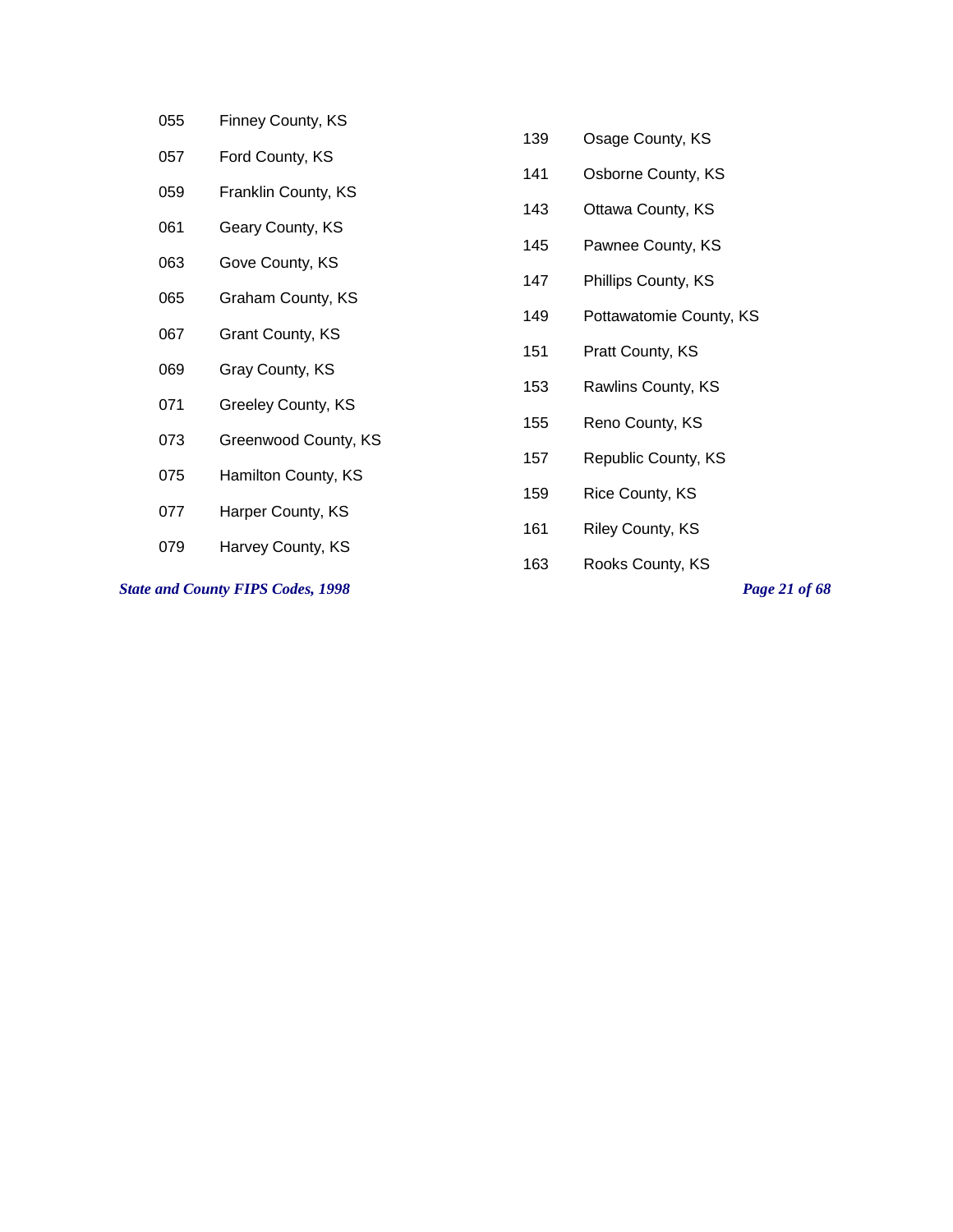- Rush County, KS Russell County, KS Saline County, KS Scott County, KS Sedgwick County, KS Seward County, KS Shawnee County, KS Sheridan County, KS 181 Sherman County, KS Smith County, KS Stafford County, KS Stanton County, KS Stevens County, KS Sumner County, KS Thomas County, KS Trego County, KS Wabaunsee County, KS Wallace County, KS Washington County, KS Wichita County, KS Wilson County, KS Woodson County, KS
- Wyandotte County, KS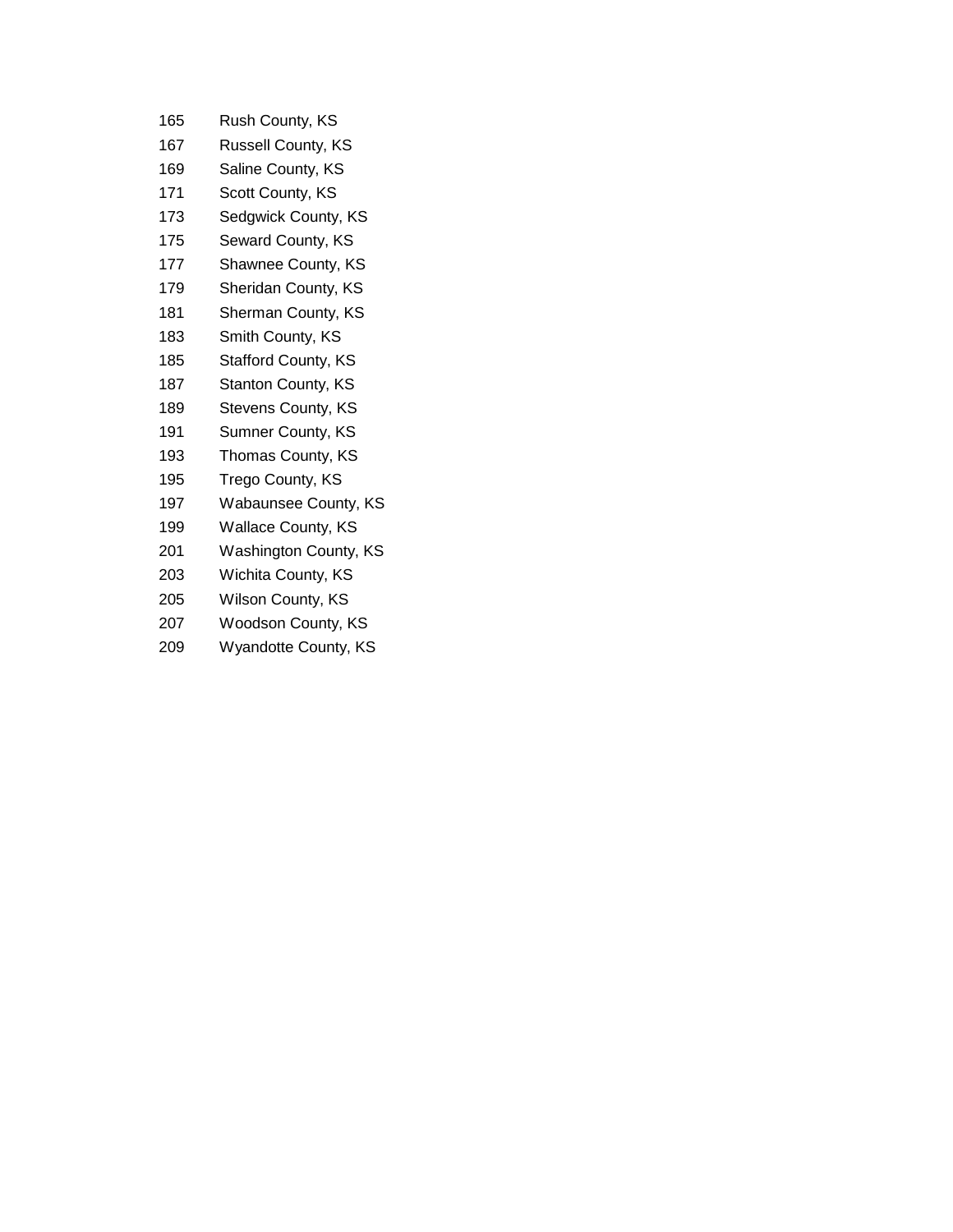*State and County FIPS Codes, 1998 Page 22 of 68*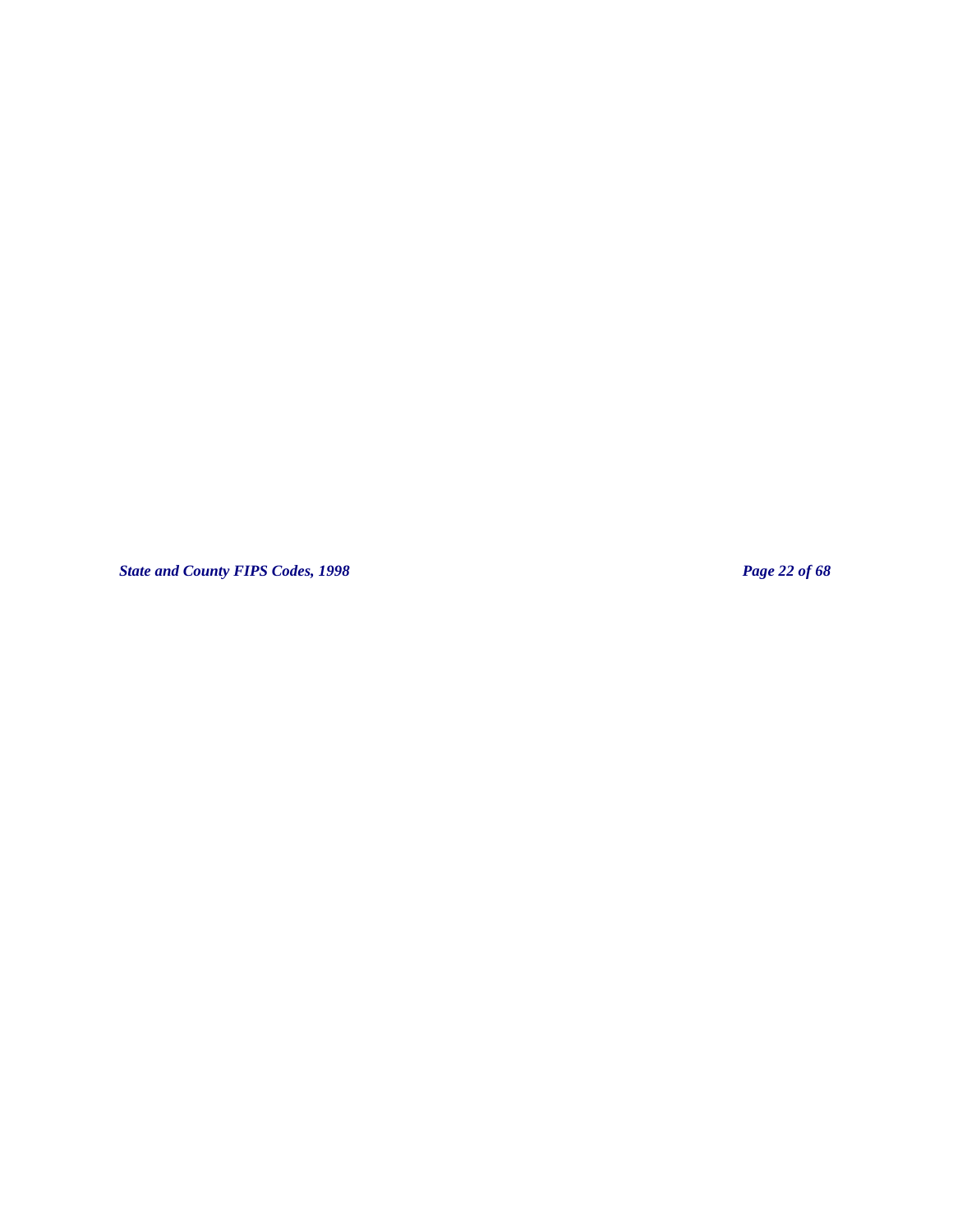| 21 | <b>Kentucky</b> |                                | 081<br>083 | Grant County, KY<br>Graves County, KY |
|----|-----------------|--------------------------------|------------|---------------------------------------|
|    | 001             | Adair County, KY               | 085        |                                       |
|    | 003             | Allen County, KY               |            | Grayson County, KY                    |
|    | 005             | Anderson County, KY            | 087        | Green County, KY                      |
|    | 007             | <b>Ballard County, KY</b>      | 089        | Greenup County, KY                    |
|    | 009             | Barren County, KY              | 091        | Hancock County, KY                    |
|    | 011             | Bath County, KY                | 093        | Hardin County, KY                     |
|    | 013             | Bell County, KY                | 095        | Harlan County, KY                     |
|    | 015             | Boone County, KY               | 097        | Harrison County, KY                   |
|    | 017             | Bourbon County, KY             | 099        | Hart County, KY                       |
|    | 019             | Boyd County, KY                | 101        | Henderson County, KY                  |
|    | 021             | Boyle County, KY               | 103        | Henry County, KY                      |
|    | 023             | Bracken County, KY             | 105        | Hickman County, KY                    |
|    | 025             | <b>Breathitt County, KY</b>    | 107        | Hopkins County, KY                    |
|    | 027             | <b>Breckinridge County, KY</b> | 109        | Jackson County, KY                    |
|    | 029             | <b>Bullitt County, KY</b>      | 111        | Jefferson County, KY                  |
|    | 031             | <b>Butler County, KY</b>       | 113        | Jessamine County, KY                  |
|    |                 |                                | 115        | Johnson County, KY                    |
|    | 033             | Caldwell County, KY            | 117        | Kenton County, KY                     |
|    | 035             | Calloway County, KY            | 119        | Knott County, KY                      |
|    | 037             | Campbell County, KY            | 121        | Knox County, KY                       |
|    | 039             | Carlisle County, KY            | 123        | Larue County, KY                      |
|    | 041             | Carroll County, KY             | 125        | Laurel County, KY                     |
|    | 043             | Carter County, KY              | 127        | Lawrence County, KY                   |
|    | 045             | Casey County, KY               | 129        | Lee County, KY                        |
|    | 047             | Christian County, KY           | 131        | Leslie County, KY                     |
|    | 049             | Clark County, KY               | 133        | Letcher County, KY                    |
|    | 051             | Clay County, KY                | 135        | Lewis County, KY                      |
|    | 053             | Clinton County, KY             | 137        | Lincoln County, KY                    |
|    |                 |                                |            |                                       |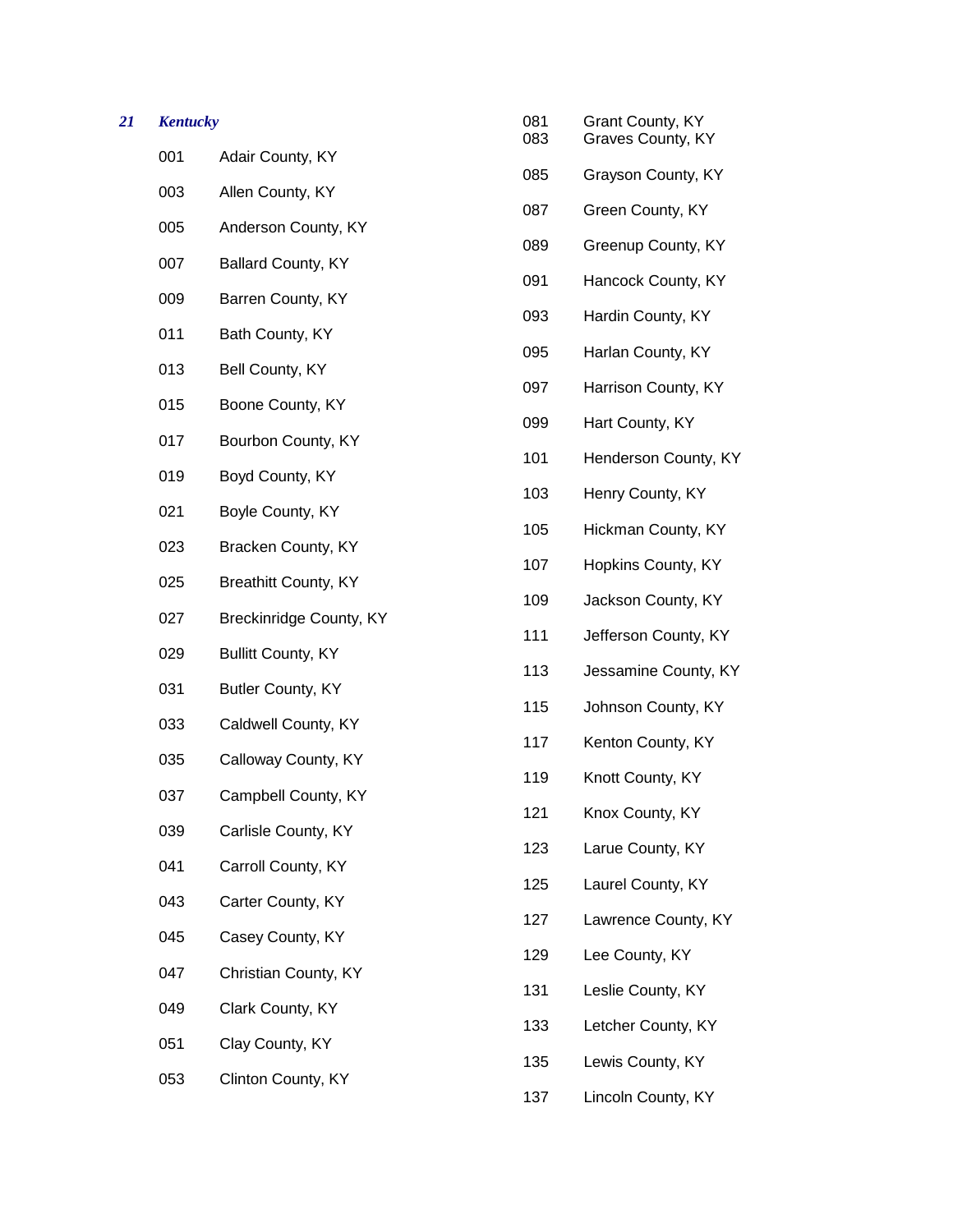- Crittenden County, KY
- Cumberland County, KY
- Daviess County, KY
- Edmonson County, KY
- Elliott County, KY
- Estill County, KY
- Fayette County, KY
- Fleming County, KY
- Floyd County, KY
- Franklin County, KY
- Fulton County, KY
- Gallatin County, KY
- Garrard County, KY

*State and County FIPS Codes, 1998 Page 23 of 68*

- Livingston County, KY
- Logan County, KY
- Lyon County, KY
- McCracken County, KY
- McCreary County, KY
- McLean County, KY
- Madison County, KY
- Magoffin County, KY
- Marion County, KY
- Marshall County, KY
- Martin County, KY
- Mason County, KY
- Meade County, KY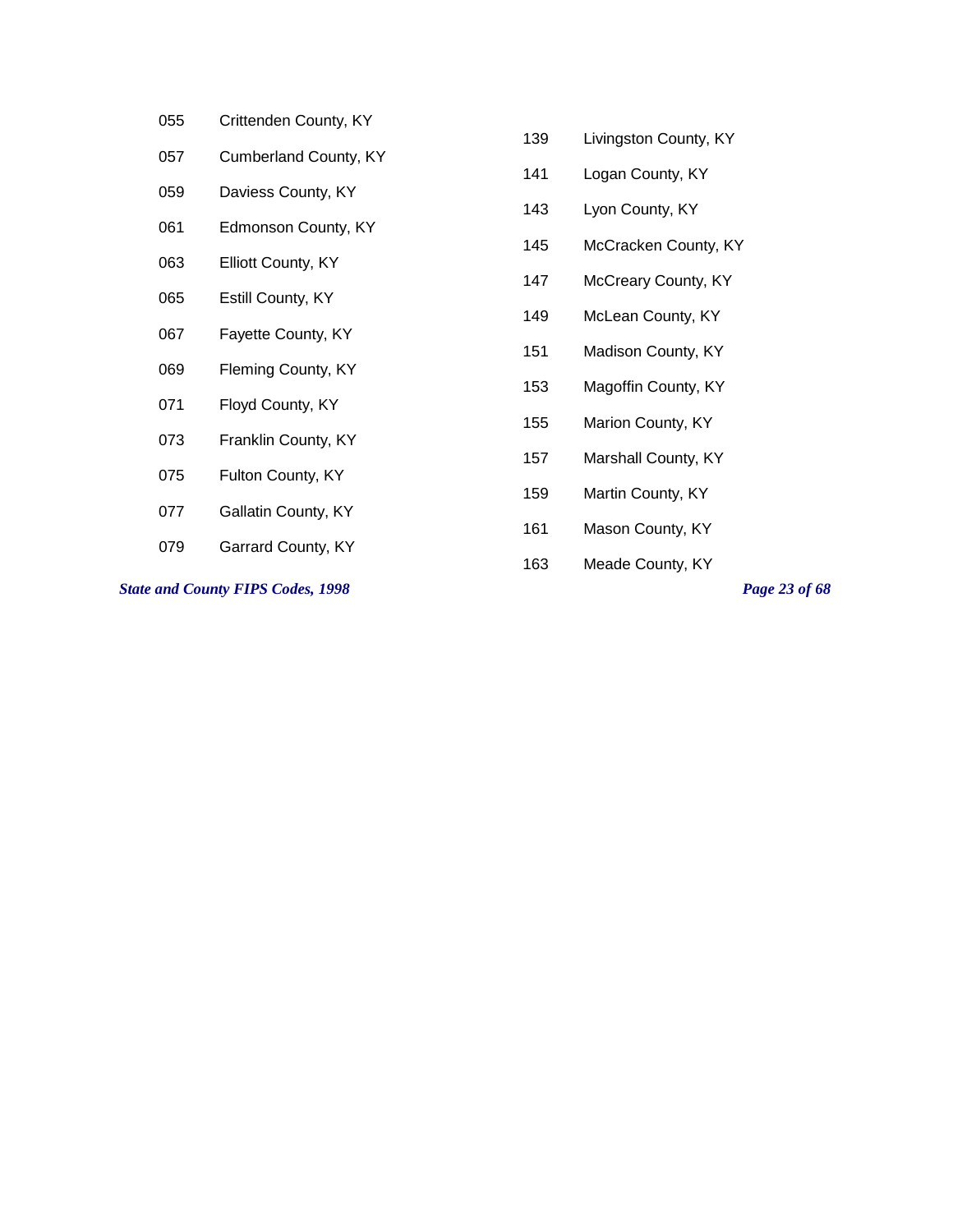| 165 | Menifee County, KY        |
|-----|---------------------------|
| 167 | Mercer County, KY         |
| 169 | Metcalfe County, KY       |
| 171 | Monroe County, KY         |
| 173 | Montgomery County, KY     |
| 175 | Morgan County, KY         |
| 177 | Muhlenberg County, KY     |
| 179 | Nelson County, KY         |
| 181 | Nicholas County, KY       |
| 183 | Ohio County, KY           |
| 185 | Oldham County, KY         |
| 187 | Owen County, KY           |
| 189 | Owsley County, KY         |
| 191 | Pendleton County, KY      |
| 193 | Perry County, KY          |
| 195 | Pike County, KY           |
| 197 | Powell County, KY         |
| 199 | Pulaski County, KY        |
| 201 | Robertson County, KY      |
| 203 | Rockcastle County, KY     |
| 205 | Rowan County, KY          |
| 207 | Russell County, KY        |
| 209 | Scott County, KY          |
| 211 | Shelby County, KY         |
| 213 | Simpson County, KY        |
| 215 | Spencer County, KY        |
| 217 | Taylor County, KY         |
| 219 | <b>Todd County, KY</b>    |
| 221 | Trigg County, KY          |
| 223 | Trimble County, KY        |
| 225 | Union County, KY          |
| 227 | Warren County, KY         |
| 229 | Washington County, KY     |
| 231 | Wayne County, KY          |
| 233 | <b>Webster County, KY</b> |
| 235 | <b>Whitley County, KY</b> |
| 237 | Wolfe County, KY          |
| 239 | Woodford County, KY       |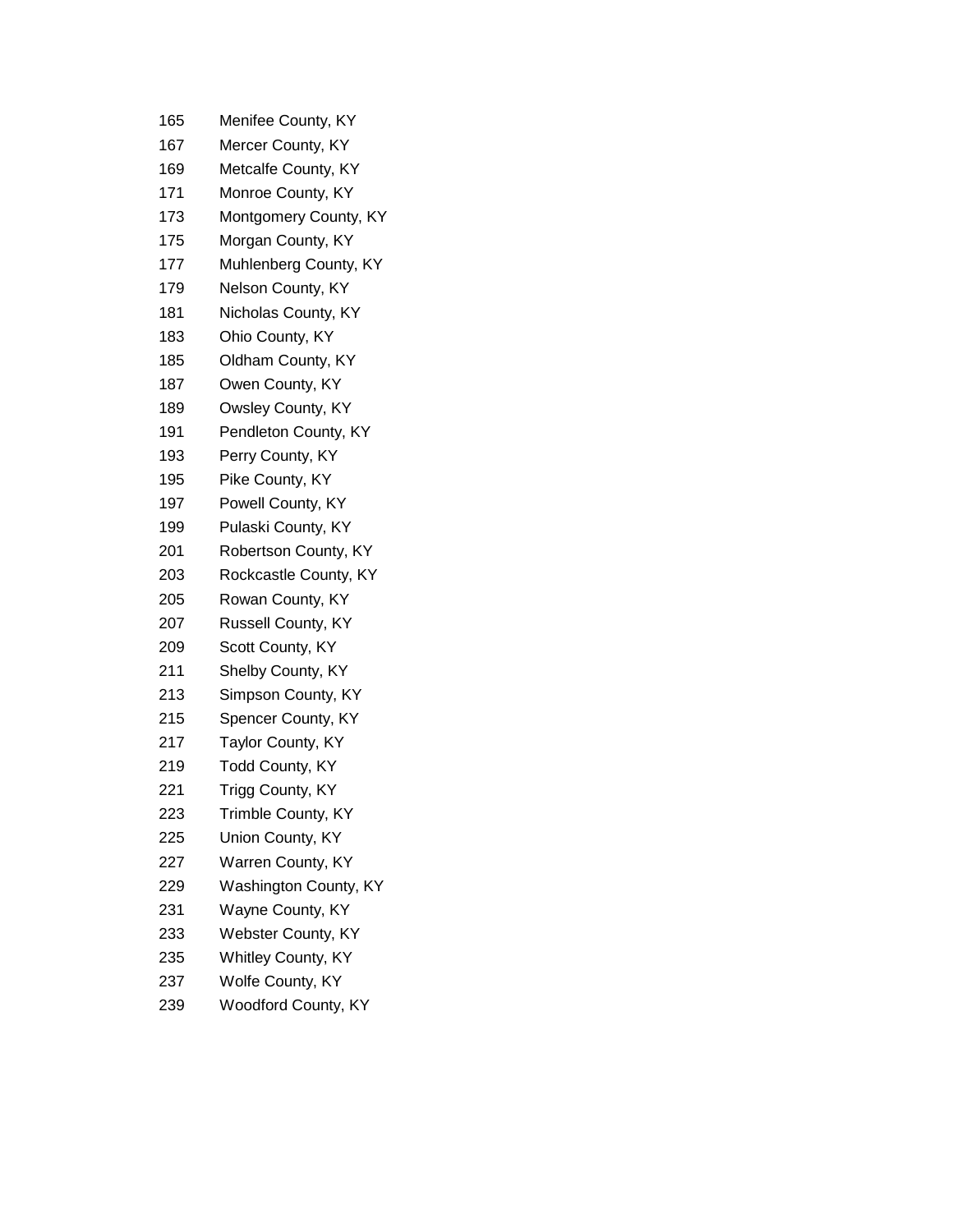*State and County FIPS Codes, 1998 Page 24 of 68*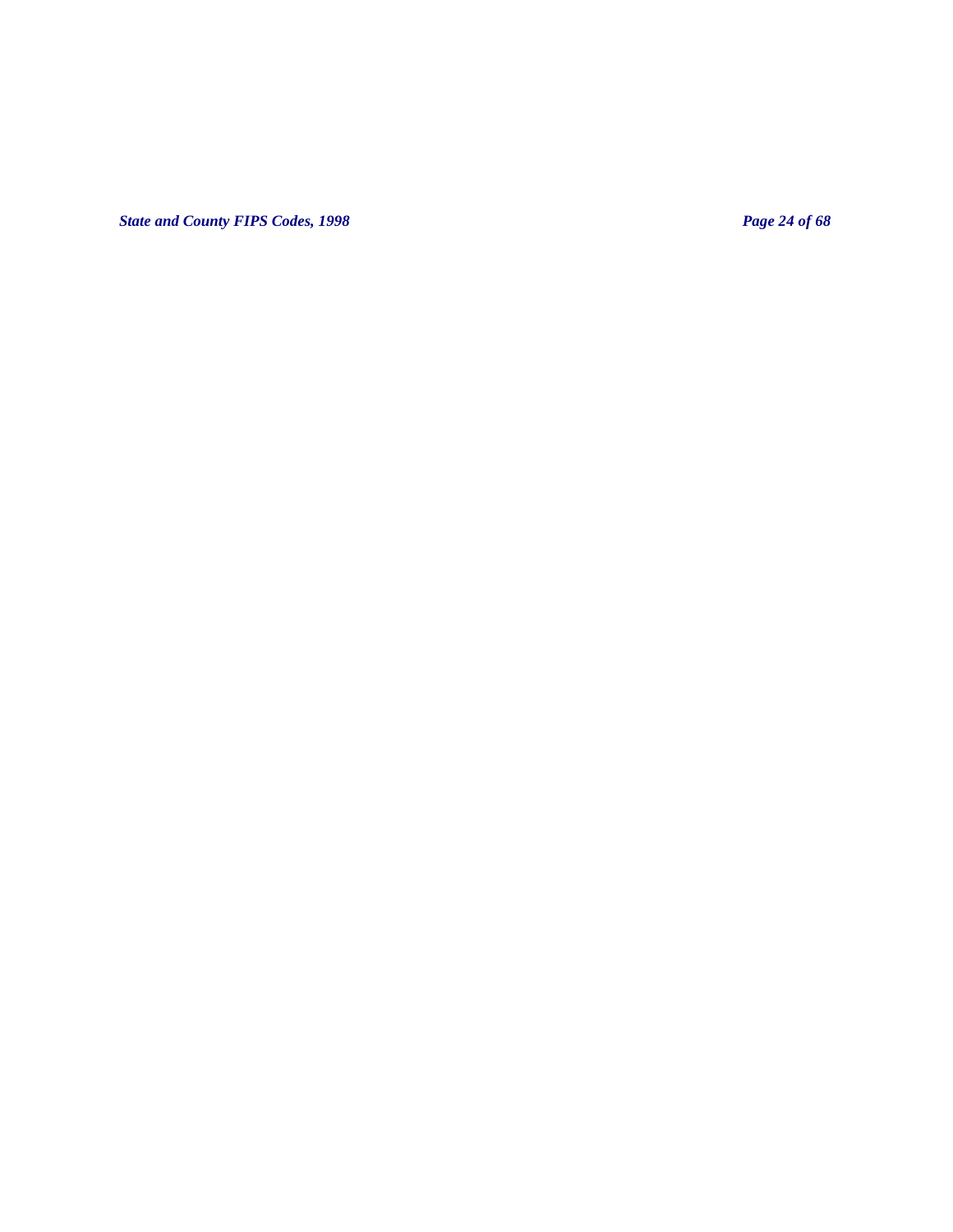| 22 | Louisiana |                           | 081<br>083 | Red River Parish, LA<br>Richland Parish, LA |
|----|-----------|---------------------------|------------|---------------------------------------------|
|    | 001       | Acadia Parish, LA         |            |                                             |
|    | 003       | Allen Parish, LA          | 085        | Sabine Parish, LA                           |
|    | 005       | Ascension Parish, LA      | 087        | St. Bernard Parish, LA                      |
|    | 007       | Assumption Parish, LA     | 089        | St. Charles Parish, LA                      |
|    | 009       | Avoyelles Parish, LA      | 091        | St. Helena Parish, LA                       |
|    | 011       |                           | 093        | St. James Parish, LA                        |
|    |           | Beauregard Parish, LA     | 095        | St. John the Baptist Pari                   |
|    | 013       | Bienville Parish, LA      | 097        | St. Landry Parish, LA                       |
|    | 015       | Bossier Parish, LA        | 099        | St. Martin Parish, LA                       |
|    | 017       | Caddo Parish, LA          | 101        | St. Mary Parish, LA                         |
|    | 019       | Calcasieu Parish, LA      | 103        | St. Tammany Parish, LA                      |
|    | 021       | Caldwell Parish, LA       |            |                                             |
|    | 023       | Cameron Parish, LA        | 105        | Tangipahoa Parish, LA                       |
|    | 025       | Catahoula Parish, LA      | 107        | Tensas Parish, LA                           |
|    | 027       | Claiborne Parish, LA      | 109        | Terrebonne Parish, LA                       |
|    | 029       | Concordia Parish, LA      | 111        | Union Parish, LA                            |
|    |           |                           | 113        | Vermilion Parish, LA                        |
|    | 031       | De Soto Parish, LA        | 115        | Vernon Parish, LA                           |
|    | 033       | East Baton Rouge Parish,  | 117        | Washington Parish, LA                       |
|    | 035       | East Carroll Parish, LA   | 119        | Webster Parish, LA                          |
|    | 037       | East Feliciana Parish, LA | 121        | West Baton Rouge Parish,                    |
|    | 039       | Evangeline Parish, LA     | 123        | West Carroll Parish, LA                     |
|    | 041       | Franklin Parish, LA       |            |                                             |
|    | 043       | Grant Parish, LA          | 125        | West Feliciana Parish, LA                   |
|    | 045       | Iberia Parish, LA         | 127        | Winn Parish, LA                             |
|    | 047       | Iberville Parish, LA      |            |                                             |
|    | 049       | Jackson Parish, LA        |            |                                             |
|    | 051       | Jefferson Parish, LA      |            |                                             |

- Jefferson Davis Parish, L
- Lafayette Parish, LA
- Lafourche Parish, LA
- La Salle Parish, LA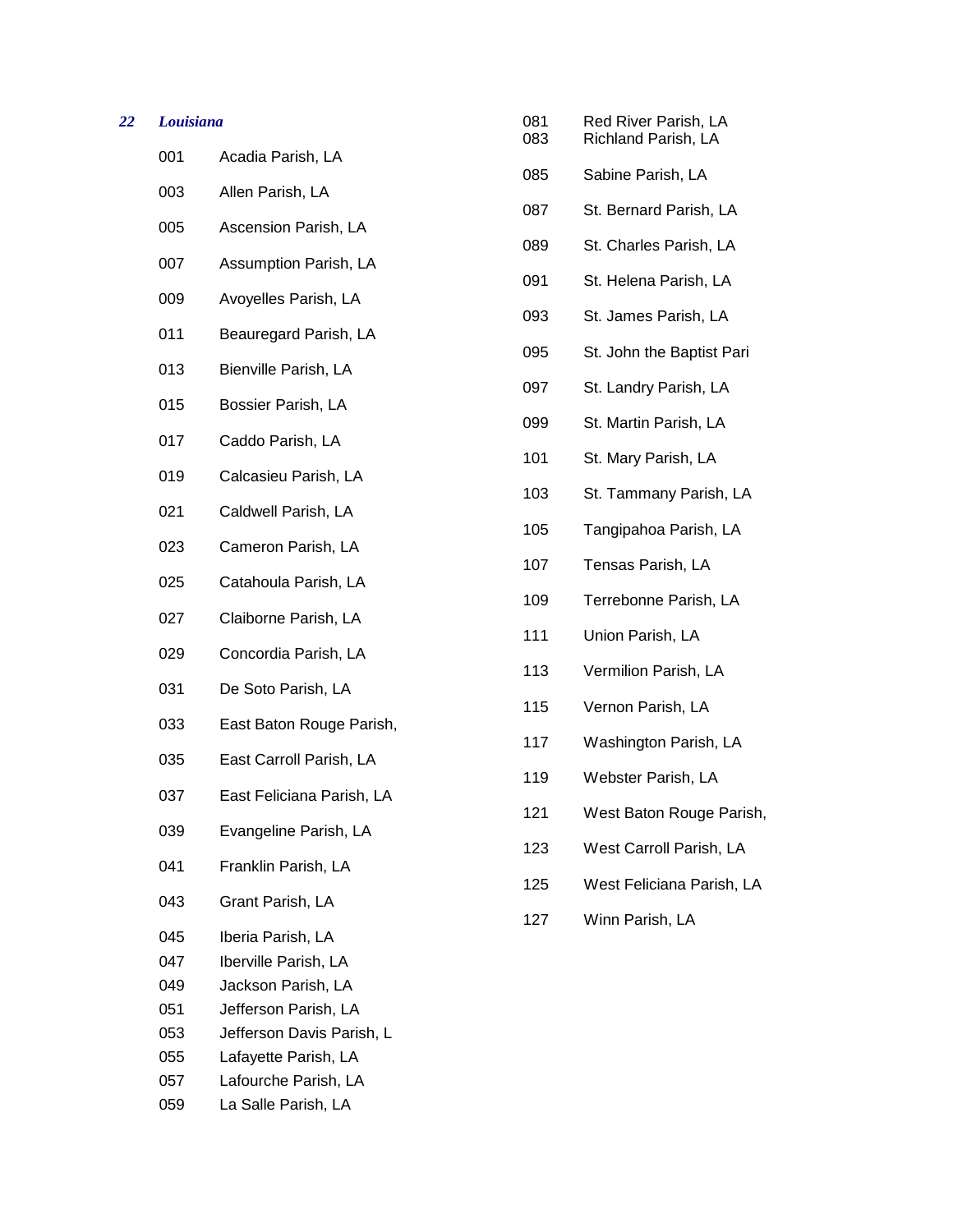- Lincoln Parish, LA
- Livingston Parish, LA
- Madison Parish, LA
- Morehouse Parish, LA
- Natchitoches Parish, LA
- Orleans Parish, LA
- Ouachita Parish, LA
- Plaquemines Parish, LA
- Pointe Coupee Parish, LA
- Rapides Parish, LA

*State and County FIPS Codes, 1998 Page 25 of 68*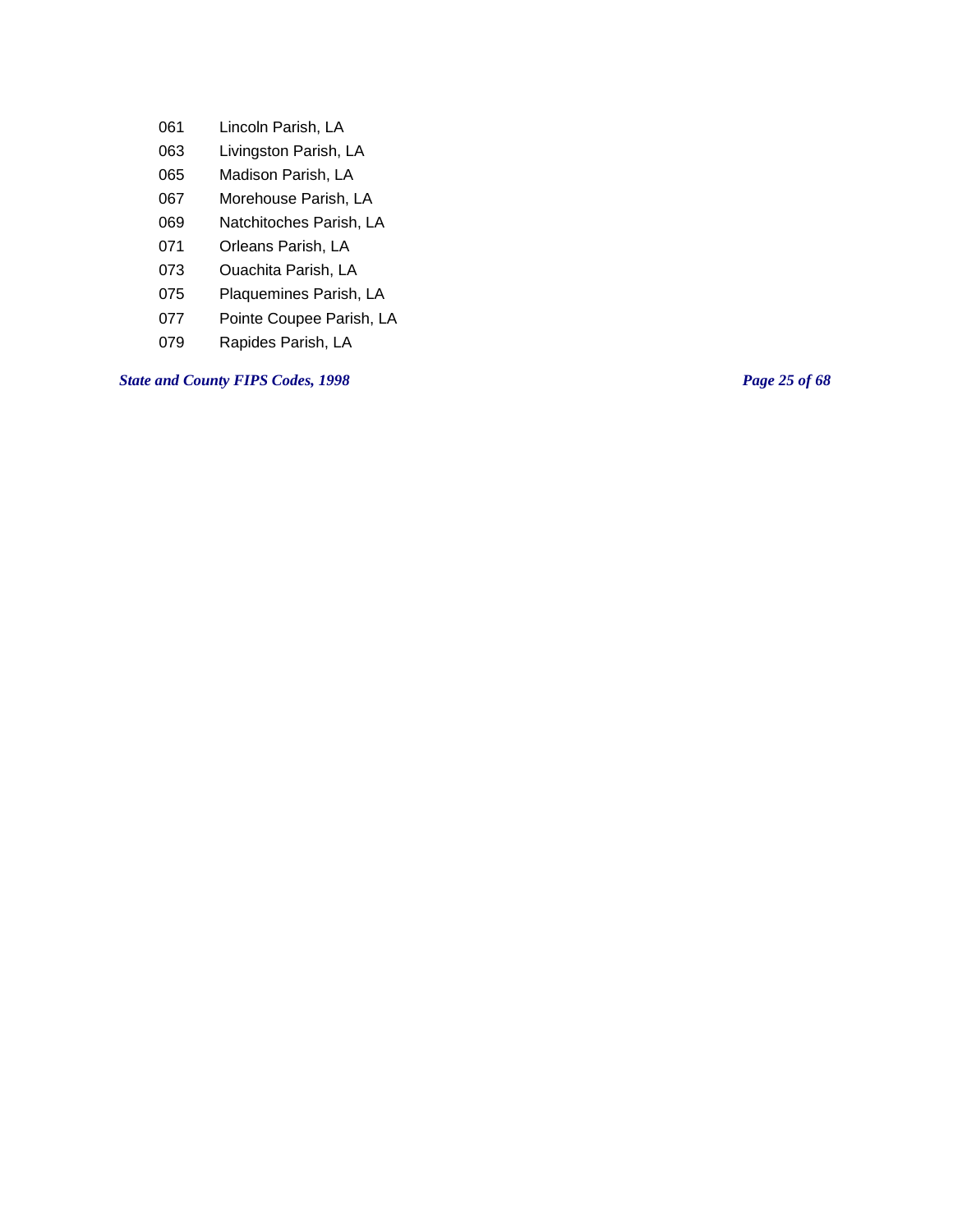## *Maine*

- Androscoggin County, ME
- Aroostook County, ME
- Cumberland County, ME
- Franklin County, ME
- Hancock County, ME
- Kennebec County, ME
- Knox County, ME
- Lincoln County, ME
- Oxford County, ME
- Penobscot County, ME
- Piscataquis County, ME
- Sagadahoc County, ME
- Somerset County, ME
- Waldo County, ME
- Washington County, ME
- York County, ME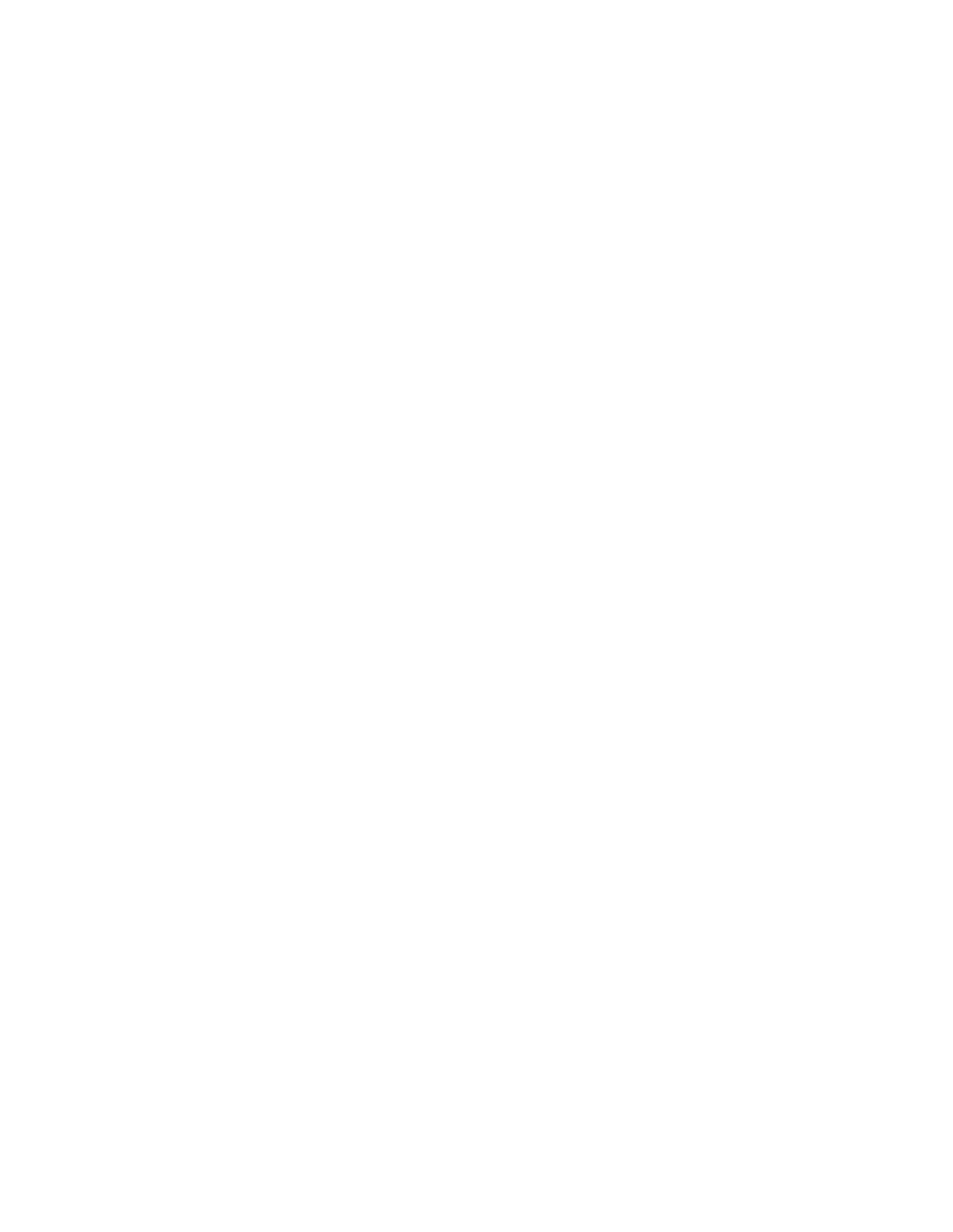### *Maryland*

- Allegany County, MD
- Anne Arundel County, MD
- Baltimore County, MD
- Calvert County, MD
- Caroline County, MD
- Carroll County, MD
- Cecil County, MD
- Charles County, MD
- Dorchester County, MD
- Frederick County, MD
- Garrett County, MD
- Harford County, MD
- Howard County, MD
- Kent County, MD
- Montgomery County, MD
- Prince George's County, M
- Queen Anne's County, MD
- St. Mary's County, MD
- Somerset County, MD
- Talbot County, MD
- Washington County, MD
- Wicomico County, MD
- Worcester County, MD
- Baltimore city, MD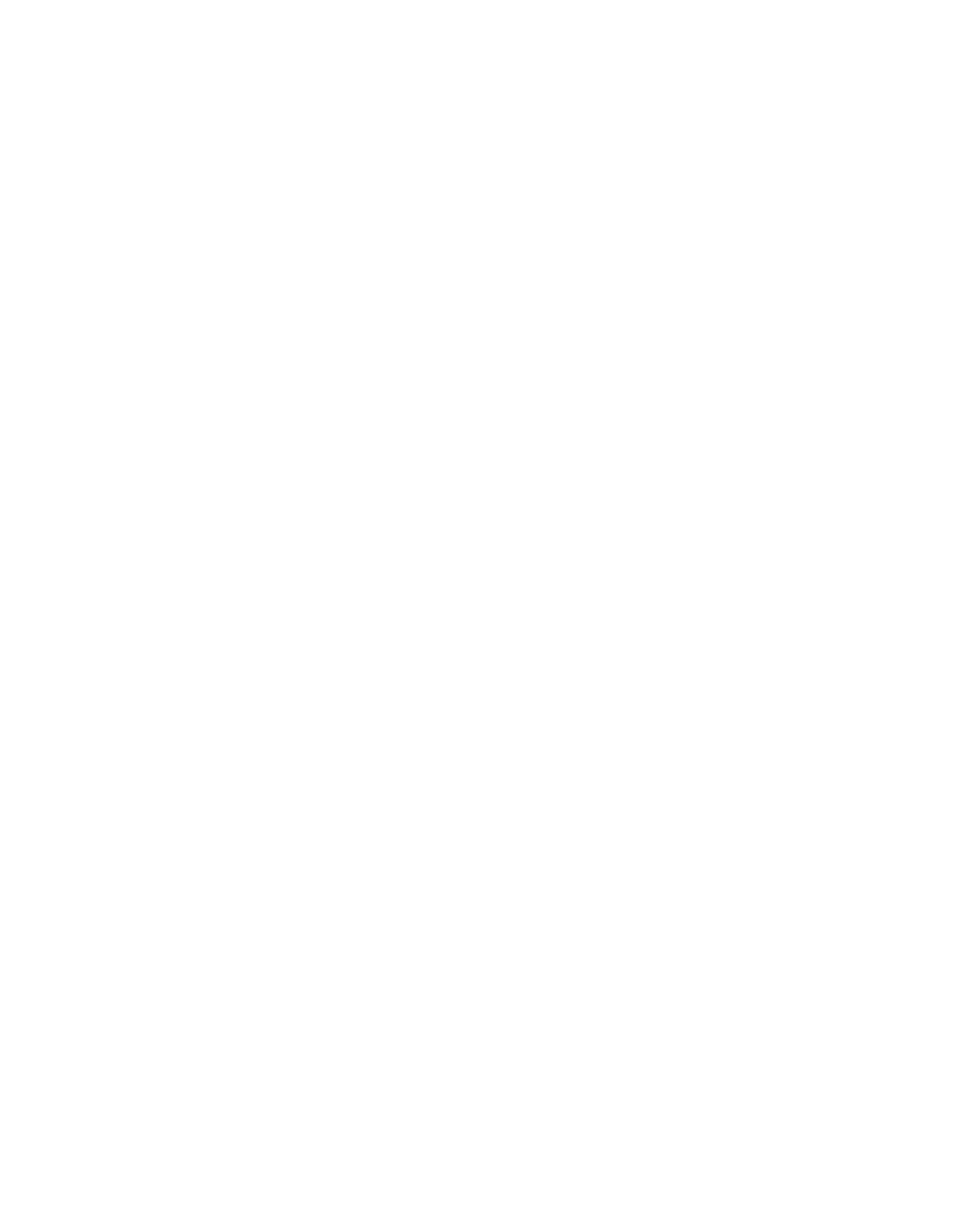#### *Massachusetts*

- Barnstable County, MA
- Berkshire County, MA
- Bristol County, MA
- Dukes County, MA
- Essex County, MA
- Franklin County, MA
- Hampden County, MA
- Hampshire County, MA
- Middlesex County, MA
- Nantucket County, MA
- Norfolk County, MA
- Plymouth County, MA
- Suffolk County, MA
- Worcester County, MA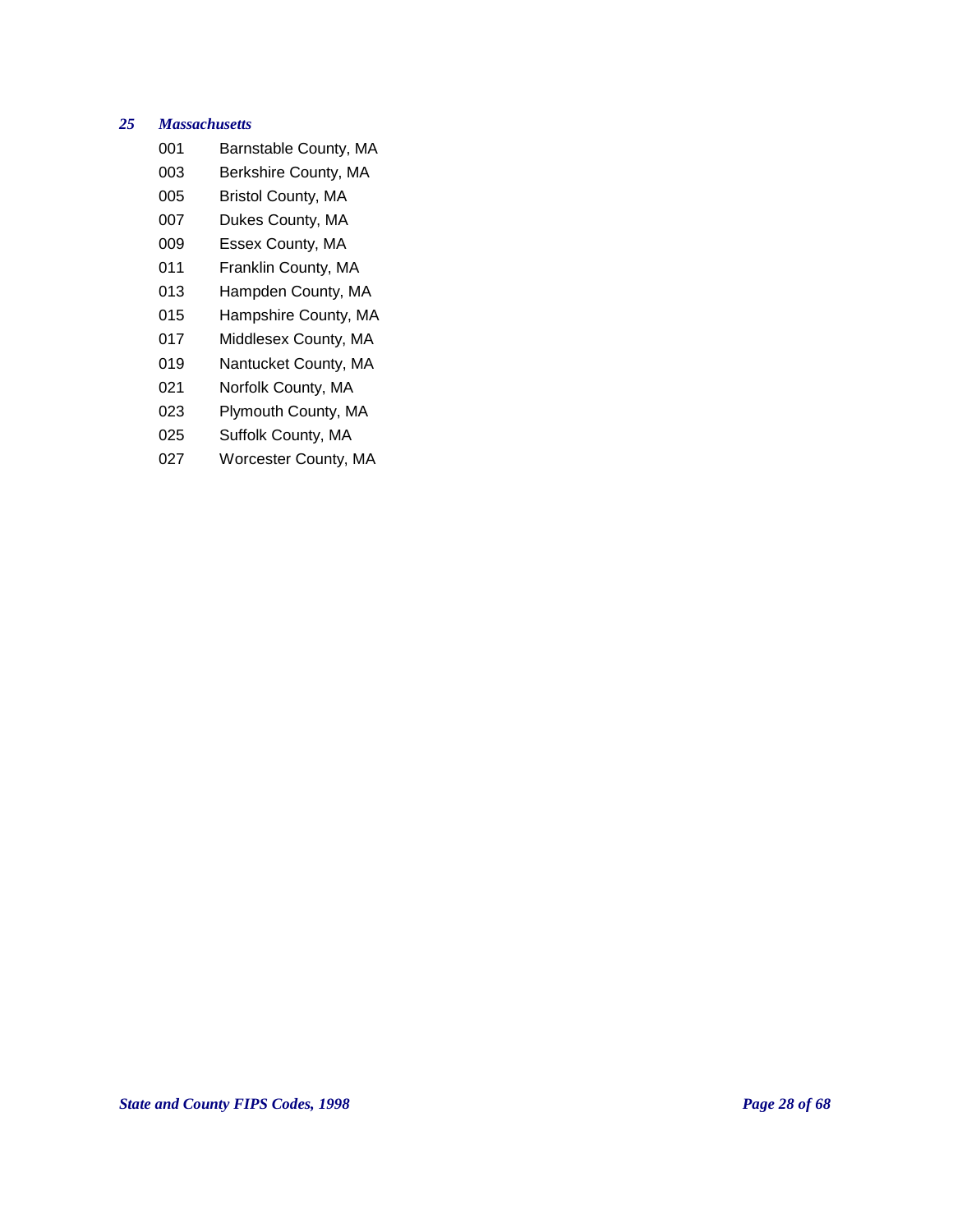| 26 | <b>Michigan</b> |                         | 081<br>083 | Kent County, MI<br>Keweenaw County, MI |
|----|-----------------|-------------------------|------------|----------------------------------------|
|    | 001             | Alcona County, MI       | 085        | Lake County, MI                        |
|    | 003             | Alger County, MI        | 087        | Lapeer County, MI                      |
|    | 005             | Allegan County, MI      | 089        |                                        |
|    | 007             | Alpena County, MI       |            | Leelanau County, MI                    |
|    | 009             | Antrim County, MI       | 091        | Lenawee County, MI                     |
|    | 011             | Arenac County, MI       | 093        | Livingston County, MI                  |
|    | 013             | Baraga County, MI       | 095        | Luce County, MI                        |
|    | 015             | Barry County, MI        | 097        | Mackinac County, MI                    |
|    | 017             | Bay County, MI          | 099        | Macomb County, MI                      |
|    | 019             | Benzie County, MI       | 101        | Manistee County, MI                    |
|    | 021             | Berrien County, MI      | 103        | Marquette County, MI                   |
|    | 023             | Branch County, MI       | 105        | Mason County, MI                       |
|    | 025             | Calhoun County, MI      | 107        | Mecosta County, MI                     |
|    | 027             | Cass County, MI         | 109        | Menominee County, MI                   |
|    |                 |                         | 111        | Midland County, MI                     |
|    | 029             | Charlevoix County, MI   | 113        | Missaukee County, MI                   |
|    | 031             | Cheboygan County, MI    | 115        | Monroe County, MI                      |
|    | 033             | Chippewa County, MI     | 117        | Montcalm County, MI                    |
|    | 035             | Clare County, MI        | 119        | Montmorency County, MI                 |
|    | 037             | Clinton County, MI      | 121        | Muskegon County, MI                    |
|    | 039             | Crawford County, MI     | 123        | Newaygo County, MI                     |
|    | 041             | Delta County, MI        | 125        | Oakland County, MI                     |
|    | 043             | Dickinson County, MI    | 127        | Oceana County, MI                      |
|    | 045             | Eaton County, MI        | 129        | Ogemaw County, MI                      |
|    | 047             | <b>Emmet County, MI</b> | 131        | Ontonagon County, MI                   |
|    | 049             | Genesee County, MI      | 133        | Osceola County, MI                     |
|    | 051             | Gladwin County, MI      | 135        | Oscoda County, MI                      |
|    | 053             | Gogebic County, MI      |            |                                        |

Otsego County, MI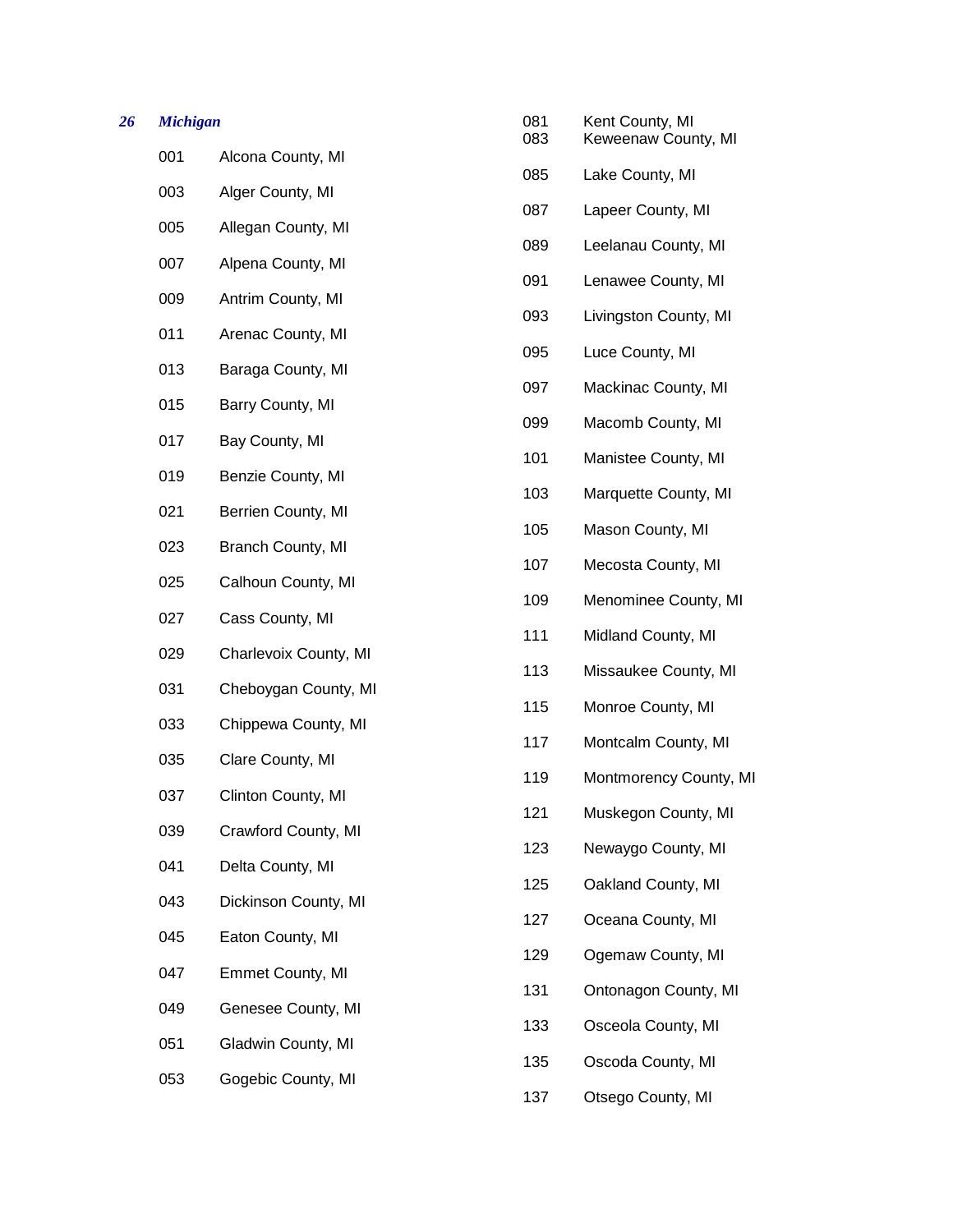- Grand Traverse County, MI
- Gratiot County, MI
- Hillsdale County, MI
- Houghton County, MI
- Huron County, MI
- Ingham County, MI
- Ionia County, MI
- Iosco County, MI
- 071 Iron County, MI
- Isabella County, MI
- Jackson County, MI
- Kalamazoo County, MI
- Kalkaska County, MI

*State and County FIPS Codes, 1998 Page 29 of 68*

- Ottawa County, MI
- Presque Isle County, MI
- Roscommon County, MI
- Saginaw County, MI
- St. Clair County, MI
- St. Joseph County, MI
- Sanilac County, MI
- Schoolcraft County, MI
- Shiawassee County, MI
- Tuscola County, MI
- Van Buren County, MI
- Washtenaw County, MI
- Wayne County, MI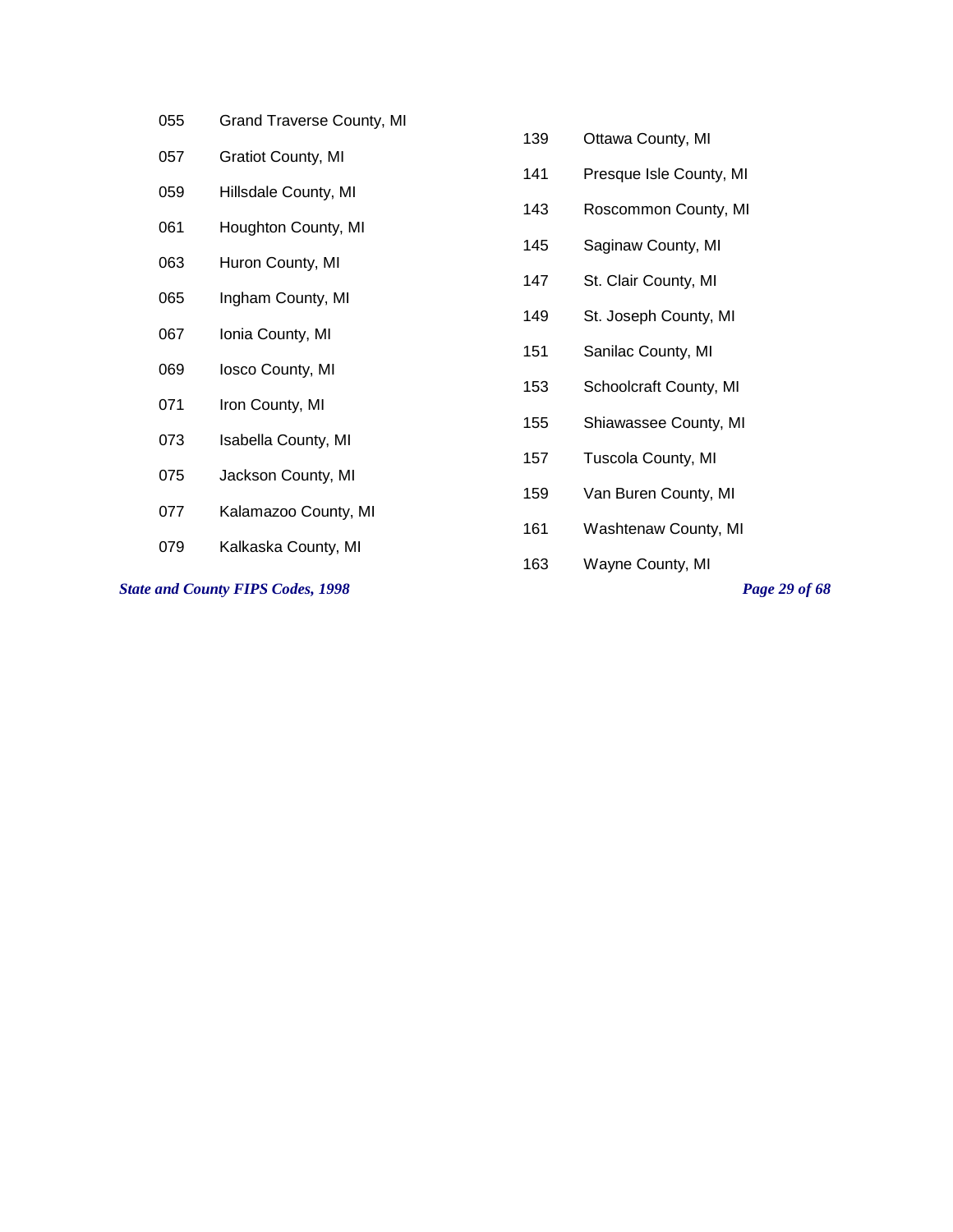# 165 Wexford County, MI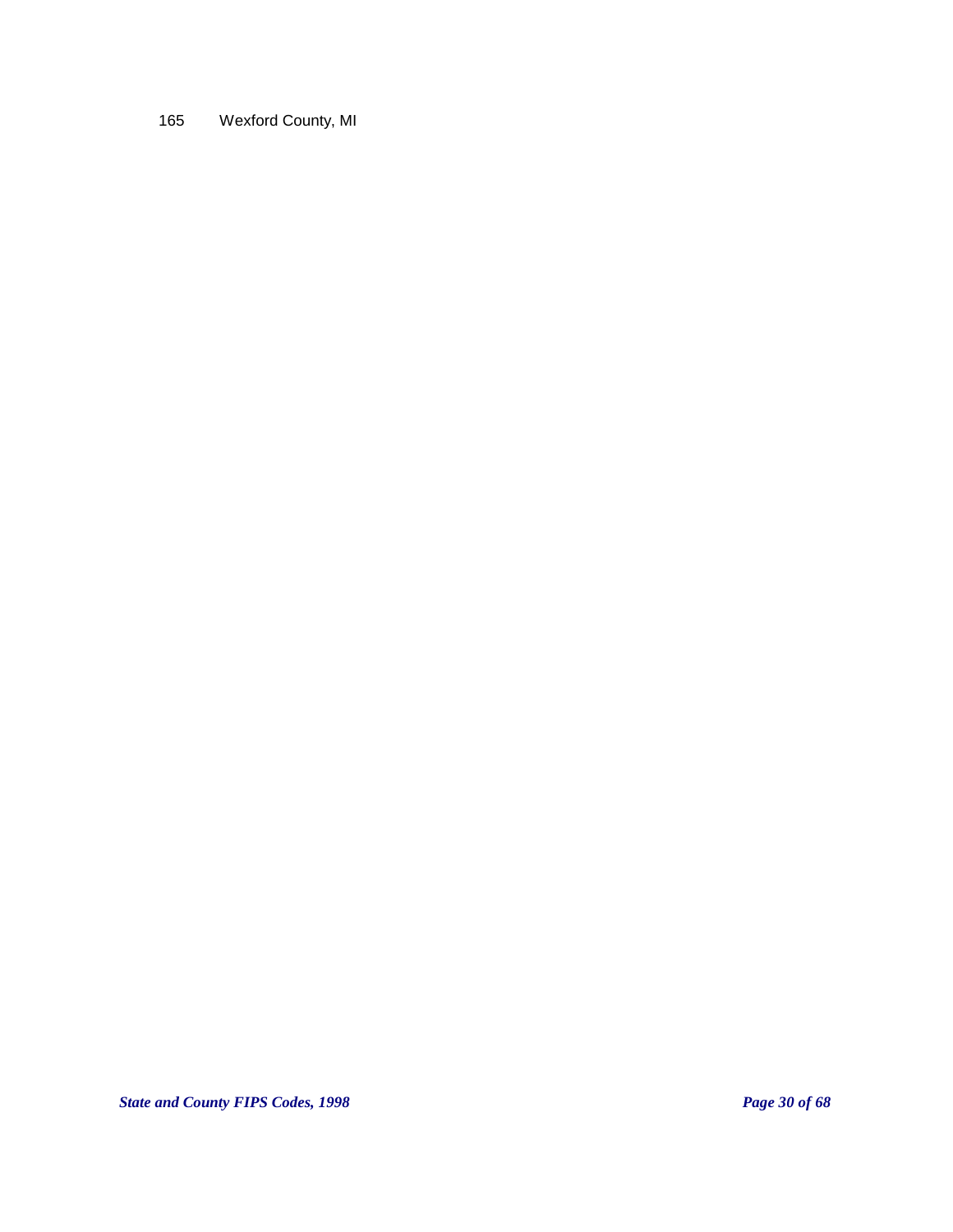# **Minnesota**  Aitkin County, MN Anoka County, MN Becker County, MN Beltrami County, MN Benton County, MN 011 Big Stone County, MN Blue Earth County, MN Brown County, MN Carlton County, MN Carver County, MN Cass County, MN Chippewa County, MN Chisago County, MN Clay County, MN Clearwater County, MN Cook County, MN Cottonwood County, MN Crow Wing County, MN Dakota County, MN Dodge County, MN

- Douglas County, MN
- Faribault County, MN
- Fillmore County, MN
- Freeborn County, MN
- Goodhue County, MN
- Grant County, MN
- Hennepin County, MN

| 081<br>083 | Lincoln County, MN<br>Lyon County, MN |
|------------|---------------------------------------|
| 085        | McLeod County, MN                     |
| 087        | Mahnomen County, MN                   |
| 089        | Marshall County, MN                   |
| 091        | Martin County, MN                     |
| 093        | Meeker County, MN                     |
| 095        | Mille Lacs County, MN                 |
| 097        | Morrison County, MN                   |
| 099        | Mower County, MN                      |
| 101        | Murray County, MN                     |
| 103        | Nicollet County, MN                   |
| 105        | Nobles County, MN                     |
| 107        | Norman County, MN                     |
| 109        | <b>Olmsted County, MN</b>             |
| 111        | Otter Tail County, MN                 |
| 113        | Pennington County, MN                 |
| 115        | Pine County, MN                       |
| 117        | Pipestone County, MN                  |
| 119        | Polk County, MN                       |
| 121        | Pope County, MN                       |
| 123        | Ramsey County, MN                     |
| 125        | Red Lake County, MN                   |
| 127        | Redwood County, MN                    |
| 129        | Renville County, MN                   |

- Rice County, MN
- Rock County, MN
- Roseau County, MN
- St. Louis County, MN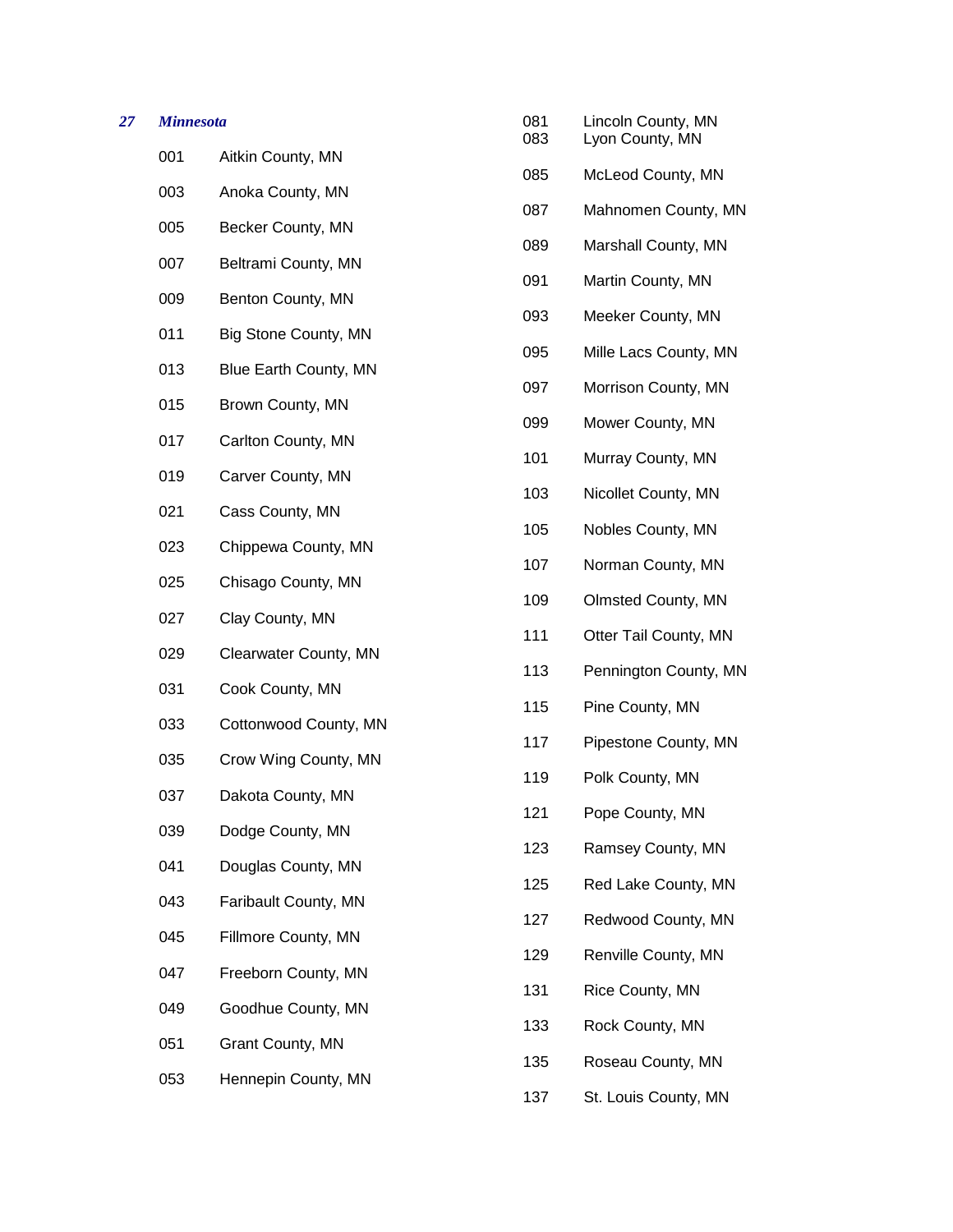- Houston County, MN
- Hubbard County, MN
- Isanti County, MN
- 061 Itasca County, MN
- Jackson County, MN
- Kanabec County, MN
- Kandiyohi County, MN
- Kittson County, MN
- Koochiching County, MN
- Lac qui Parle County, MN
- Lake County, MN
- Lake of the Woods County,
- Le Sueur County, MN

*State and County FIPS Codes, 1998 Page 31 of 68*

- Scott County, MN
- Sherburne County, MN
- Sibley County, MN
- Stearns County, MN
- Steele County, MN
- Stevens County, MN
- Swift County, MN
- Todd County, MN
- Traverse County, MN
- Wabasha County, MN
- Wadena County, MN
- Waseca County, MN
- Washington County, MN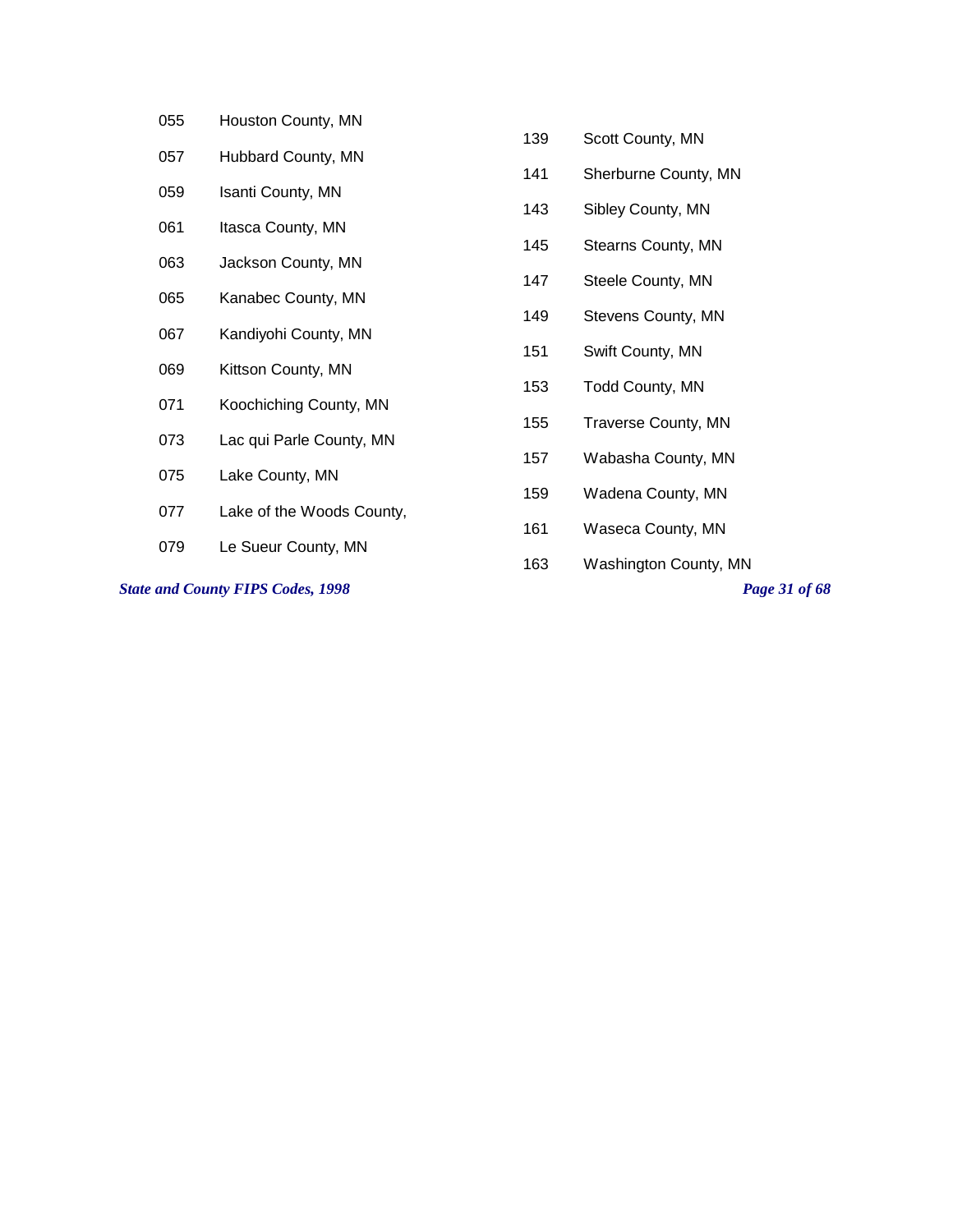- Watonwan County, MN
- Wilkin County, MN
- Winona County, MN
- Wright County, MN
- Yellow Medicine County, M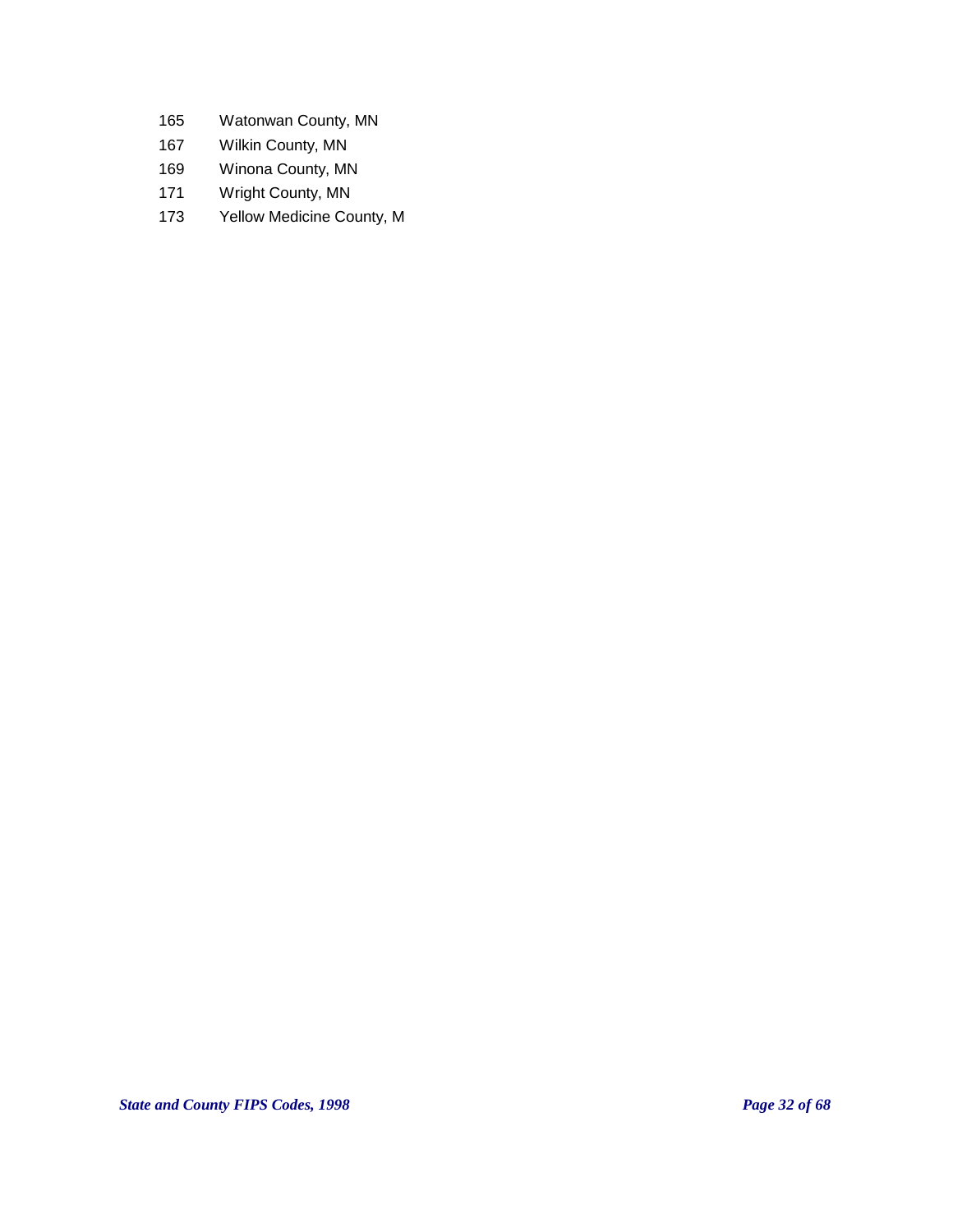#### *Mississippi* 081 Lee County, MS Leflore County, MS Adams County, MS Lincoln County, MS Alcorn County, MS Lowndes County, MS Amite County, MS Madison County, MS Attala County, MS Marion County, MS Benton County, MS Marshall County, MS 011 Bolivar County, MS Monroe County, MS Calhoun County, MS Montgomery County, MS Carroll County, MS Neshoba County, MS Chickasaw County, MS Newton County, MS Choctaw County, MS Noxubee County, MS Claiborne County, MS Oktibbeha County, MS Clarke County, MS Panola County, MS Clay County, MS Pearl River County, MS Coahoma County, MS Perry County, MS Copiah County, MS Pike County, MS Covington County, MS Pontotoc County, MS DeSoto County, MS Prentiss County, MS Forrest County, MS Quitman County, MS Franklin County, MS Rankin County, MS George County, MS Scott County, MS Greene County, MS Sharkey County, MS Grenada County, MS Simpson County, MS Hancock County, MS Smith County, MS Harrison County, MS Stone County, MS Hinds County, MS Sunflower County, MS Holmes County, MS Tallahatchie County, MS

Humphreys County, MS

Tate County, MS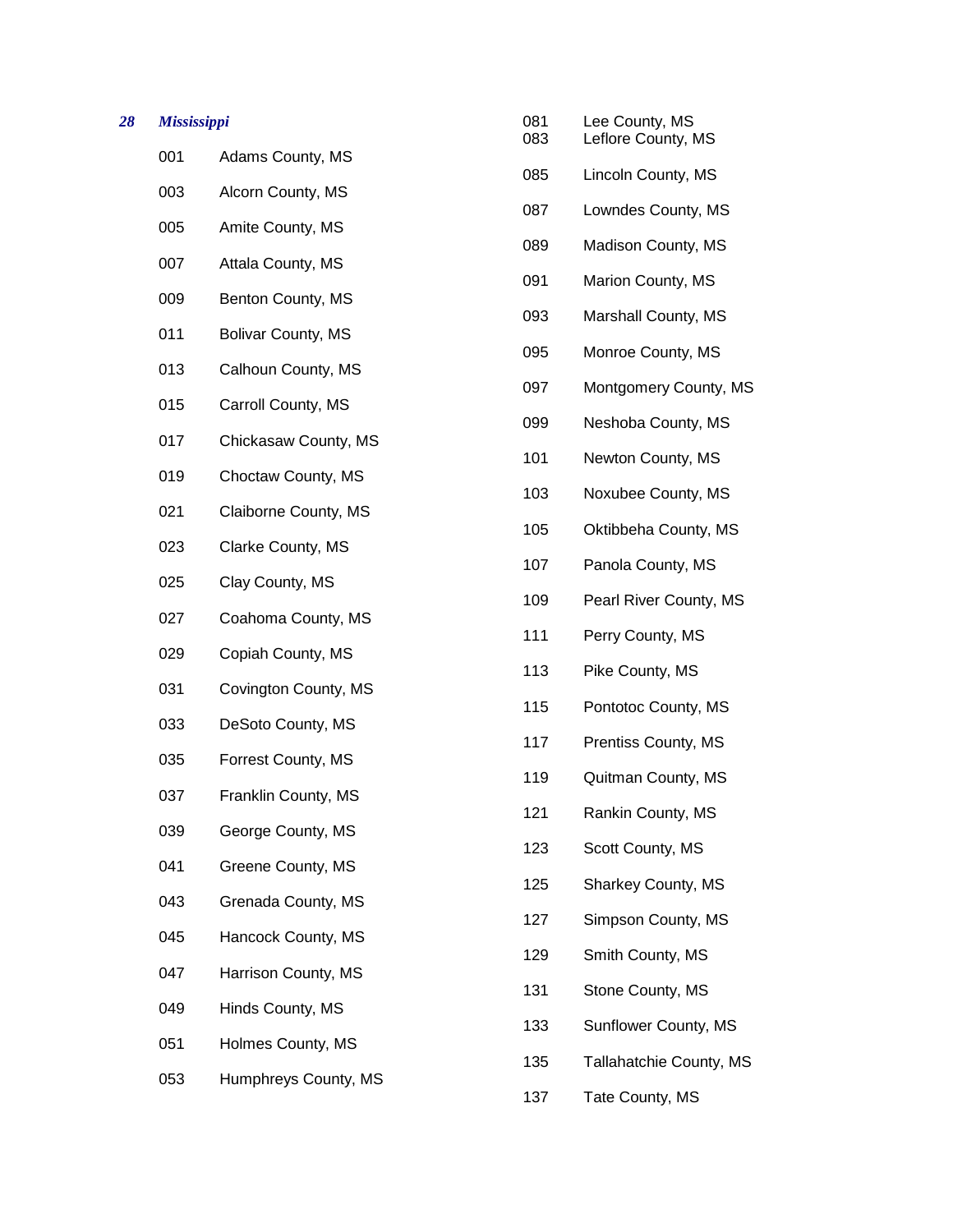- Issaquena County, MS
- 057 Itawamba County, MS
- Jackson County, MS
- Jasper County, MS
- Jefferson County, MS
- Jefferson Davis County, M
- Jones County, MS
- Kemper County, M S
- Lafayette County, MS
- Lamar County, MS
- Lauderdale County, MS
- Lawrence County, MS
- Leake County, MS

*State and County FIPS Codes, 1998 Page 33 of 68*

- Tippah County, MS
- Tishomingo County, MS
- Tunica County, MS
- Union County, MS
- Walthall County, MS
- Warren County, MS
- Washington County, MS
- Wayne County, MS
- Webster County, MS
- Wilkinson County, MS
- Winston County, MS
- Yalobusha County, MS
- Yazoo County, MS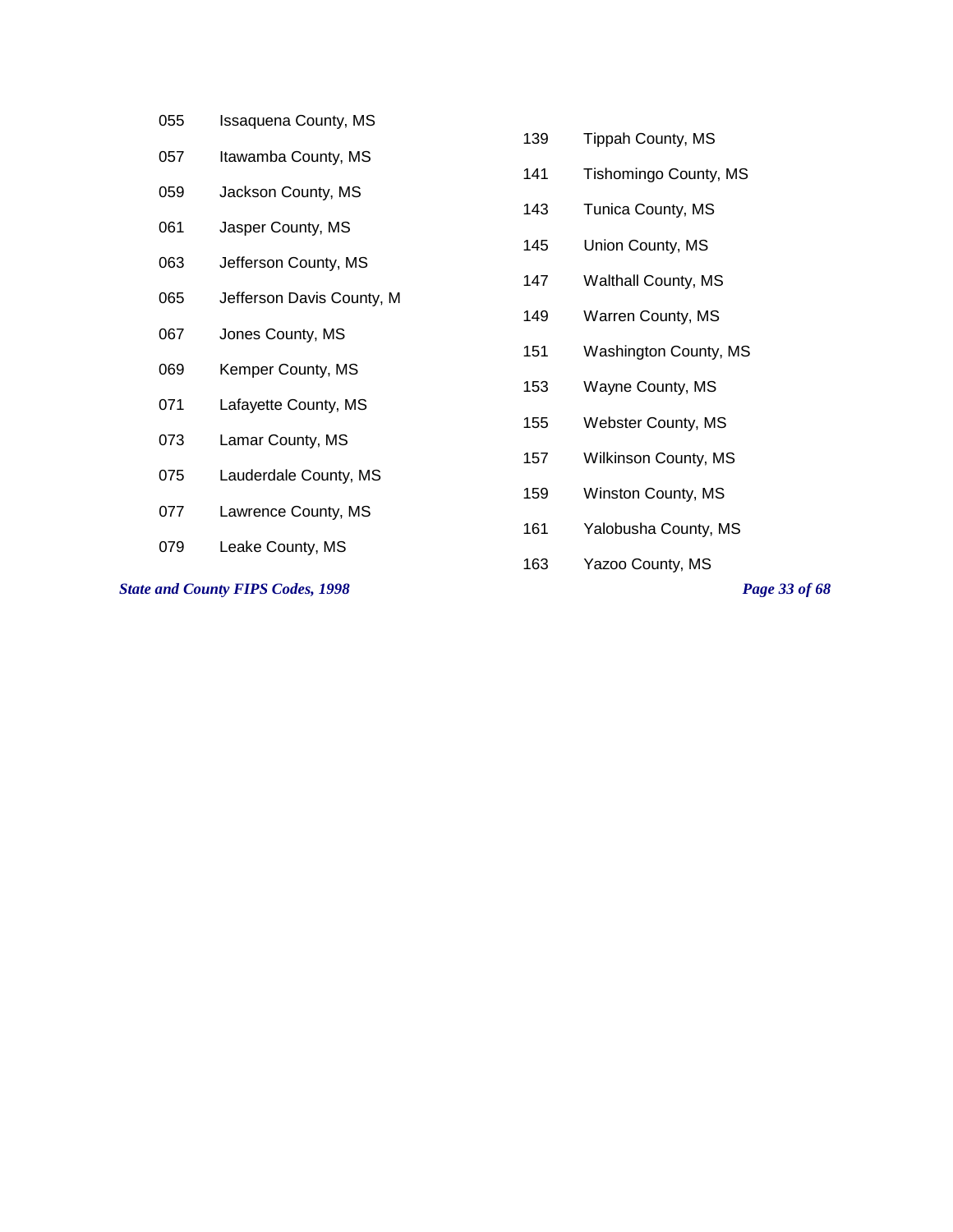| 29 | <b>Missouri</b> |                             | 081<br>Harrison County, MO<br>083<br>Henry County, MO |                                              |
|----|-----------------|-----------------------------|-------------------------------------------------------|----------------------------------------------|
|    | 001             | Adair County, MO            | 085                                                   | Hickory County, MO                           |
|    | 003             | Andrew County, MO           | 087                                                   | Holt County, MO                              |
|    | 005             | Atchison County, MO         | 089                                                   | Howard County, MO                            |
|    | 007             | Audrain County, MO          | 091                                                   | Howell County, MO                            |
|    | 009             | Barry County, MO            | 093                                                   | Iron County, MO                              |
|    | 011             | Barton County, MO           | 095                                                   | Jackson County, MO                           |
|    | 013             | Bates County, MO            | 097                                                   | Jasper County, MO                            |
|    | 015             | Benton County, MO           | 099                                                   | Jefferson County, MO                         |
|    | 017             | <b>Bollinger County, MO</b> | 101                                                   | Johnson County, MO                           |
|    | 019             | Boone County, MO            | 103                                                   | Knox County, MO                              |
|    | 021             | Buchanan County, MO         | 105                                                   | Laclede County, MO                           |
|    | 023             | Butler County, MO           | 107                                                   | Lafayette County, MO                         |
|    | 025             | Caldwell County, MO         | 109                                                   | Lawrence County, MO                          |
|    | 027             | Callaway County, MO         | 111                                                   | Lewis County, MO                             |
|    | 029             | Camden County, MO           | 113                                                   | Lincoln County, MO                           |
|    | 031             | Cape Girardeau County, MO   | 115                                                   | Linn County, MO                              |
|    | 033             | Carroll County, MO          | 117                                                   |                                              |
|    | 035             | Carter County, MO           | 119                                                   | Livingston County, MO<br>McDonald County, MO |
|    | 037             | Cass County, MO             | 121                                                   | Macon County, MO                             |
|    | 039             | Cedar County, MO            |                                                       |                                              |
|    | 041             | Chariton County, MO         | 123<br>125                                            | Madison County, MO<br>Maries County, MO      |
|    | 043             | Christian County, MO        | 127                                                   |                                              |
|    | 045             | Clark County, MO            |                                                       | Marion County, MO                            |
|    | 047             | Clay County, MO             | 129                                                   | Mercer County, MO                            |
|    | 049             | Clinton County, MO          | 131                                                   | Miller County, MO                            |
|    | 051             | Cole County, MO             | 133                                                   | Mississippi County, MO                       |
|    | 053             | Cooper County, MO           | 135                                                   | Moniteau County, MO                          |
|    |                 |                             | 137                                                   | Monroe County, MO                            |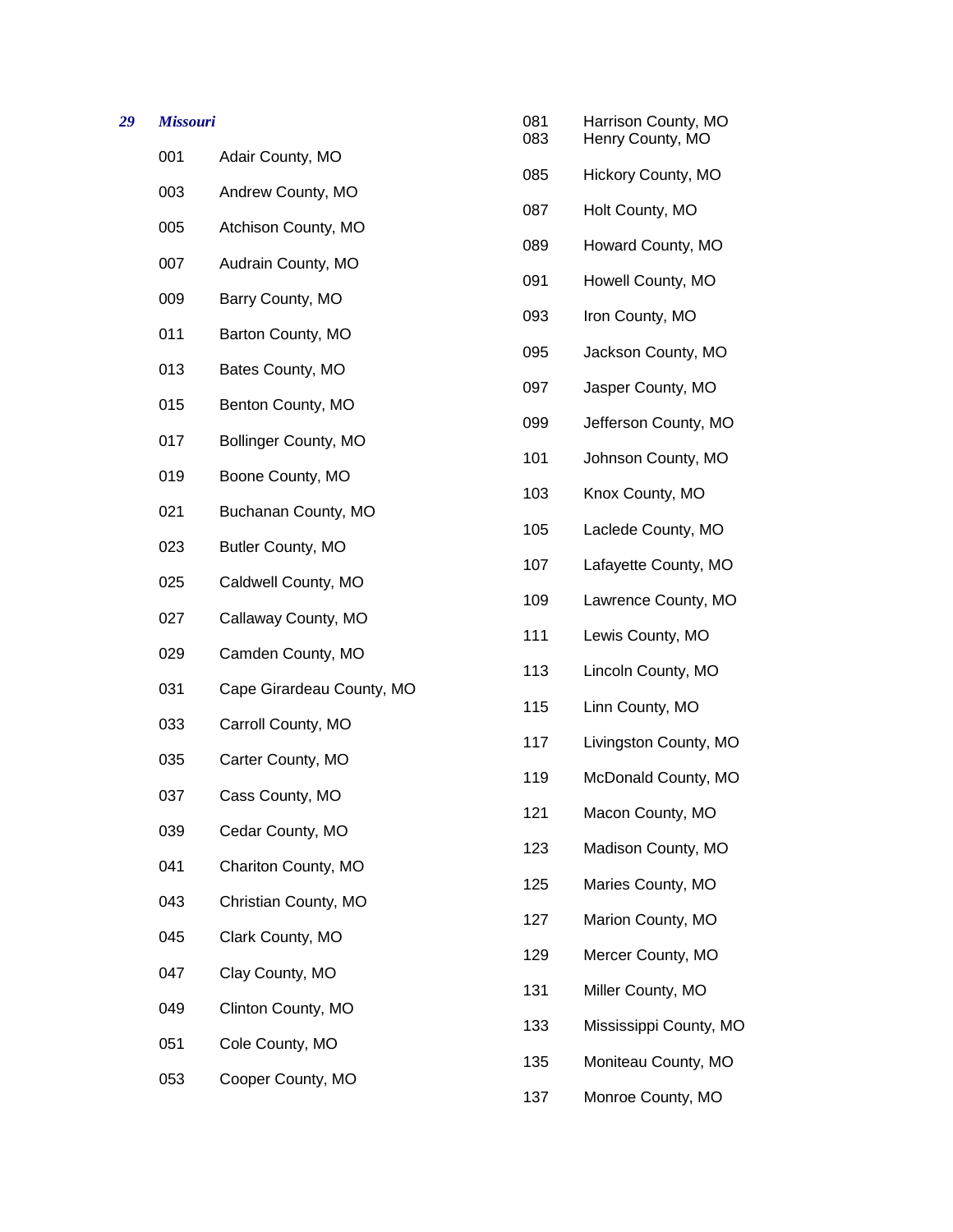- Crawford County, MO
- Dade County, MO
- Dallas County, MO
- Daviess County, MO
- DeKalb County, MO
- Dent County, MO
- Douglas County, MO
- Dunklin County, MO
- Franklin County, MO
- Gasconade County, MO
- Gentry County, MO
- Greene County, MO
- Grundy County, MO

*State and County FIPS Codes, 1998 Page 34 of 68*

- Montgomery County, MO
- Morgan County, MO
- New Madrid County, MO
- Newton County, MO
- Nodaway County, MO
- Oregon County, MO
- Osage County, MO
- Ozark County, MO
- Pemiscot County, MO
- Perry County, MO
- Pettis County, MO
- Phelps County, MO
- Pike County, MO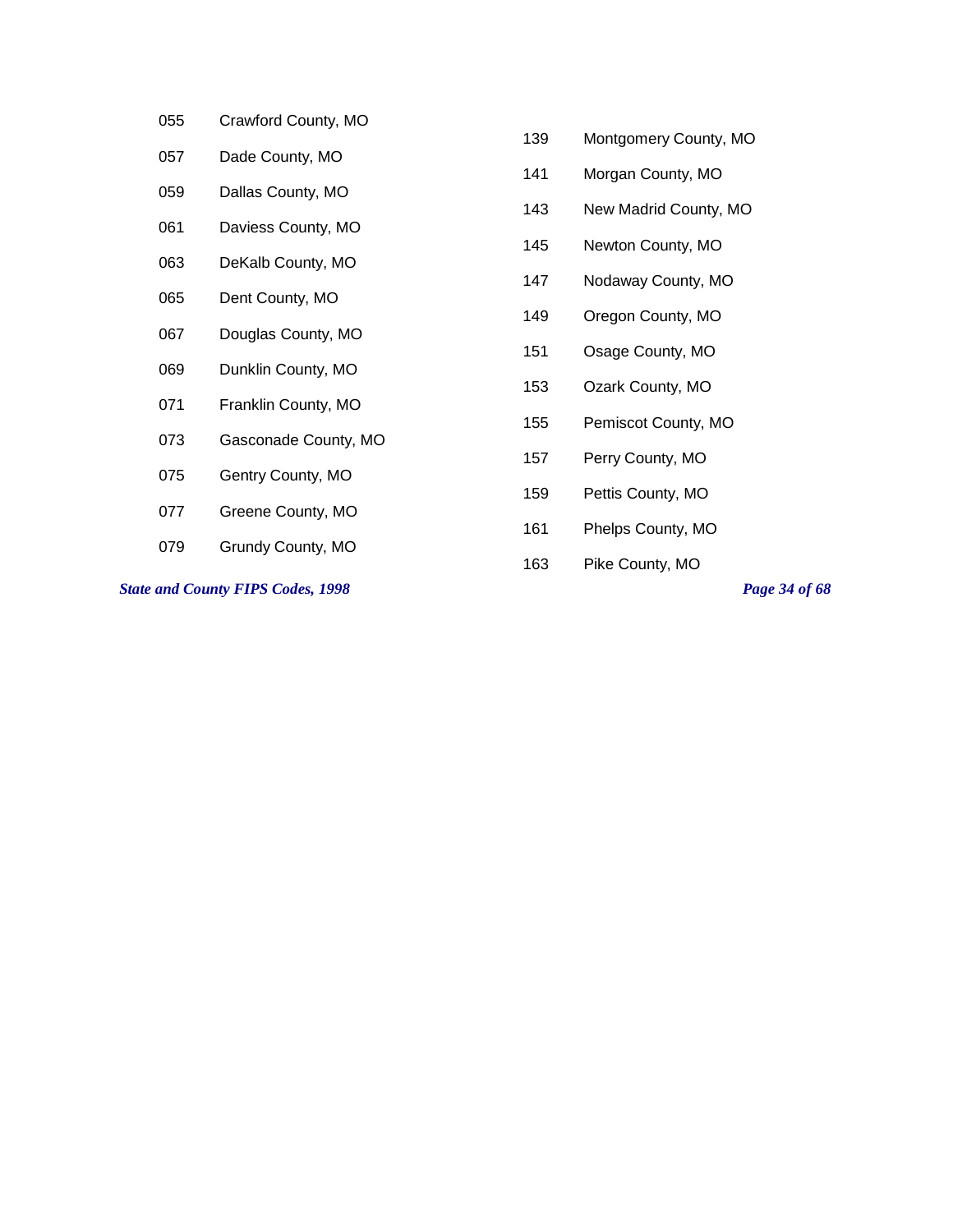| 165 | Platte County, MO         |
|-----|---------------------------|
| 167 | Polk County, MO           |
| 169 | Pulaski County, MO        |
| 171 | Putnam County, MO         |
| 173 | Ralls County, MO          |
| 175 | Randolph County, MO       |
| 177 | Ray County, MO            |
| 179 | Reynolds County, MO       |
| 181 | Ripley County, MO         |
| 183 | St. Charles County, MO    |
| 185 | St. Clair County, MO      |
| 186 | Ste. Genevieve County, MO |
| 187 | St. Francois County, MO   |
| 189 | St. Louis County, MO      |
| 195 | Saline County, MO         |
| 197 | Schuyler County, MO       |
| 199 | Scotland County, MO       |
| 201 | Scott County, MO          |
| 203 | Shannon County, MO        |
| 205 | Shelby County, MO         |
| 207 | Stoddard County, MO       |
| 209 | Stone County, MO          |
| 211 | Sullivan County, MO       |
| 213 | Taney County, MO          |
| 215 | Texas County, MO          |
| 217 | Vernon County, MO         |
| 219 | Warren County, MO         |
| 221 | Washington County, MO     |
| 223 | Wayne County, MO          |
| 225 | Webster County, MO        |
| 227 | Worth County, MO          |
| 229 | Wright County, MO         |
| 510 | St. Louis city, MO        |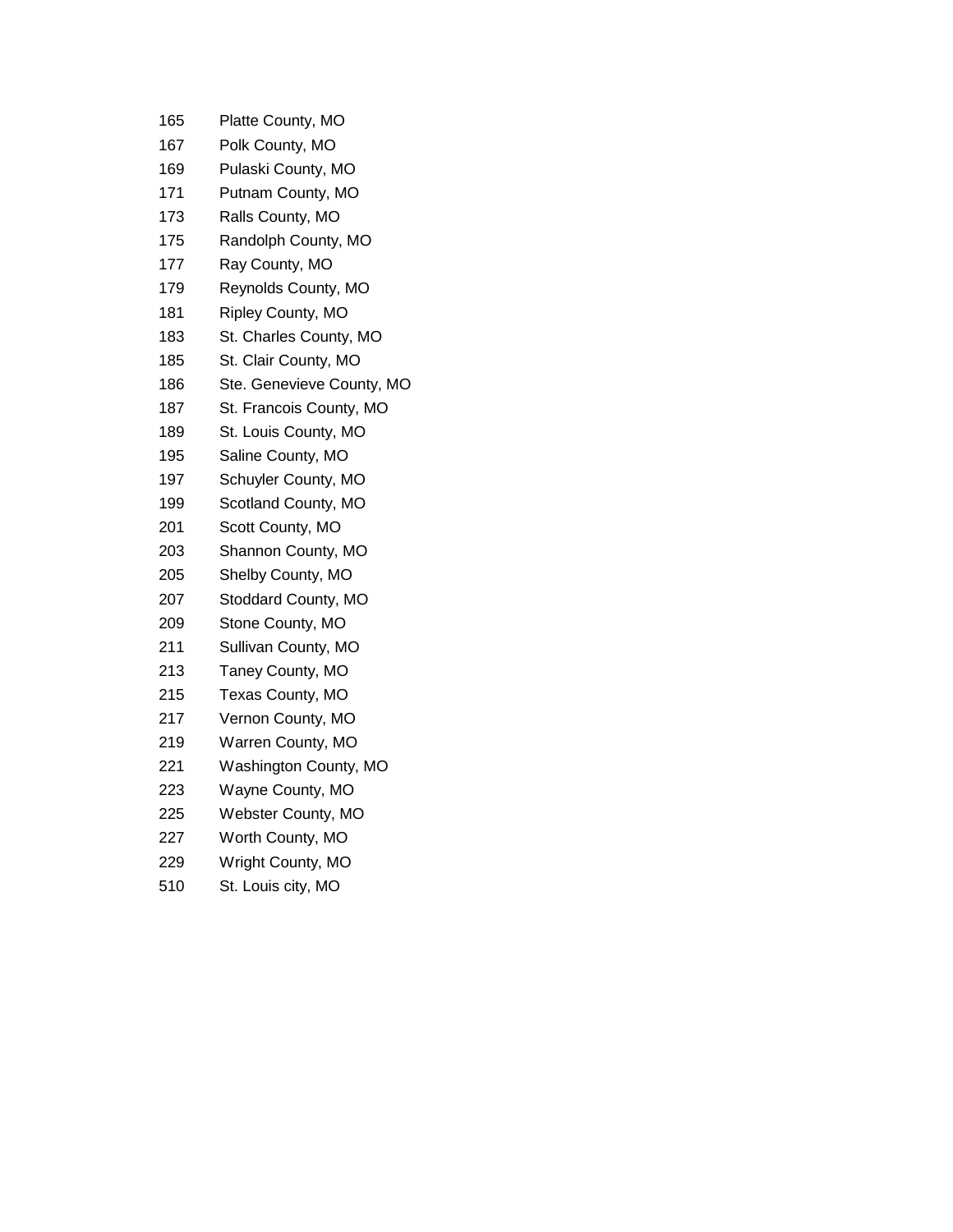*State and County FIPS Codes, 1998 Page 35 of 68*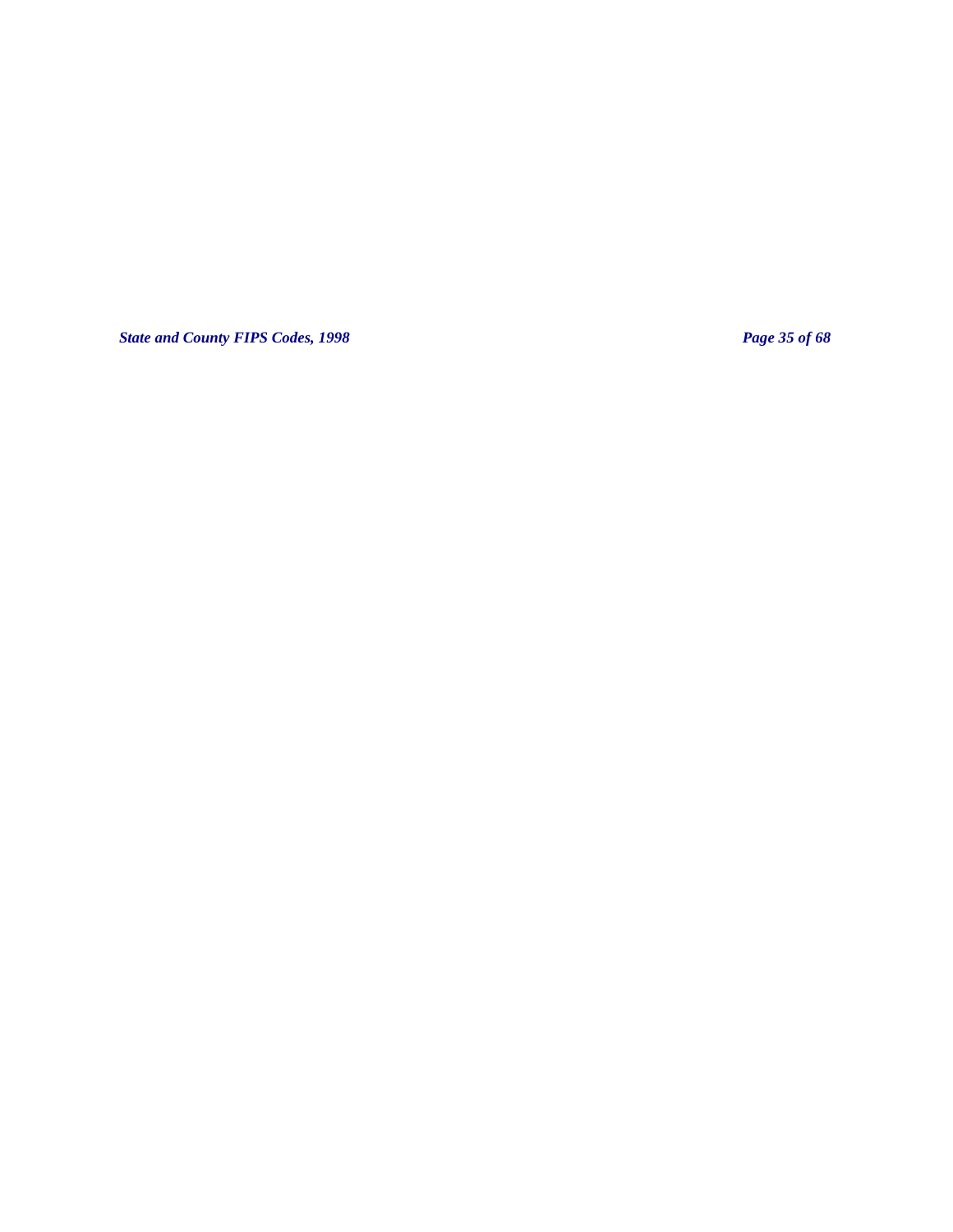- Beaverhead County, MT
- Big Horn County, MT
- Blaine County, MT
- Broadwater County, MT
- Carbon County, MT
- Carter County, MT
- Cascade County, MT
- Chouteau County, MT
- Custer County, MT
- Daniels County, MT
- Dawson County, MT
- Deer Lodge County, MT
- Fallon County, MT
- Fergus County, MT
- Flathead County, MT
- Gallatin County, MT
- Garfield County, MT
- Glacier County, MT
- Golden Valley County, MT
- Granite County, MT
- Hill County, MT
- Jefferson County, MT
- Judith Basin County, MT
- Lake County, MT
- Lewis and Clark County, M
- Liberty County, MT
- Lincoln County, MT
- McCone County, MT
- Madison County, MT
- Meagher County, MT
- Mineral County, MT
- Missoula County, MT
- Musselshell County, MT
- *Montana* 081 Ravalli County, MT
	- Richland County, MT
	- Roosevelt County, MT
	- Rosebud County, MT
	- Sanders County, MT
	- Sheridan County, MT
	- Silver Bow County, MT
	- Stillwater County, MT
	- Sweet Grass County, MT
	- Teton County, MT
	- Toole County, MT
	- Treasure County, MT
	- Valley County, MT
	- Wheatland County, MT
	- Wibaux County, MT
	- Yellowstone County, MT
	- Yellowstone National Park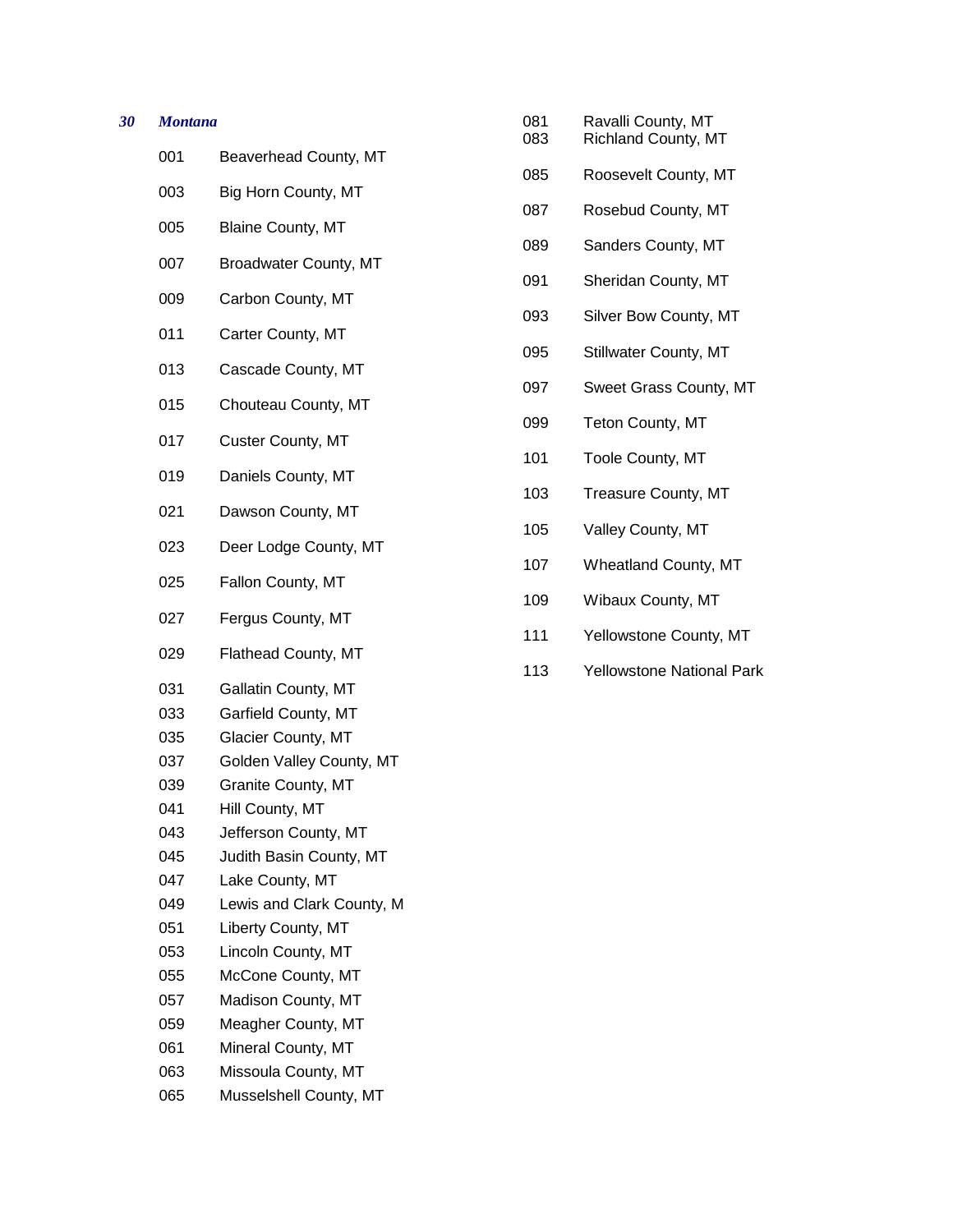- Park County, MT
- Petroleum County, MT
- Phillips County, MT
- Pondera County, MT
- Powder River County, MT
- Powell County, MT
- Prairie County, MT

*State and County FIPS Codes, 1998 Page 36 of 68*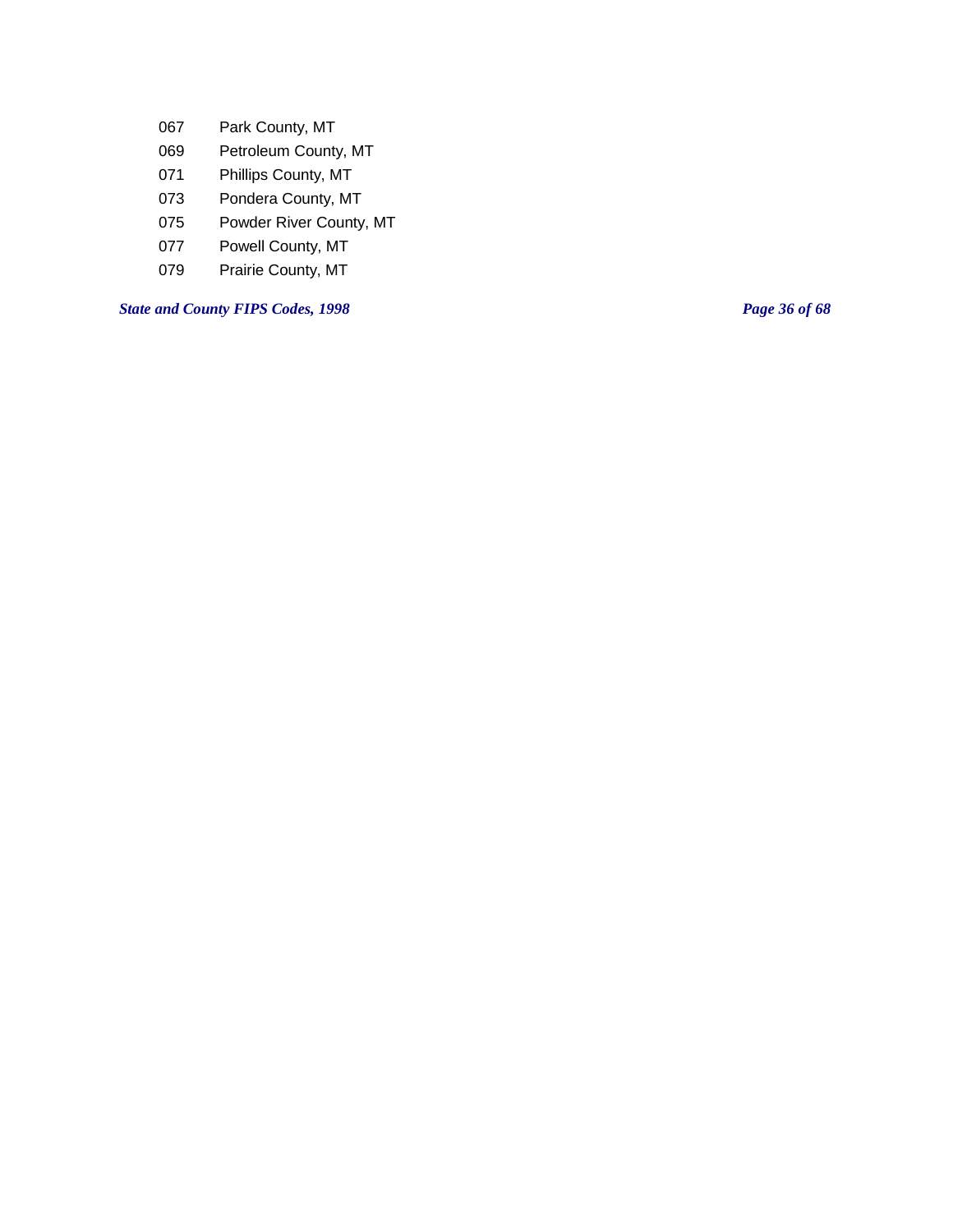| 31 | Nebraska |                           | 081<br>083 | Hamilton County, NE<br>Harlan County, NE |
|----|----------|---------------------------|------------|------------------------------------------|
|    | 001      | Adams County, NE          | 085        | Hayes County, NE                         |
|    | 003      | Antelope County, NE       | 087        | Hitchcock County, NE                     |
|    | 005      | Arthur County, NE         | 089        | Holt County, NE                          |
|    | 007      | Banner County, NE         | 091        | Hooker County, NE                        |
|    | 009      | <b>Blaine County, NE</b>  | 093        | Howard County, NE                        |
|    | 011      | Boone County, NE          |            |                                          |
|    | 013      | Box Butte County, NE      | 095        | Jefferson County, NE                     |
|    | 015      | Boyd County, NE           | 097        | Johnson County, NE                       |
|    | 017      | Brown County, NE          | 099        | Kearney County, NE                       |
|    | 019      | <b>Buffalo County, NE</b> | 101        | Keith County, NE                         |
|    | 021      | Burt County, NE           | 103        | Keya Paha County, NE                     |
|    | 023      | <b>Butler County, NE</b>  | 105        | Kimball County, NE                       |
|    | 025      | Cass County, NE           | 107        | Knox County, NE                          |
|    | 027      | Cedar County, NE          | 109        | Lancaster County, NE                     |
|    | 029      | Chase County, NE          | 111        | Lincoln County, NE                       |
|    | 031      | Cherry County, NE         | 113        | Logan County, NE                         |
|    | 033      | Cheyenne County, NE       | 115        | Loup County, NE                          |
|    | 035      | Clay County, NE           | 117        | McPherson County, NE                     |
|    | 037      | Colfax County, NE         | 119        | Madison County, NE                       |
|    |          |                           | 121        | Merrick County, NE                       |
|    | 039      | Cuming County, NE         | 123        | Morrill County, NE                       |
|    | 041      | Custer County, NE         | 125        | Nance County, NE                         |
|    | 043      | Dakota County, NE         | 127        | Nemaha County, NE                        |
|    | 045      | Dawes County, NE          | 129        | <b>Nuckolls County, NE</b>               |
|    | 047      | Dawson County, NE         | 131        | Otoe County, NE                          |
|    | 049      | Deuel County, NE          | 133        | Pawnee County, NE                        |
|    | 051      | Dixon County, NE          | 135        | Perkins County, NE                       |
|    | 053      | Dodge County, NE          | 137        | Phelps County, NE                        |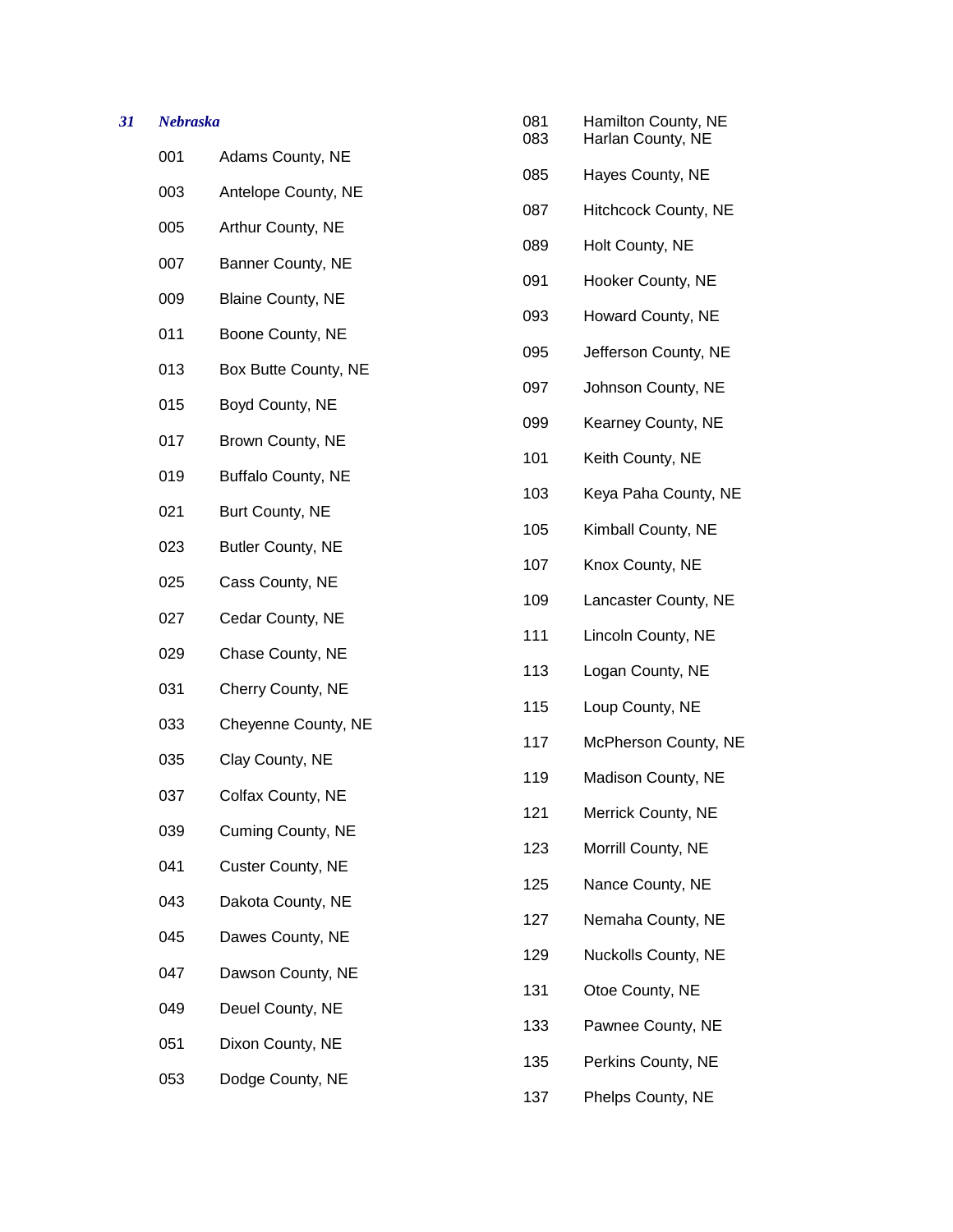- Douglas County, NE
- Dundy County, NE
- Fillmore County, NE
- Franklin County, NE
- Frontier County, NE
- Furnas County, NE
- Gage County, NE
- Garden County, NE
- Garfield County, NE
- Gosper County, NE
- Grant County, NE
- Greeley County, NE
- Hall County, NE

*State and County FIPS Codes, 1998 Page 37 of 68*

- Pierce County, NE
- Platte County, NE
- Polk County, NE
- Red Willow County, NE
- Richardson County, NE
- Rock County, NE
- Saline County, NE
- Sarpy County, NE
- Saunders County, NE
- Scotts Bluff County, NE
- Seward County, NE
- Sheridan County, NE
- Sherman County, NE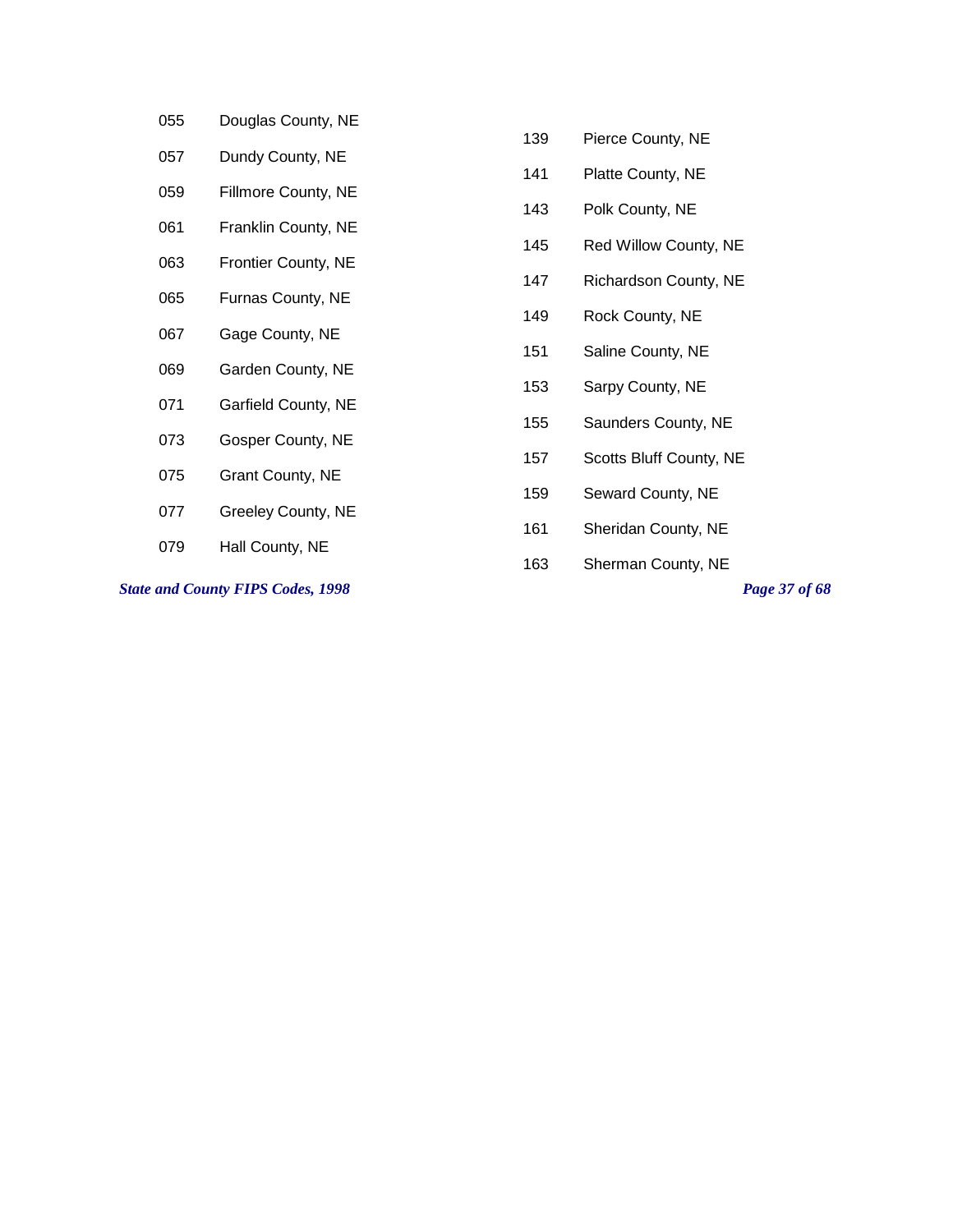- Sioux County, NE
- Stanton County, NE
- Thayer County, NE
- Thomas County, NE
- Thurston County, NE
- Valley County, NE
- Washington County, NE
- Wayne County, NE
- Webster County, NE
- Wheeler County, NE
- York County, NE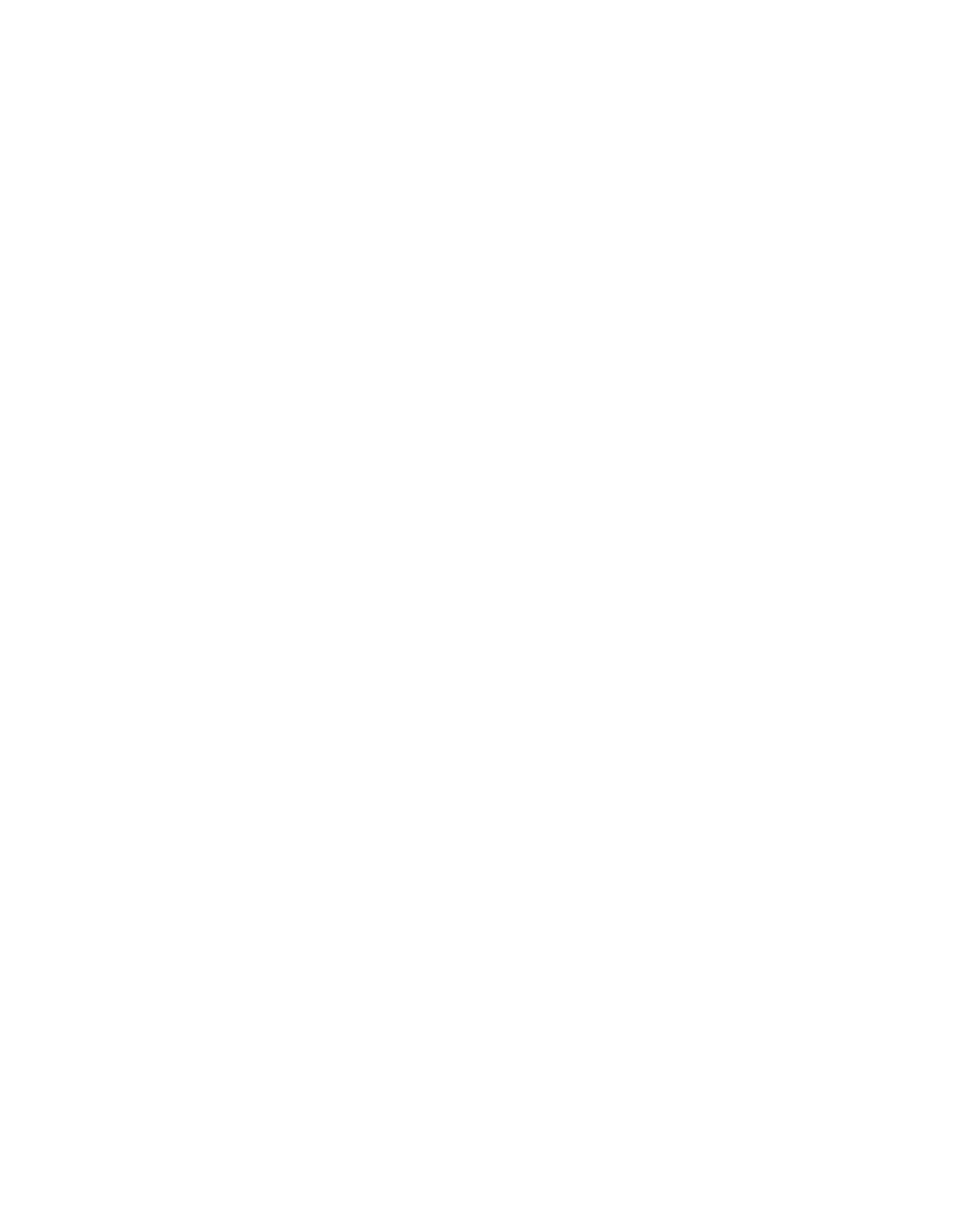#### *Nevada*

- Churchill County, NV
- Clark County, NV
- Douglas County, NV
- Elko County, NV
- Esmeralda County, NV
- Eureka County, NV
- Humboldt County, NV
- Lander County, NV
- Lincoln County, NV
- Lyon County, NV
- Mineral County, NV
- Nye County, NV
- Pershing County, NV
- Storey County, NV
- Washoe County, NV
- White Pine County, NV
- Carson City, NV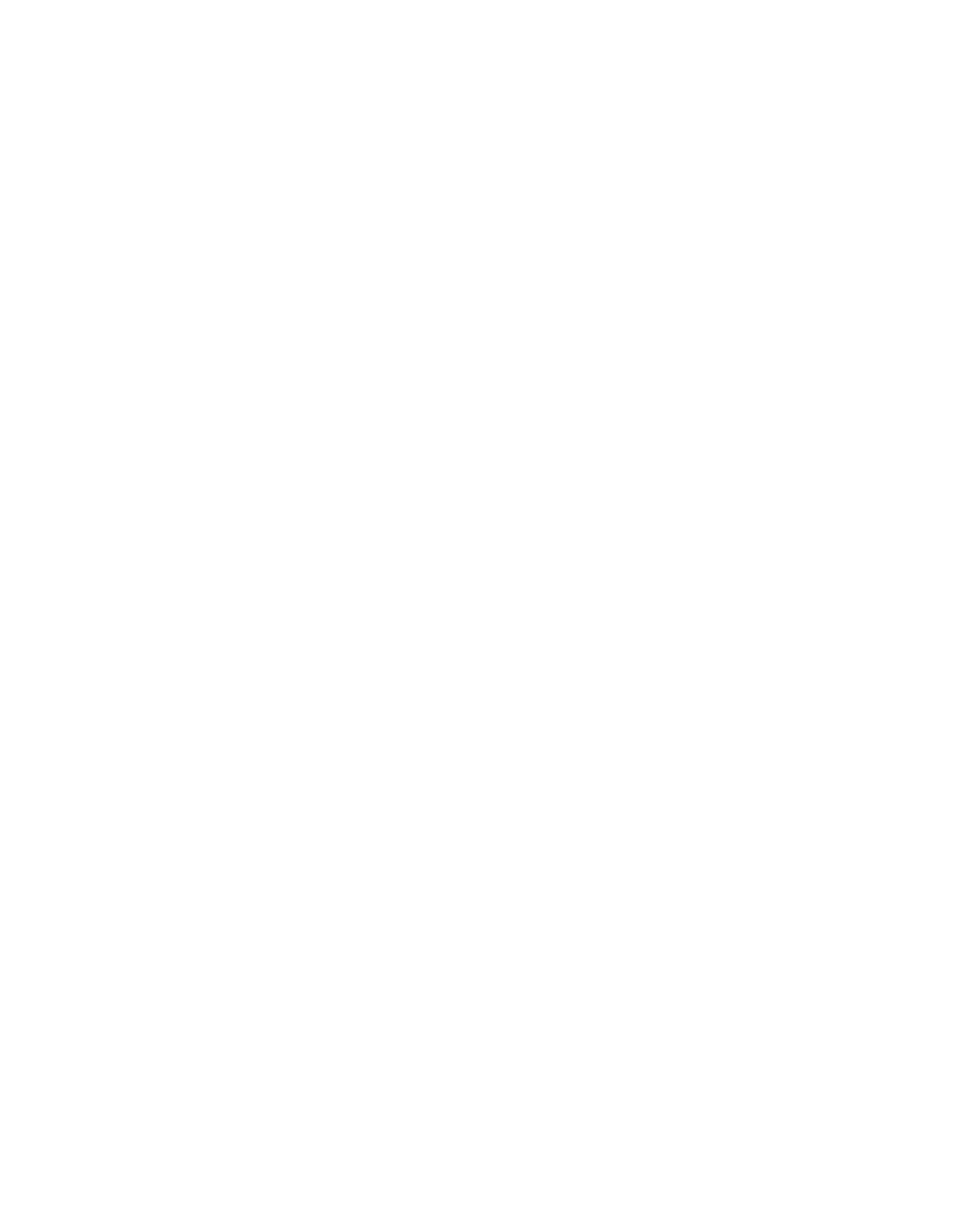# *New Hampshire*

- Belknap County, NH
- Carroll County, NH
- Cheshire County, NH
- Coos County, NH
- Grafton County, NH
- Hillsborough County, NH
- Merrimack County, NH
- Rockingham County, NH
- Strafford County, NH
- Sullivan County, NH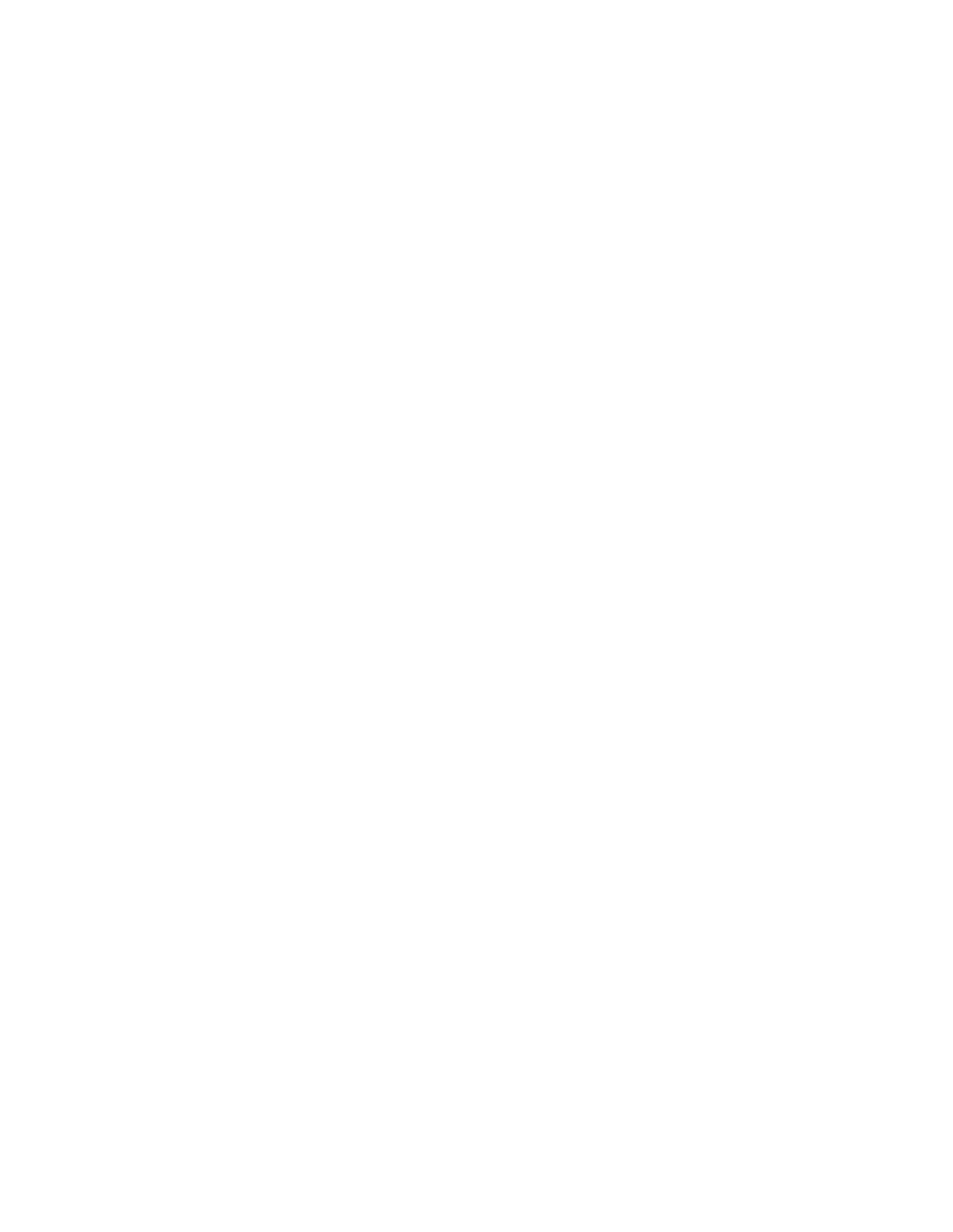#### *New Jersey*

- Atlantic County, NJ
- Bergen County, NJ
- Burlington County, NJ
- Camden County, NJ
- Cape May County, NJ
- Cumberland County, NJ
- Essex County, NJ
- Gloucester County, NJ
- Hudson County, NJ
- Hunterdon County, NJ
- Mercer County, NJ
- Middlesex County, NJ
- Monmouth County, NJ
- Morris County, NJ
- Ocean County, NJ
- Passaic County, NJ
- Salem County, NJ
- Somerset County, NJ
- Sussex County, NJ
- Union County, NJ
- Warren County, NJ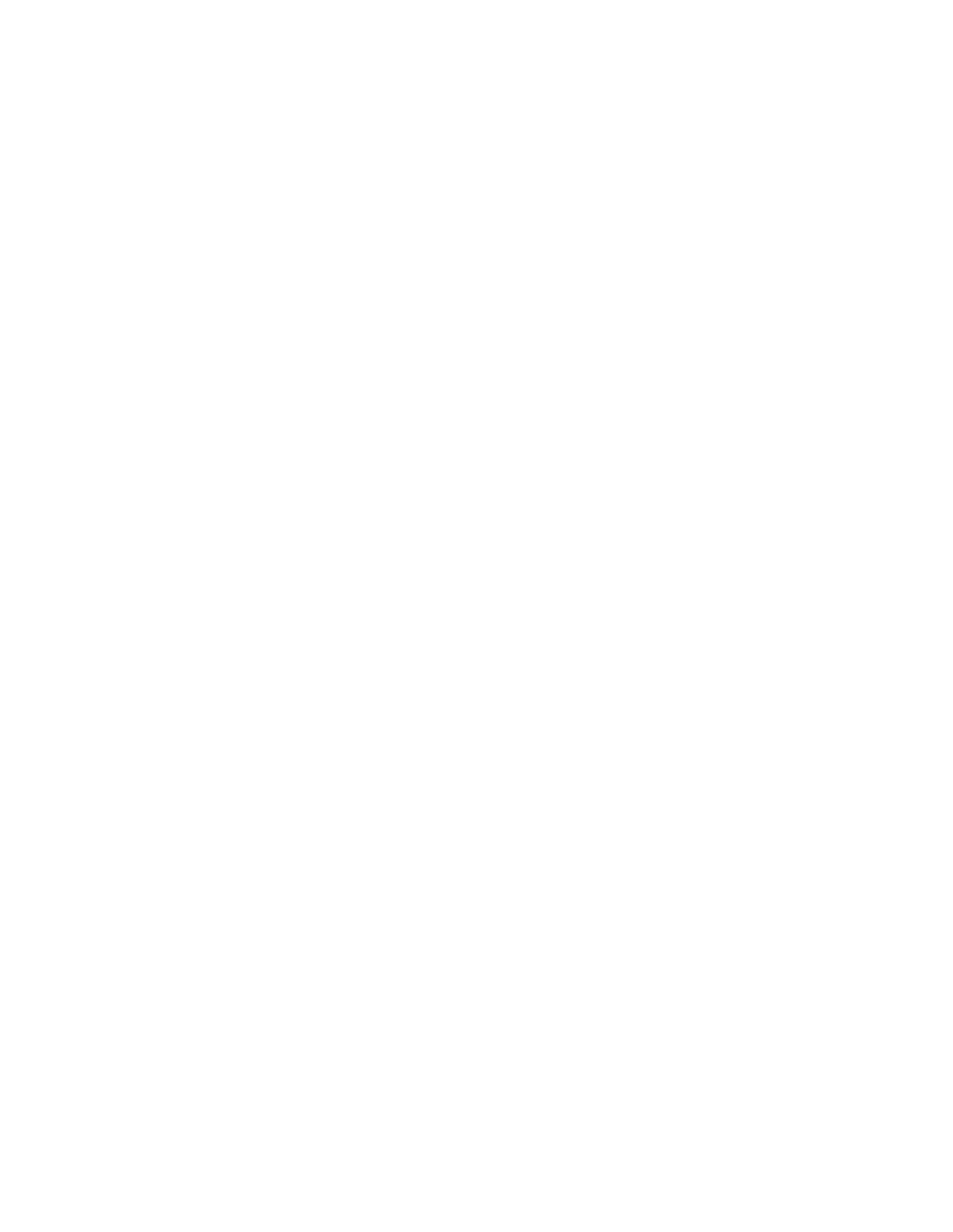| 35 | <b>New Mexico</b> |                         |
|----|-------------------|-------------------------|
|    | 001               | Bernalillo County, NM   |
|    | 003               | Catron County, NM       |
|    | 005               | Chaves County, NM       |
|    | 006               | Cibola County, NM       |
|    | 007               | Colfax County, NM       |
|    | 009               | Curry County, NM        |
|    | 011               | DeBaca County, NM       |
|    | 013               | Dona Ana County, NM     |
|    | 015               | Eddy County, NM         |
|    | 017               | <b>Grant County, NM</b> |
|    | 019               | Guadalupe County, NM    |
|    | 021               | Harding County, NM      |
|    | 023.              | Hidalgo County, NM      |
|    | 025               | Lea County, NM          |
|    | 027               | Lincoln County, NM      |
|    | 028               | Los Alamos County, NM   |
|    | 029               | Luna County, NM         |
|    | 031               | McKinley County, NM     |
|    | 033               | Mora County, NM         |
|    | 035               | Otero County, NM        |
|    | 037               | Quay County, NM         |
|    | 039               | Rio Arriba County, NM   |
|    | 041               | Roosevelt County, NM    |
|    | 043               | Sandoval County, NM     |
|    | 045               | San Juan County, NM     |
|    | 047               | San Miguel County, NM   |
|    | 049               | Santa Fe County, NM     |
|    | 051               | Sierra County, NM       |
|    | 053               | Socorro County, NM      |
|    | 055               | Taos County, NM         |
|    | 057               | Torrance County, NM     |
|    | 059               | Union County, NM        |
|    | 061               | Valencia County, NM     |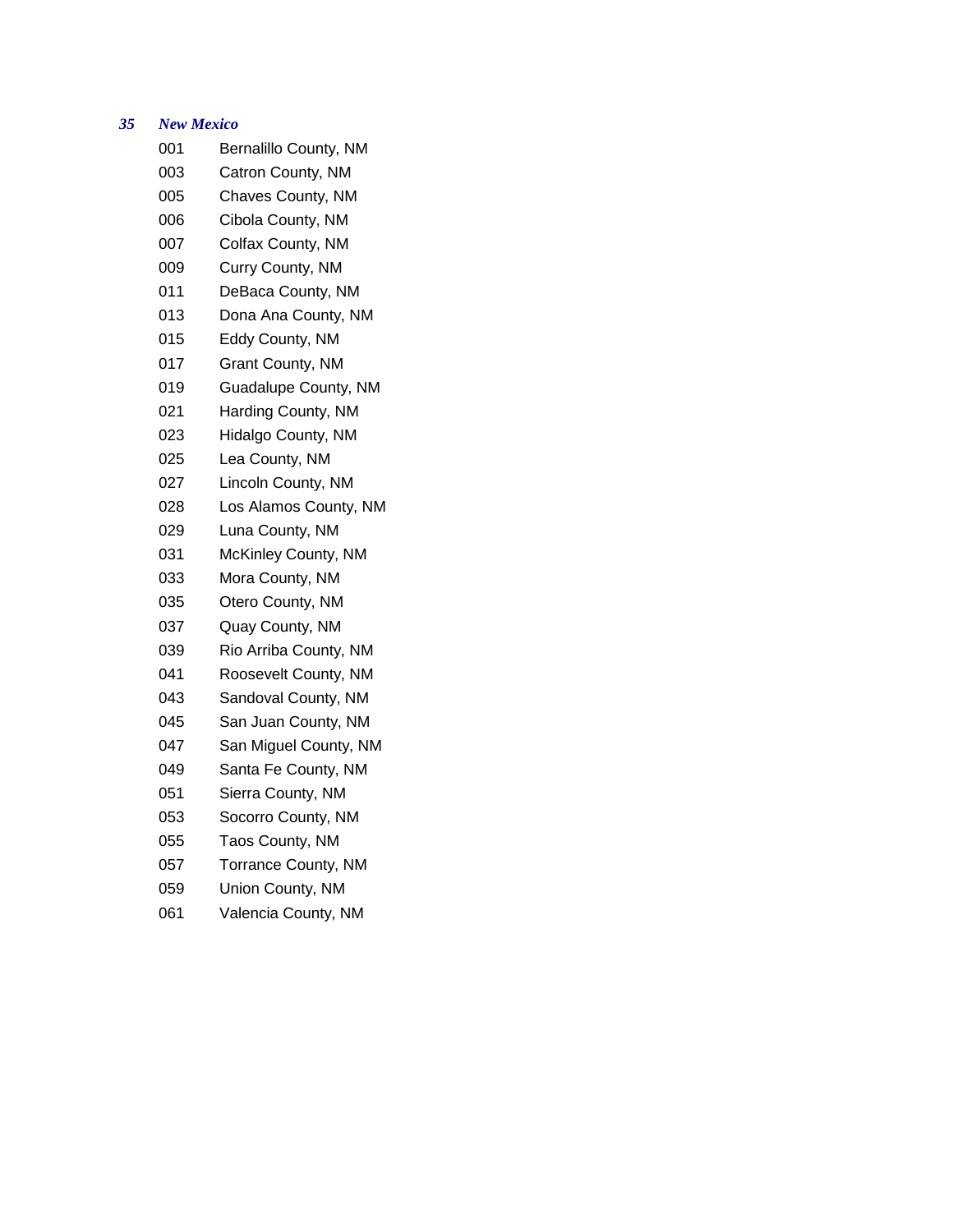*State and County FIPS Codes, 1998 Page 42 of 68*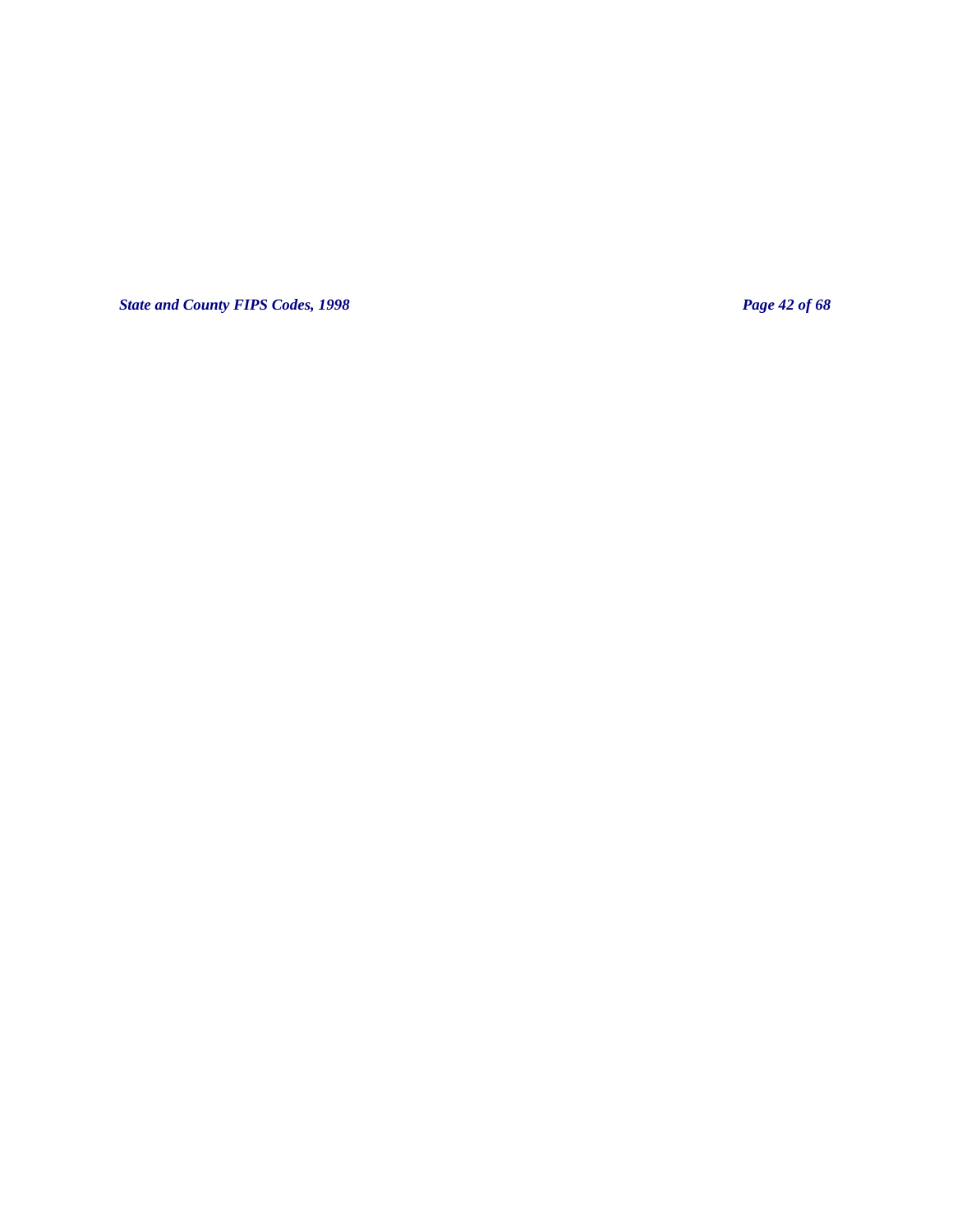| 36 | <b>New York</b> |                                            | 081<br>083 | Queens County, NY<br>Rensselaer County, NY |
|----|-----------------|--------------------------------------------|------------|--------------------------------------------|
|    | 001             | Albany County, NY                          | 085        | Richmond County, NY                        |
|    | 003             | Allegany County, NY                        | 087        | Rockland County, NY                        |
|    | 005             | Bronx County, NY                           | 089        | St. Lawrence County, NY                    |
|    | 007             | <b>Broome County, NY</b>                   | 091        | Saratoga County, NY                        |
|    | 009             | Cattaraugus County, NY                     | 093        | Schenectady County, NY                     |
|    | 011             | Cayuga County, NY                          | 095        | Schoharie County, NY                       |
|    | 013             | Chautauqua County, NY                      | 097        | Schuyler County, NY                        |
|    | 015             | Chemung County, NY                         | 099        | Seneca County, NY                          |
|    | 017             | Chenango County, NY                        | 101        | Steuben County, NY                         |
|    | 019             | Clinton County, NY                         | 103        | Suffolk County, NY                         |
|    | 021<br>023      | Columbia County, NY<br>Cortland County, NY | 105        | Sullivan County, NY                        |
|    | 025             | Delaware County, NY                        | 107        | Tioga County, NY                           |
|    | 027             | Dutchess County, NY                        | 109        | Tompkins County, NY                        |
|    | 029             | Erie County, NY                            | 111        | <b>Ulster County, NY</b>                   |
|    | 031             | Essex County, NY                           | 113        | Warren County, NY                          |
|    | 033             | Franklin County, NY                        | 115        | Washington County, NY                      |
|    | 035             | Fulton County, NY                          | 117        | Wayne County, NY                           |
|    | 037             | Genesee County, NY                         | 119        | Westchester County, NY                     |
|    | 039             | Greene County, NY                          | 121        | Wyoming County, NY                         |
|    | 041             | Hamilton County, NY                        | 123        | Yates County, NY                           |
|    | 043             | Herkimer County, NY                        |            |                                            |
|    | 045             | Jefferson County, NY                       |            |                                            |
|    | 047             | Kings County, NY                           |            |                                            |
|    | 049             | Lewis County, NY                           |            |                                            |
|    | 051             | Livingston County, NY                      |            |                                            |
|    | 053             | Madison County, NY                         |            |                                            |
|    | 055             | Monroe County, NY                          |            |                                            |
|    | 057             | Montgomery County, NY                      |            |                                            |

- Nassau County, NY
- New York County, NY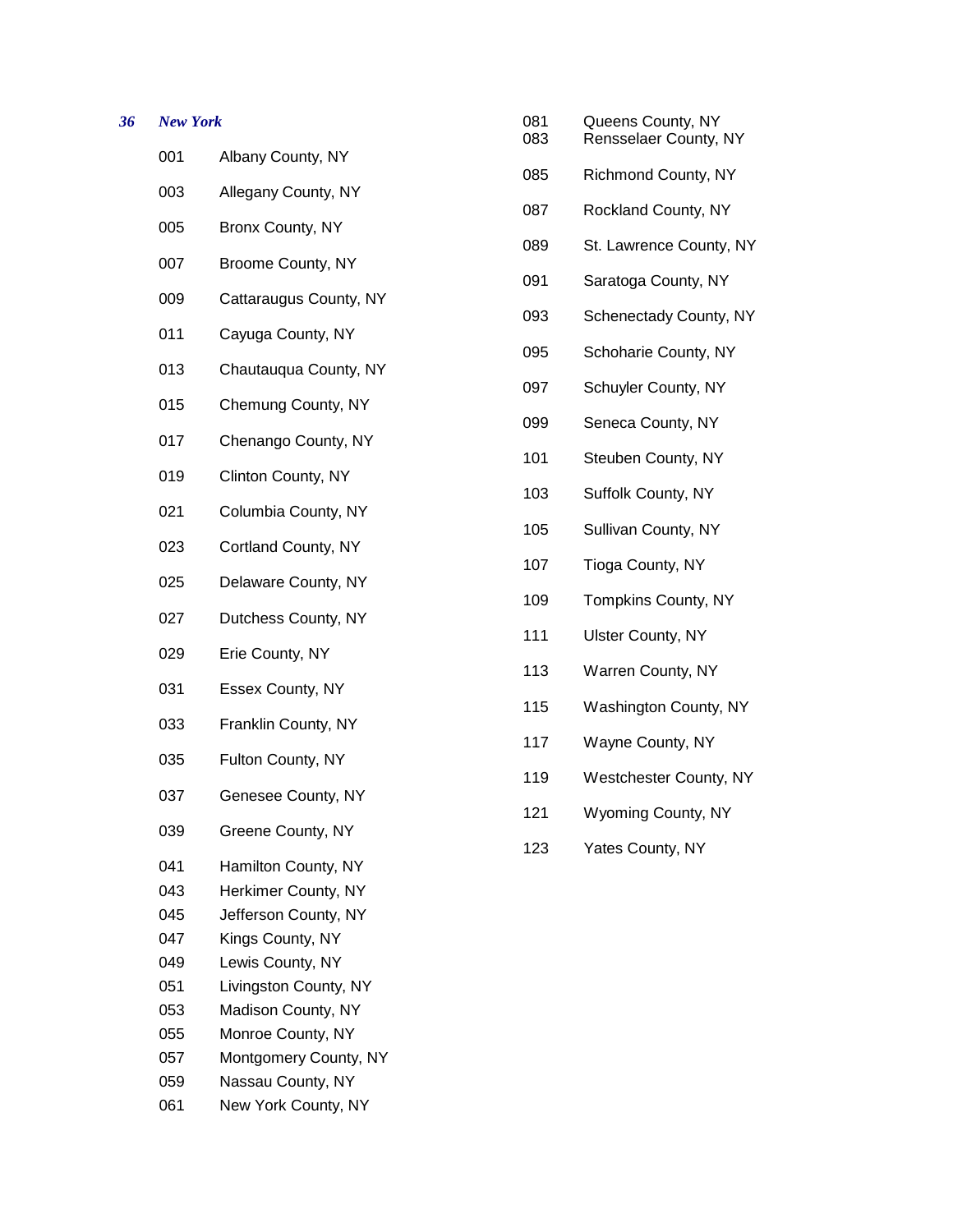- Niagara County, NY
- Oneida County, NY
- Onondaga County, NY
- Ontario County, NY
- Orange County, NY
- Orleans County, NY
- Oswego County, NY
- Otsego County, NY
- Putnam County, NY

*State and County FIPS Codes, 1998 Page 43 of 68*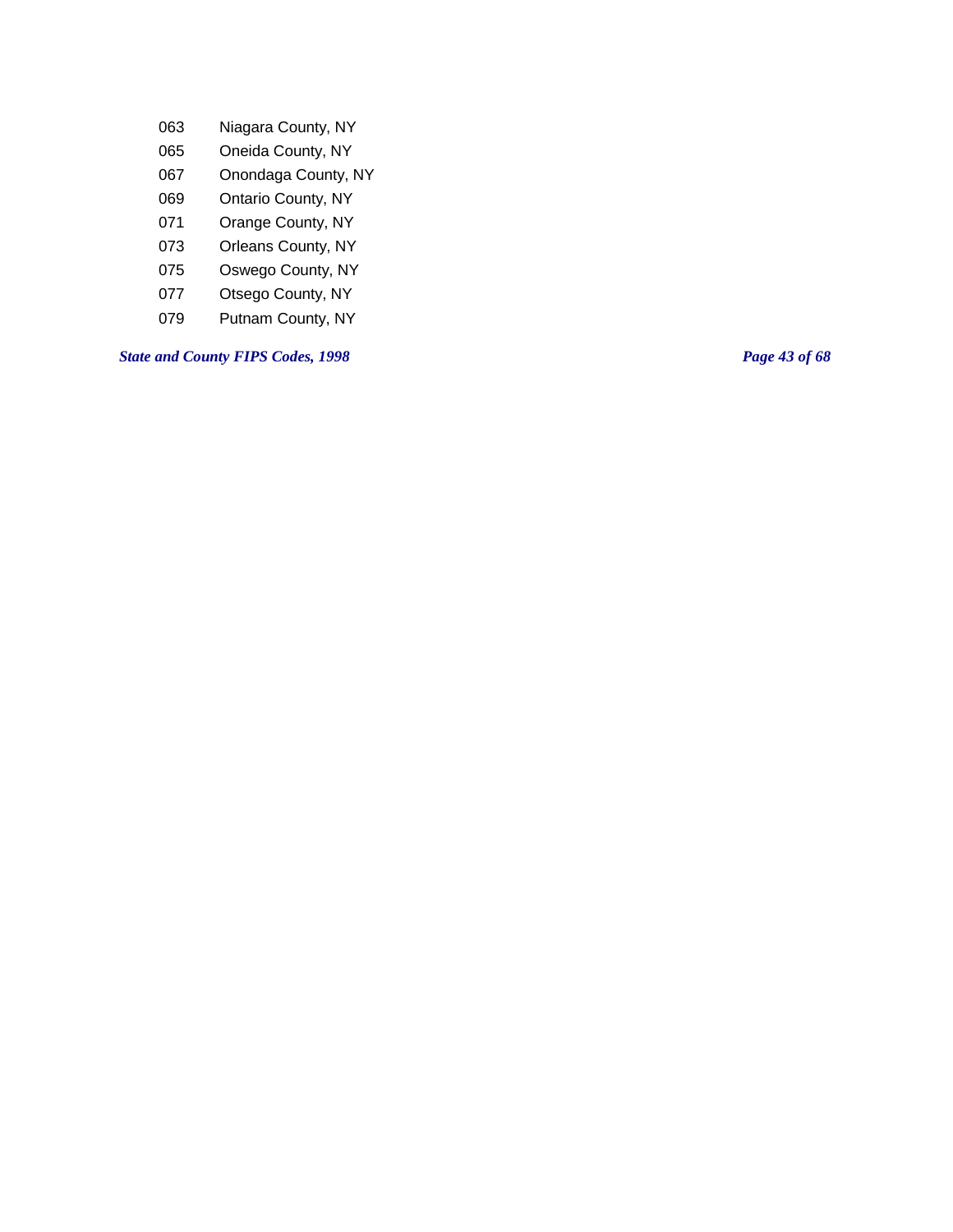- Alamance County, NC
- Alexander County, NC
- Alleghany County, NC
- Anson County, NC
- Ashe County, NC
- Avery County, NC
- Beaufort County, NC
- Bertie County, NC
- Bladen County, NC
- Brunswick County, NC
- Buncombe County, NC
- Burke County, NC
- Cabarrus County, NC
- Caldwell County, NC
- Camden County, NC
- Carteret County, NC
- Caswell County, NC
- Catawba County, NC
- Chatham County, NC
- Cherokee County, NC
- Chowan County, N C
- Clay County, NC
- Cleveland County, NC
- Columbus County, NC
- Craven County, NC
- Cumberland County, NC
- Currituck County, NC
- *North Carolina* 081 Guilford County, NC Halifax County, NC Harnett County, NC Haywood County, NC Henderson County, NC Hertford County, NC Hoke County, NC Hyde County, NC Iredell County, NC Jackson County, NC Johnston County, NC Jones County, NC Lee County, NC Lenoir County, NC Lincoln County, NC McDowell County, NC Macon County, NC Madison County, NC Martin County, NC Mecklenburg County, NC Mitchell County, NC Montgomery County, NC Moore County, NC Nash County, NC New Hanover County, NC Northampton County, NC
	- Onslow County, NC
	- Orange County, NC
	- Pamlico County, NC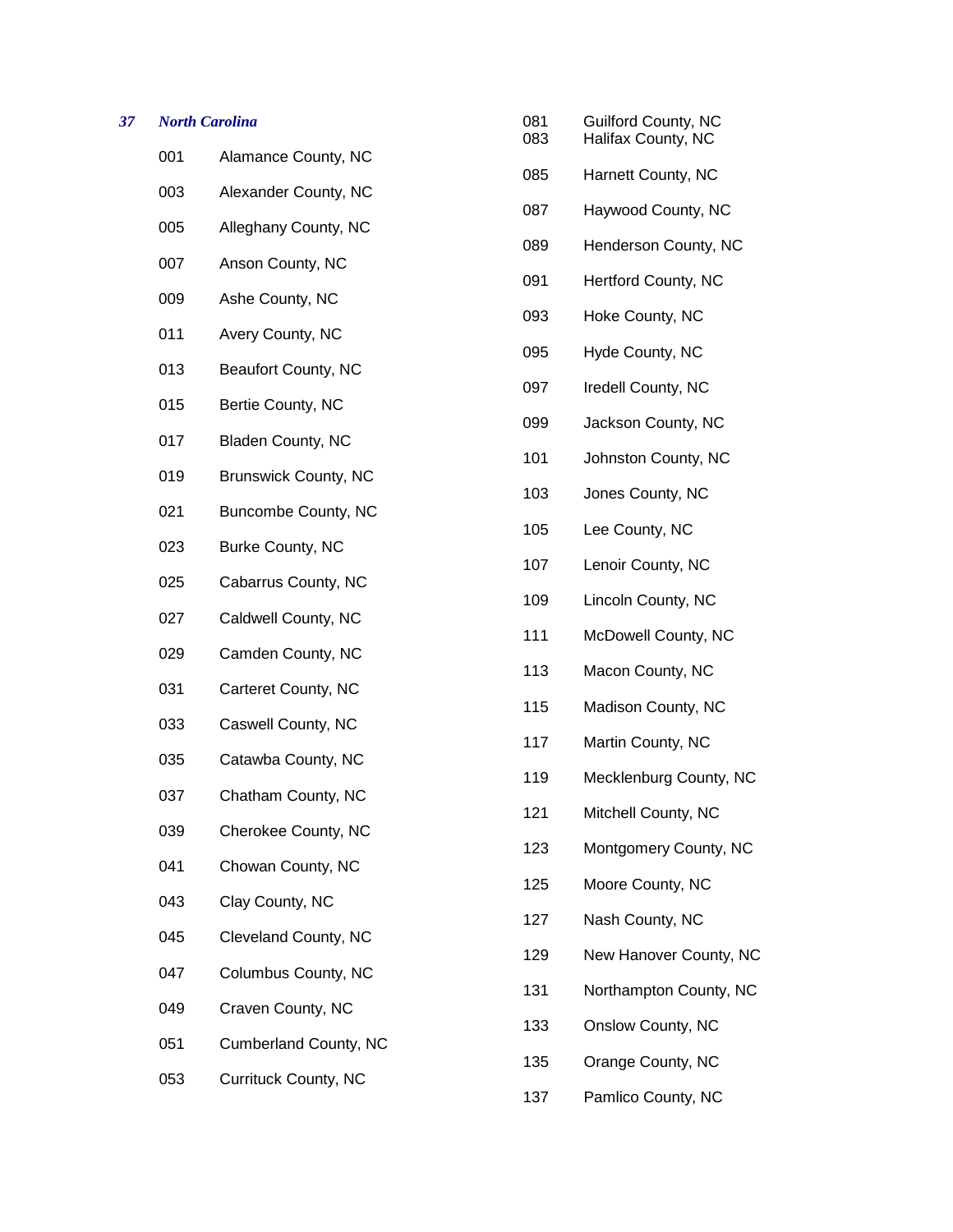| 055 | Dare County, NC |  |
|-----|-----------------|--|
|-----|-----------------|--|

- Davidson County, NC
- Davie County, NC
- Duplin County, NC
- Durham County, NC
- Edgecombe County, NC
- Forsyth County, NC
- Franklin County, NC
- Gaston County, NC
- Gates County, NC
- Graham County, NC
- Granville County, NC
- Greene County, NC

*State and County FIPS Codes, 1998 Page 44 of 68*

- Pasquotank County, NC
- Pender County, NC
- Perquimans County, NC
- Person County, NC
- Pitt County, NC
- Polk County, NC
- Randolph County, NC
- Richmond County, NC
- Robeson County, NC
- Rockingham County, NC
- Rowan County, NC
- Rutherford County, NC
- Sampson County, NC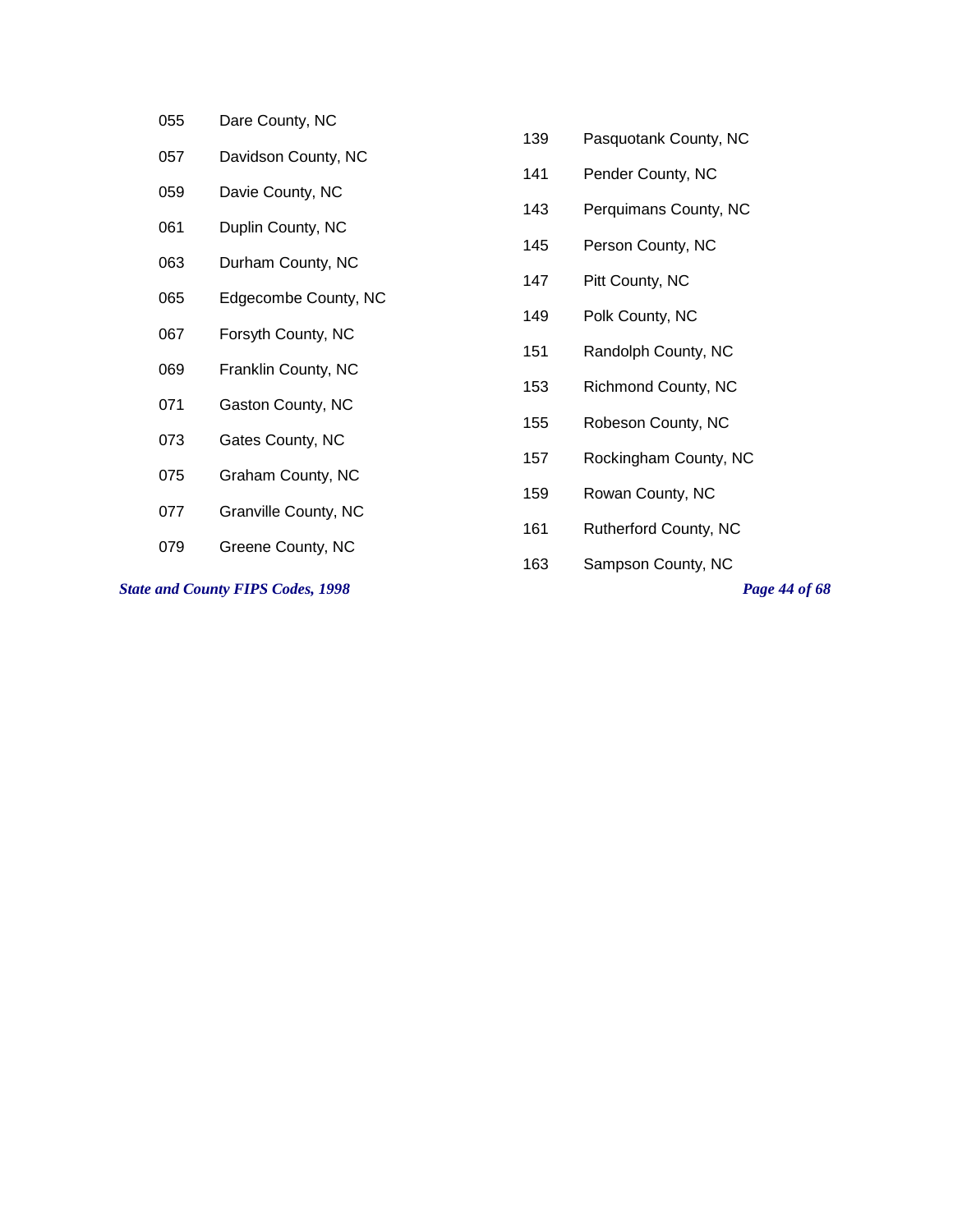- Scotland County, NC
- Stanly County, NC
- Stokes County, NC
- Surry County, NC
- Swain County, NC
- Transylvania County, NC
- Tyrrell County, NC
- Union County, NC
- Vance County, NC
- Wake County, NC
- Warren County, NC
- Washington County, NC
- Watauga County, NC
- Wayne County, NC
- Wilkes County, NC
- Wilson County, NC
- Yadkin County, NC
- Yancey County, NC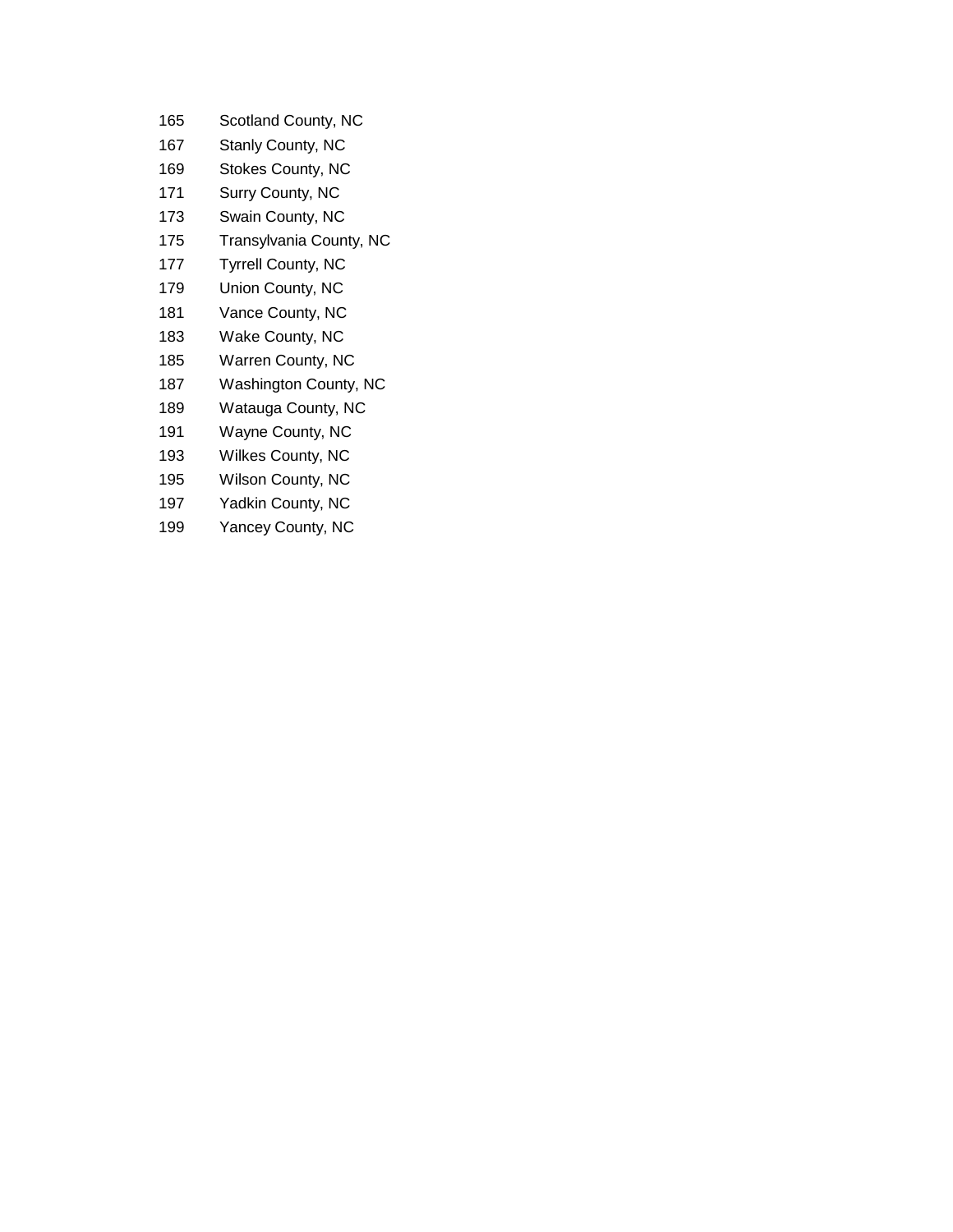*State and County FIPS Codes, 1998 Page 45 of 68*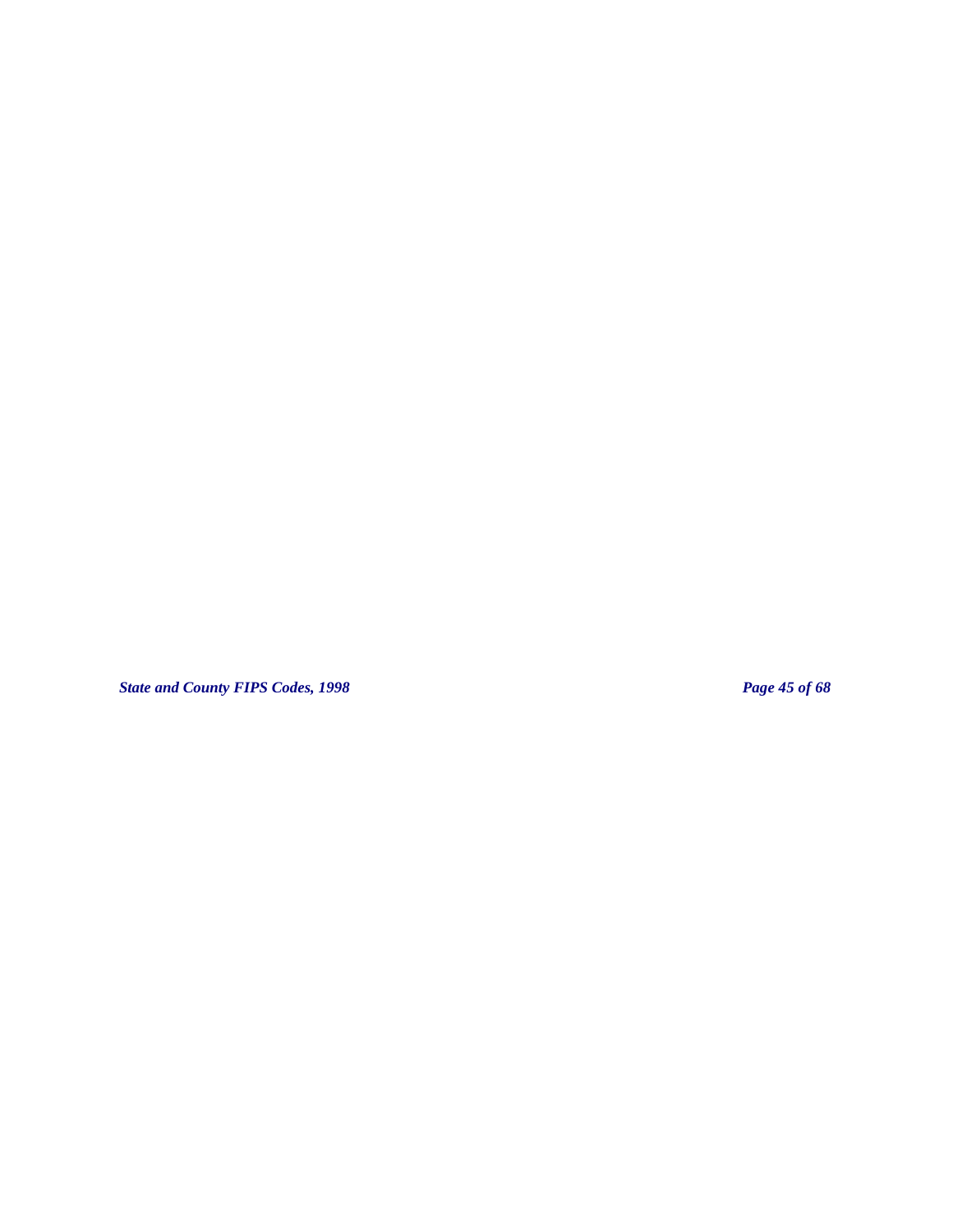- Adams County, ND
- Barnes County, ND
- Benson County, ND
- Billings County, ND
- Bottineau County, ND
- Bowman County, ND
- Burke County, ND
- Burleigh County, ND
- Cass County, ND
- Cavalier County, ND
- Dickey County, ND
- Divide County, ND
- Dunn County, ND
- Eddy County, ND
- Emmons County, ND
- Foster County, ND
- Golden Valley County, ND
- Grand Forks County, ND
- Grant County, ND
- Griggs County, ND
- 041 Hettinger County, ND
- Kidder County, ND
- LaMoure County, ND
- Logan County, ND
- McHenry County, ND
- McIntosh County, ND
- McKenzie County, ND
- McLean County, ND
- Mercer County, ND
- Morton County, ND
- Mountrail County, ND
- Nelson County, ND
- Oliver County, ND
- Pembina County, ND
- Pierce County, ND
- *North Dakota* 081 Sargent County, ND Sheridan County, ND
	- Sioux County, ND
	- Slope County, ND
	- Stark County, ND
	- Steele County, ND
	- Stutsman County, ND
	- Towner County, ND
	- Traill County, ND
	- Walsh County, ND
	- Ward County, ND
	- Wells County, ND
	- Williams County, ND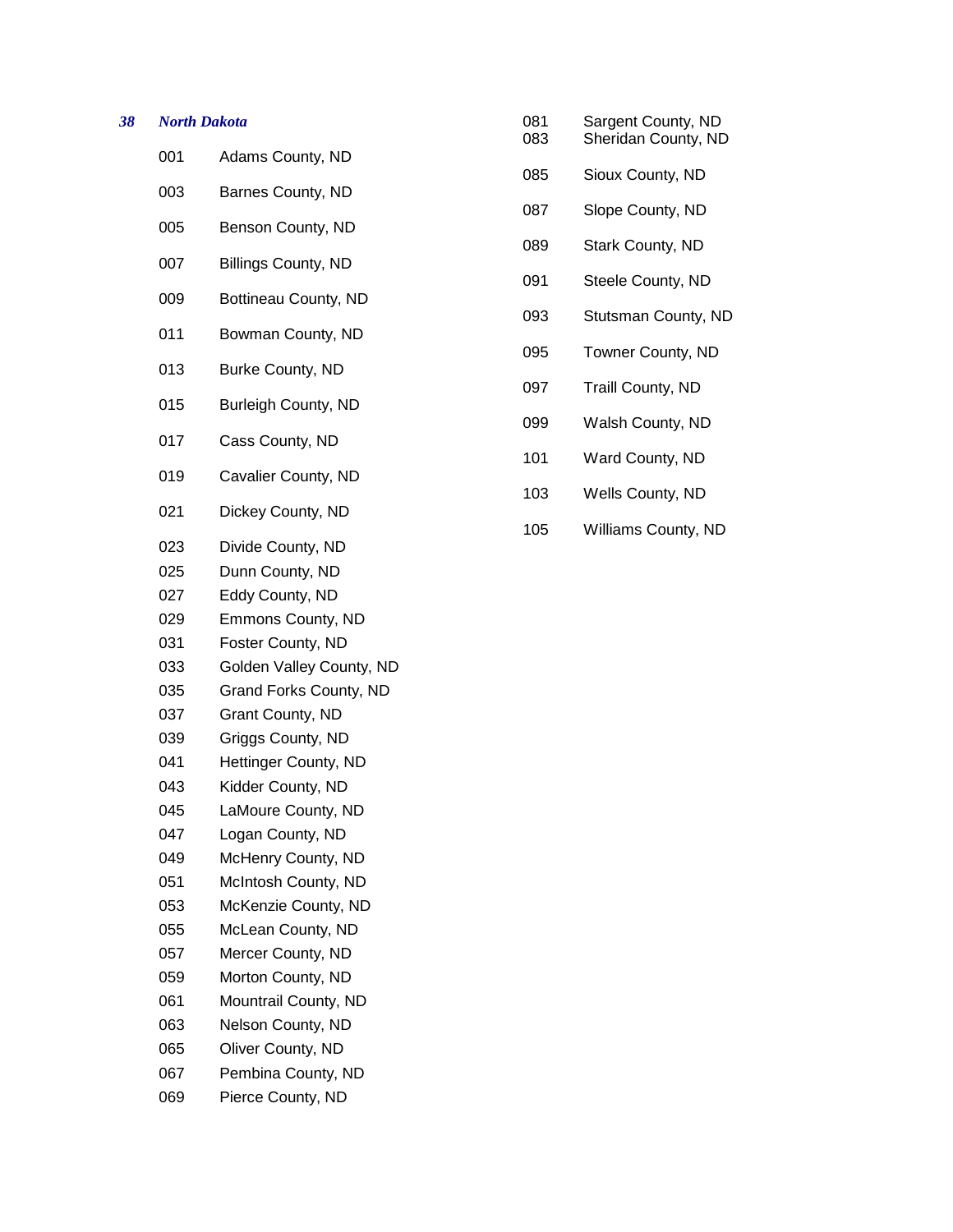- Ramsey County, ND
- Ransom County, ND
- Renville County, ND
- Richland County, ND
- Rolette County, ND

*State and County FIPS Codes, 1998 Page 46 of 68*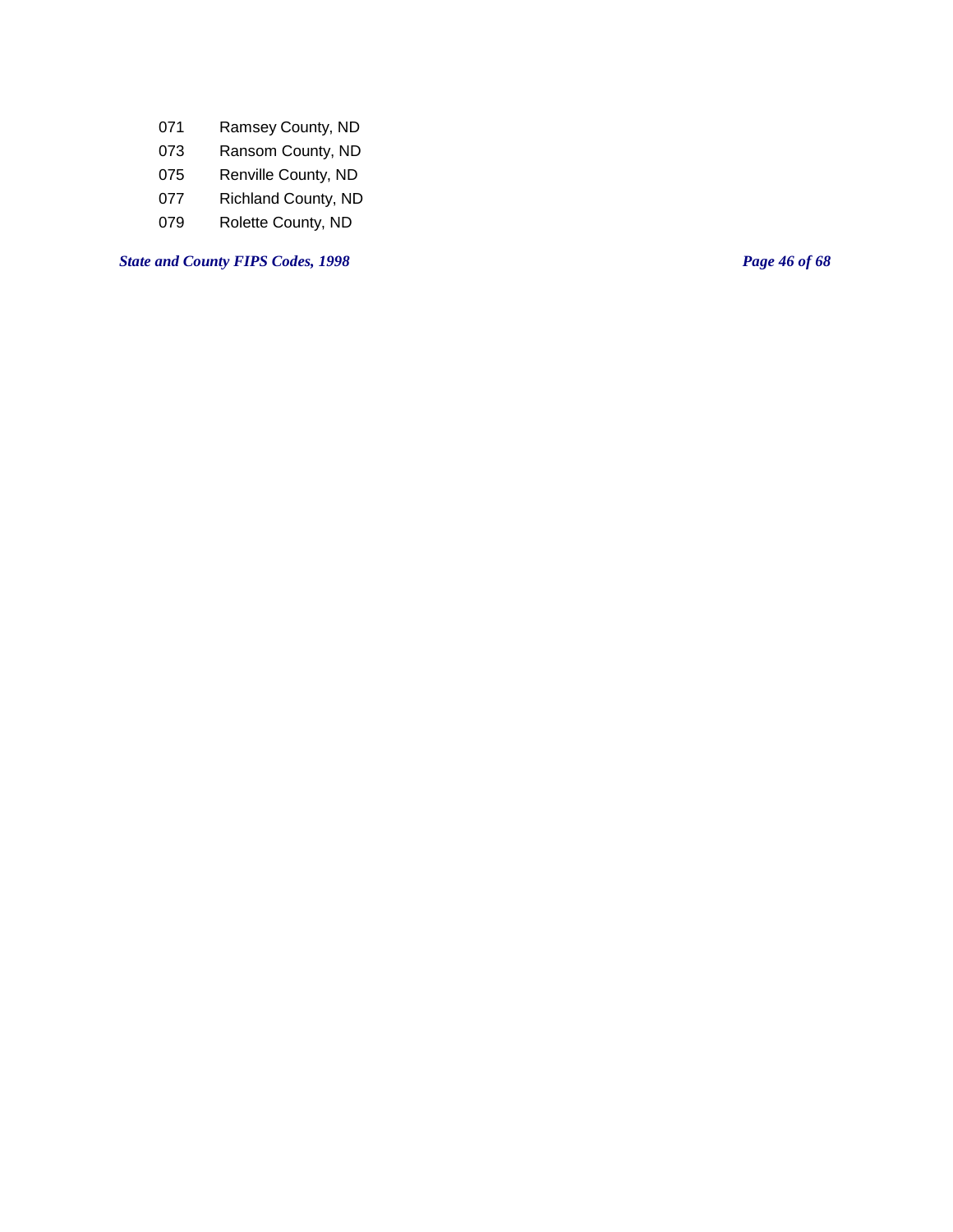| 39 | <b>Ohio</b> |                       | 081<br>083 | Jefferson County, OH<br>Knox County, OH |
|----|-------------|-----------------------|------------|-----------------------------------------|
|    | 001         | Adams County, OH      | 085        | Lake County, OH                         |
|    | 003         | Allen County, OH      | 087        | Lawrence County, OH                     |
|    | 005         | Ashland County, OH    | 089        | Licking County, OH                      |
|    | 007         | Ashtabula County, OH  | 091        | Logan County, OH                        |
|    | 009         | Athens County, OH     | 093        | Lorain County, OH                       |
|    | 011         | Auglaize County, OH   |            |                                         |
|    | 013         | Belmont County, OH    | 095        | Lucas County, OH                        |
|    | 015         | Brown County, OH      | 097        | Madison County, OH                      |
|    | 017         | Butler County, OH     | 099        | Mahoning County, OH                     |
|    | 019         | Carroll County, OH    | 101        | Marion County, OH                       |
|    | 021         | Champaign County, OH  | 103        | Medina County, OH                       |
|    | 023         | Clark County, OH      | 105        | Meigs County, OH                        |
|    | 025         | Clermont County, OH   | 107        | Mercer County, OH                       |
|    | 027         | Clinton County, OH    | 109        | Miami County, OH                        |
|    | 029         | Columbiana County, OH | 111        | Monroe County, OH                       |
|    | 031         | Coshocton County, OH  | 113        | Montgomery County, OH                   |
|    | 033         | Crawford County, OH   | 115        | Morgan County, OH                       |
|    | 035         | Cuyahoga County, OH   | 117        | Morrow County, OH                       |
|    | 037         | Darke County, OH      | 119        | Muskingum County, OH                    |
|    | 039         |                       | 121        | Noble County, OH                        |
|    |             | Defiance County, OH   | 123        | Ottawa County, OH                       |
|    | 041         | Delaware County, OH   | 125        | Paulding County, OH                     |
|    | 043         | Erie County, OH       | 127        | Perry County, OH                        |
|    | 045         | Fairfield County, OH  | 129        | Pickaway County, OH                     |
|    | 047         | Fayette County, OH    | 131        | Pike County, OH                         |
|    | 049         | Franklin County, OH   | 133        | Portage County, OH                      |
|    | 051         | Fulton County, OH     | 135        | Preble County, OH                       |
|    | 053         | Gallia County, OH     | 137        | Putnam County, OH                       |
|    |             |                       |            |                                         |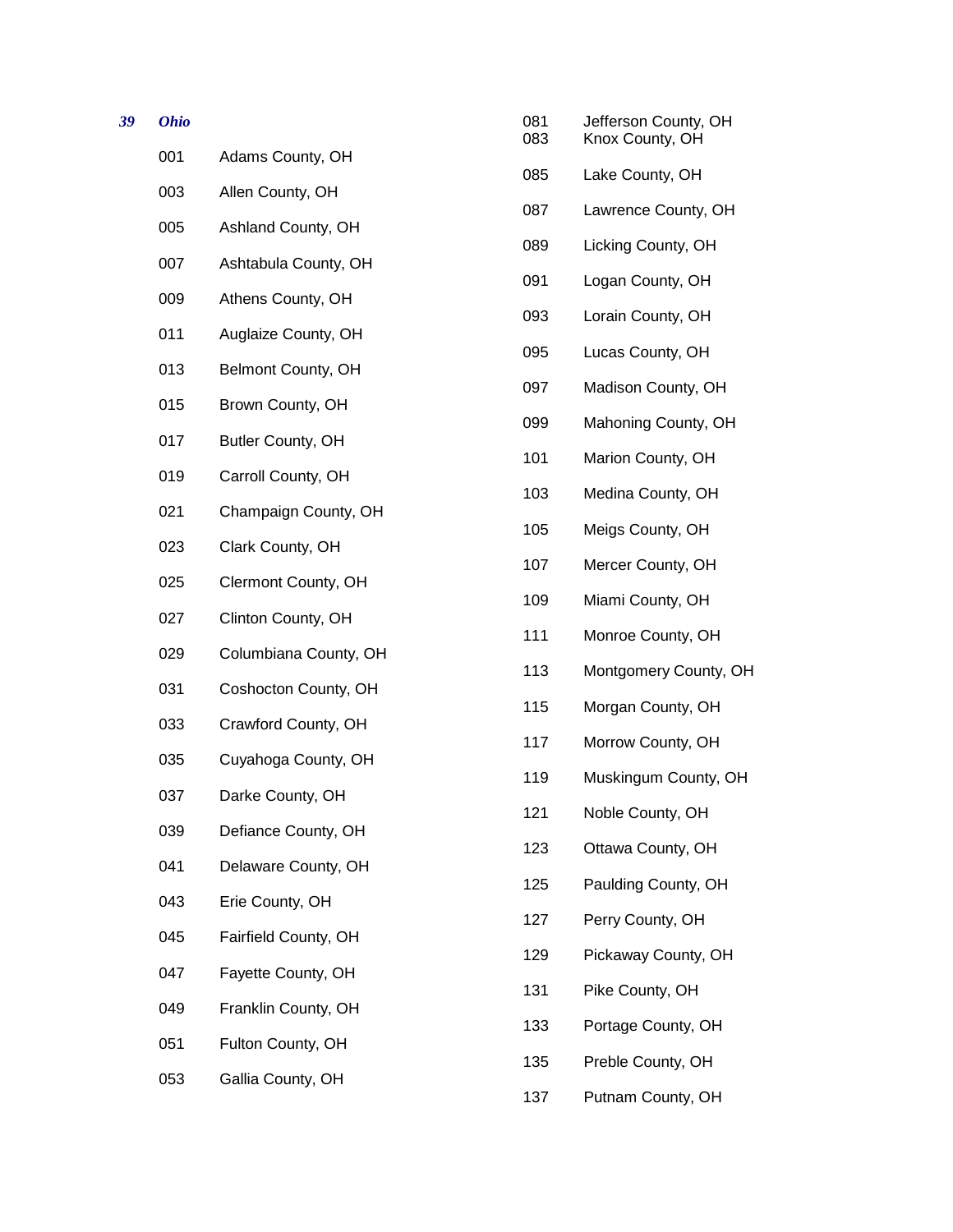- Geauga County, OH
- Greene County, OH
- Guernsey County, OH
- Hamilton County, OH
- Hancock County, OH
- Hardin County, OH
- Harrison County, OH
- Henry County, OH
- Highland County, OH
- Hocking County, OH
- Holmes County, OH
- Huron County, OH
- Jackson County, OH

*State and County FIPS Codes, 1998 Page 47 of 68*

- Richland County, OH
- Ross County, OH
- Sandusky County, OH
- Scioto County, OH
- Seneca County, OH
- Shelby County, OH
- Stark County, OH
- Summit County, OH
- Trumbull County, OH
- Tuscarawas County, OH
- Union County, OH
- Van Wert County, OH
- Vinton County, OH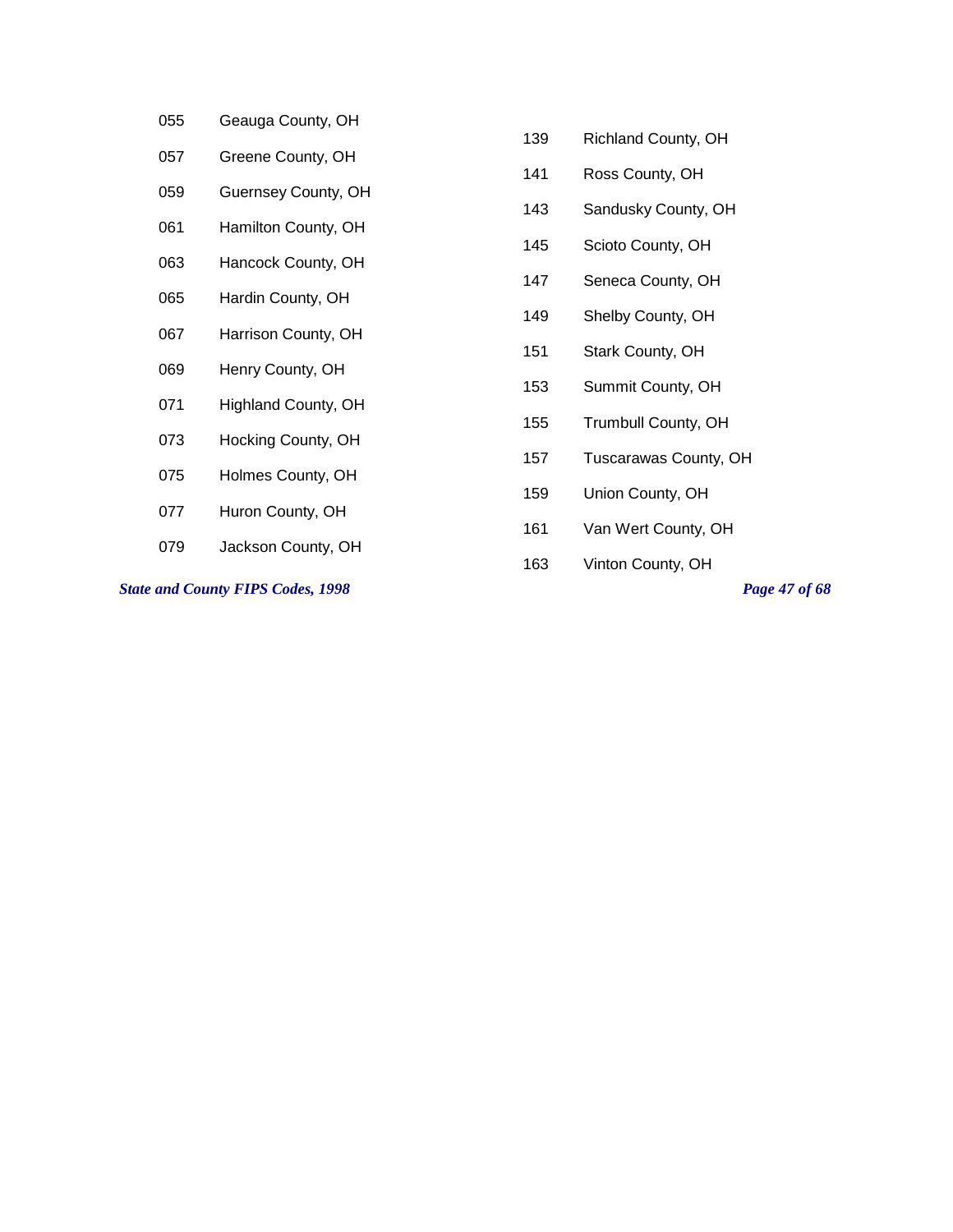- Warren County, OH
- Washington County, OH
- Wayne County, OH
- Williams County, OH
- Wood County, OH
- Wyandot County, OH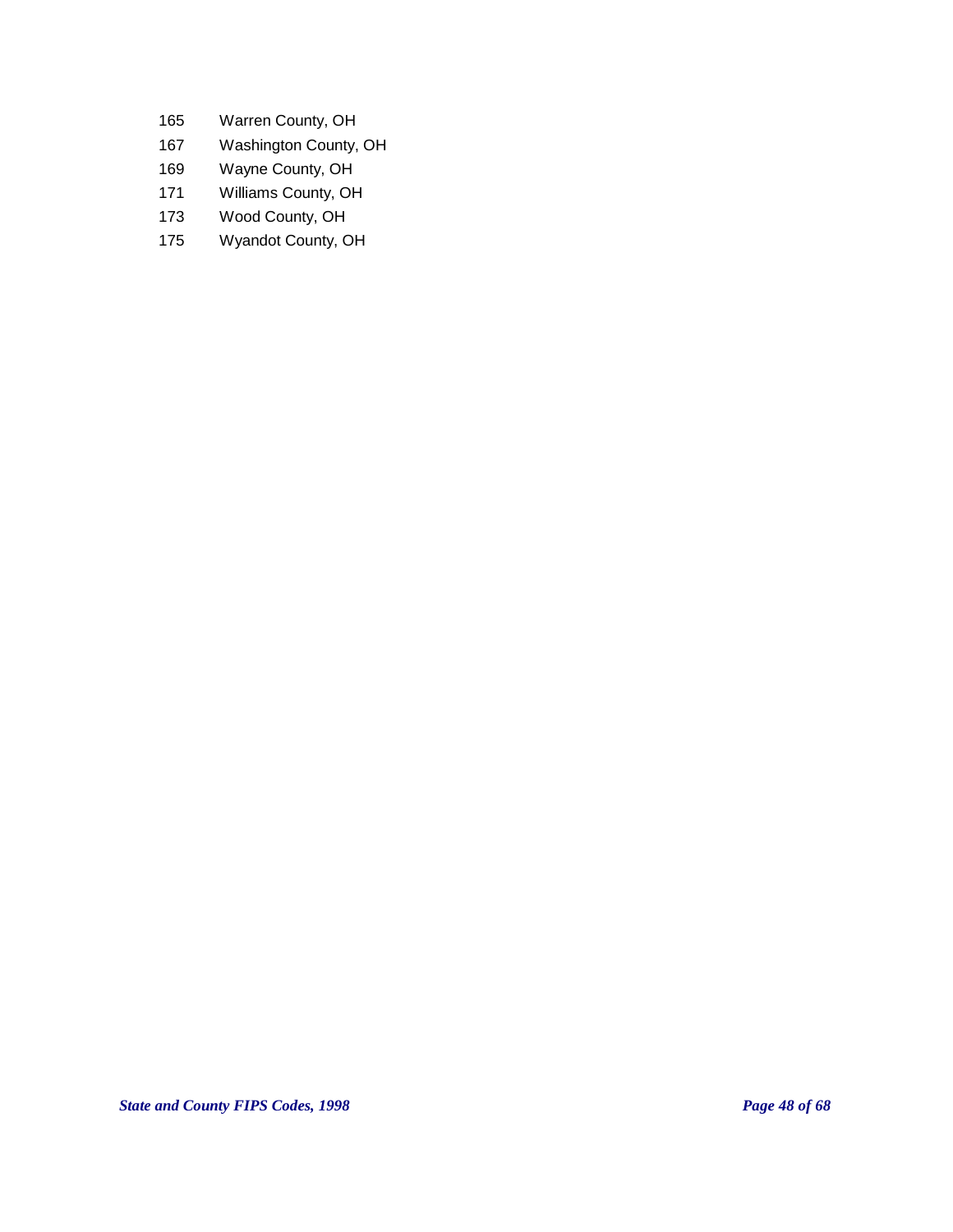### *Oklahoma* 081 Lincoln County, OK Logan County, OK Adair County, OK Love County, OK Alfalfa County, OK McClain County, OK Atoka County, OK McCurtain County, OK Beaver County, OK McIntosh County, OK Beckham County, OK Major County, OK Blaine County, OK Marshall County, OK Bryan County, OK Mayes County, OK Caddo County, OK Murray County, OK Canadian County, OK Muskogee County, OK Carter County, OK Noble County, OK Cherokee County, OK Nowata County, OK Choctaw County, OK Okfuskee County, OK Cimarron County, OK Oklahoma County, OK Cleveland County, OK Okmulgee County, OK Coal County, OK Osage County, OK Comanche County, OK Ottawa County, OK Cotton County, OK Pawnee County, OK Craig County, OK Payne County, OK Creek County, OK Pittsburg County, OK Custer County, OK Pontotoc County, OK Delaware County, OK Pottawatomie County, OK Dewey County, OK Pushmataha County, OK Ellis County, OK Roger Mills County, OK Garfield County, OK Rogers County, OK Garvin County, OK Seminole County, OK Grady County, OK Sequoyah County, OK

Grant County, OK

Stephens County, OK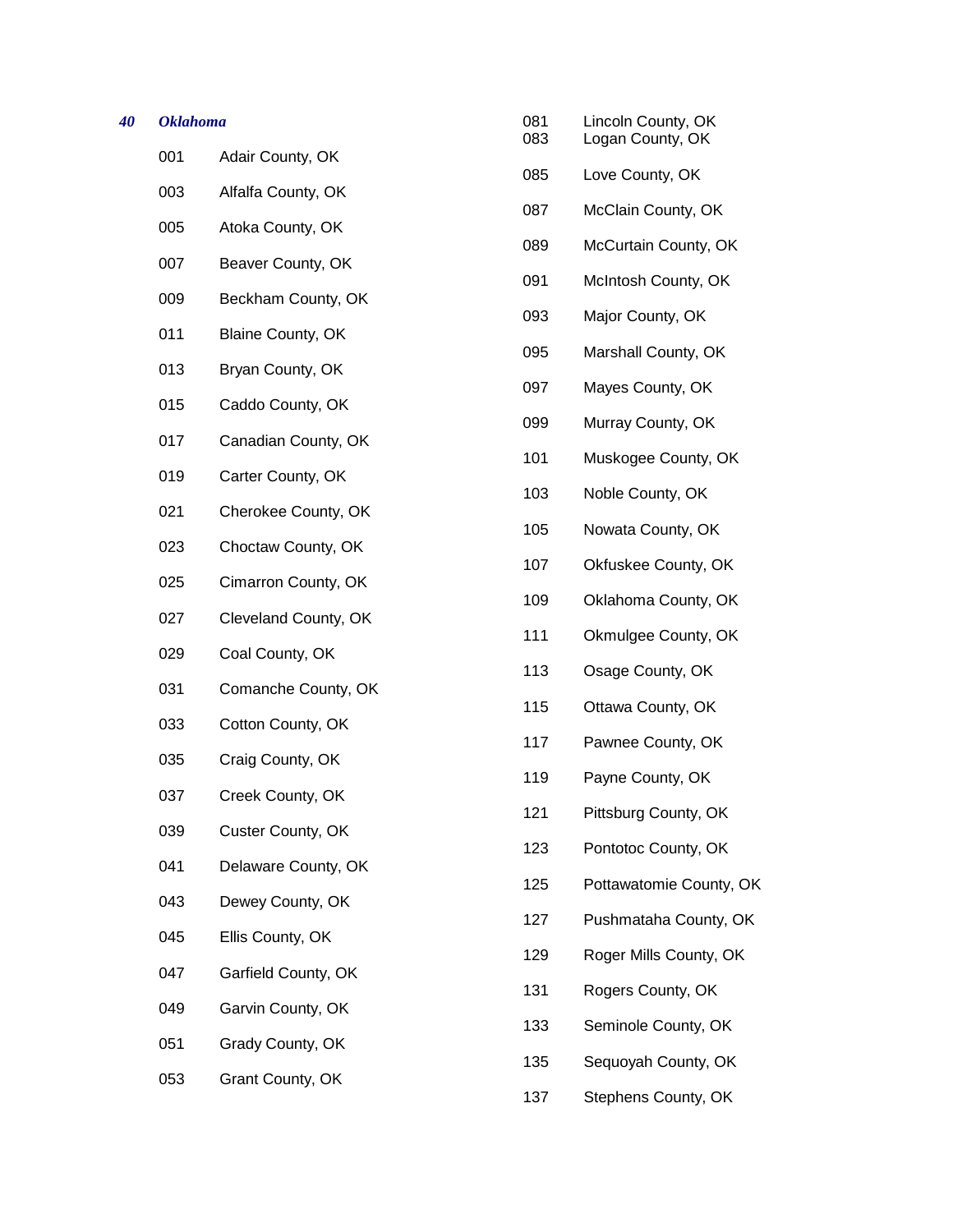- Greer County, OK
- Harmon County, OK
- Harper County, OK
- Haskell County, OK
- Hughes County, OK
- Jackson County, OK
- Jefferson County, OK
- Johnston County, OK
- Kay County, OK
- Kingfisher County, OK
- Kiowa County, OK
- Latimer County, OK
- Le Flore County, OK

*State and County FIPS Codes, 1998 Page 49 of 68*

- Texas County, OK
- Tillman County, OK
- Tulsa County, OK
- Wagoner County, OK
- Washington County, OK
- Washita County, OK
- Woods County, OK
- Woodward County, OK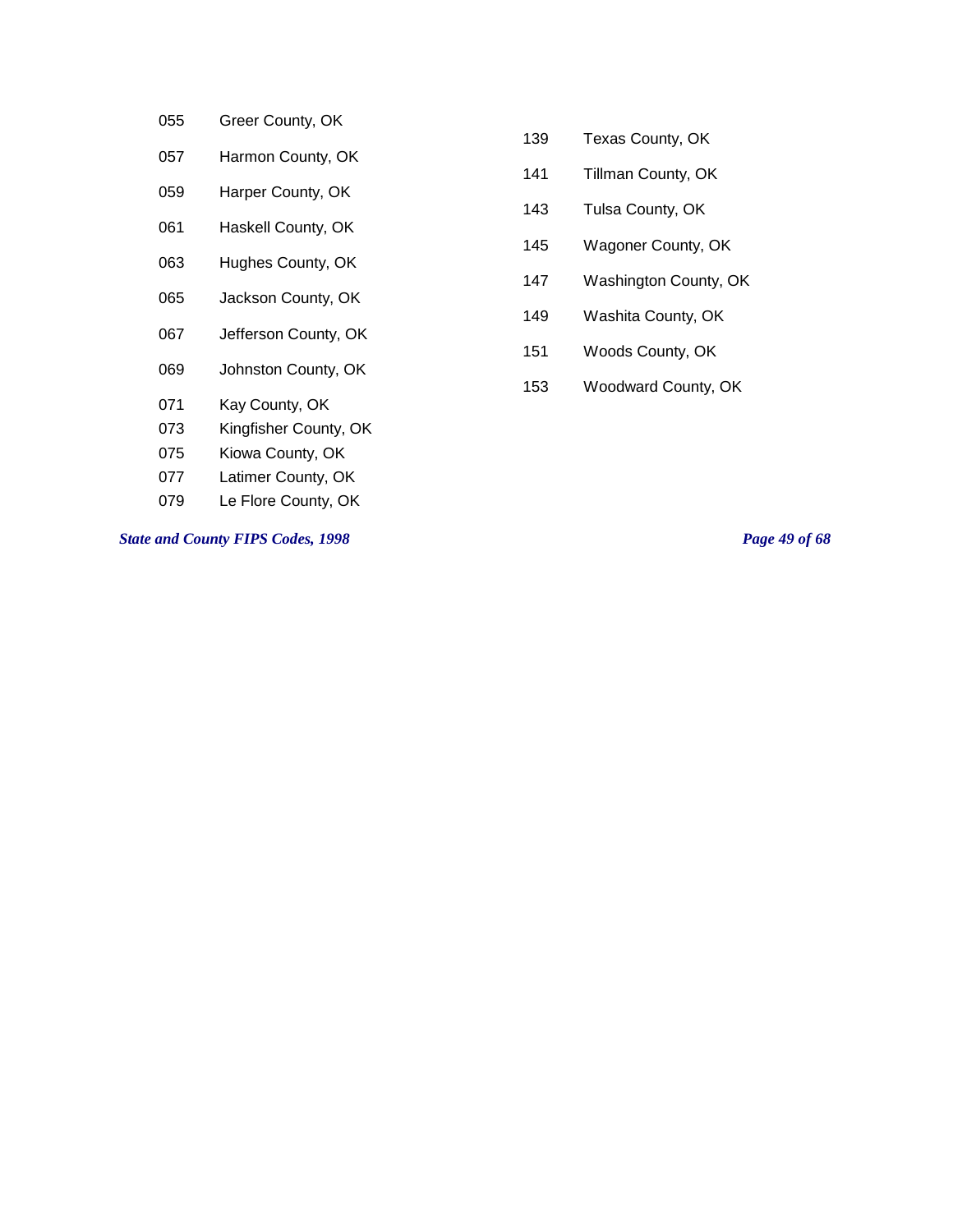| 41 | <b>Oregon</b> |                             |
|----|---------------|-----------------------------|
|    | 001           | <b>Baker County, OR</b>     |
|    | 003           | Benton County, OR           |
|    | 005           | Clackamas County, OR        |
|    | 007           | Clatsop County, OR          |
|    | 009           | Columbia County, OR         |
|    | 011           | Coos County, OR             |
|    | 013           | Crook County, OR            |
|    | 015           | Curry County, OR            |
|    | 017           | Deschutes County, OR        |
|    | 019           | Douglas County, OR          |
|    | 021           | Gilliam County, OR          |
|    | 023           | <b>Grant County, OR</b>     |
|    | 025           | Harney County, OR           |
|    | 027           | Hood River County, OR       |
|    | 029           | Jackson County, OR          |
|    | 031           | Jefferson County, OR        |
|    | 033           | Josephine County, OR        |
|    | 035           | Klamath County, OR          |
|    | 037           | Lake County, OR             |
|    | 039           | Lane County, OR             |
|    | 041           | Lincoln County, OR          |
|    | 043           | Linn County, OR             |
|    | 045           | Malheur County, OR          |
|    | 047           | Marion County, OR           |
|    | 049           | Morrow County, OR           |
|    | 051           | Multnomah County, OR        |
|    | 053           | Polk County, OR             |
|    | 055           | Sherman County, OR          |
|    | 057           | <b>Tillamook County, OR</b> |
|    | 059           | Umatilla County, OR         |
|    | 061           | Union County, OR            |
|    | 063           | Wallowa County, OR          |
|    | 065           | Wasco County, OR            |
|    | 067           | Washington County, OR       |
|    | 069           | <b>Wheeler County, OR</b>   |
|    | 071           | Yamhill County, OR          |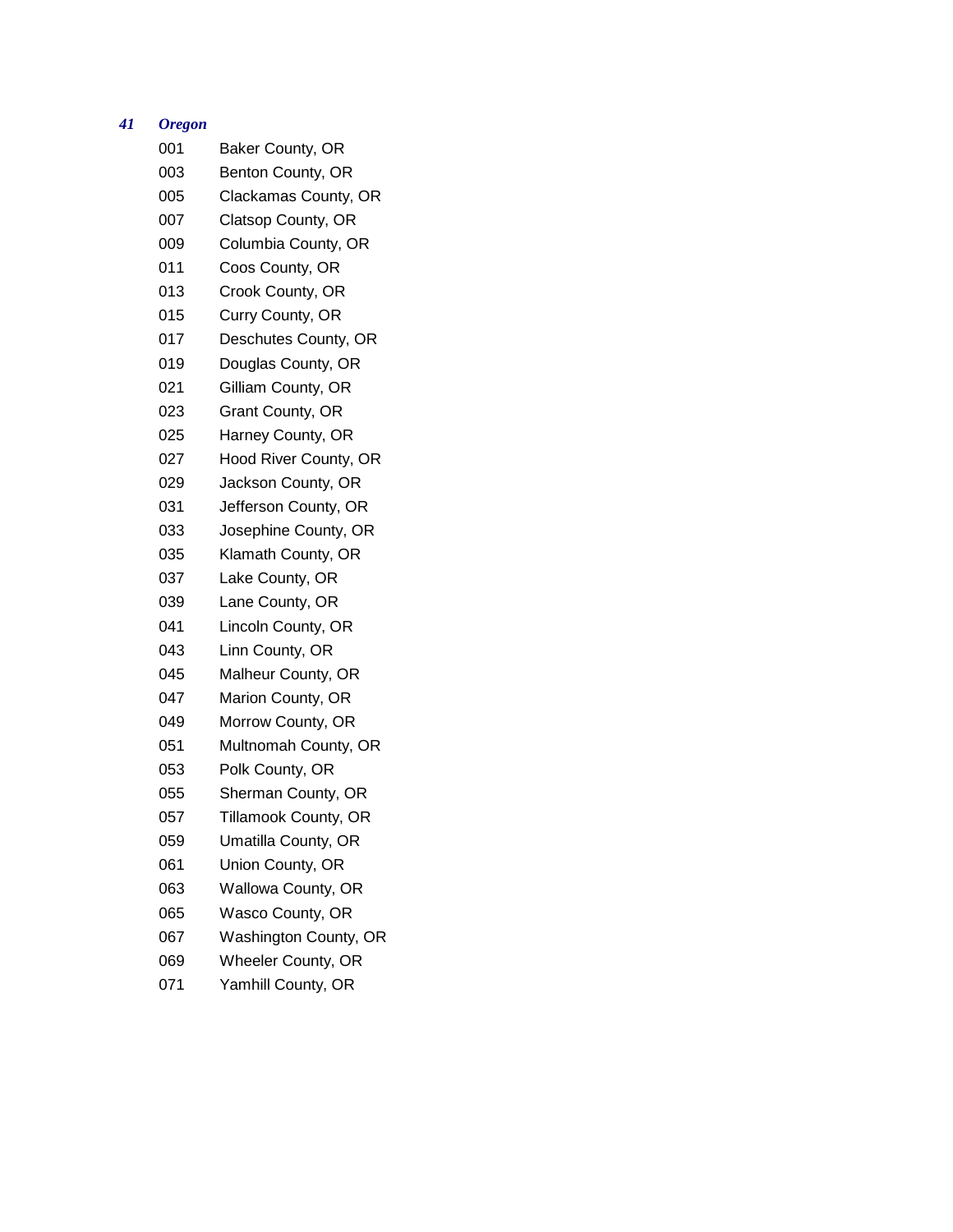*State and County FIPS Codes, 1998 Page 50 of 68*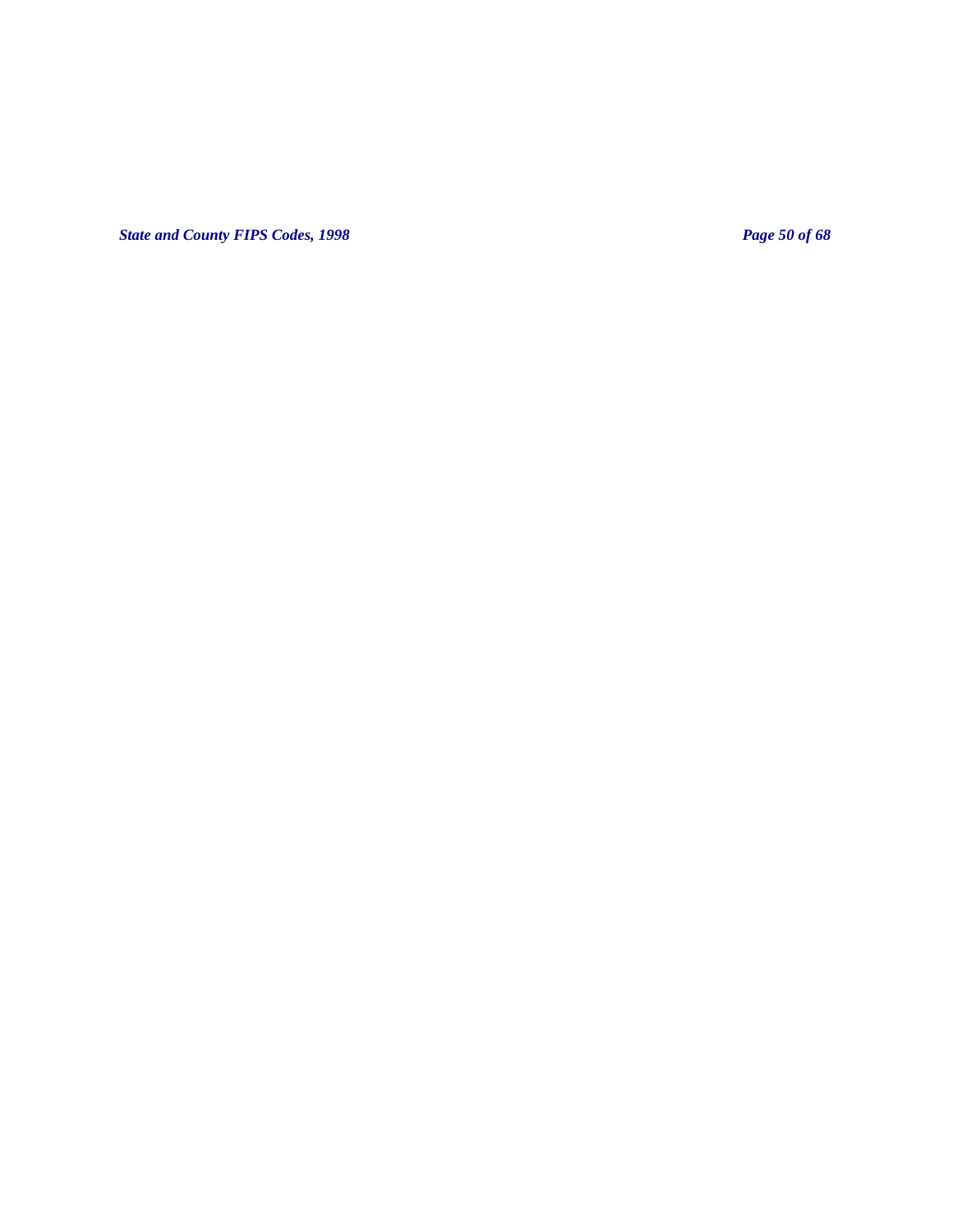# *Pennsylvania* 081 Lycoming County, PA

- Adams County, PA Allegheny County, PA
- Armstrong County, PA
- Beaver County, PA
- Bedford County, PA
- Berks County, PA
- Blair County, PA
- Bradford County, PA
- Bucks County, PA
- Butler County, PA
- Cambria County, PA
- Cameron County, PA
- Carbon County, PA
- Centre County, PA
- Chester County, PA
- Clarion County, PA
- Clearfield County, PA
- Clinton County, PA
- Columbia County, PA
- Crawford County, PA
- Cumberland County, PA
- Dauphin County, PA
- Delaware County, PA
- Elk County, PA
- Erie County, PA
- Fayette County, PA
- Forest County, PA
- Franklin County, PA

| UO I<br>083 | Lycoming County, F<br>۰,<br>۰<br>Mc Kean County, PA |
|-------------|-----------------------------------------------------|
| 085         | Mercer County, PA                                   |
| 087         | Mifflin County, PA                                  |
| 089         | Monroe County, PA                                   |
| 091         | Montgomery County, PA                               |
| 093         | Montour County, PA                                  |
| 095         | Northampton County, PA                              |
| 097         | Northumberland County, PA                           |
| 099         | Perry County, PA                                    |
| 101         | Philadelphia County, PA                             |
| 103         | Pike County, PA                                     |
| 105         | Potter County, PA                                   |
| 107         | Schuylkill County, PA                               |
| 109         | Snyder County, PA                                   |
| 111         | Somerset County, PA                                 |
| 113         | Sullivan County, PA                                 |
| 115         | Susquehanna County, PA                              |
| 117         | Tioga County, PA                                    |
| 119         | Union County, PA                                    |
| 121         | Venango County, PA                                  |
| 123         | Warren County, PA                                   |
| 125         | Washington County, PA                               |
| 127         | Wayne County, PA                                    |
| 129         | Westmoreland County, PA                             |
| 131         | Wyoming County, PA                                  |
| 133         | York County, PA                                     |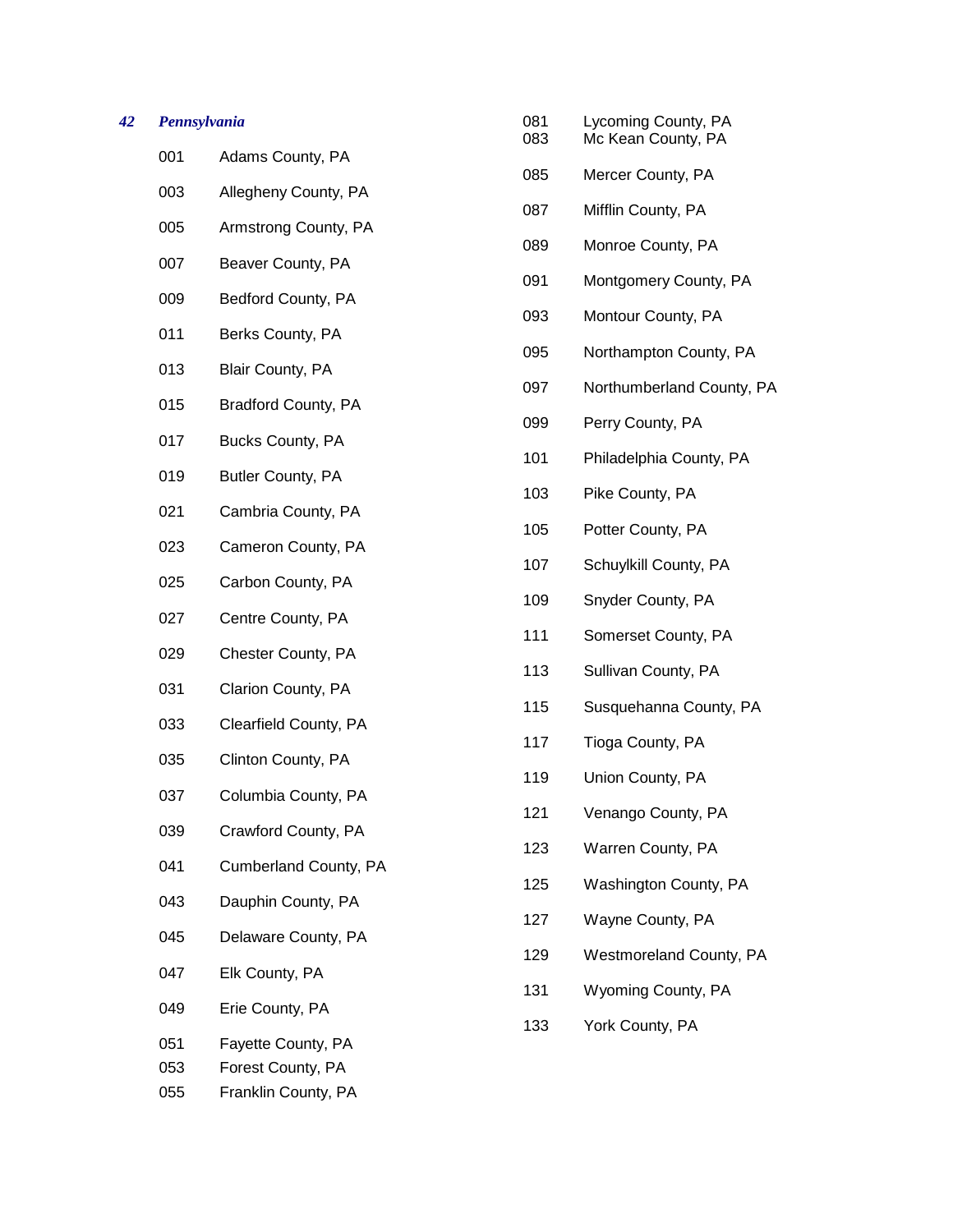- Fulton County, PA
- Greene County, PA
- 061 Huntingdon County, PA
- Indiana County, PA
- Jefferson County, PA
- Juniata County, PA
- Lackawanna County, PA
- Lancaster County, PA
- Lawrence County, PA
- Lebanon County, PA
- Lehigh County, PA
- Luzerne County, PA

*State and County FIPS Codes, 1998 Page 51 of 68*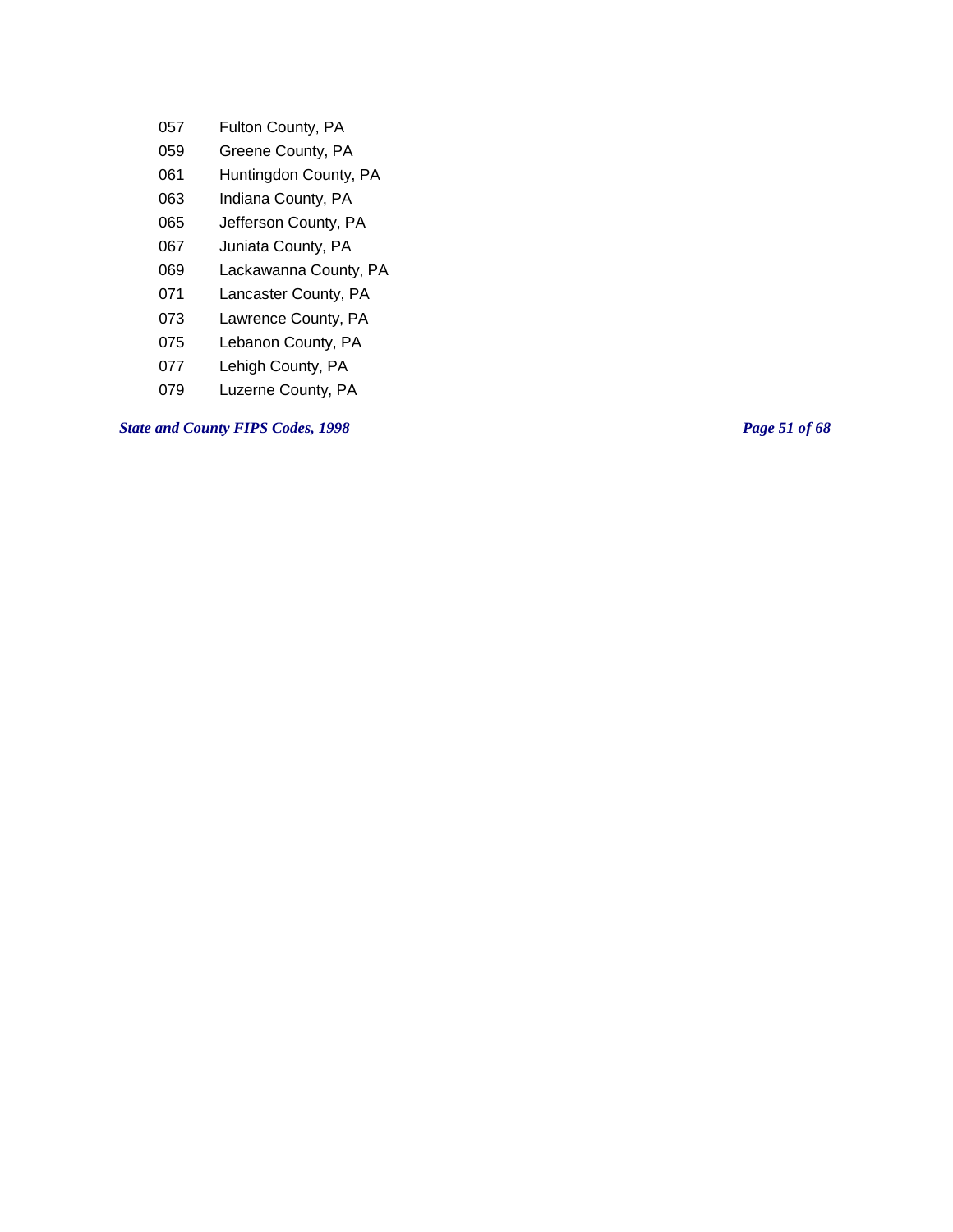# *44 Rhode Island*

- 001 Bristol County, RI
- 003 Kent County, RI
- 005 Newport County, RI
- 007 Providence County, RI
- 009 Washington County, RI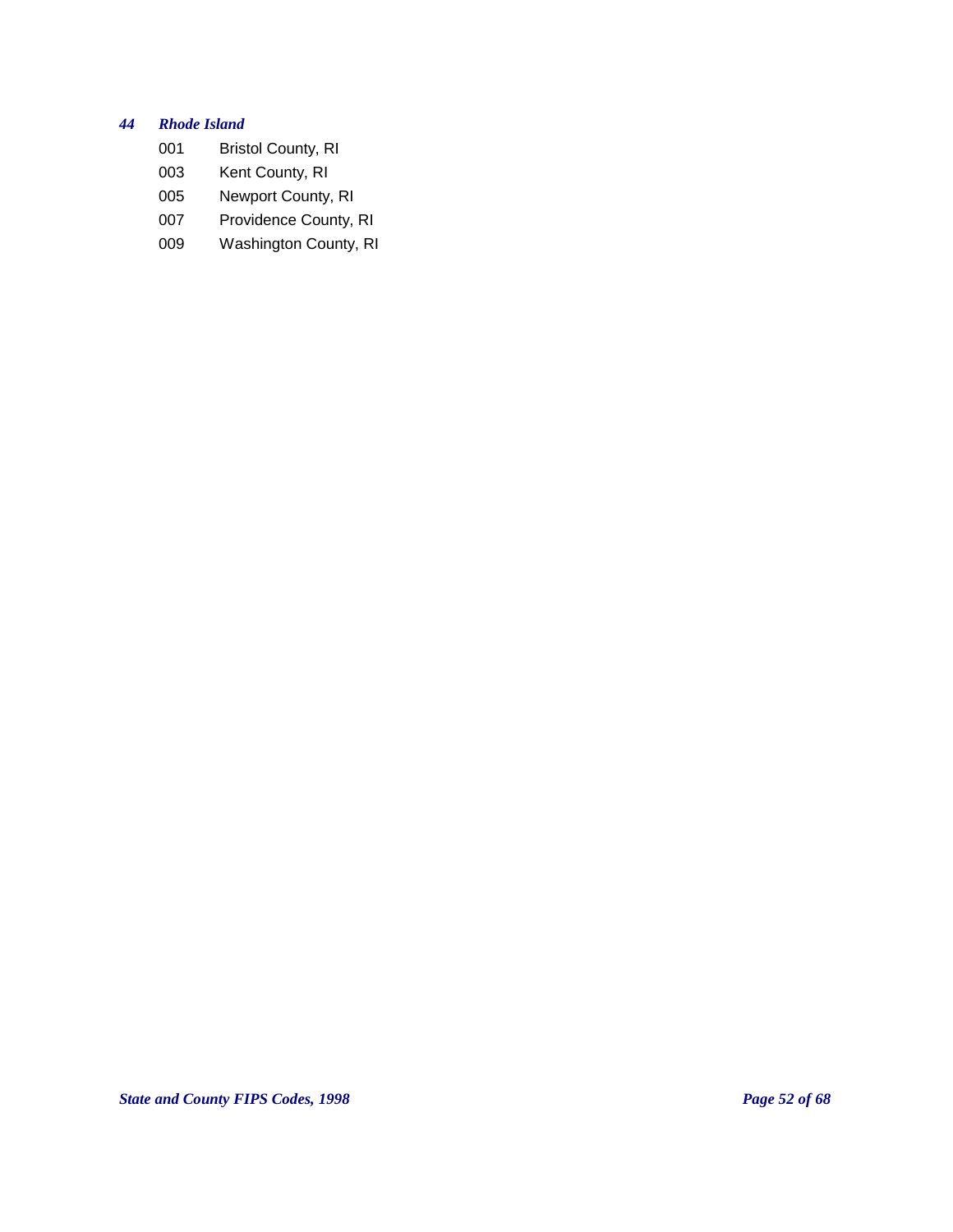- Abbeville County, SC
- Aiken County, SC
- Allendale County, SC
- Anderson County, SC
- Bamberg County, SC
- 011 Barnwell County, SC
- Beaufort County, SC
- 015 Berkeley County, SC
- 017 Calhoun County, SC
- 019 Charleston County, SC
- Cherokee County, SC
- Chester County, SC
- Chesterfield County, SC
- Clarendon County, SC
- Colleton County, SC
- Darlington County, SC
- Dillon County, SC
- Dorchester County, SC
- Edgefield County, SC
- Fairfield County, SC
- Florence County, SC
- Georgetown County, SC
- Greenville County, SC
- Greenwood County, SC
- Hampton County, SC
- Horry County, SC
- Jasper County, SC
- Kershaw County, SC
- Lancaster County, SC
- Laurens County, SC
- 061 Lee County, SC
- Lexington County, SC
- McCormick County, SC
- Marion County, SC
- Marlboro County, SC
- Newberry County, SC
- Oconee County, SC
- Orangeburg County, SC
- *South Carolina* 081 Saluda County, SC
	- Spartanburg County, SC
	- Sumter County, SC
	- Union County, SC
	- Williamsburg County, SC
	- York County, SC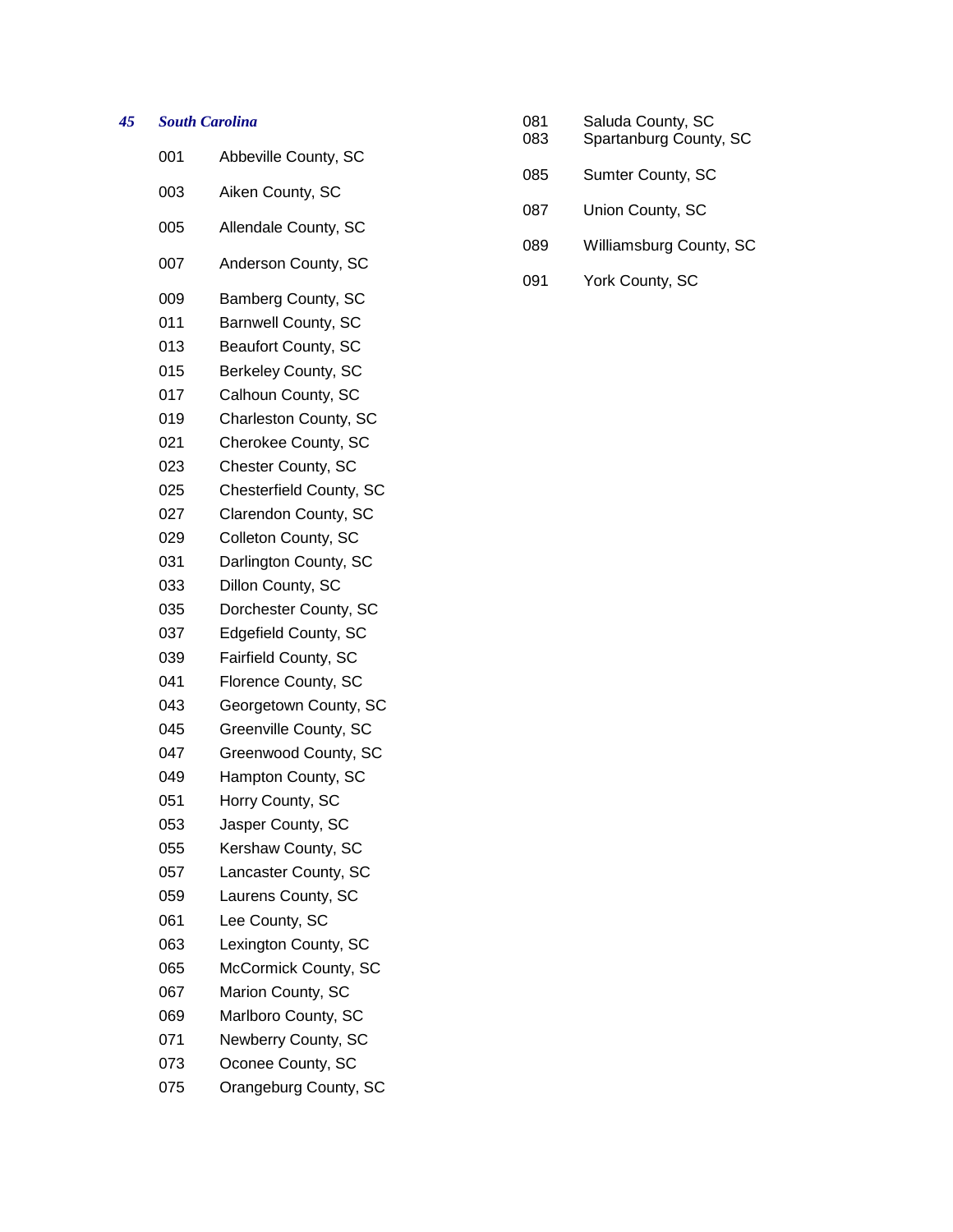- Pickens County, SC
- Richland County, SC

*State and County FIPS Codes, 1998 Page 53 of 68*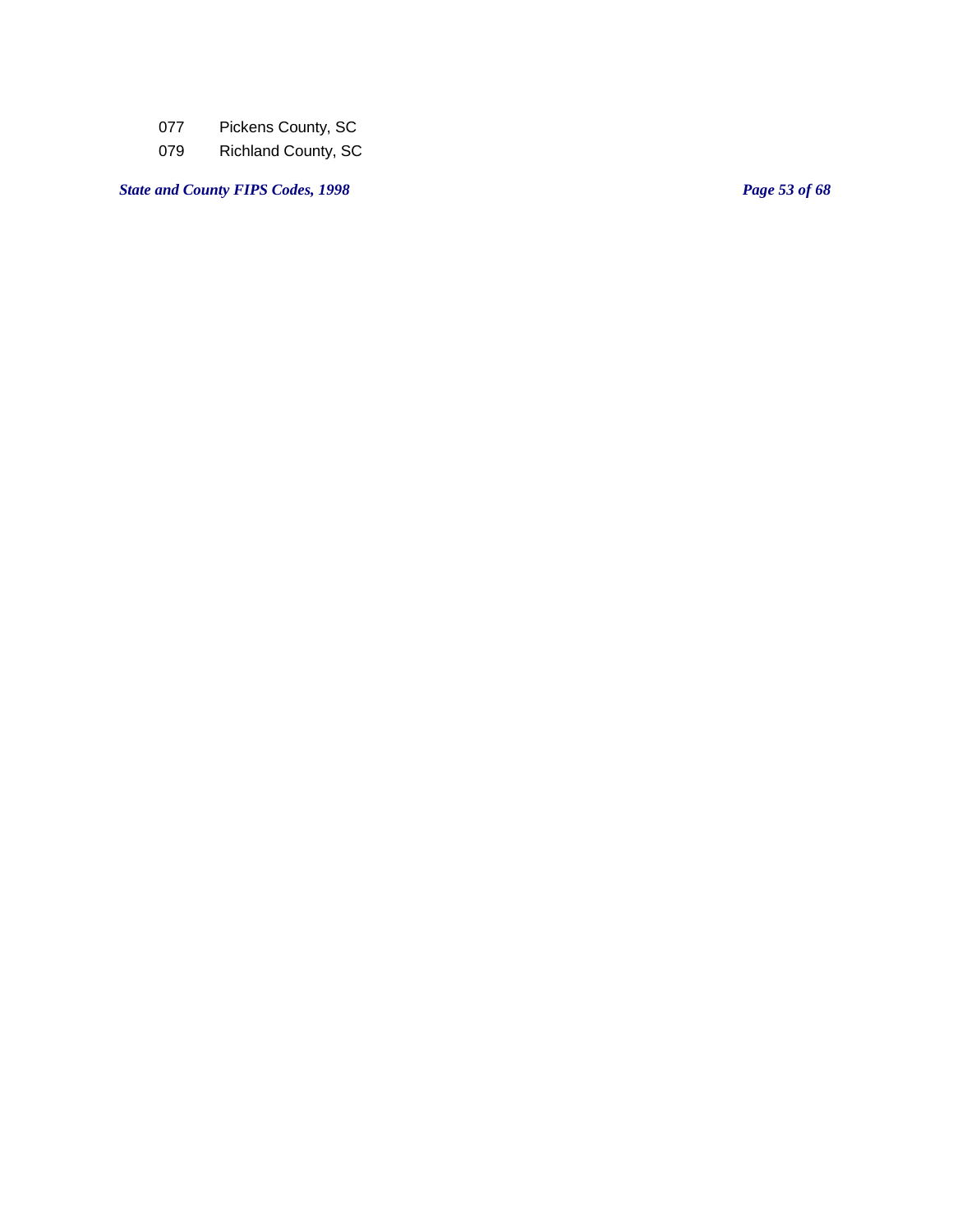| 46 | <b>South Dakota</b> |                             | 083<br>085 | Lincoln County, SD<br>Lyman County, SD |
|----|---------------------|-----------------------------|------------|----------------------------------------|
|    | 003                 | Aurora County, SD           | 087        | McCook County, SD                      |
|    | 005                 | Beadle County, SD           |            |                                        |
|    | 007                 | Bennett County, SD          | 089        | McPherson County, SD                   |
|    | 009                 | Bon Homme County, SD        | 091        | Marshall County, SD                    |
|    | 011                 | <b>Brookings County, SD</b> | 093        | Meade County, SD                       |
|    | 013                 | Brown County, SD            | 095        | Mellette County, SD                    |
|    | 015                 | <b>Brule County, SD</b>     | 097        | Miner County, SD                       |
|    | 017                 | <b>Buffalo County, SD</b>   | 099        | Minnehaha County, SD                   |
|    | 019                 | Butte County, SD            | 101        | Moody County, SD                       |
|    | 021                 | Campbell County, SD         | 103        | Pennington County, SD                  |
|    | 023                 | Charles Mix County, SD      | 105        | Perkins County, SD                     |
|    | 025                 | Clark County, SD            | 107        | Potter County, SD                      |
|    |                     |                             | 109        | Roberts County, SD                     |
|    | 027                 | Clay County, SD             | 111        | Sanborn County, SD                     |
|    | 029                 | Codington County, SD        | 113        | Shannon County, SD                     |
|    | 031                 | Corson County, SD           | 115        | Spink County, SD                       |
|    | 033                 | <b>Custer County, SD</b>    | 117        | <b>Stanley County, SD</b>              |
|    | 035                 | Davison County, SD          | 119        | Sully County, SD                       |
|    | 037                 | Day County, SD              | 121        | Todd County, SD                        |
|    | 039                 | Deuel County, SD            | 123        | Tripp County, SD                       |
|    | 041                 | Dewey County, SD            | 125        | Turner County, SD                      |
|    | 043                 | Douglas County, SD          | 127        | Union County, SD                       |
|    | 045                 | Edmunds County, SD          | 129        | Walworth County, SD                    |
|    | 047                 | Fall River County, SD       |            |                                        |
|    | 049                 | Faulk County, SD            | 135        | Yankton County, SD                     |
|    | 051                 | Grant County, SD            | 137        | Ziebach County, SD                     |
|    | 053                 | Gregory County, SD          |            |                                        |
|    | 055                 | Haakon County, SD           |            |                                        |
|    | 057                 | Hamlin County, SD           |            |                                        |
|    | 059                 | Hand County, SD             |            |                                        |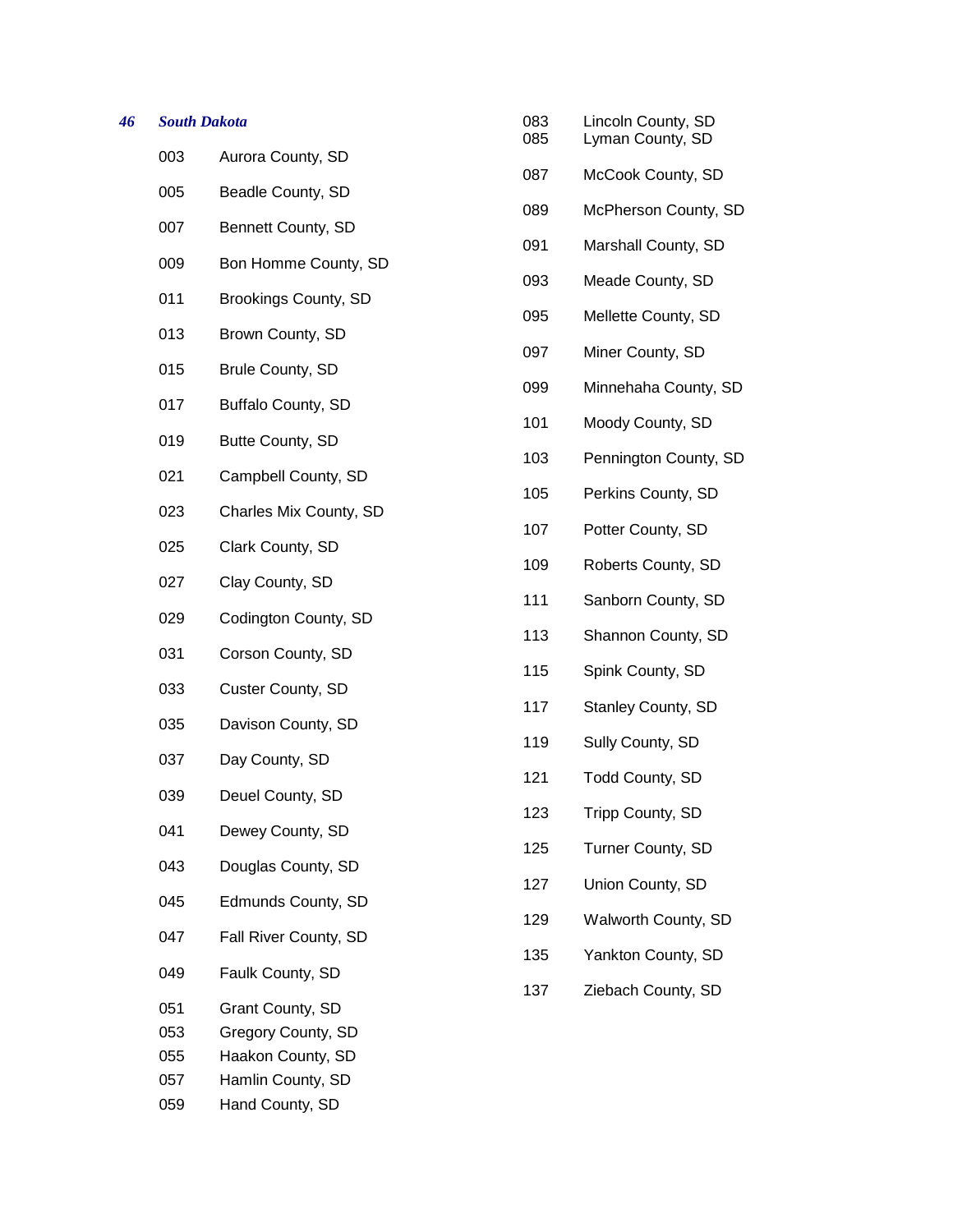- Harding County, SD
- Hughes County, SD
- Hutchinson County, SD
- Hyde County, SD
- Jackson County, SD
- Jerauld County, SD
- Jones County, SD
- Kingsbury County, SD
- Lake County, SD
- 081 Lawrence County, SD

*State and County FIPS Codes, 1998 Page 54 of 68*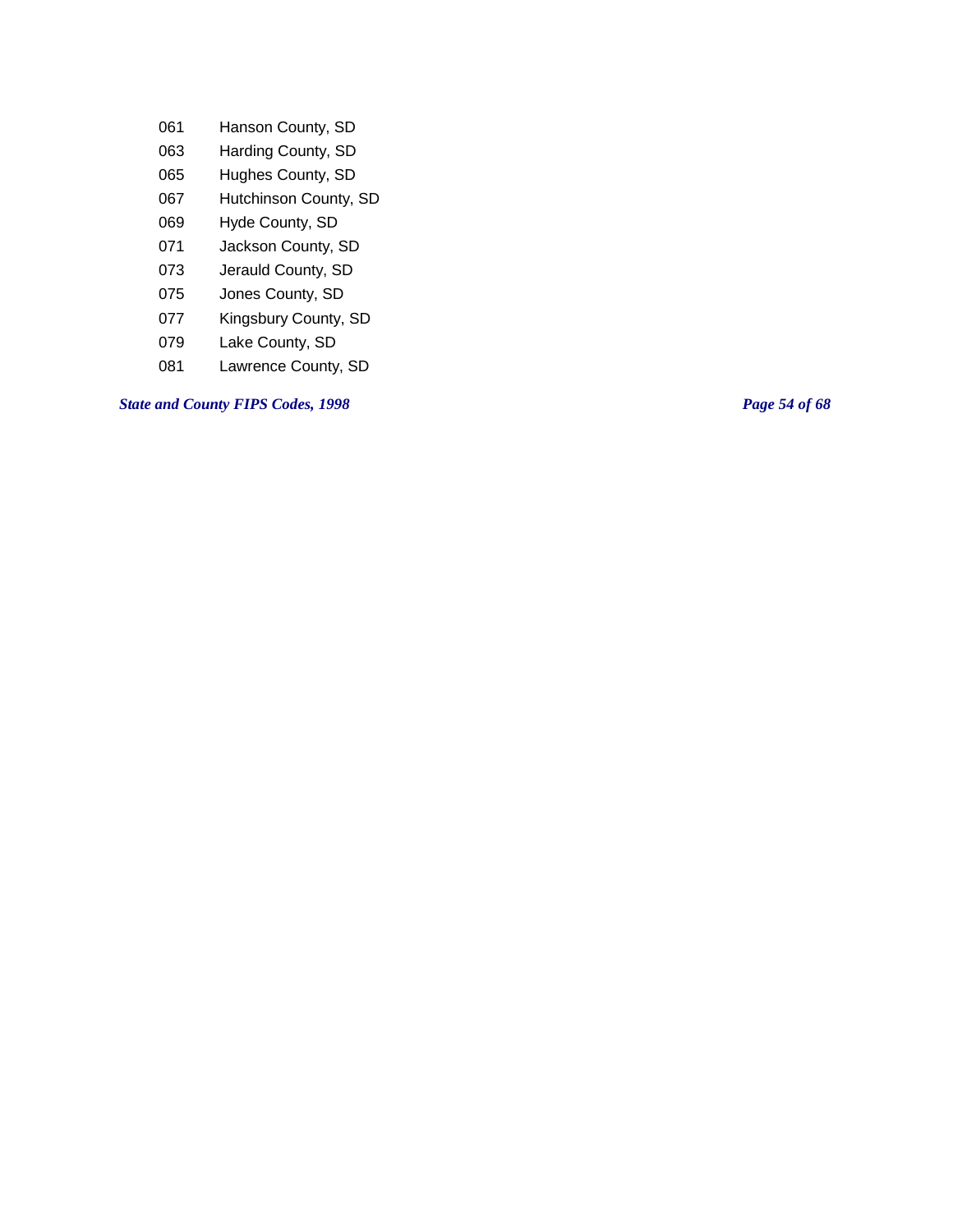- Anderson County, TN
- Bedford County, TN
- Benton County, TN
- Bledsoe County, TN
- Blount County, TN
- 011 Bradley County, TN
- Campbell County, TN
- Cannon County, TN
- Carroll County, TN
- Carter County, TN
- Cheatham County, TN
- Chester County, TN
- Claiborne County, TN
- Clay County, TN
- Cocke County, TN
- Coffee County, TN
- Crockett County, TN
- Cumberland County, TN
- Davidson County, TN
- Decatur County, TN
- DeKalb County, TN
- Dickson County, TN
- Dyer County, TN
- Fayette County, TN
- Fentress County, TN
- Franklin County, TN
- Gibson County, TN
- *Tennessee* 081 Hickman County, TN Houston County, TN Humphreys County, TN Jackson County, TN Jefferson County, TN Johnson County, TN Knox County, TN Lake County, TN Lauderdale County, TN Lawrence County, TN Lewis County, TN Lincoln County, TN Loudon County, TN McMinn County, TN McNairy County, TN Macon County, TN Madison County, TN Marion County, TN Marshall County, TN Maury County, TN Meigs County, TN Monroe County, TN Montgomery County, TN Moore County, TN Morgan County, TN Obion County, TN
	- Overton County, TN
	- Perry County, TN
	- Pickett County, TN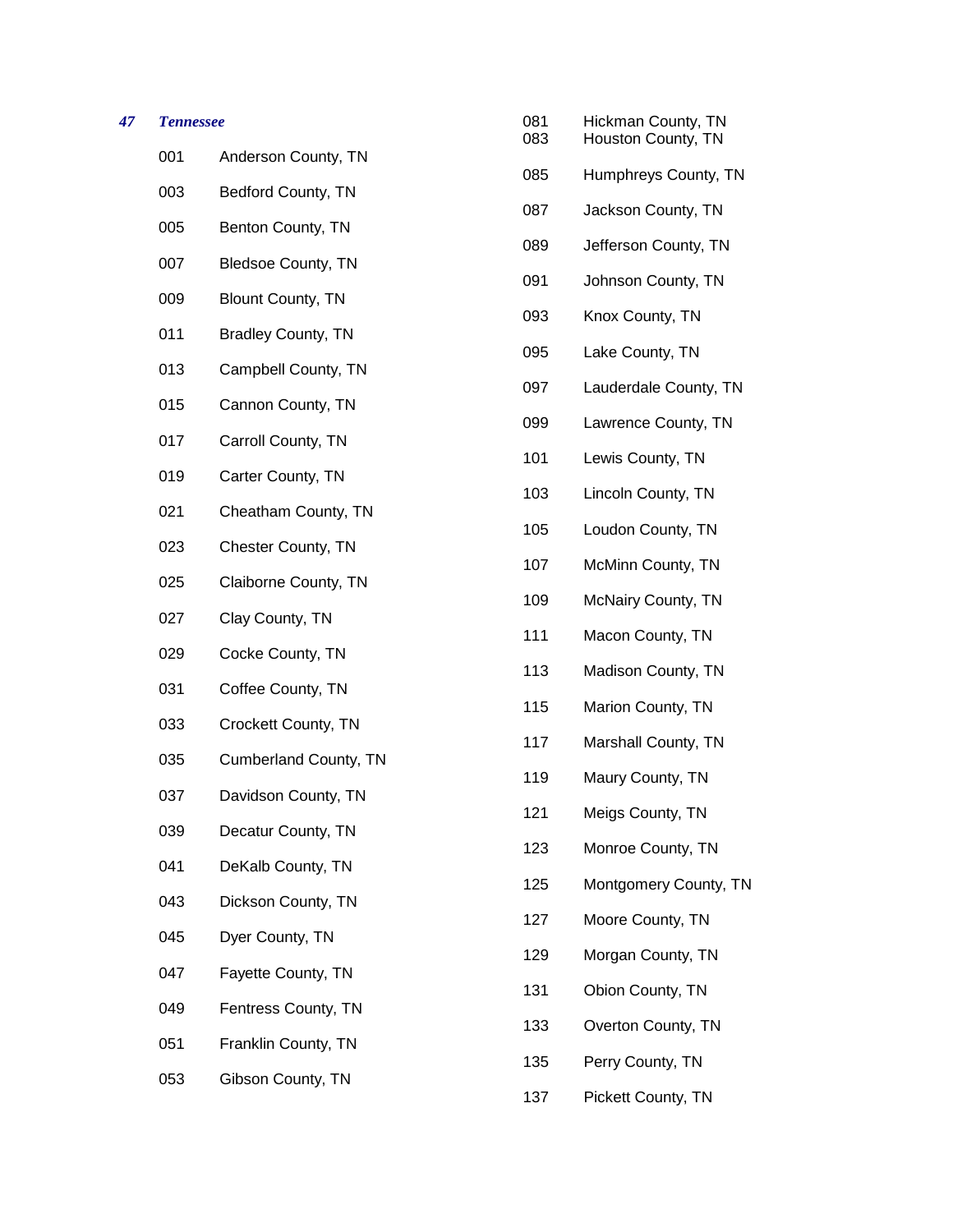- Giles County, TN
- Grainger County, TN
- Greene County, TN
- Grundy County, TN
- Hamblen County, TN
- Hamilton County, TN
- Hancock County, TN
- Hardeman County, TN
- Hardin County, TN
- Hawkins County, TN
- Haywood County, TN
- Henderson County, TN
- Henry County, TN

*State and County FIPS Codes, 1998 Page 55 of 68*

- Polk County, TN
- 141 Putnam County, TN
- Rhea County, TN
- Roane County, TN
- Robertson County, TN
- Rutherford County, TN
- Scott County, TN
- Sequatchie County, TN
- Sevier County, TN
- Shelby County, TN
- Smith County, TN
- Stewart County, TN
- Sullivan County, TN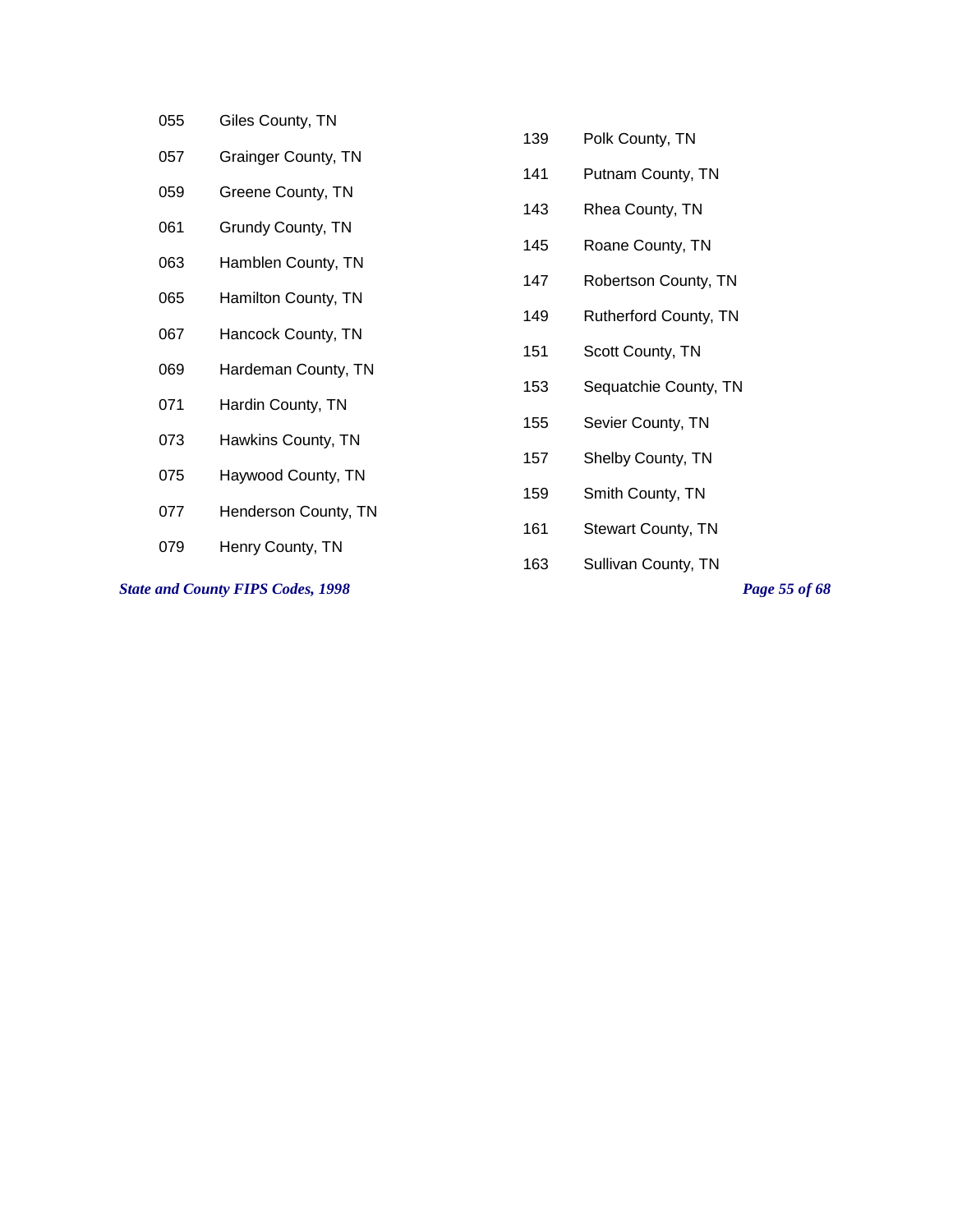| 165 | Sumner County, TN |  |
|-----|-------------------|--|
|     |                   |  |

- Tipton County, TN
- Trousdale County, TN
- Unicoi County, TN
- Union County, TN
- Van Buren County, TN
- Warren County, TN
- Washington County, TN
- Wayne County, TN
- Weakley County, TN
- White County, TN
- Williamson County, TN
- Wilson County, TN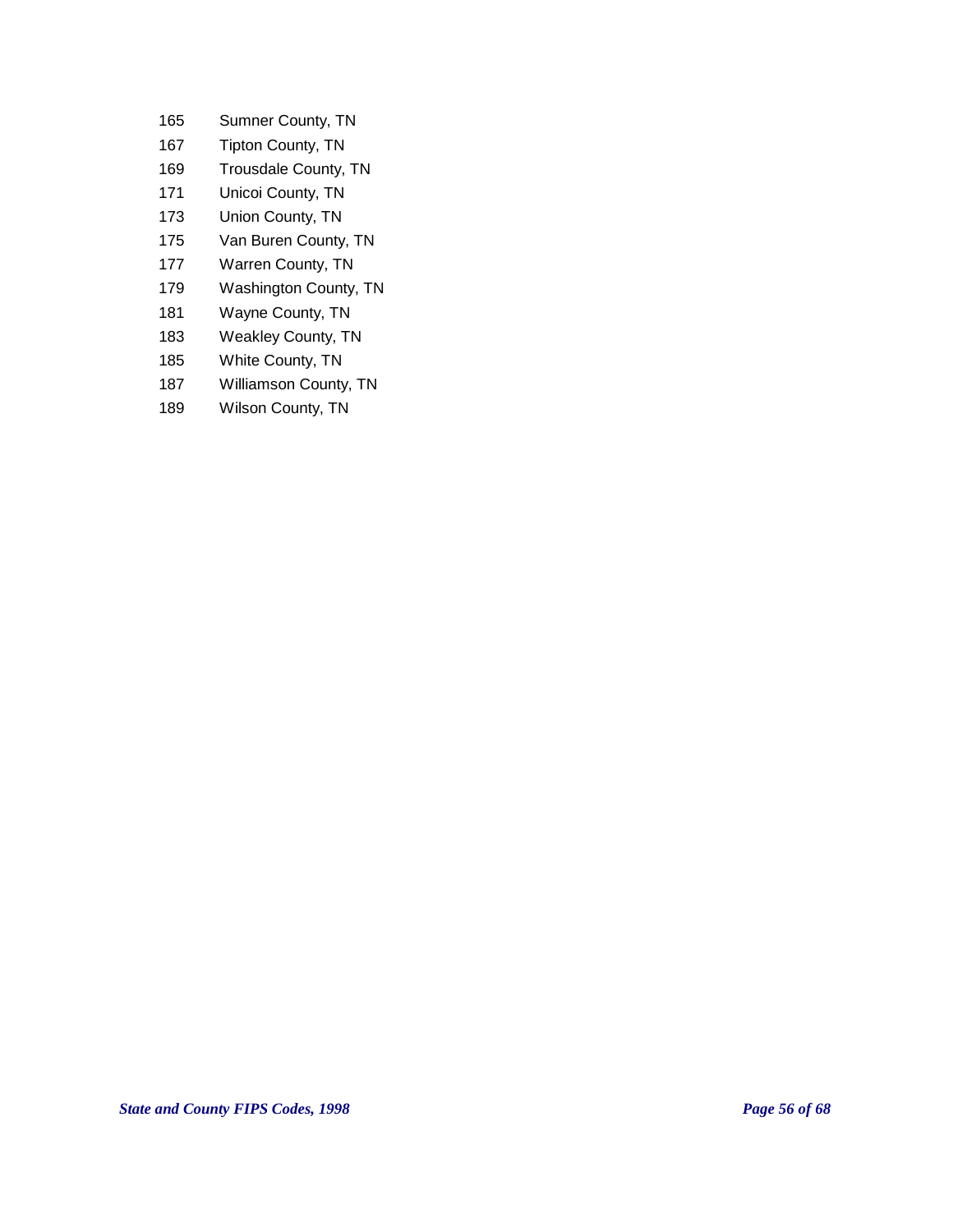| 48 | <b>Texas</b> |                            | 081<br>083 | Coke County, TX<br>Coleman County, TX |
|----|--------------|----------------------------|------------|---------------------------------------|
|    | 001          | Anderson County, TX        | 085        | Collin County, TX                     |
|    | 003          | Andrews County, TX         | 087        | Collingsworth County, TX              |
|    | 005          | Angelina County, TX        | 089        | Colorado County, TX                   |
|    | 007          | Aransas County, TX         | 091        | Comal County, TX                      |
|    | 009          | Archer County, TX          | 093        | Comanche County, TX                   |
|    | 011          | Armstrong County, TX       | 095        | Concho County, TX                     |
|    | 013          | Atascosa County, TX        | 097        |                                       |
|    | 015          | Austin County, TX          |            | Cooke County, TX                      |
|    | 017          | Bailey County, TX          | 099        | Coryell County, TX                    |
|    | 019          | Bandera County, TX         | 101        | Cottle County, TX                     |
|    | 021          | Bastrop County, TX         | 103        | Crane County, TX                      |
|    | 023          | Baylor County, TX          | 105        | Crockett County, TX                   |
|    | 025          | Bee County, TX             | 107        | Crosby County, TX                     |
|    | 027          | Bell County, TX            | 109        | Culberson County, TX                  |
|    | 029          | Bexar County, TX           | 111        | Dallam County, TX                     |
|    | 031          | <b>Blanco County, TX</b>   | 113        | Dallas County, TX                     |
|    | 033          | Borden County, TX          | 115        | Dawson County, TX                     |
|    | 035          | Bosque County, TX          | 117        | Deaf Smith County, TX                 |
|    | 037          | Bowie County, TX           | 119        | Delta County, TX                      |
|    | 039          | Brazoria County, TX        | 121        | Denton County, TX                     |
|    | 041          |                            | 123        | DeWitt County, TX                     |
|    |              | Brazos County, TX          | 125        | Dickens County, TX                    |
|    | 043          | <b>Brewster County, TX</b> | 127        | Dimmit County, TX                     |
|    | 045          | <b>Briscoe County, TX</b>  | 129        | Donley County, TX                     |
|    | 047          | <b>Brooks County, TX</b>   | 131        | Duval County, TX                      |
|    | 049          | Brown County, TX           | 133        | Eastland County, TX                   |
|    | 051          | Burleson County, TX        | 135        | Ector County, TX                      |
|    | 053          | Burnet County, TX          | 137        | Edwards County, TX                    |
|    |              |                            |            |                                       |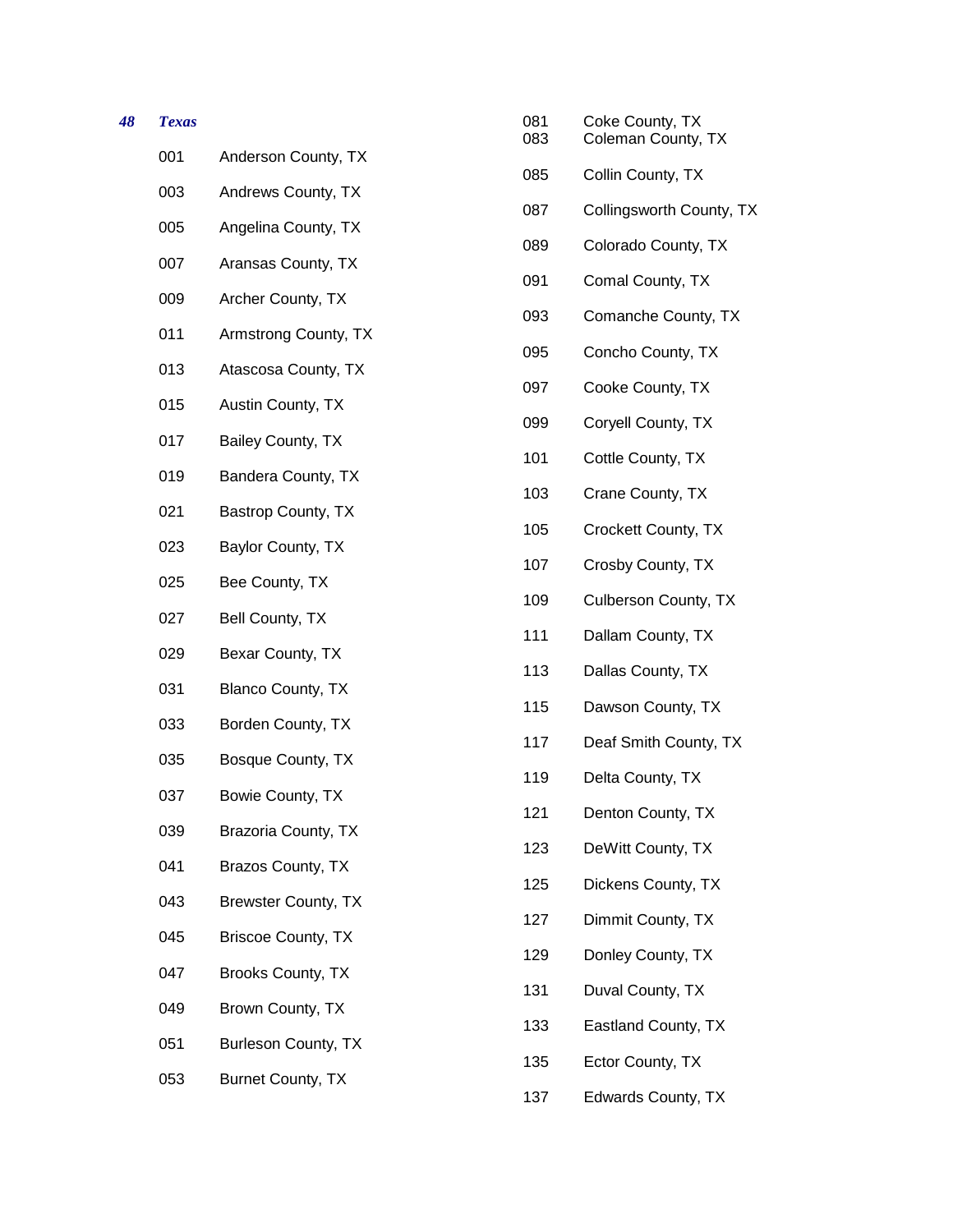- Caldwell County, TX
- Calhoun County, TX
- Callahan County, TX
- Cameron County, TX
- Camp County, TX
- Carson County, TX
- Cass County, TX
- Castro County, TX
- Chambers County, TX
- Cherokee County, TX
- Childress County, TX
- Clay County, TX
- Cochran County, TX

*State and County FIPS Codes, 1998 Page 57 of 68*

- Ellis County, TX
- El Paso County, TX
- Erath County, TX
- Falls County, TX
- Fannin County, TX
- Fayette County, TX
- Fisher County, TX
- Floyd County, TX
- Foard County, TX
- Fort Bend County, TX
- Franklin County, TX
- Freestone County, TX
- Frio County, TX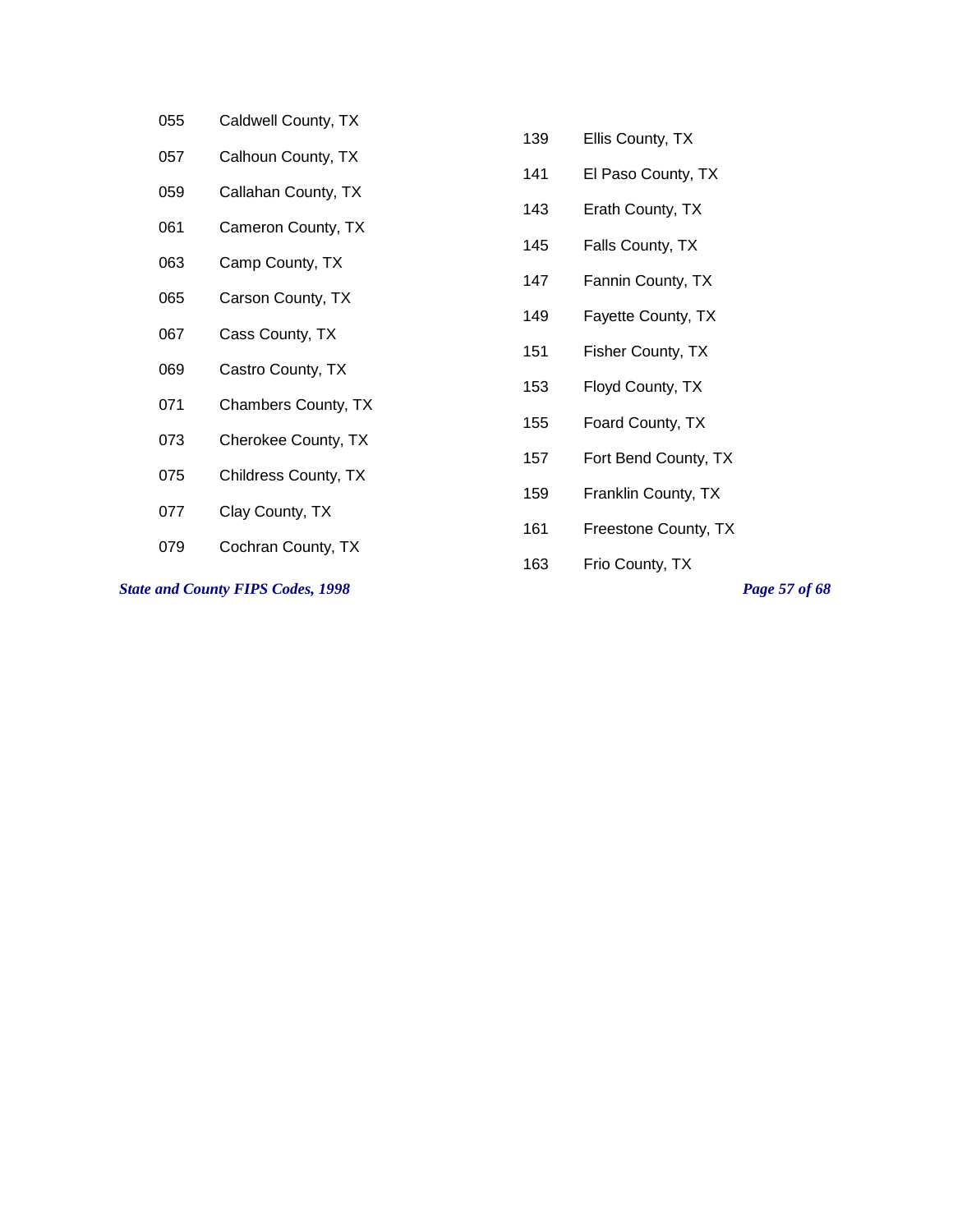| 165 | Gaines County, TX           | 249 | Jim Wells County, TX |
|-----|-----------------------------|-----|----------------------|
| 167 | Galveston County, TX        | 251 | Johnson County, TX   |
| 169 | Garza County, TX            | 253 | Jones County, TX     |
| 171 | Gillespie County, TX        | 255 | Karnes County, TX    |
| 173 | <b>Glasscock County, TX</b> | 257 | Kaufman County, TX   |
| 175 | Goliad County, TX           | 259 | Kendall County, TX   |
| 177 | Gonzales County, TX         | 261 | Kenedy County, TX    |
| 179 | Gray County, TX             | 263 | Kent County, TX      |
| 181 | Grayson County, TX          | 265 | Kerr County, TX      |
| 183 | Gregg County, TX            | 267 | Kimble County, TX    |
| 185 | Grimes County, TX           | 269 | King County, TX      |
| 187 | Guadalupe County, TX        | 271 | Kinney County, TX    |
| 189 | Hale County, TX             | 273 | Kleberg County, TX   |
| 191 | Hall County, TX             | 275 | Knox County, TX      |
| 193 | Hamilton County, TX         | 277 | Lamar County, TX     |
| 195 | Hansford County, TX         | 279 | Lamb County, TX      |
| 197 | Hardeman County, TX         | 281 | Lampasas County, TX  |
| 199 | Hardin County, TX           | 283 | La Salle County, TX  |
| 201 | Harris County, TX           | 285 | Lavaca County, TX    |
| 203 | Harrison County, TX         | 287 | Lee County, TX       |
| 205 | Hartley County, TX          | 289 | Leon County, TX      |
| 207 | Haskell County, TX          | 291 | Liberty County, TX   |
| 209 | Hays County, TX             | 293 | Limestone County, TX |
| 211 | Hemphill County, TX         | 295 | Lipscomb County, TX  |
| 213 | Henderson County, TX        | 297 | Live Oak County, TX  |
| 215 | Hidalgo County, TX          | 299 | Llano County, TX     |
| 217 | Hill County, TX             | 301 | Loving County, TX    |
| 219 | Hockley County, TX          | 303 | Lubbock County, TX   |
| 221 | Hood County, TX             | 305 | Lynn County, TX      |
| 223 | Hopkins County, TX          | 307 | McCulloch County, TX |
| 225 | Houston County, TX          | 309 | McLennan County, TX  |
| 227 | Howard County, TX           | 311 | McMullen County, TX  |
| 229 | Hudspeth County, TX         | 313 | Madison County, TX   |
| 231 | Hunt County, TX             | 315 | Marion County, TX    |
| 233 | Hutchinson County, TX       | 317 | Martin County, TX    |
| 235 | Irion County, TX            | 319 | Mason County, TX     |
| 237 | Jack County, TX             | 321 | Matagorda County, TX |
| 239 | Jackson County, TX          | 323 | Maverick County, TX  |
| 241 | Jasper County, TX           | 325 | Medina County, TX    |
| 243 | Jeff Davis County, TX       | 327 | Menard County, TX    |
| 245 | Jefferson County, TX        | 329 | Midland County, TX   |
| 247 | Jim Hogg County, TX         | 331 | Milam County, TX     |

| 249 | Jim Wells County, TX |
|-----|----------------------|
| 251 | Johnson County, TX   |
| 253 | Jones County, TX     |
| 255 | Karnes County, TX    |
| 257 | Kaufman County, TX   |
| 259 | Kendall County, TX   |
| 261 | Kenedy County, TX    |
| 263 | Kent County, TX      |
| 265 | Kerr County, TX      |
| 267 | Kimble County, TX    |
| 269 | King County, TX      |
| 271 | Kinney County, TX    |
| 273 | Kleberg County, TX   |
| 275 | Knox County, TX      |
| 277 | Lamar County, TX     |
| 279 | Lamb County, TX      |
| 281 | Lampasas County, TX  |
| 283 | La Salle County, TX  |
| 285 | Lavaca County, TX    |
| 287 | Lee County, TX       |
| 289 | Leon County, TX      |
| 291 | Liberty County, TX   |
| 293 | Limestone County, TX |
| 295 | Lipscomb County, TX  |
| 297 | Live Oak County, TX  |
| 299 | Llano County, TX     |
| 301 | Loving County, TX    |
| 303 | Lubbock County, TX   |
| 305 | Lynn County, TX      |
| 307 | McCulloch County, TX |
| 309 | McLennan County, TX  |
| 311 | McMullen County, TX  |
| 313 | Madison County, TX   |
| 315 | Marion County, TX    |
| 317 | Martin County, TX    |
| 319 | Mason County, TX     |
| 321 | Matagorda County, TX |
| 323 | Maverick County, TX  |
| 325 | Medina County, TX    |
| 327 | Menard County, TX    |
| 329 | Midland County, TX   |
| 331 | Milam County, TX     |
|     |                      |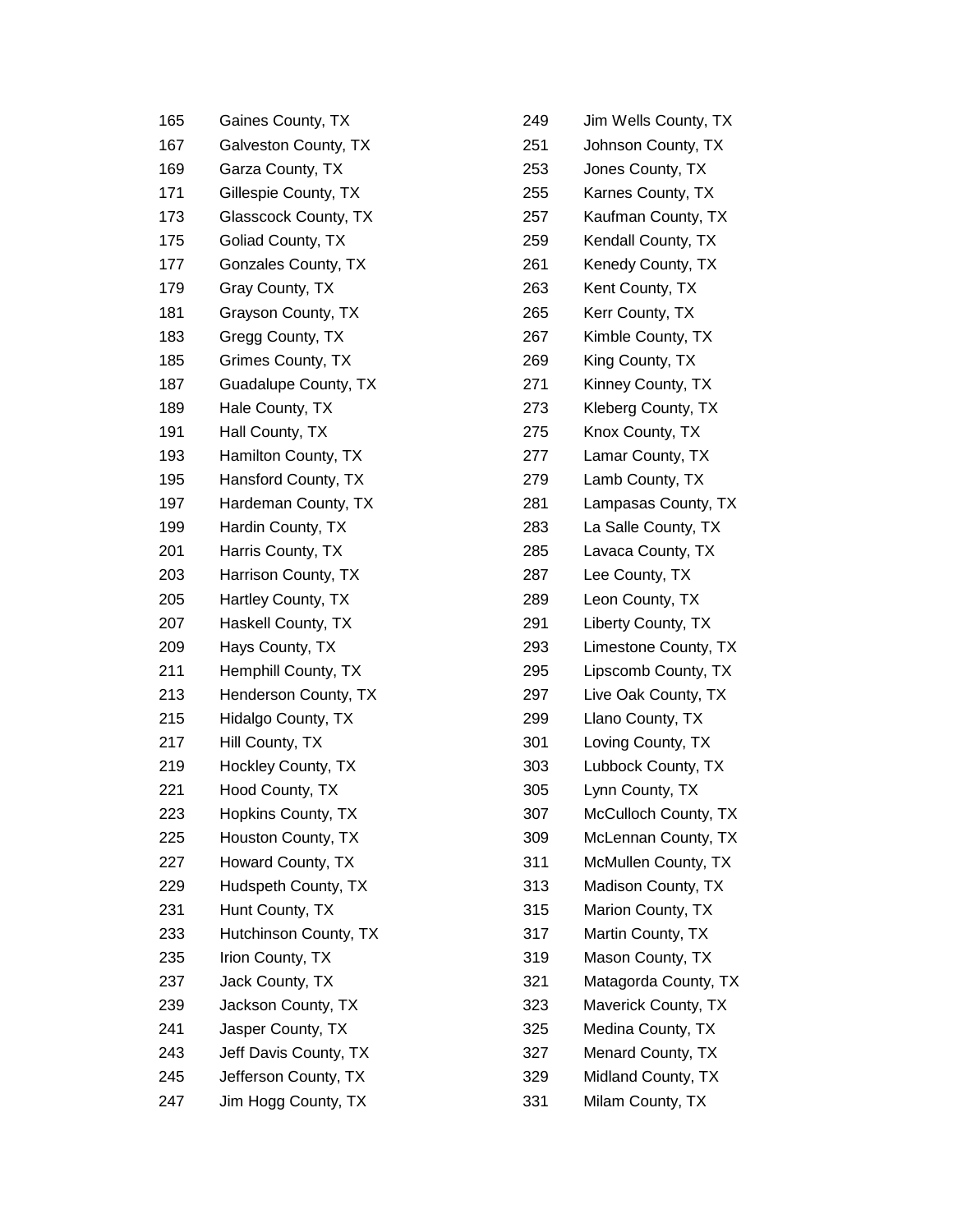*State and County FIPS Codes, 1998 Page 58 of 68*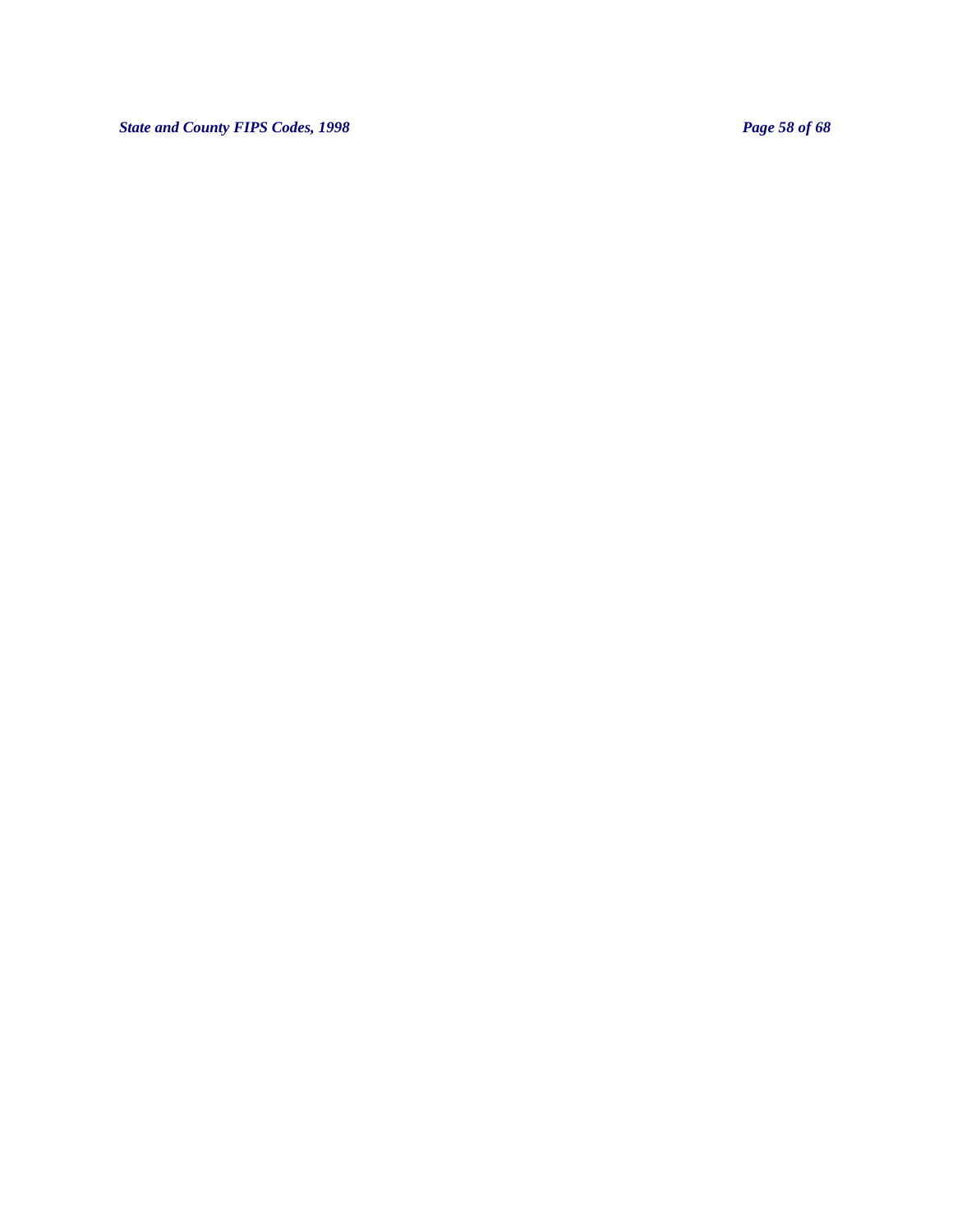| 333 | Mills County, TX         | 417 | Shackelford County, TX       |
|-----|--------------------------|-----|------------------------------|
| 335 | Mitchell County, TX      | 419 | Shelby County, TX            |
| 337 | Montague County, TX      | 421 | Sherman County, TX           |
| 339 | Montgomery County, TX    | 423 | Smith County, TX             |
| 341 | Moore County, TX         | 425 | Somervell County, TX         |
| 343 | Morris County, TX        | 427 | Starr County, TX             |
| 345 | Motley County, TX        | 429 | Stephens County, TX          |
| 347 | Nacogdoches County, TX   | 431 | <b>Sterling County, TX</b>   |
| 349 | Navarro County, TX       | 433 | Stonewall County, TX         |
| 351 | Newton County, TX        | 435 | Sutton County, TX            |
| 353 | Nolan County, TX         | 437 | Swisher County, TX           |
| 355 | Nueces County, TX        | 439 | Tarrant County, TX           |
| 357 | Ochiltree County, TX     | 441 | Taylor County, TX            |
| 359 | Oldham County, TX        | 443 | Terrell County, TX           |
| 361 | Orange County, TX        | 445 | Terry County, TX             |
| 363 | Palo Pinto County, TX    | 447 | Throckmorton County, 1       |
| 365 | Panola County, TX        | 449 | Titus County, TX             |
| 367 | Parker County, TX        | 451 | Tom Green County, TX         |
| 369 | Parmer County, TX        | 453 | Travis County, TX            |
| 371 | Pecos County, TX         | 455 | Trinity County, TX           |
| 373 | Polk County, TX          | 457 | Tyler County, TX             |
| 375 | Potter County, TX        | 459 | Upshur County, TX            |
| 377 | Presidio County, TX      | 461 | Upton County, TX             |
| 379 | Rains County, TX         | 463 | Uvalde County, TX            |
| 381 | Randall County, TX       | 465 | Val Verde County, TX         |
| 383 | Reagan County, TX        | 467 | Van Zandt County, TX         |
| 385 | Real County, TX          | 469 | Victoria County, TX          |
| 387 | Red River County, TX     | 471 | <b>Walker County, TX</b>     |
| 389 | Reeves County, TX        | 473 | Waller County, TX            |
| 391 | Refugio County, TX       | 475 | Ward County, TX              |
| 393 | Roberts County, TX       | 477 | Washington County, TX        |
| 395 | Robertson County, TX     | 479 | Webb County, TX              |
| 397 | Rockwall County, TX      | 481 | Wharton County, TX           |
| 399 | Runnels County, TX       | 483 | <b>Wheeler County, TX</b>    |
| 401 | Rusk County, TX          | 485 | Wichita County, TX           |
| 403 | Sabine County, TX        | 487 | <b>Wilbarger County, TX</b>  |
| 405 | San Augustine County, TX | 489 | Willacy County, TX           |
| 407 | San Jacinto County, TX   | 491 | <b>Williamson County, TX</b> |
| 409 | San Patricio County, TX  | 493 | Wilson County, TX            |
| 411 | San Saba County, TX      | 495 | Winkler County, TX           |
| 413 | Schleicher County, TX    | 497 | Wise County, TX              |
| 415 | Scurry County, TX        | 499 | Wood County, TX              |

| 417 | Shackelford County, TX      |
|-----|-----------------------------|
| 419 | Shelby County, TX           |
| 421 | Sherman County, TX          |
| 423 | Smith County, TX            |
| 425 | Somervell County, TX        |
| 427 | <b>Starr County, TX</b>     |
| 429 | Stephens County, TX         |
| 431 | <b>Sterling County, TX</b>  |
| 433 | Stonewall County, TX        |
| 435 | Sutton County, TX           |
| 437 | Swisher County, TX          |
| 439 | <b>Tarrant County, TX</b>   |
| 441 | Taylor County, TX           |
| 443 | <b>Terrell County, TX</b>   |
| 445 | Terry County, TX            |
| 447 | Throckmorton County, TX     |
| 449 | Titus County, TX            |
| 451 | Tom Green County, TX        |
| 453 | Travis County, TX           |
| 455 | <b>Trinity County, TX</b>   |
| 457 | Tyler County, TX            |
| 459 | Upshur County, TX           |
| 461 | Upton County, TX            |
| 463 | Uvalde County, TX           |
| 465 | Val Verde County, TX        |
| 467 | Van Zandt County, TX        |
| 469 | Victoria County, TX         |
| 471 | <b>Walker County, TX</b>    |
| 473 | Waller County, TX           |
| 475 | Ward County, TX             |
| 477 | Washington County, TX       |
| 479 | Webb County, TX             |
| 481 | <b>Wharton County, TX</b>   |
| 483 | <b>Wheeler County, TX</b>   |
| 485 | Wichita County, TX          |
| 487 | <b>Wilbarger County, TX</b> |
| 489 | <b>Willacy County, TX</b>   |
| 491 | Williamson County, TX       |
| 493 | Wilson County, TX           |
| 495 | Winkler County, TX          |
| 497 | Wise County, TX             |
| 499 | Wood County, TX             |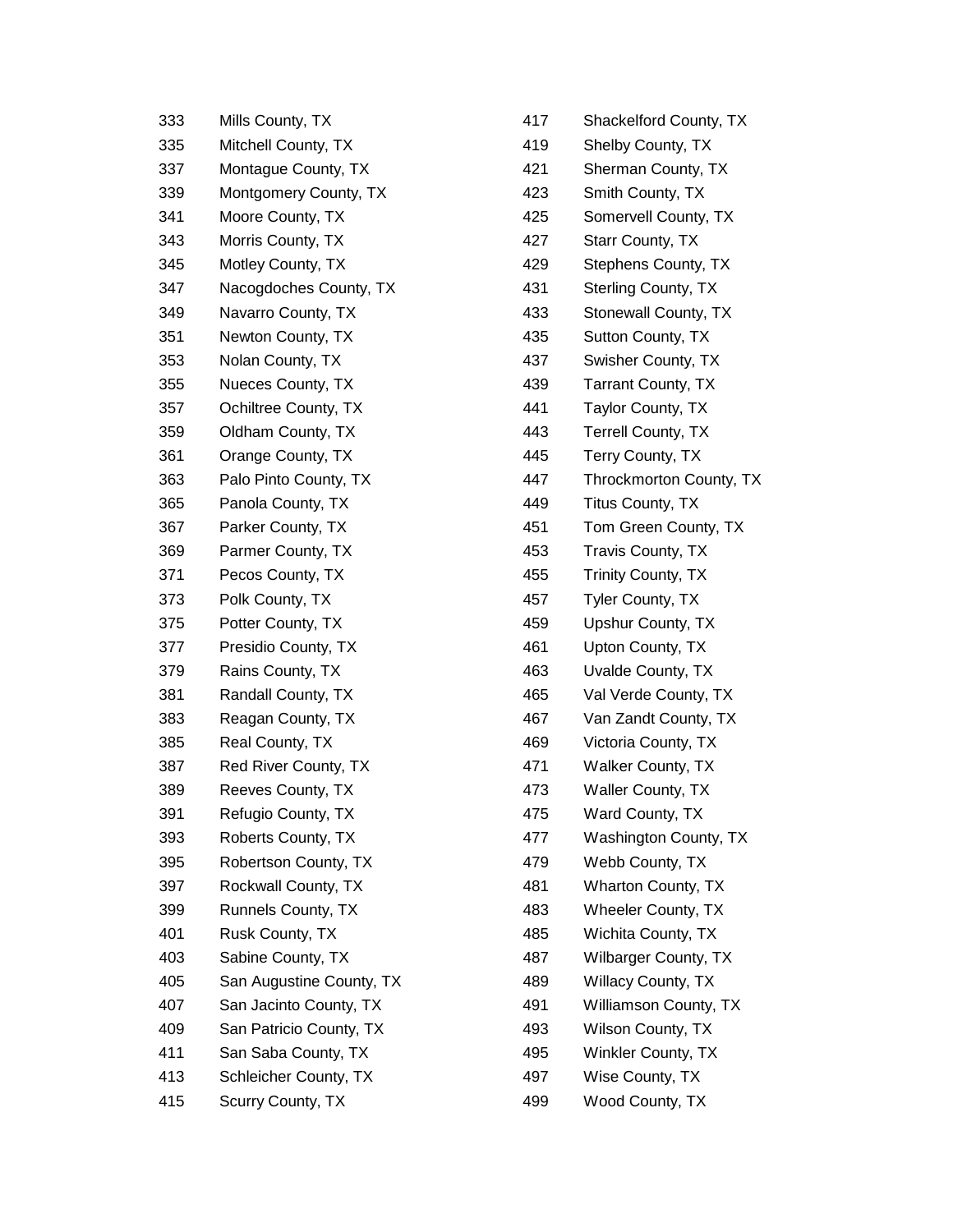*State and County FIPS Codes, 1998 Page 59 of 68*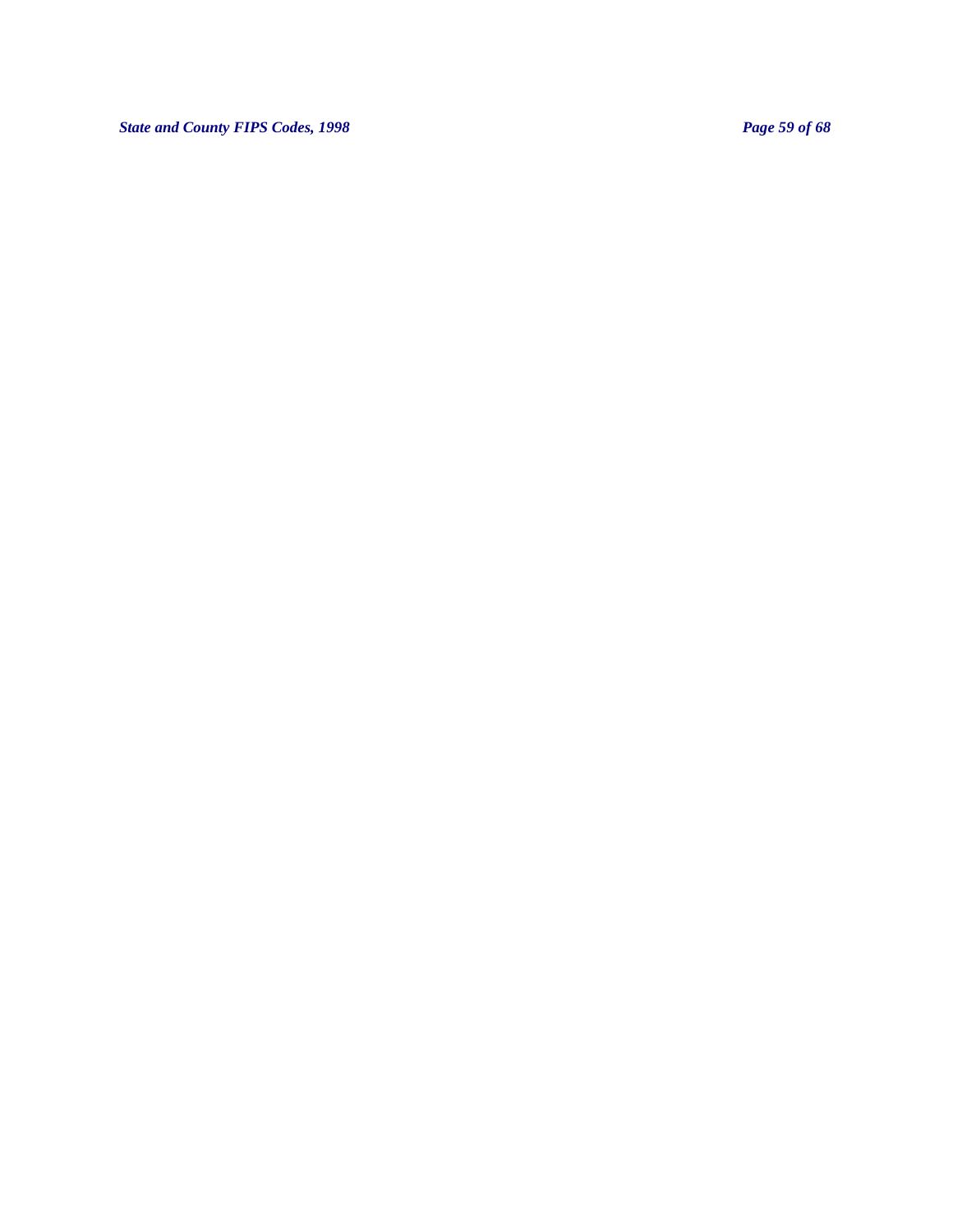Yoakum County, TX

- Young County, TX
- Zapata County, TX
- Zavala County, TX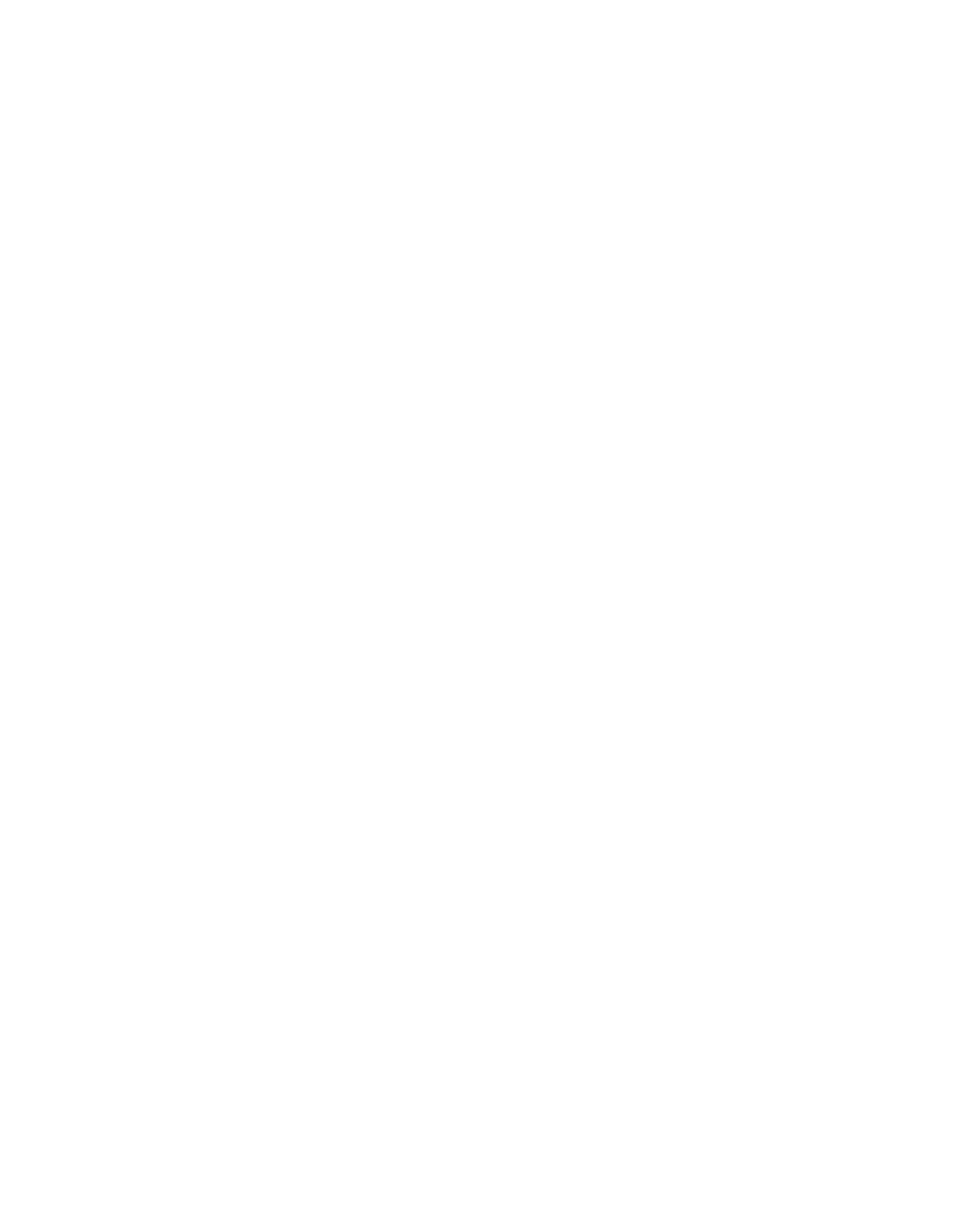| v vun |                      |
|-------|----------------------|
| 001   | Beaver County, UT    |
| 003   | Box Elder County, UT |
| 005   | Cache County, UT     |
| 007   | Carbon County, UT    |
| 009   | Daggett County, UT   |
| 011   | Davis County, UT     |
| 013   | Duchesne County, UT  |
| 015   | Emery County, UT     |
| 017   | Garfield County, UT  |
| 019   | Grand County, UT     |
| 021   | Iron County, UT      |
| 023   | Juab County, UT      |
| 025   | Kane County, UT      |
| 027   | Millard County, UT   |

- Morgan County, UT
- Piute County, UT
- Rich County, UT
- Salt Lake County, UT
- San Juan County, UT
- Sanpete County, UT
- Sevier County, UT
- Summit County, UT
- Tooele County, UT
- Uintah County, UT
- Utah County, UT
- Wasatch County, UT
- Washington County, UT
- Wayne County, UT
- Weber County, UT

### *Utah*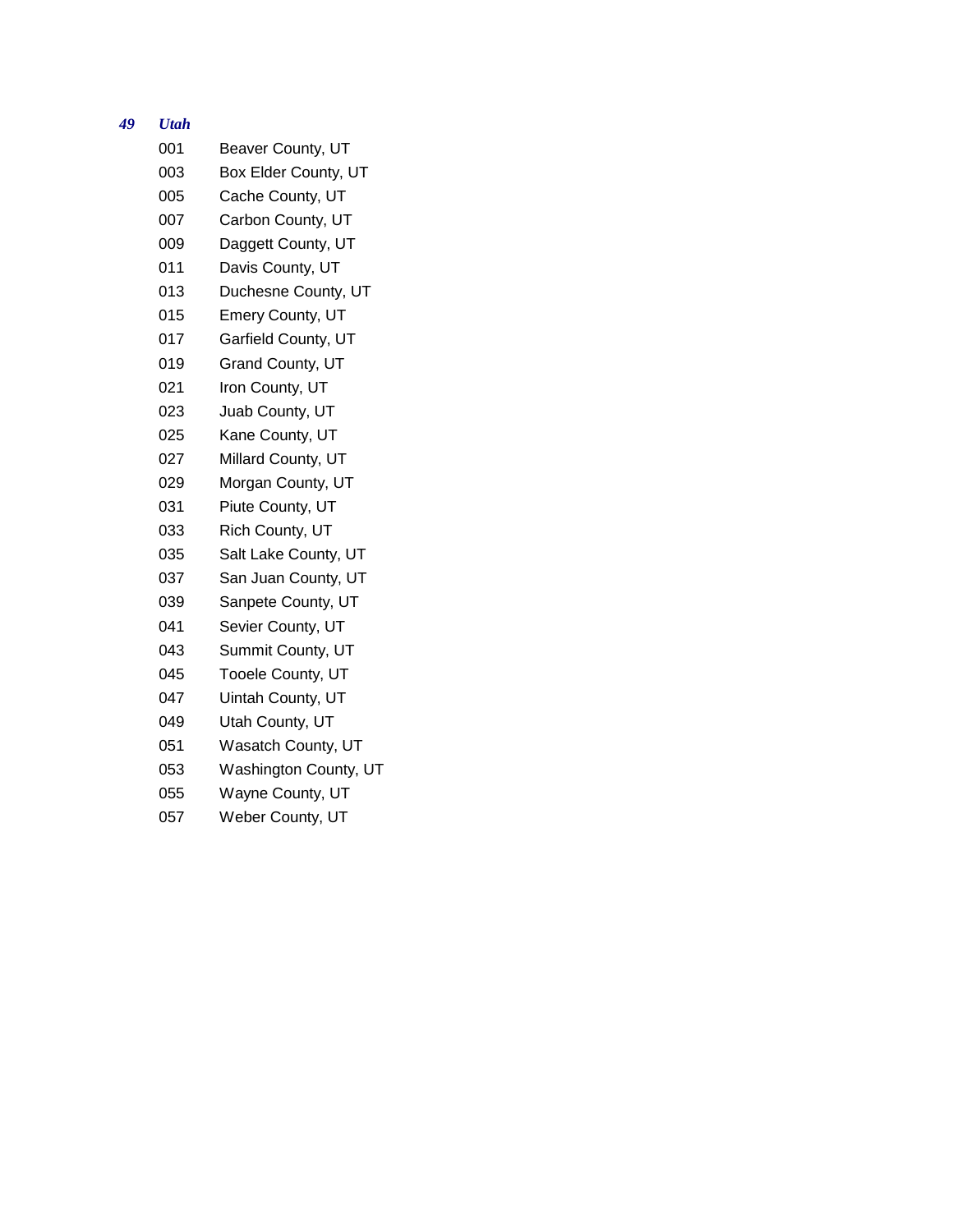*State and County FIPS Codes, 1998 Page 61 of 68*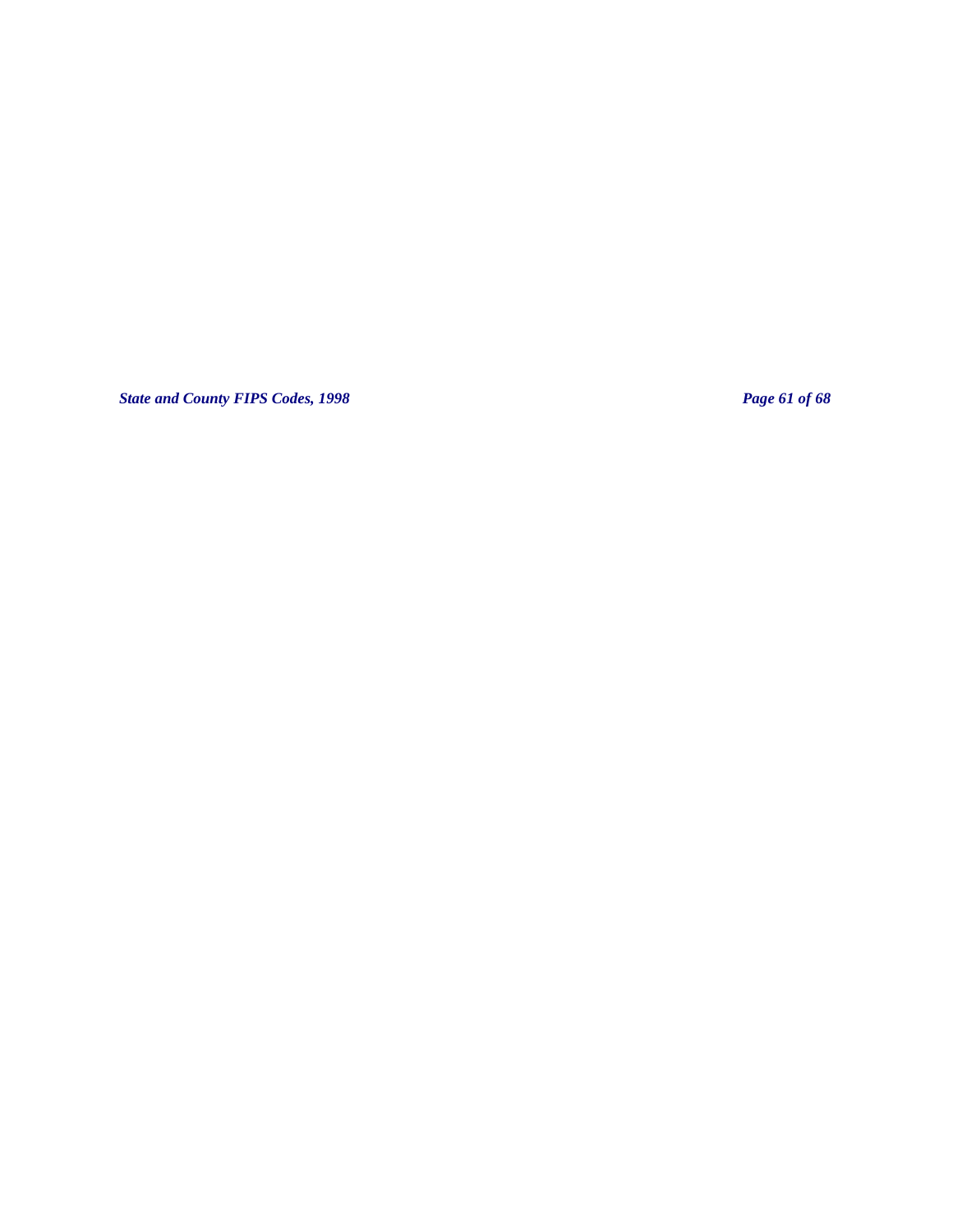## *Vermont*

- Addison County, VT
- Bennington County, VT
- Caledonia County, VT
- Chittenden County, VT
- Essex County, VT
- 011 Franklin County, VT
- Grand Isle County, VT
- Lamoille County, VT
- Orange County, VT
- Orleans County, VT
- Rutland County, VT
- Washington County, VT
- Windham County, VT
- Windsor County, VT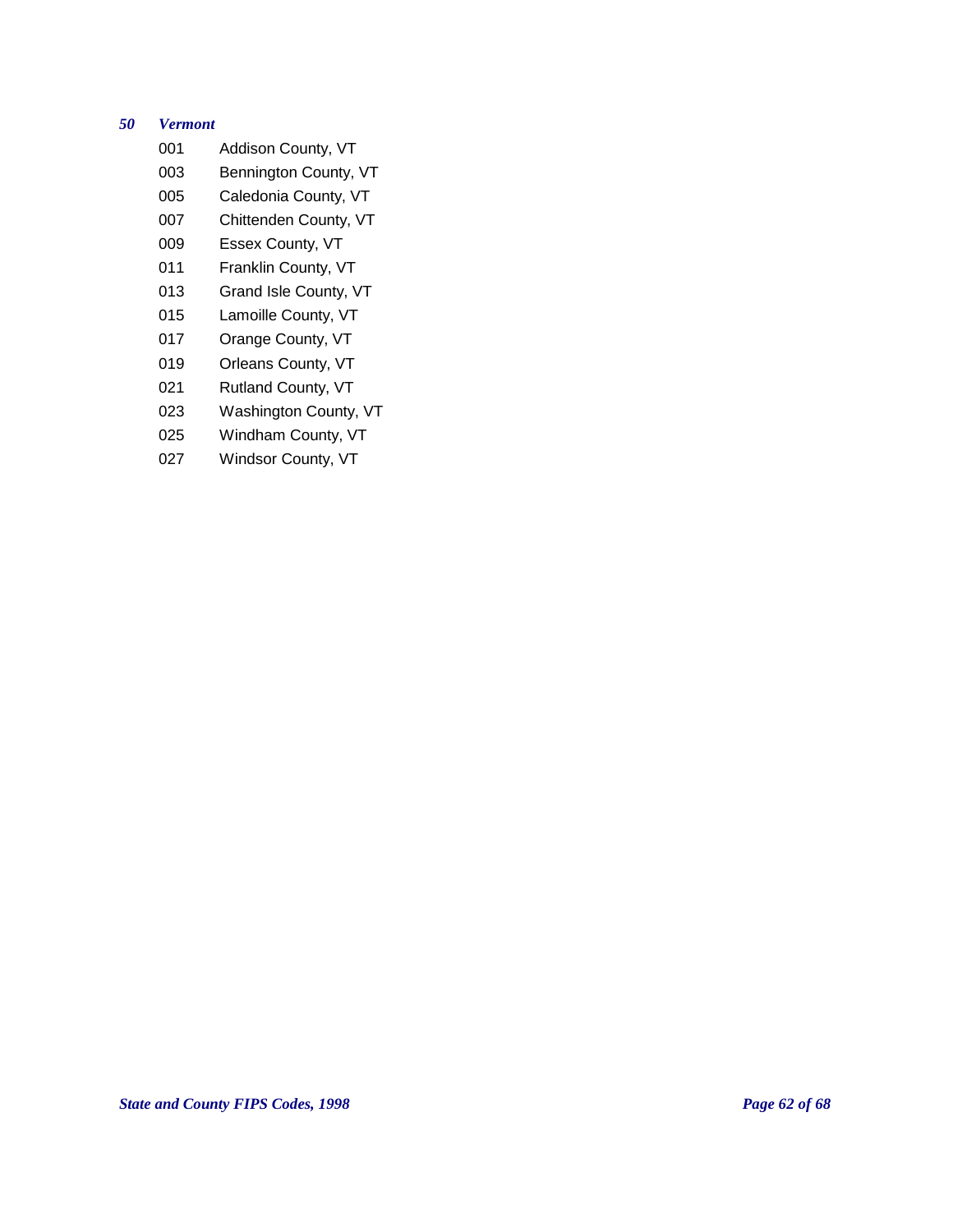- Accomack County, VA
- Albemarle County, VA
- Alleghany County, VA
- Amelia County, VA
- Amherst County, VA
- Appomattox County, VA
- Arlington County, VA
- Augusta County, VA
- Bath County, VA
- Bedford County, VA
- Bland County, VA
- Botetourt County, VA
- Brunswick County, VA
- Buchanan County, VA
- Buckingham County, VA
- Campbell County, VA
- Caroline County, VA
- Carroll County, VA
- Charles City County, VA
- Charlotte County, VA
- Chesterfield County, VA
- Clarke County, VA
- Craig County, VA
- Culpeper County, VA
- Cumberland County, VA
- Dickenson County, VA
- Dinwiddie County, VA

| 51 | <b>Virginia</b> |                             | 083<br>085 | Halifax County, VA<br>Hanover County, VA |
|----|-----------------|-----------------------------|------------|------------------------------------------|
|    | 001             | Accomack County, VA         | 087        | Henrico County, VA                       |
|    | 003             | Albemarle County, VA        | 089        | Henry County, VA                         |
|    | 005             | Alleghany County, VA        |            |                                          |
|    | 007             | Amelia County, VA           | 091        | <b>Highland County, VA</b>               |
|    | 009             | Amherst County, VA          | 093        | Isle of Wight County, VA                 |
|    | 011             | Appomattox County, VA       | 095        | James City County, VA                    |
|    | 013             | Arlington County, VA        | 097        | King and Queen County, VA                |
|    | 015             | Augusta County, VA          | 099        | King George County, VA                   |
|    |                 |                             | 101        | King William County, VA                  |
|    | 017             | Bath County, VA             | 103        | Lancaster County, VA                     |
|    | 019             | Bedford County, VA          | 105        | Lee County, VA                           |
|    | 021             | Bland County, VA            | 107        | Loudoun County, VA                       |
|    | 023             | Botetourt County, VA        | 109        | Louisa County, VA                        |
|    | 025             | <b>Brunswick County, VA</b> |            |                                          |
|    | 027             | Buchanan County, VA         | 111        | Lunenburg County, VA                     |
|    | 029             | Buckingham County, VA       | 113        | Madison County, VA                       |
|    | 031             | Campbell County, VA         | 115        | Mathews County, VA                       |
|    | 033             | Caroline County, VA         | 117        | Mecklenburg County, VA                   |
|    |                 |                             | 119        | Middlesex County, VA                     |
|    | 035             | Carroll County, VA          | 121        | Montgomery County, VA                    |
|    | 036             | Charles City County, VA     | 125        | Nelson County, VA                        |
|    | 037             | Charlotte County, VA        | 127        | New Kent County, VA                      |
|    | 041             | Chesterfield County, VA     | 131        | Northampton County, VA                   |
|    | 043             | Clarke County. VA           |            |                                          |

- Northumberland County, VA
- Nottoway County, VA
- Orange County, VA
- Page County, VA
- Patrick County, VA
- Pittsylvania County, VA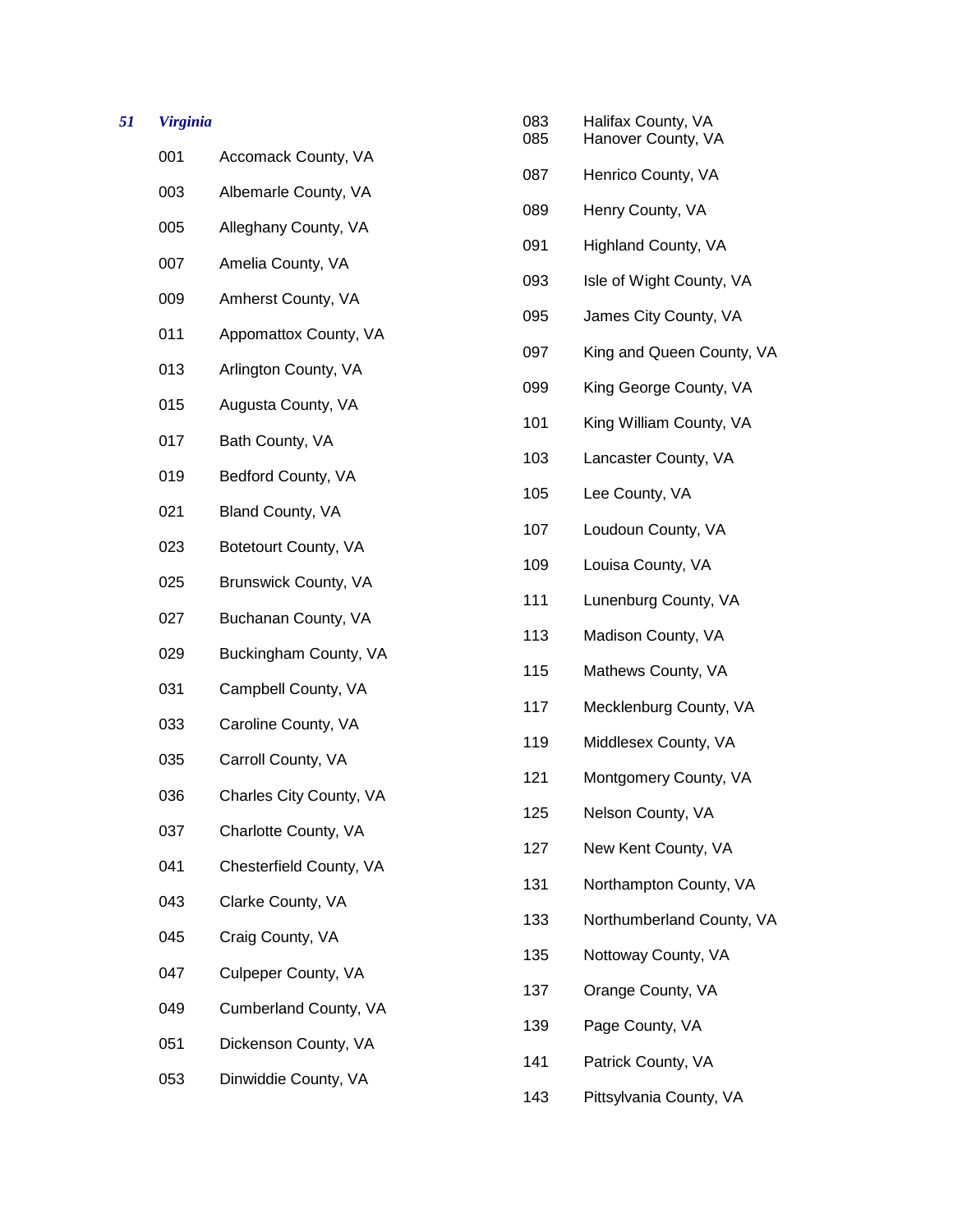- Essex County, VA
- Fairfax County, VA
- 061 Fauquier County, VA
- Floyd County, VA
- Fluvanna County, VA
- Franklin County, VA
- Frederick County, VA
- Giles County, VA
- Gloucester County, VA
- Goochland County, VA
- Grayson County, VA
- Greene County, VA
- Greensville County, VA

*State and County FIPS Codes, 1998 Page 63 of 68*

- Powhatan County, VA
- 147 Prince Edward County, VA
- Prince George County, VA
- Prince William County, VA
- Pulaski County, VA
- Rappahannock County, VA
- Richmond County, VA
- Roanoke County, VA
- Rockbridge County, VA
- Rockingham County, VA
- Russell County, VA
- Scott County, VA
- Shenandoah County, VA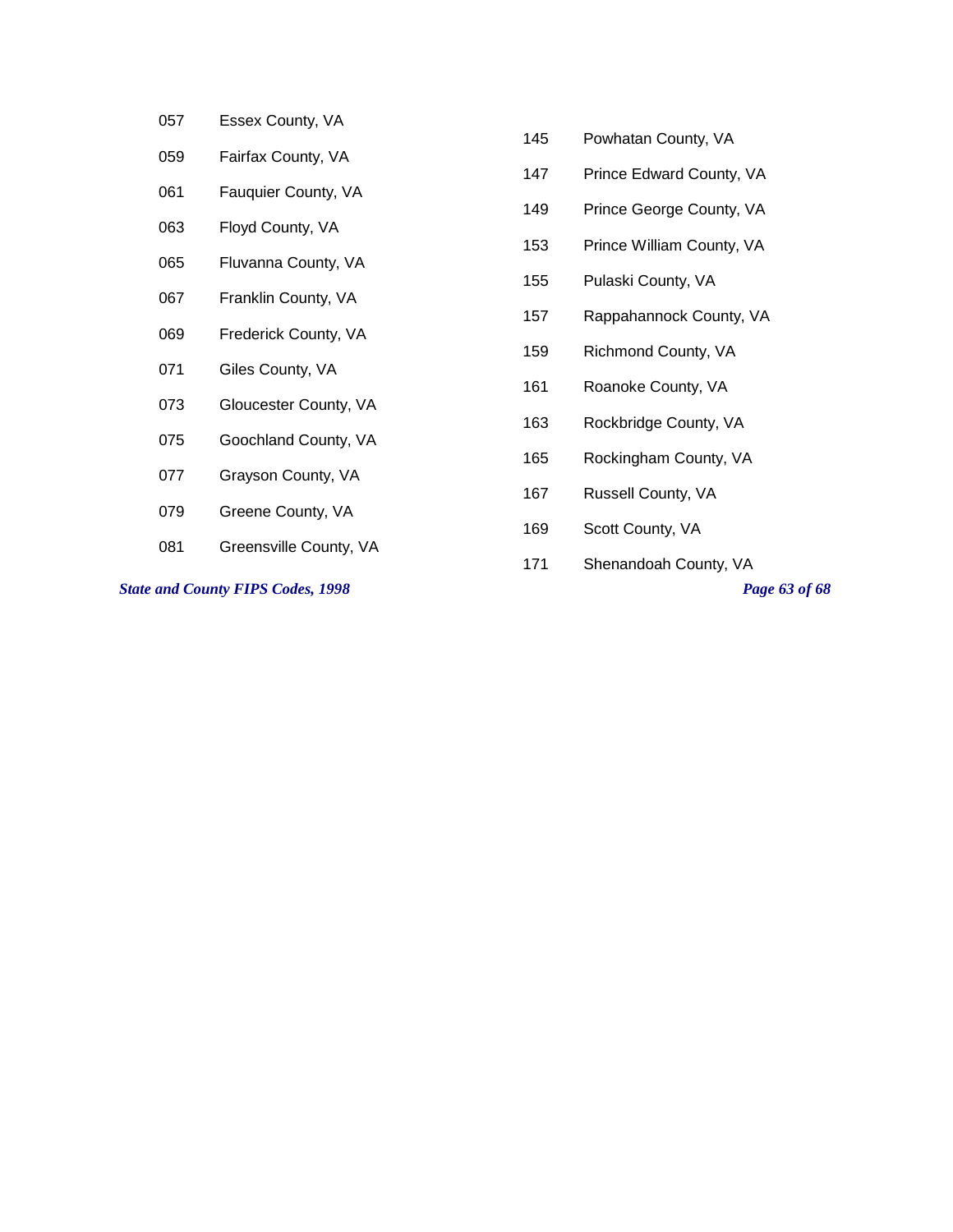| 173 | Smyth County, VA               |
|-----|--------------------------------|
| 175 | Southampton County, VA         |
| 177 | Spotsylvania County, VA        |
| 179 | Stafford County, VA            |
| 181 | Surry County, VA               |
| 183 | Sussex County, VA              |
| 185 | Tazewell County, VA            |
| 187 | Warren County, VA              |
| 191 | Washington County, VA          |
| 193 | <b>Westmoreland County, VA</b> |
| 195 | Wise County, VA                |
| 197 | Wythe County, VA               |
| 199 | York County, VA                |
| 510 | Alexandria city, VA            |
| 515 | Bedford city, VA               |
| 520 | Bristol city, VA               |
| 530 | Buena Vista city, VA           |
| 540 | Charlottesville city, VA       |
| 550 | Chesapeake city, VA            |
| 560 | Clifton Forge city, VA         |
| 570 | Colonial Heights city, VA      |
| 580 | Covington city, VA             |
| 590 | Danville city, VA              |
| 595 | Emporia city, VA               |
| 600 | Fairfax city, VA               |
| 610 | Falls Church city, VA          |
| 620 | Franklin city, VA              |
| 630 | Fredericksburg city, VA        |
| 640 | Galax city, VA                 |
| 650 | Hampton city, VA               |
| 660 | Harrisonburg city, VA          |
| 670 | Hopewell city, VA              |
| 678 | Lexington city, VA             |
| 680 | Lynchburg city, VA             |
| 683 | Manassas city, VA              |
| 685 | Manassas Park city, VA         |
| 690 | Martinsville city, VA          |
| 700 | Newport News city, VA          |
| 710 | Norfolk city, VA               |
| 720 | Norton city, VA                |
| 730 | Petersburg city, VA            |
| 735 | Poquoson city, VA              |

- 740 Portsmouth city, VA
- 750 Radford city, VA
- 760 Richmond city, VA
- 770 Roanoke city, VA
- 775 Salem city, VA
- 780 South Boston city, VA
- 790 Staunton city, VA
- 800 Suffolk city, VA
- 810 Virginia Beach city, VA
- 820 Waynesboro city, VA
- 830 Williamsburg city, VA
- 840 Winchester city, VA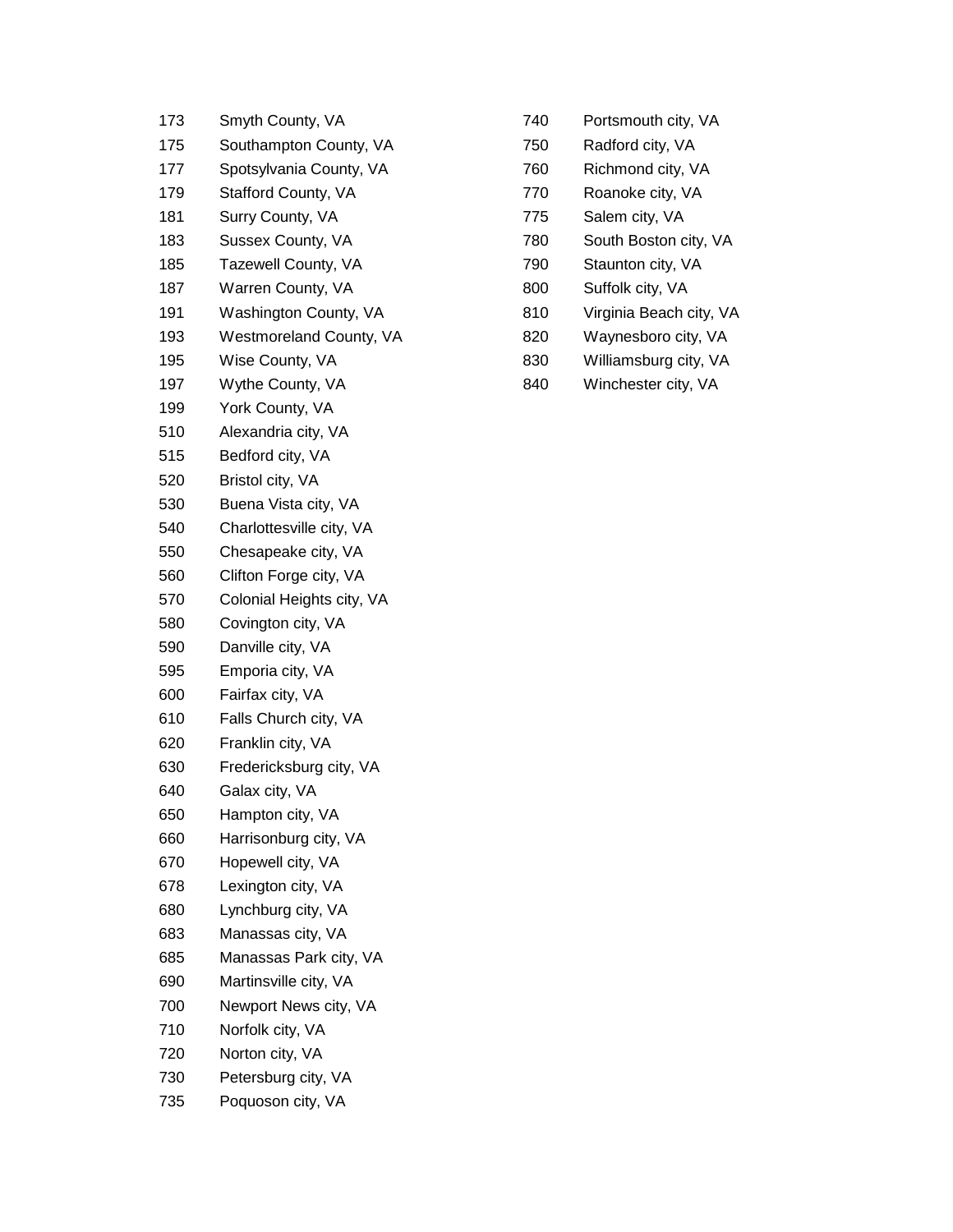*State and County FIPS Codes, 1998 Page 64 of 68*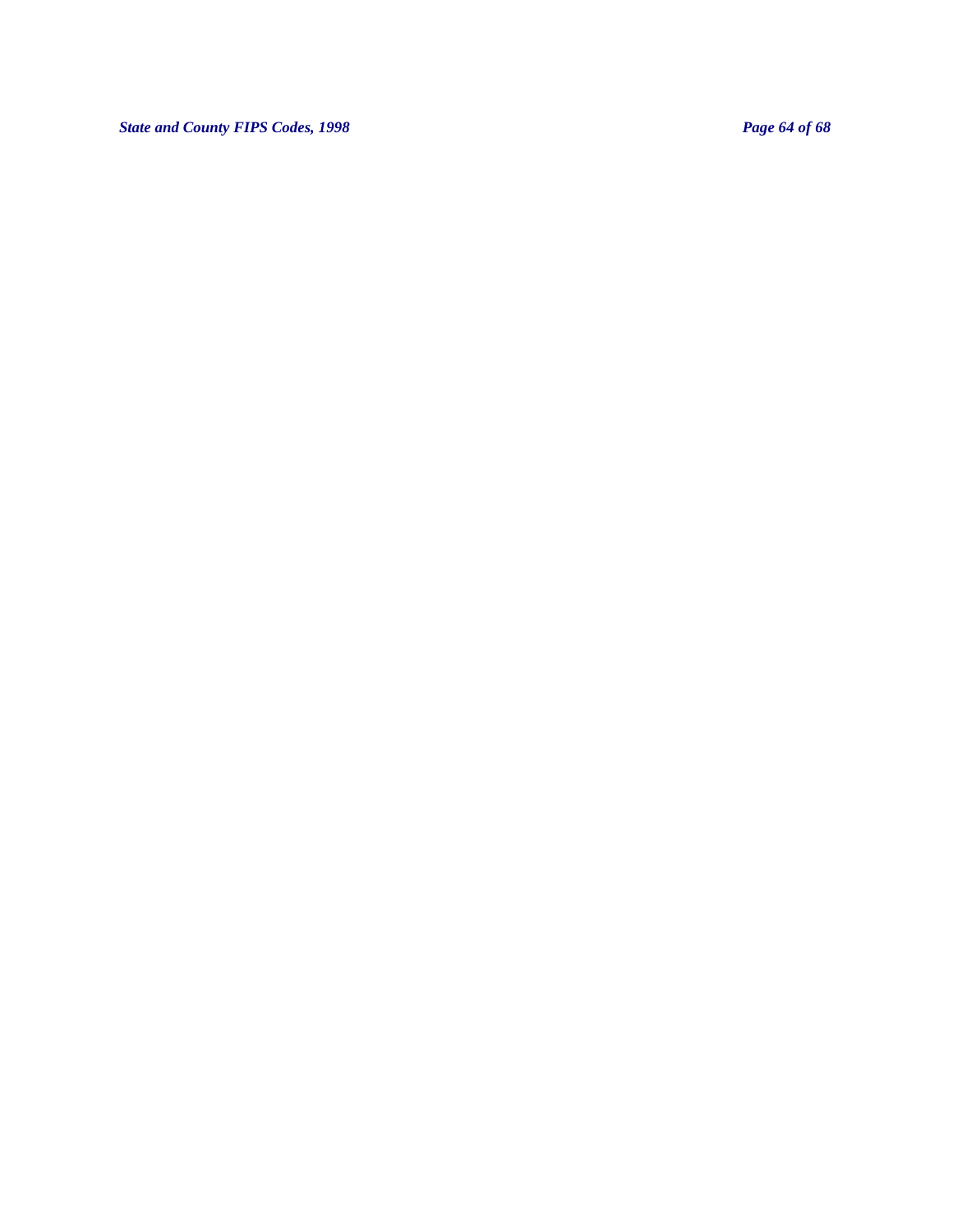# *Washington*

| 001 | Adams County, WA         |
|-----|--------------------------|
| 003 | Asotin County, WA        |
| 005 | Benton County, WA        |
| 007 | Chelan County, WA        |
| 009 | Clallam County, WA       |
| 011 | Clark County, WA         |
| 013 | Columbia County, WA      |
| 015 | Cowlitz County, WA       |
| 017 | Douglas County, WA       |
| 019 | Ferry County, WA         |
| 021 | Franklin County, WA      |
| 023 | Garfield County, WA      |
| 025 | Grant County, WA         |
| 027 | Grays Harbor County, WA  |
| 029 | <b>Island County, WA</b> |
| 031 | Jefferson County, WA     |
| 033 | King County, WA          |
| 035 | Kitsap County, WA        |
| 037 | Kittitas County, WA      |
| 039 | Klickitat County, WA     |
| 041 | Lewis County, WA         |
| 043 | Lincoln County, WA       |
| 045 | Mason County, WA         |
| 047 | Okanogan County, WA      |
| 049 | Pacific County, WA       |
| 051 | Pend Oreille County, WA  |
| 053 | Pierce County, WA        |
| 055 | San Juan County, WA      |
| 057 | Skagit County, WA        |
| 059 | Skamania County, WA      |
| 061 | Snohomish County, WA     |
| 063 | Spokane County, WA       |
| 065 | Stevens County, WA       |
| 067 | Thurston County, WA      |
| 069 | Wahkiakum County, WA     |
| 071 | Walla Walla County, WA   |
| 073 | Whatcom County, WA       |
| 075 | Whitman County, WA       |

Yakima County, WA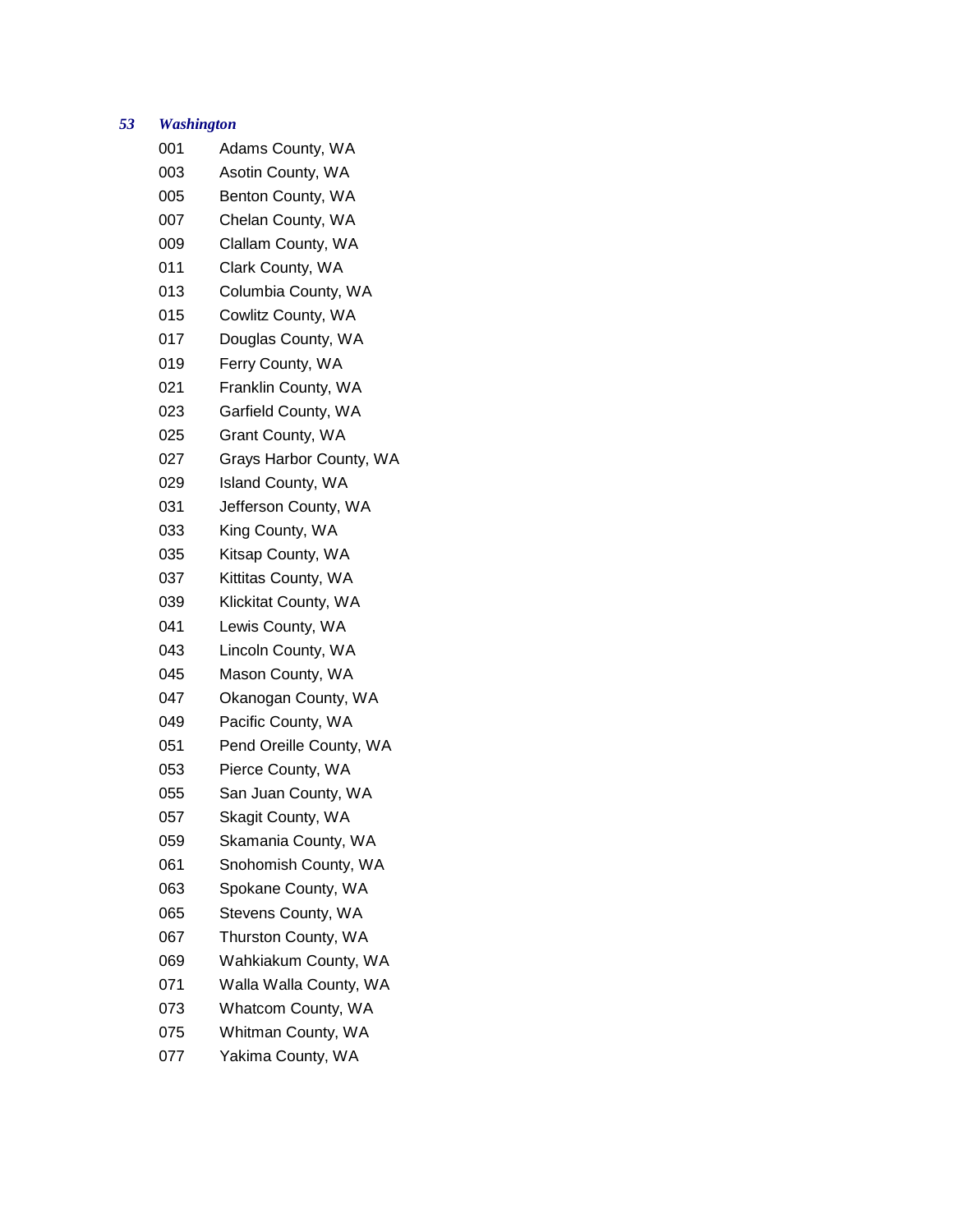*State and County FIPS Codes, 1998 Page 65 of 68*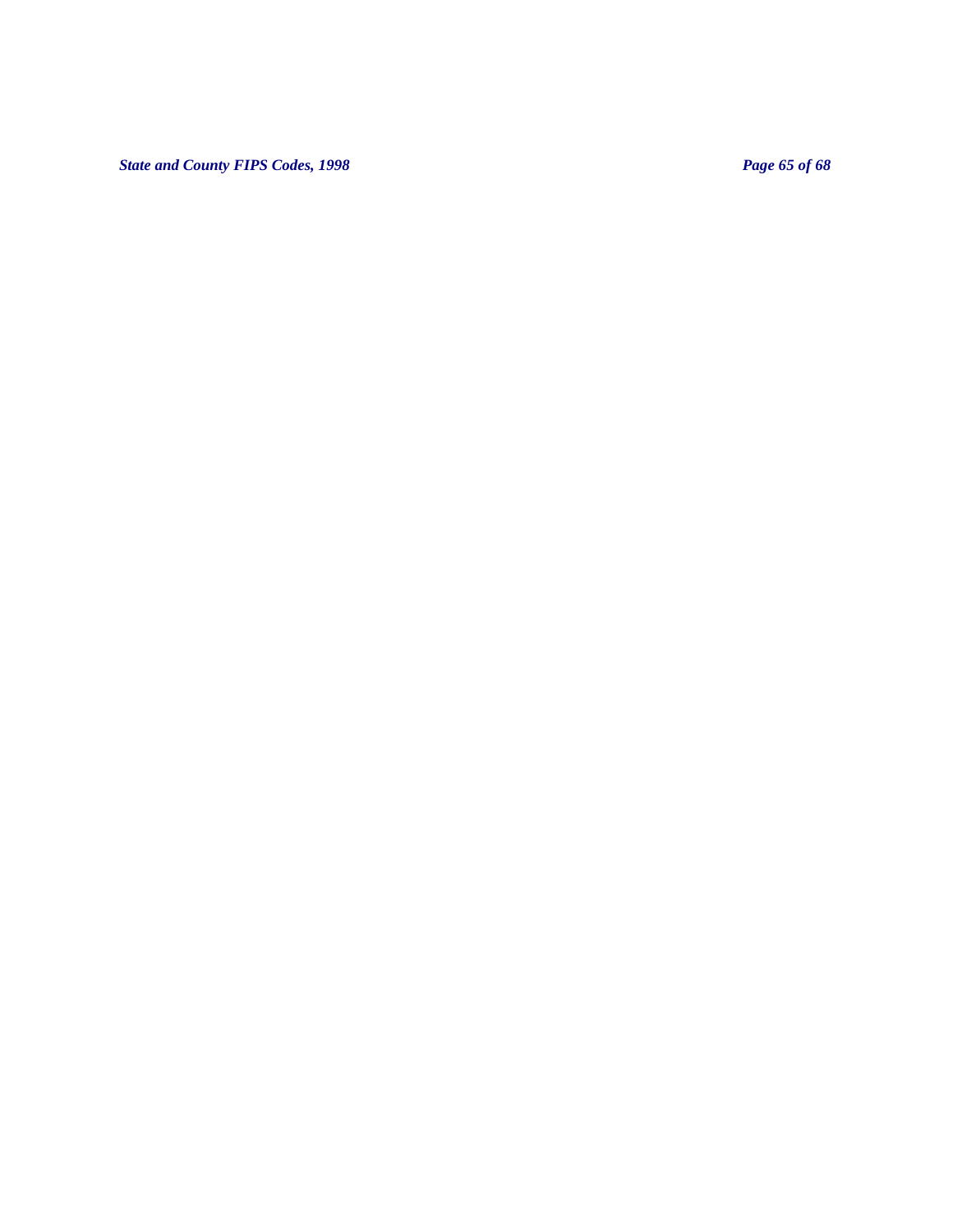- Barbour County, WV
- Berkeley County, WV
- Boone County, WV
- Braxton County, WV
- Brooke County, WV
- Cabell County, WV
- Calhoun County, WV
- Clay County, WV
- Doddridge County, WV
- Fayette County, WV
- Gilmer County, WV
- Grant County, WV
- Greenbrier County, WV
- Hampshire County, WV
- Hancock County, WV
- Hardy County, WV
- Harrison County, WV
- Jackson County, WV
- Jefferson County, WV
- Kanawha County, WV
- Lewis County, WV
- Lincoln County, WV
- Logan County, WV
- McDowell County, WV
- Marion County, WV
- Marshall County, WV
- Mason County, WV Mercer County, WV
- Mineral County, WV
- Mingo County, WV
- 
- Monongalia County, WV
- Monroe County, WV
- Morgan County, WV
- Nicholas County, WV
- *West Virginia* 081 Raleigh County, WV
	- Randolph County, WV
	- Ritchie County, WV
	- Roane County, WV
	- Summers County, WV
	- Taylor County, WV
	- Tucker County, WV
	- Tyler County, WV
	- Upshur County, WV
	- Wayne County, WV
	- Webster County, WV
	- Wetzel County, WV
	- Wirt County, WV
	- Wood County, WV
	- Wyoming County, WV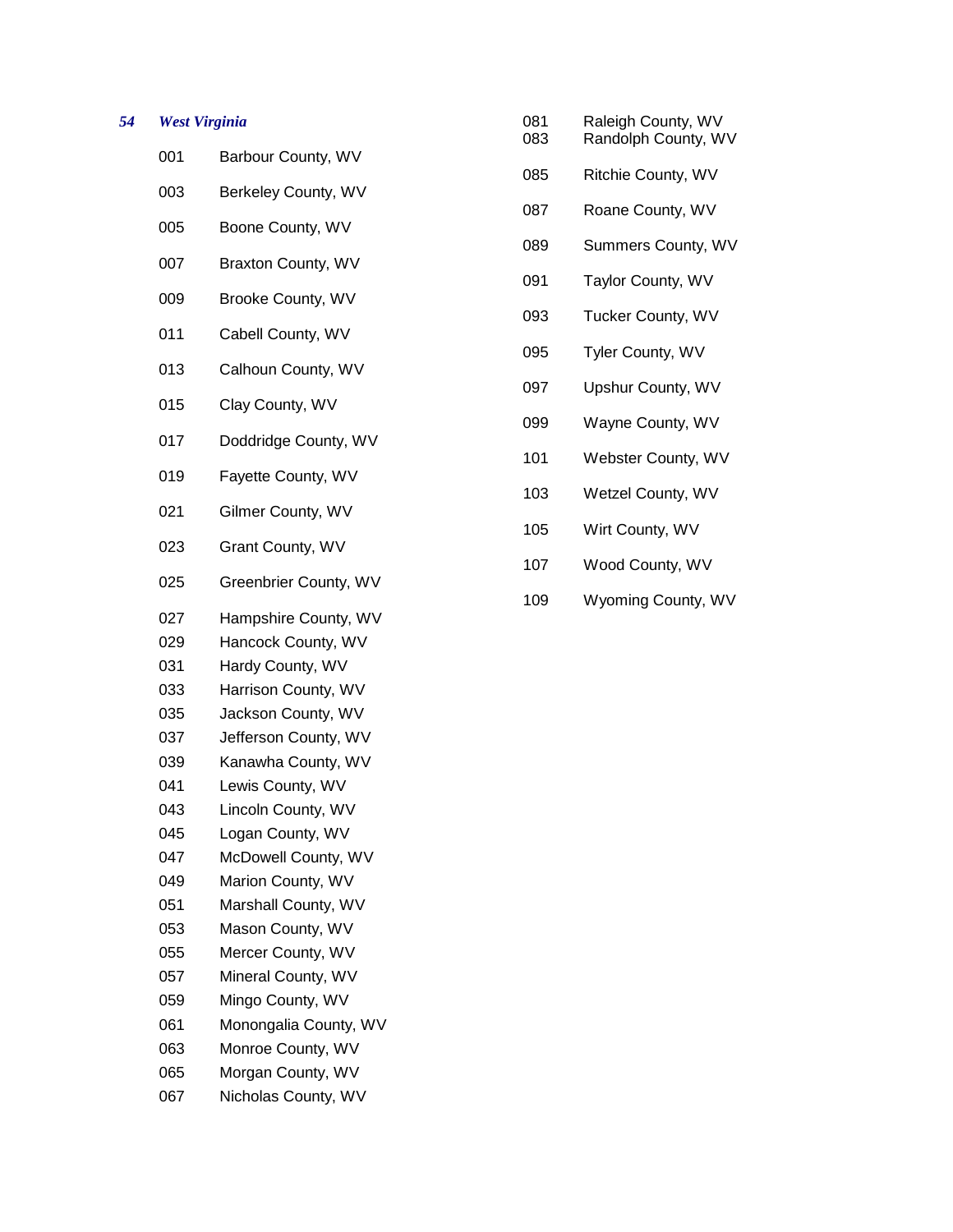- 069 Ohio County, WV
- 071 Pendleton County, WV
- 073 Pleasants County, WV
- 075 Pocahontas County, WV
- 077 Preston County, WV
- 079 Putnam County, WV

*State and County FIPS Codes, 1998 Page 66 of 68*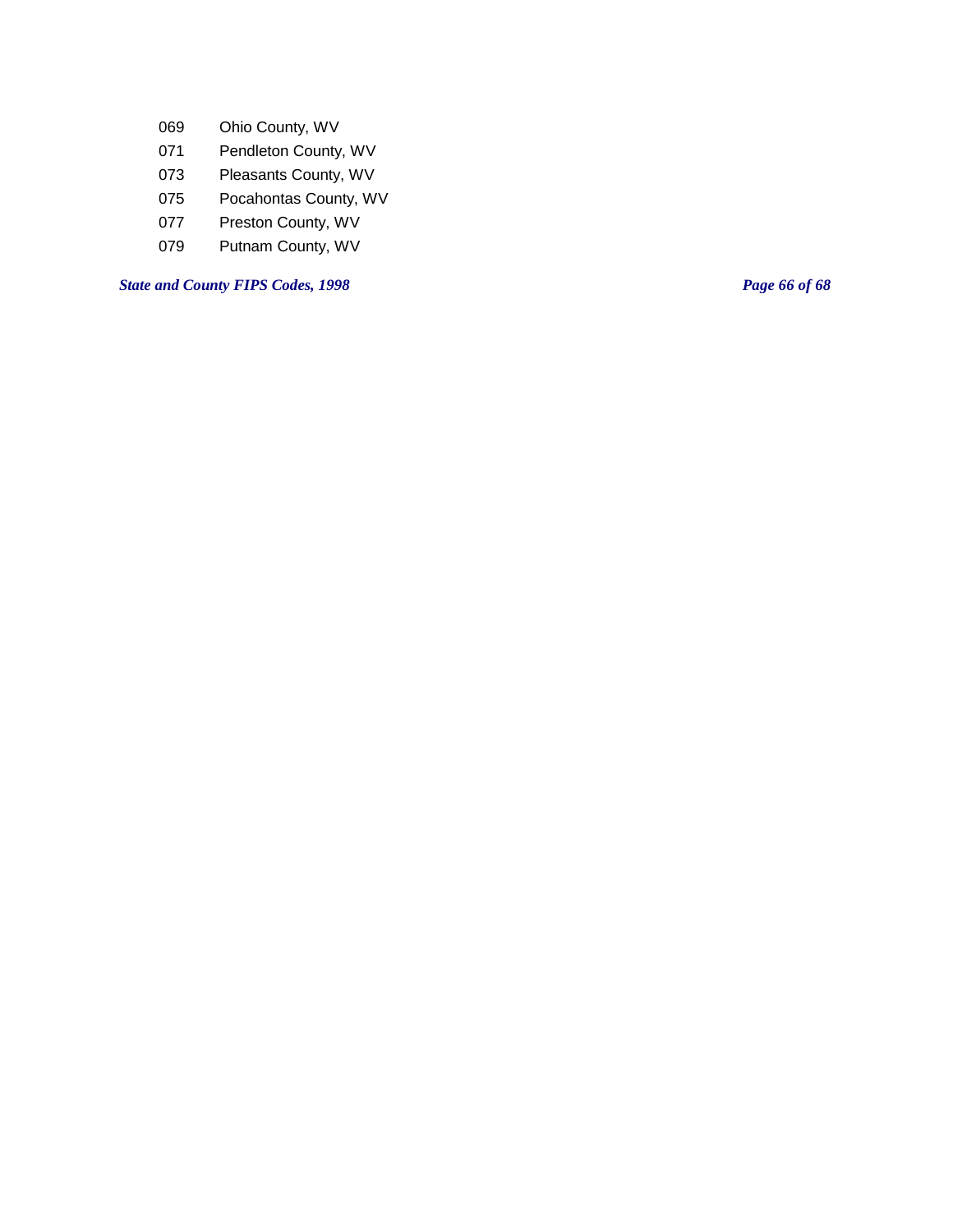### *Wisconsin* 079 Milwaukee County, WI Monroe County, WI Adams County, WI Oconto County, WI Ashland County, WI Oneida County, WI Barron County, WI Outagamie County, WI Bayfield County, WI Ozaukee County, WI Brown County, WI Pepin County, WI 011 Buffalo County, WI Pierce County, WI Burnett County, WI Polk County, WI Calumet County, WI Portage County, WI Chippewa County, WI Price County, WI Clark County, WI Racine County, WI Columbia County, WI Richland County, WI Crawford County, WI Rock County, WI Dane County, WI Rusk County, WI Dodge County, WI St. Croix County, WI Door County, WI Sauk County, WI Douglas County, WI Sawyer County, WI Dunn County, WI Shawano County, WI Eau Claire County, WI Sheboygan County, WI Florence County, WI Taylor County, WI Fond du Lac County, WI Trempealeau County, WI Forest County, WI Vernon County, WI Grant County, WI Vilas County, WI Green County, WI Walworth County, WI Green Lake County, WI Washburn County, WI Iowa County, WI Washington County, WI Iron County, WI

Jackson County, WI

Waupaca County, WI

Waukesha County, WI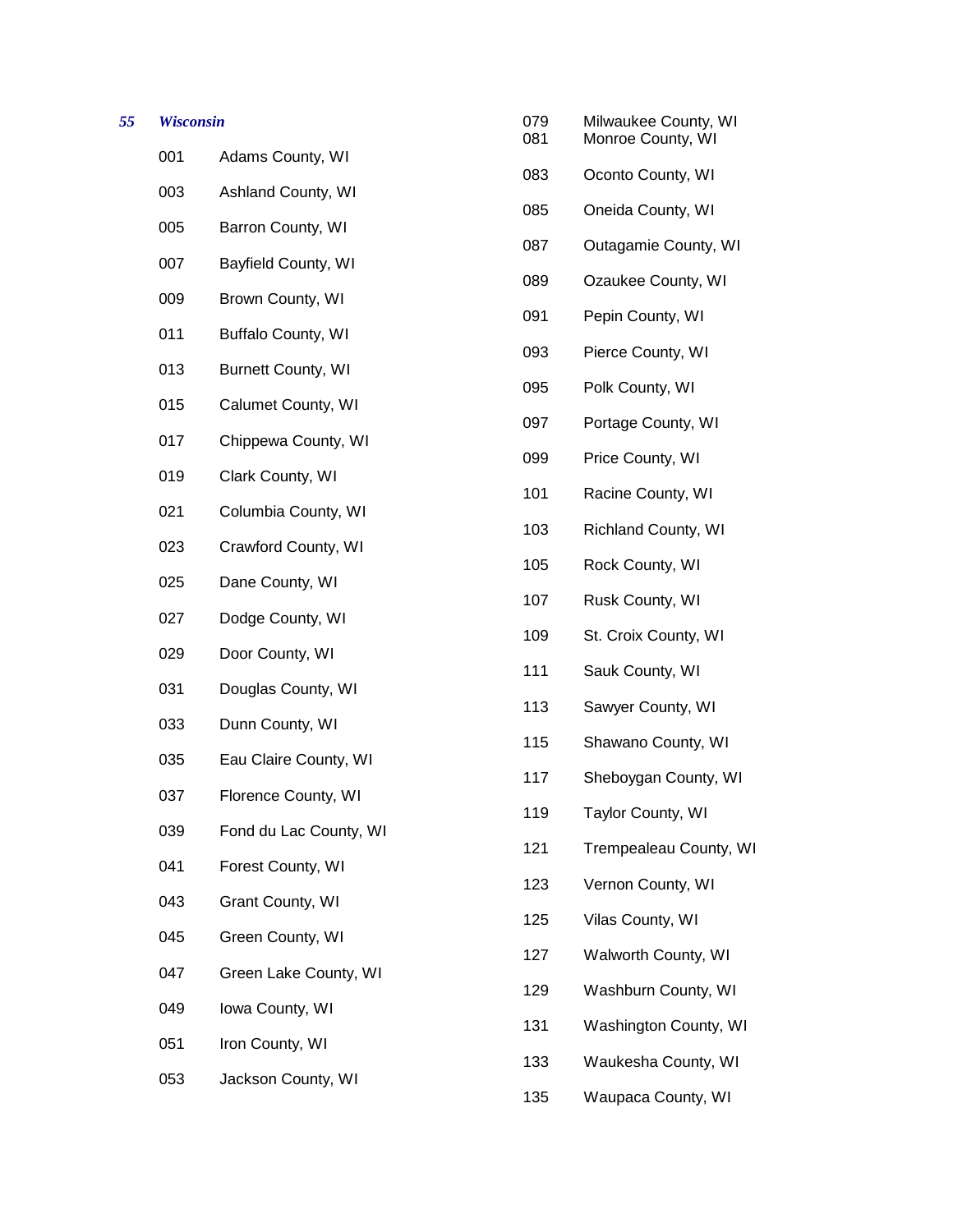- Jefferson County, WI
- Juneau County, WI
- Kenosha County, WI
- Kewaunee County, WI
- La Crosse County, WI
- Lafayette County, WI
- Langlade County, WI
- Lincoln County, WI
- Manitowoc County, WI
- Marathon County, WI
- Marinette County, WI
- Marquette County, WI
- Menominee County, WI

*State and County FIPS Codes, 1998 Page 67 of 68*

- Waushara County, WI
- Winnebago County, WI
- Wood County, WI